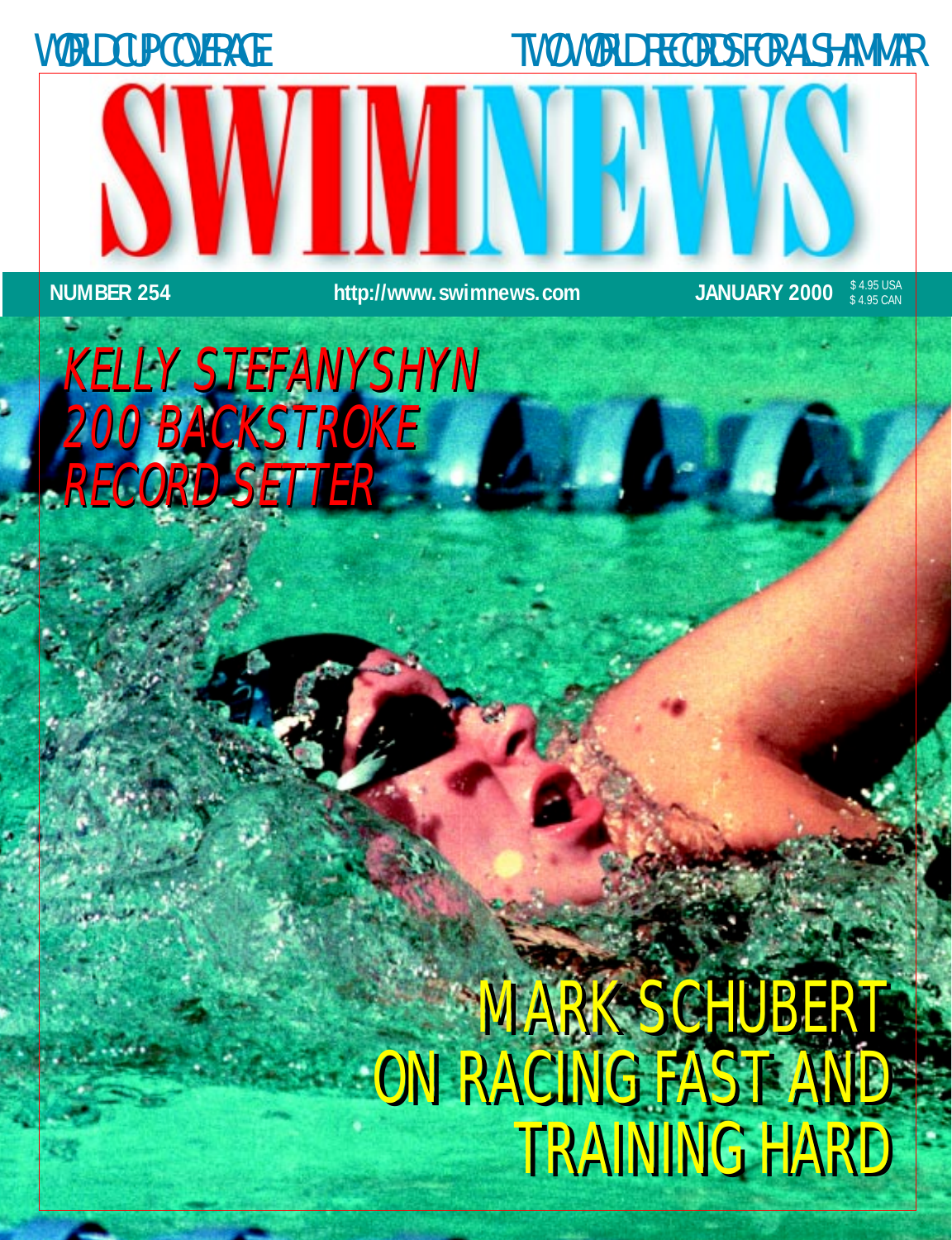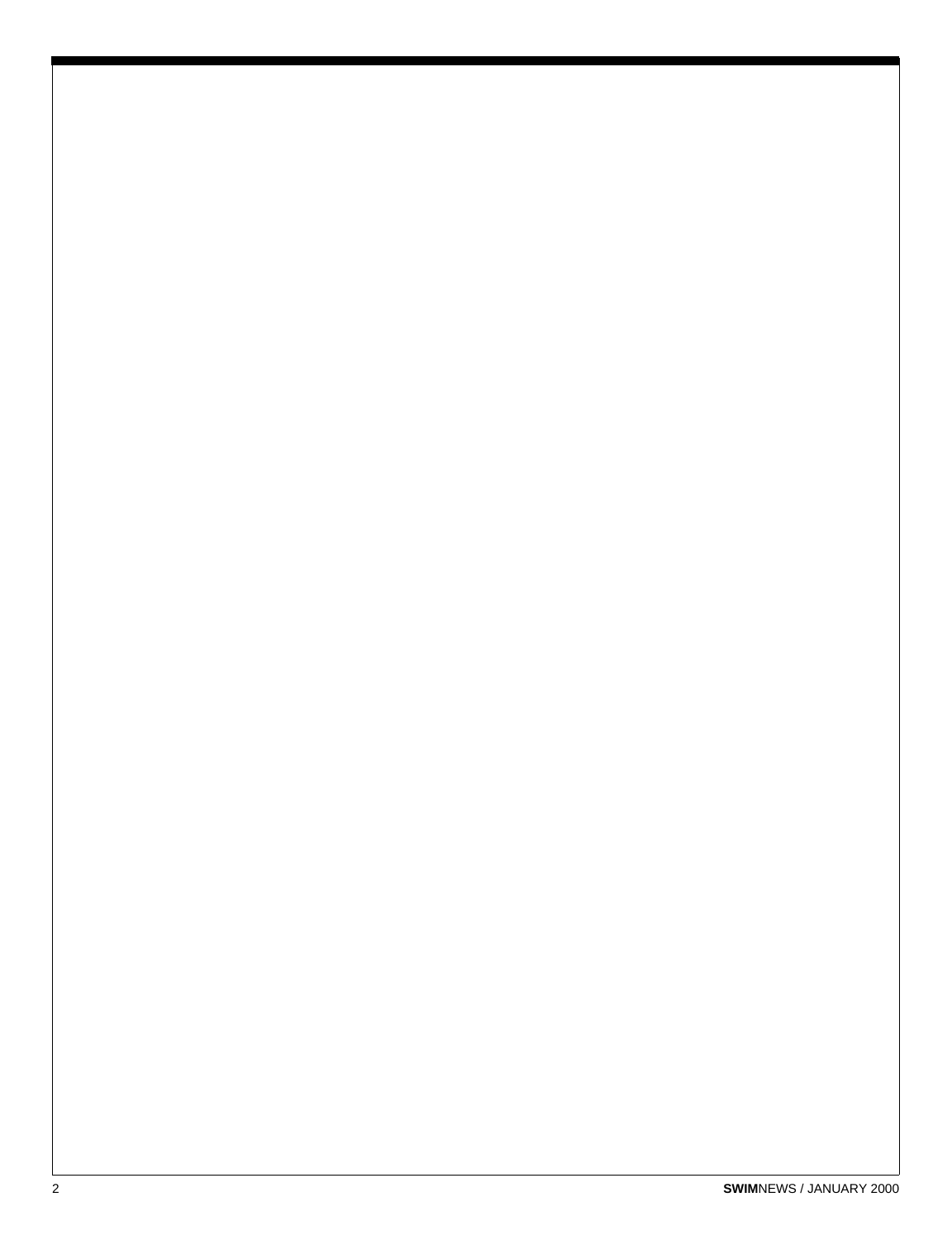| N. J. Thierry, Editor & Publisher<br>Marco Chiesa, Business Manager<br>Karin Helmstaedt, International Editor<br>Russ Ewald, Sunland, USA Editor<br>Paul Quinlan, Australian Editor<br>Cecil Colwin, Ottawa, Features Editor<br>Anita Smale, Copy Editor<br><b>Feature Writers</b><br>George Block, San Antonio, USA<br>Nikki Dryden, Calgary<br>Katharine Dunn, Halifax<br>Wayne Goldsmith, Australia<br>Anita Lonsbrough, England<br>International Statistical Support Group:<br>Jorge Aguado, Argentina<br>Rumen Atanasov, Bulgaria<br>Chaker Belhadj, Tunisia<br>Young-Ryul Cho, Korea<br>Szabolcs Fodor, Hungary<br>Gerd Heydn, Germany<br>Franck Jensen, Denmark<br>Berth Johansson, Sweden<br>Daniel Pichon / Michel Salles, France<br>Hans Peter Sick, Germany<br>Juan Antonio Sierra, Spain<br>Neville Smith, South Africa<br>Fratisek Stochl, Czech Republic<br>Nelson Vargas, Mexico<br>Janusz Wasko, Poland<br>Sumire Watanabe, Japan<br>Computer programs for TAG, World Rankings<br>developed by EveryWare Development Corporation.<br>SWIMNEWS established in 1974<br>Published ten times yearly (January to October)<br>reprinted without permission of the publisher.<br>The following names: SWIM, TAG, TOP and Making<br>is strictly prohibited. All rights reserved.<br>Subscription rates:<br>Canada \$35 yearly<br>Inquire about bulk discounts to club teams.<br>Foreign (air mailed) \$45 US<br>United States \$35 US<br>Single issues \$4.95 CAN \$4.95 USA<br>Payments by cheque, bank money orders and VISA<br>VISA payments require card number and expiry date<br>All Canadian subscriptions include 7% Federal GST<br>International Standard Serial Number ISSN 1209-5966<br>Canadian Publications Mail Registration no. 3534<br>Gateway Postal Facility, Mississauga.<br>SWIMNEWS (USPS #015-207) is published monthly for US \$35<br>per year. Periodicals postage paid at Champlain, N.Y. and<br>SWIMNEWS, 356 Sumach Street, Toronto, ON, M4X 1V4<br>or (USA and International only)<br>IMS of N.Y., 100 Walnut St. #3, P.O.Box 1518, Champlain, N.Y.<br>12919-1518. For details call: IMS at 1 (800) 428-3003<br><b>Editorial Offices:</b><br>SWIMNEWS,<br>356 Sumach St., Toronto, Ontario,<br>M4X 1V4, CANADA<br>Tel: (416) 963-5599 Fax: (416) 963-5545 | <b>RV</b><br><b>JM</b>                                         |
|-----------------------------------------------------------------------------------------------------------------------------------------------------------------------------------------------------------------------------------------------------------------------------------------------------------------------------------------------------------------------------------------------------------------------------------------------------------------------------------------------------------------------------------------------------------------------------------------------------------------------------------------------------------------------------------------------------------------------------------------------------------------------------------------------------------------------------------------------------------------------------------------------------------------------------------------------------------------------------------------------------------------------------------------------------------------------------------------------------------------------------------------------------------------------------------------------------------------------------------------------------------------------------------------------------------------------------------------------------------------------------------------------------------------------------------------------------------------------------------------------------------------------------------------------------------------------------------------------------------------------------------------------------------------------------------------------------------------------------------------------------------------------------------------------------------------------------------------------------------------------------------------------------------------------------------------------------------------------------------------------------------------------------------------------------------------------------------------------------------------------------------------------------------------------------------------------------------------------------------------------------------------------------------------------|----------------------------------------------------------------|
|                                                                                                                                                                                                                                                                                                                                                                                                                                                                                                                                                                                                                                                                                                                                                                                                                                                                                                                                                                                                                                                                                                                                                                                                                                                                                                                                                                                                                                                                                                                                                                                                                                                                                                                                                                                                                                                                                                                                                                                                                                                                                                                                                                                                                                                                                               |                                                                |
|                                                                                                                                                                                                                                                                                                                                                                                                                                                                                                                                                                                                                                                                                                                                                                                                                                                                                                                                                                                                                                                                                                                                                                                                                                                                                                                                                                                                                                                                                                                                                                                                                                                                                                                                                                                                                                                                                                                                                                                                                                                                                                                                                                                                                                                                                               |                                                                |
|                                                                                                                                                                                                                                                                                                                                                                                                                                                                                                                                                                                                                                                                                                                                                                                                                                                                                                                                                                                                                                                                                                                                                                                                                                                                                                                                                                                                                                                                                                                                                                                                                                                                                                                                                                                                                                                                                                                                                                                                                                                                                                                                                                                                                                                                                               |                                                                |
|                                                                                                                                                                                                                                                                                                                                                                                                                                                                                                                                                                                                                                                                                                                                                                                                                                                                                                                                                                                                                                                                                                                                                                                                                                                                                                                                                                                                                                                                                                                                                                                                                                                                                                                                                                                                                                                                                                                                                                                                                                                                                                                                                                                                                                                                                               |                                                                |
|                                                                                                                                                                                                                                                                                                                                                                                                                                                                                                                                                                                                                                                                                                                                                                                                                                                                                                                                                                                                                                                                                                                                                                                                                                                                                                                                                                                                                                                                                                                                                                                                                                                                                                                                                                                                                                                                                                                                                                                                                                                                                                                                                                                                                                                                                               |                                                                |
|                                                                                                                                                                                                                                                                                                                                                                                                                                                                                                                                                                                                                                                                                                                                                                                                                                                                                                                                                                                                                                                                                                                                                                                                                                                                                                                                                                                                                                                                                                                                                                                                                                                                                                                                                                                                                                                                                                                                                                                                                                                                                                                                                                                                                                                                                               |                                                                |
|                                                                                                                                                                                                                                                                                                                                                                                                                                                                                                                                                                                                                                                                                                                                                                                                                                                                                                                                                                                                                                                                                                                                                                                                                                                                                                                                                                                                                                                                                                                                                                                                                                                                                                                                                                                                                                                                                                                                                                                                                                                                                                                                                                                                                                                                                               |                                                                |
|                                                                                                                                                                                                                                                                                                                                                                                                                                                                                                                                                                                                                                                                                                                                                                                                                                                                                                                                                                                                                                                                                                                                                                                                                                                                                                                                                                                                                                                                                                                                                                                                                                                                                                                                                                                                                                                                                                                                                                                                                                                                                                                                                                                                                                                                                               |                                                                |
|                                                                                                                                                                                                                                                                                                                                                                                                                                                                                                                                                                                                                                                                                                                                                                                                                                                                                                                                                                                                                                                                                                                                                                                                                                                                                                                                                                                                                                                                                                                                                                                                                                                                                                                                                                                                                                                                                                                                                                                                                                                                                                                                                                                                                                                                                               |                                                                |
|                                                                                                                                                                                                                                                                                                                                                                                                                                                                                                                                                                                                                                                                                                                                                                                                                                                                                                                                                                                                                                                                                                                                                                                                                                                                                                                                                                                                                                                                                                                                                                                                                                                                                                                                                                                                                                                                                                                                                                                                                                                                                                                                                                                                                                                                                               |                                                                |
|                                                                                                                                                                                                                                                                                                                                                                                                                                                                                                                                                                                                                                                                                                                                                                                                                                                                                                                                                                                                                                                                                                                                                                                                                                                                                                                                                                                                                                                                                                                                                                                                                                                                                                                                                                                                                                                                                                                                                                                                                                                                                                                                                                                                                                                                                               |                                                                |
|                                                                                                                                                                                                                                                                                                                                                                                                                                                                                                                                                                                                                                                                                                                                                                                                                                                                                                                                                                                                                                                                                                                                                                                                                                                                                                                                                                                                                                                                                                                                                                                                                                                                                                                                                                                                                                                                                                                                                                                                                                                                                                                                                                                                                                                                                               |                                                                |
|                                                                                                                                                                                                                                                                                                                                                                                                                                                                                                                                                                                                                                                                                                                                                                                                                                                                                                                                                                                                                                                                                                                                                                                                                                                                                                                                                                                                                                                                                                                                                                                                                                                                                                                                                                                                                                                                                                                                                                                                                                                                                                                                                                                                                                                                                               |                                                                |
|                                                                                                                                                                                                                                                                                                                                                                                                                                                                                                                                                                                                                                                                                                                                                                                                                                                                                                                                                                                                                                                                                                                                                                                                                                                                                                                                                                                                                                                                                                                                                                                                                                                                                                                                                                                                                                                                                                                                                                                                                                                                                                                                                                                                                                                                                               |                                                                |
|                                                                                                                                                                                                                                                                                                                                                                                                                                                                                                                                                                                                                                                                                                                                                                                                                                                                                                                                                                                                                                                                                                                                                                                                                                                                                                                                                                                                                                                                                                                                                                                                                                                                                                                                                                                                                                                                                                                                                                                                                                                                                                                                                                                                                                                                                               | Contents copyright © No portion of this magazine may be        |
|                                                                                                                                                                                                                                                                                                                                                                                                                                                                                                                                                                                                                                                                                                                                                                                                                                                                                                                                                                                                                                                                                                                                                                                                                                                                                                                                                                                                                                                                                                                                                                                                                                                                                                                                                                                                                                                                                                                                                                                                                                                                                                                                                                                                                                                                                               | Waves are registered trademarks and their unauthorized use     |
|                                                                                                                                                                                                                                                                                                                                                                                                                                                                                                                                                                                                                                                                                                                                                                                                                                                                                                                                                                                                                                                                                                                                                                                                                                                                                                                                                                                                                                                                                                                                                                                                                                                                                                                                                                                                                                                                                                                                                                                                                                                                                                                                                                                                                                                                                               |                                                                |
|                                                                                                                                                                                                                                                                                                                                                                                                                                                                                                                                                                                                                                                                                                                                                                                                                                                                                                                                                                                                                                                                                                                                                                                                                                                                                                                                                                                                                                                                                                                                                                                                                                                                                                                                                                                                                                                                                                                                                                                                                                                                                                                                                                                                                                                                                               |                                                                |
|                                                                                                                                                                                                                                                                                                                                                                                                                                                                                                                                                                                                                                                                                                                                                                                                                                                                                                                                                                                                                                                                                                                                                                                                                                                                                                                                                                                                                                                                                                                                                                                                                                                                                                                                                                                                                                                                                                                                                                                                                                                                                                                                                                                                                                                                                               |                                                                |
|                                                                                                                                                                                                                                                                                                                                                                                                                                                                                                                                                                                                                                                                                                                                                                                                                                                                                                                                                                                                                                                                                                                                                                                                                                                                                                                                                                                                                                                                                                                                                                                                                                                                                                                                                                                                                                                                                                                                                                                                                                                                                                                                                                                                                                                                                               |                                                                |
|                                                                                                                                                                                                                                                                                                                                                                                                                                                                                                                                                                                                                                                                                                                                                                                                                                                                                                                                                                                                                                                                                                                                                                                                                                                                                                                                                                                                                                                                                                                                                                                                                                                                                                                                                                                                                                                                                                                                                                                                                                                                                                                                                                                                                                                                                               |                                                                |
|                                                                                                                                                                                                                                                                                                                                                                                                                                                                                                                                                                                                                                                                                                                                                                                                                                                                                                                                                                                                                                                                                                                                                                                                                                                                                                                                                                                                                                                                                                                                                                                                                                                                                                                                                                                                                                                                                                                                                                                                                                                                                                                                                                                                                                                                                               | additional mailing offices. Address changes should be sent to: |
|                                                                                                                                                                                                                                                                                                                                                                                                                                                                                                                                                                                                                                                                                                                                                                                                                                                                                                                                                                                                                                                                                                                                                                                                                                                                                                                                                                                                                                                                                                                                                                                                                                                                                                                                                                                                                                                                                                                                                                                                                                                                                                                                                                                                                                                                                               |                                                                |
|                                                                                                                                                                                                                                                                                                                                                                                                                                                                                                                                                                                                                                                                                                                                                                                                                                                                                                                                                                                                                                                                                                                                                                                                                                                                                                                                                                                                                                                                                                                                                                                                                                                                                                                                                                                                                                                                                                                                                                                                                                                                                                                                                                                                                                                                                               |                                                                |
|                                                                                                                                                                                                                                                                                                                                                                                                                                                                                                                                                                                                                                                                                                                                                                                                                                                                                                                                                                                                                                                                                                                                                                                                                                                                                                                                                                                                                                                                                                                                                                                                                                                                                                                                                                                                                                                                                                                                                                                                                                                                                                                                                                                                                                                                                               |                                                                |
| http://www.swimnews.com                                                                                                                                                                                                                                                                                                                                                                                                                                                                                                                                                                                                                                                                                                                                                                                                                                                                                                                                                                                                                                                                                                                                                                                                                                                                                                                                                                                                                                                                                                                                                                                                                                                                                                                                                                                                                                                                                                                                                                                                                                                                                                                                                                                                                                                                       | E-mail: swimnews@inforamp.net                                  |

|    | JANJART                                                                        |                            |
|----|--------------------------------------------------------------------------------|----------------------------|
|    | <b>CONSECUTIVE NUMBER 254</b>                                                  | <b>VOLUME 27, NUMBER 1</b> |
| 4  | <b>FEATURES</b><br><b>Record Setters</b>                                       |                            |
|    | Quick Facts: Marylyn Chiang                                                    |                            |
| 6  | <b>Milestones: Victor Lives</b>                                                | <b>Robert Pearson</b>      |
|    | His Passion for Sport and Life Continues To Inspire                            |                            |
| 8  | <b>Penelope Heyns: Loving Every Moment</b>                                     | Nikki Dryden               |
|    | Breaststroke Revolutionary, Impassioned Christian, and                         |                            |
|    | True Humanitarian-More Than a Swimming Hero                                    |                            |
| 10 | <b>Warming Up</b>                                                              | <b>Wayne Goldsmith</b>     |
|    | What Does "Ready" Feel Like?                                                   |                            |
| 13 | 2000 FINA World Cup 1 to 7                                                     | <b>Nick J. Thierry</b>     |
|    | 6 World and 17 Cup Records After 7 World Cups                                  |                            |
| 16 | <b>Poster: Jenny Thompson</b>                                                  | <b>Marco Chiesa</b>        |
| 18 | <b>Fast Racing With Hard Training</b>                                          | <b>Cecil Colwin</b>        |
|    | Colwin On Coaching Talks With Mark Schubert                                    |                            |
| 20 | 1999 European SC Championships                                                 | <b>Nick J. Thierry</b>     |
|    | Sweden Wins 10 Golds                                                           |                            |
|    | Two World Records for Alshammar                                                |                            |
| 28 | <b>Sears Swimming Skins</b>                                                    | Nikki Dryden               |
|    | Prize Money and the Format Made the Meet Much More Fun                         |                            |
| 29 | <b>German Drug Trials</b>                                                      | <b>Karin Helmsatedt</b>    |
|    | One of Swimming's Top Dopers Puts Blame on Colleagues                          |                            |
|    |                                                                                |                            |
|    |                                                                                |                            |
|    | <b>Victor Davis</b><br>Cover photo: Marco Chiesa<br><b>Adam Sioui</b><br>Penny | <b>Therese Alshammar</b>   |
|    | <b>DEPARTMENTS</b>                                                             |                            |

- 5 Calendar [About This Issue](#page-4-0) [11 TOP Plus \(10 & Under Top 10\)](#page-10-0)
- [12-13 World Cup 1-7 Top 3](#page-11-0)
- [21 European SC Results](#page-20-0)
- [21 Backwash](#page-20-0)
- [22-27 TAG \(Top 25 Age Group Times\)](#page-21-0)
- [28 GDR Medal Totals 1954-1989](#page-27-0)
- [30 Making Waves](#page-29-0)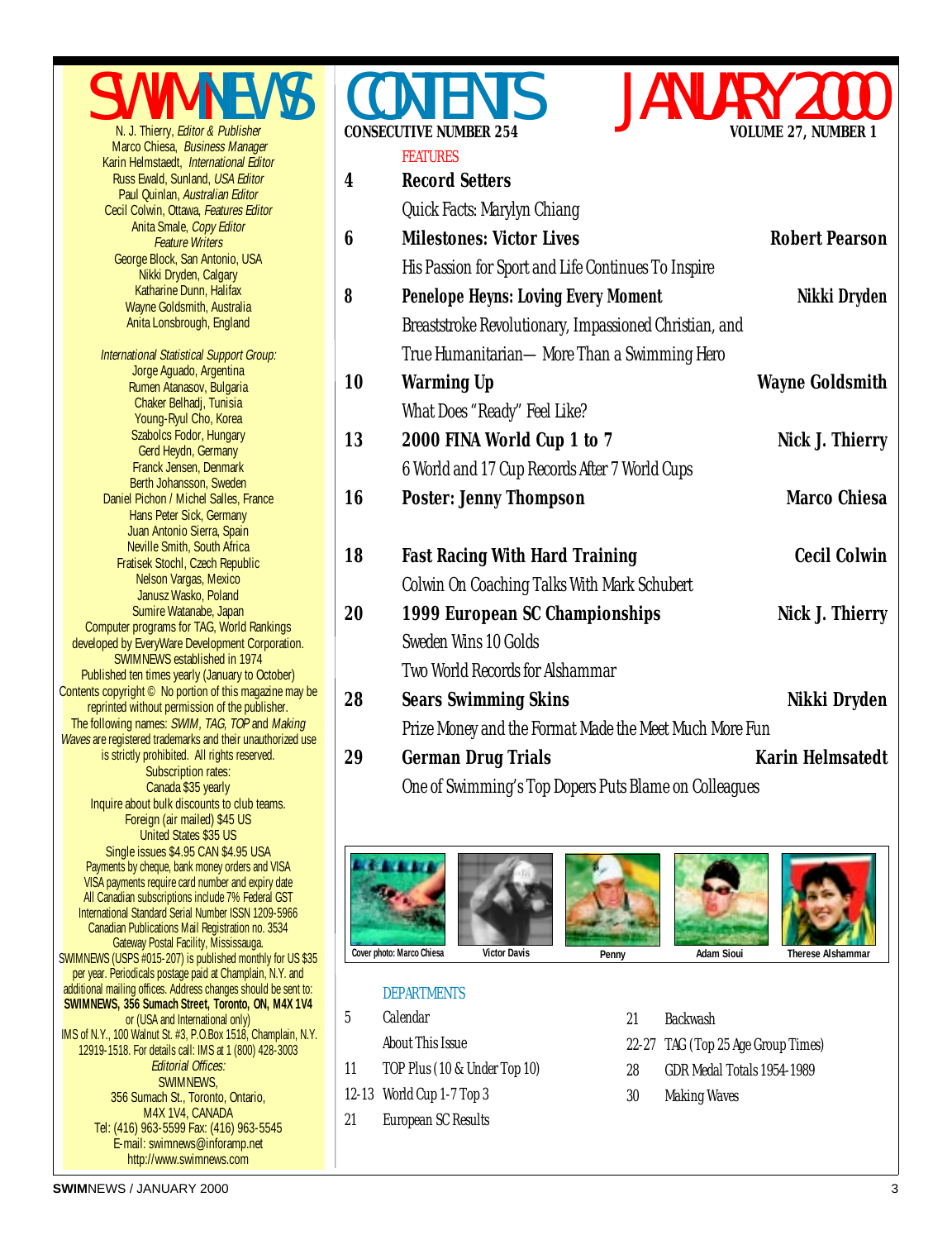# <span id="page-3-0"></span>**RECORD SETTERS**

# **LONG COURSE WORLD RECORDS**

**• Men's 100 butterfly:**

52.03 Michael Klim, AUS, Canberra, Dec 10, time trial 51.81 Michael Klim, AUS, Canberra, Dec 12, time trial Betters old record of 52.15 Michael Klim, AUS, 1997

# **SHORT COURSE WORLD RECORDS**

## pending FINA ratification

**• Men's 200 freestyle:**

1:42.54 Ian Thorpe, AUS, Sydney, Jan 18, 2000 Betters old record of 1:43.28 Ian Thorpe, AUS, 1999.

# **• Men's 50 backstroke:**

24.12 Neil Walker, USA, College Park, Nov 18. 24.11 Matthew Welsh, AUS, Hobart, Jan 14, 2000. Betters old record of 24.13 by Thomas Rupprath, GER, 1998 and 24.13 Matthew Welsh, AUS, 1999.

# **• Men's 200 backstroke:**

1:52.47 Lenny Krayzelburg, College Park, Nov 18. Betters old record of 1:52.51 Martin Lopez-Zubero, ESP, 1991.

# **• Women's 50 freestyle:**

24.09 Therese Alshammar, SWE, Lisbon, Dec 11 Betters old record of 24.23 Jingyi Le, CHN, 1993

# **• Women's 100 freestyle:**

52.80 Therese Alshammar, SWE, Lisbon, Dec 10 Betters old record of 53.01 Jingyi Le, CHN, 1993.

# **• Women's 50 butterfly:**

26.00 Jenny Thompson, USA, College Park, Nov 18. 25.64 Anna-K. Kammerling, SWE, Lisbon, Dec 10 Betters old record of 26.05 by Jenny Thompson, USA 1998.

# **• Women's 200 butterfly:**

2:04.16 Susan O'Neill, AUS, Sydney, Jan 18, 2000. Betters old record of 2:04.43 Susan O'Neill, AUS, 1999.

# **CANADIAN SHORT COURSE**

**• Women's 100 backstroke:**

1:00.13 Marylyn Chiang, ESWIM, Los Angeles,CA, Jan 28. Betters old record of 1:00.28 Julie Howard, BRANT, 1995.

# **• Women's 200 backstroke:**

2:08.79 Kelly Stefanyshyn, PDSA, Edmonton, Nov 20, prelims. 2:08.06 Kelly Stefanyshyn, PDSA, Edmonton, Nov 20, finals. Betters her own record of 2:09.37 from February 1999.

# **• Women's 100 butterfly:**

59.10 Marylyn Chiang, ESWIM, Los Angeles,CA, Jan 28. Betters old record of 59.98 Jessica Amey, UCSC, 1995.

# **• Women's 4x50 medley relay:**

1:55.25 Club Aquatique de Montreal, Pointe Claire, Dec 11 Team composed of Jennifer Carroll, Julie Tardif, Karine Chevrier, Carol Chiang. Betters old record of 1:55.86 University of Calgary SC, 1997

# **NATIONAL AGE GROUP SHORT COURSE**

# **• Girls 15-17 200 backstroke:**

2:08.79 Kelly Stefanyshyn, PDSA, Edmonton, Nov 20, prelims. 2:08.06 Kelly Stefanyshyn, PDSA, Edmonton, Nov 20, finals. Betters her own record of 2:09.37 from February 1999.

# **• Boys 15-17 100 butterfly:**

54.13 Adam Siou, TD, Rio de Janeiro, Nov 27, prelims. 54.00 Adam Siou, TD, Rio de Janeiro, Nov 28, finals. Betters old record of 54.63 Doug Wake, ROD 1995.

# **• Boys 15-17 200 butterfly:**

1:57.66 Adam Siou, TD, Rio de Janiero, Nov 27, finals. Betters old record of 1:58.44 Victor Davis, ROW, 1982.

# **• Boys 13-14 200 backstroke:**

2:05.06 Tobias Oriwol, ESWIM, Brantford, Nov 13

2:04.55 Tobias Oriwol, ESWIM, Etobicoke, Dec 4. Betters old record of 2:05.16 Jamie White, LAC, 1992.

**• Boys 13-14 200 individual medley:**

2:07.74 Tobias Oriwol, ESWIM, Etobicoke, Dec 3. Betters old record of 2:08.17 Brian Johns, RACER, 1997.



# **Marylyn CHIANG**

| BIRTHDATE                             | 19 NOV 1977               |  |  |
|---------------------------------------|---------------------------|--|--|
| HEIGHT                                | $170 \text{ cm}$          |  |  |
| WEIGHT                                | $59 \text{ kg}$           |  |  |
| OCCUPATION                            | Univ.of California        |  |  |
| REPRESENTS                            | <b>Etobicoke Swimming</b> |  |  |
| COACH Kevin Thorburn / Michael Walker |                           |  |  |

# **Canadian highlights**

- 94 LC Summer Nationals 3rd 200 IM 2:02.67
- 95 SC Winter Nationals 1st 400 IM 4:42.88
- 95 Summer Nationals 3rd 200 free 2:02.67
- 99 Summer Nationals 2nd 200 IM 2:18.80

# **NCAA results 1996-99 (25 yards)**

- 96 NCAA 6th 200 back 1:58.99, 10th 200 IM 2:00.71
- 97 NCAA 2nd 100 back 5239, 3rd 200 back 1:56.30, 4th 200 IM 1:58.81
- 98 NCAA 3rd 100 fly 53.59, 7th 200 back 1:58.59, 4th 200 IM 1:58.95
- 99 NCAA 1st 100 back 52.36, 3rd 100 fly 52.40, 2nd 200 IM 1:57.83

Marco Chiesa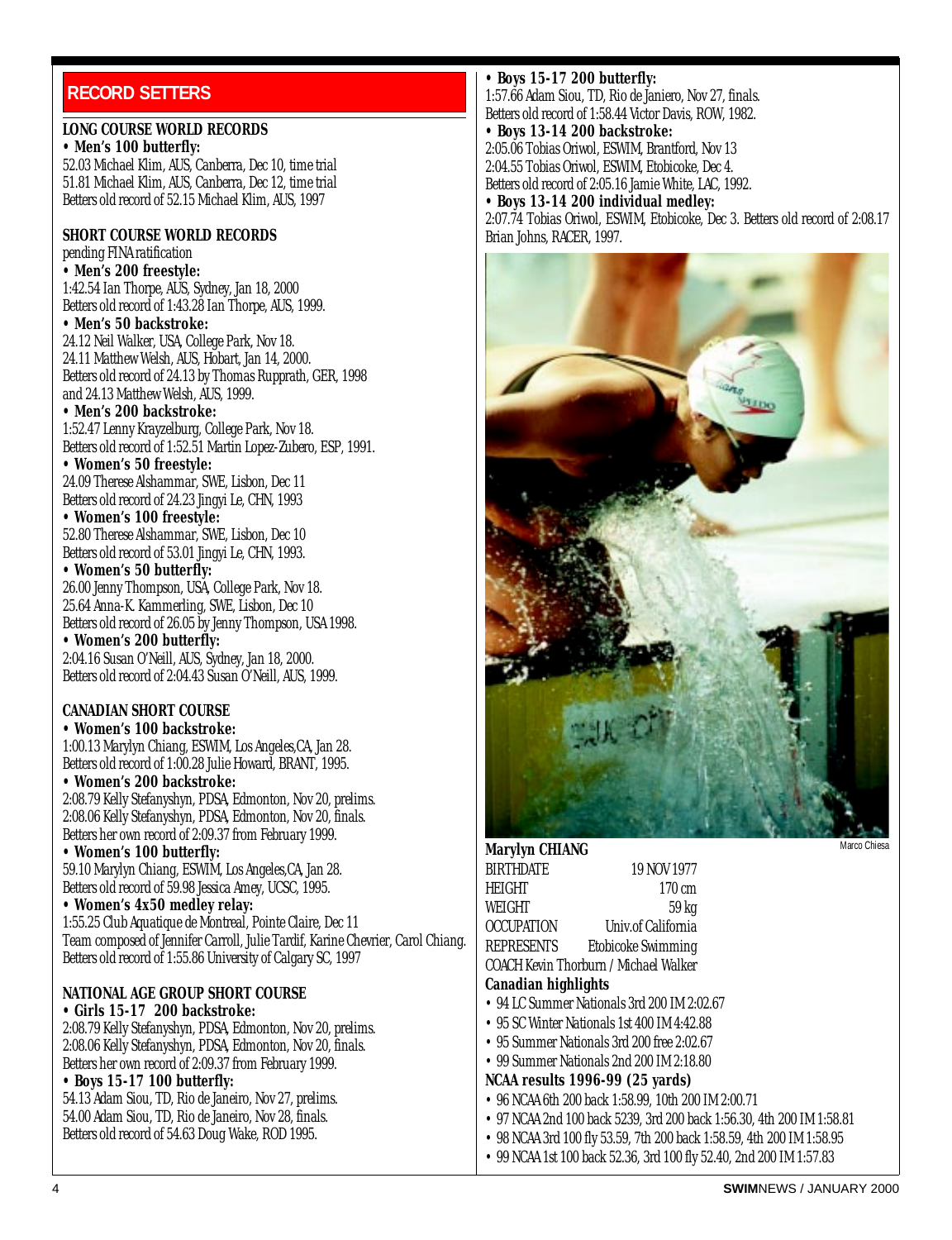# <span id="page-4-0"></span>CANADIAN CALENDAR **ABOUT THIS ISSUE**

### **February**

- 3-6 ROD Invitational, Regina
- 5-6 Pickering Sprints
- 18-20 Junior Nationals East, Nepean Junior Nationals - West, Kamloops
- Hamilton Invitational 23-25 CIAU Championships, Guelph
- **March**
- 2-5 Man/Sask Championships, Regina
- 4-5 Durham Splash, Pickering
- 2-6 Ontario Junior Provincials, Etobicoke
- 8-11 Spring Nationals (50 m) Etobicoke

### **April**

- 1-2 Rainbow Classic, Pickering
- 7-9 Limpert NB Team Champs, Campbellton Ajax Invitational, at U. of Toronto
- 14-16 Ontario Team Championships
- 28-30 Edmonton Keyano International
- **May**

- 26-28 New Brunswick Champs, Saint John 28-4 Maritime Life Olympic Trials, Montreal
	-

# **June**

- 2-4 ROD Invitational, Regina
- 3-4 Durham Invitational, Pickering
- 16-18 Moose Jaw Invitational
- 25-25 Jack McCormick Invitational, Hamilton 29-2 Man/Sask Champs, Winnipeg
- **July**
	-
- 6-9 Ontario JR Provincials, Thunder Bay 7-9 Mel Zajac International, Vancouver
- 13-16 Youth/Junior Nationals/SWAD,

### Etobicoke

### **August**

3-6 Maritime Life Nationals, Winnipeg **October** 13-15 POW Invitational, Woodtsock, ON

# **November**

25-26 World Cup, Edmonton

# **2001**

### **February**

23-25 Youth & Junior Nationals East - Saint John, NB West - Saskatoon, SK

## **March**

14-17 Spring Nationals (50 m) Edmonton

# **May**

- TBA Mel Zajac International, Vancouver **July**
- 18-21 Youth & Junior Nationals, Winnipeg

# **August**

7-10 Summer Nationals

# **INTERNATIONAL**

### **February**

- 1-2 World Cup 8, Sheffield, GBR
- 5-6 World Cup 9, Berlin, GER
- 9-10 World Cup 10, Imperia, ITA
- 12-13 World Cup 11, Paris, FRA 14-19 National Champs, Buenos Aires, ARG
- 16-17 World Cup 12, Malmo, SWE
- 25-27 National Champs, Belgium

# **March**

# 10-12 National Champs, Geneva, SUI

- 19-19 World SC Champs, Athens, GRE
- 20-26 French LC Champs, Rennes, FRA
- 23-25 So.American Open Water, Santa Fe, ARG
- TBA Asian Swimming Champs, Pusan, KOR
- 30-1 International Meet, Charleroi, BEL
- 30-2 National Champs, Auckland, NZL

# **April**

- 8-9 Swedish Grand Prix, SWE
- TBA CARIFTA Champs, Bridgetown, BAR
- 10-14 Australian Age Group Champs, Perth
- 23-30 So. American Champs, Mar del Plata, ARG
- **May** 6-7 Flanders Grand Prix, Brugges, BEL
- 12-14 Akropolis Meet, Athens, GRE
	- Antwerp Grand Priz, BEL
- 13-14 Swedish Grand Prix 2, Uppsala, SWE 19-21 Belgian GP, Charleroi, BEL
- 20-27 Australian Olympic Trials, Sydney
- 22-22 Mare Nostrum 1, Monte Carlo, MON
- 21-24 Oceania Champs, Christchurch, NZL
- 25-25 Mare Nostrum 2, Barcelona, ESP
- 25-28 JR Champs, Chalon-sur-Saone, FRA
- 26-29 Speedo Super Final, Sheffield, GBR 31-6 Brazil Trophy, Rio de Janeiro, BRA
- **June**
- 4-4 Swedish EU Trials, Jonkoping, SWE
- 3-9 South Pacific Games, Guam, GUM
- 15-18 German Championships, Berlin, GER
- 16-18 Netherland Championships, NED
- 17-18 Golden Bear, Zagreb, CRO
- 17-18 Porto International, POR 21-24 Oceania Championships,
	- Christchurch, NZL
- 28-9 European Championships, Helsinki, FIN **July**
- 7-9 Darmstadt International, GER
- 11-11 British Championships, Sheffield, GBR
- 15 Traversee Lac Leman, SUI<br>20-23 Swedish Nationals, Landsk Swedish Nationals, Landskrona, SWE
- 22-23 Vittel Cup Finals, Millau, FRA
- 27-30 European Junior Championships,
- Dunquerque, FRA 28-31 British Olympic Trials, Sheffield, GBR
- 27-7 FINA World Masters, Munich, GER
- **August**
- 3-6 National Champs, Vevey, SUI 4-6 National Champs, Belgium
- 6-9 Italian Championships, Asti, ITA
- 12-13 Balkan Games, Nicosia, CYP
- 17-23 Arab Tournament, Amman, JOR
- **September**
- 16-23 Olympic Games, Sydney, AUS

**SWIM**NEWS / JANUARY 2000 5

# **October**

**November**

**December**<br>14-17 Euro

**2001 July**<br>17-29

**August**

**September**<br>29-9 Good

**November**<br>3-11 Afro-

**2002 April**

**July**

**August**

**2006 March**

**2000 March**

**April**

**May**<br>26-28

**June**

**July**<br>13-16

**August**

**November**

Bremen SC International, GER SC Champs, Melbourne, AUS

17-22 FINA World Open Water Champs, Ft. Lauderdale, USA

European SC Championships,

16-17 British Winter Champs, Sheffield, GBR

FINA World Championships,

29-9 Goodwill Games, Brisbane, AUS

3-11 Afro-Asian Games, New Delhi, IND

TBA FINA World SC Champs, Moscow, RUS

25-30 Pan Pacific Champs, Yokohama, JPN

15-26 Commonwealth Games, Melbourne, AUS

16-18 Women's NCAA (25 M), Indianapolis, IN 23-25 Men's NCAA (25 M), Minneapolis, MN 21-25 Speedo Junior Championships (25 Y) Southeast, Orlando, FL Northeast, Buffalo, NY 28-1 US Nationals (50 M) Federal Way, WA

11-14 YMCA SC Nationals, Ft.Lauderdale, FL

Evans International, Los Angeles, CA

Commonwealth Games, Manchester, UK

22-1 FISU Universiade, Beijing, CHN 25-7 Mediterranean Games, Tunis, TUN

Valencia, ESP

Fukuoka, JPN

This is the first issue for 2000. Sorry it's a bit late, but almost half of January was spent in World Cup coverage. It took some time to catchup with all the Canadian competitions. If we're missing some from TAG times it's because they have not been sent either in hard copy (preferred) or e-mailed. So coaches and club meet managers, be

sure to send us your results.

Europe.

sport, and drug use.

Alshammar are covered.

It's a sordid tale.

Cecil Colwin interviewed Mark Schubert, head coach at the University of Calfornia. The topics are wideranging, from training backstroker Lenny Krayzelburg, metric NCAAs, semifinals, women staying much longer in

The European SC Championships and the exploits of the amazing Therese

Karin Helmstaedt reports on the latest German Drug Trials and the role of Dr. Lothar Kipke, the GDR's swimming federation doctor and one of the architects of the doping program.

TAG times are up-to-date with all meets received up to January 27 included. If your times are missing, get the results here as soon as possible.

It was the tenth anniversary of Victor Davis' tragic death last November. Robert Pearson, a former teammate of Victor's in Pointe Claire writes about his memories and others who knew Victor. Nikki Dryden explains what's behind the phenomenal success of Penny Heyns' 11 world-record string last summer. Nikki writes as a fellow swimmer training in the same pool. For younger kids Wayne Goldsmith explains the "Warm-Up" —a ritual that all athletes undergo prior to racing. A small sampling of the best 10 & under times Canada-wide from all the many competitions that we received for TAG will be followed next issue with TOP, which has just under 900 entries! Coverage of the first 7 FINA World Cups appears this month. With 6 world and 17 World Cup records, there has been some very fast swimming, mostly at the first meet in the USA and the last one in Sydney. Five more competitions are being held during February in

**INTERNATIONAL** West, Anchorage, Alaska

Ann Arbor GP, MI

15-18 Charlotte GP Ultraswim, NC 22-25 Santa Clara GP International, CA

1-5 Speedo Junior Championships West, San Antonio, TX Southeast, Gainesville, FL Northeast, Oxford, OH 9-16 Olympic Trials, Indianapolis, IN

18-18 FINA World Cup 1, College Park, MD 30-2 US Open (25 M), Auburn, AL

14-16 Long Island GP, NY

**U.S. CALENDAR**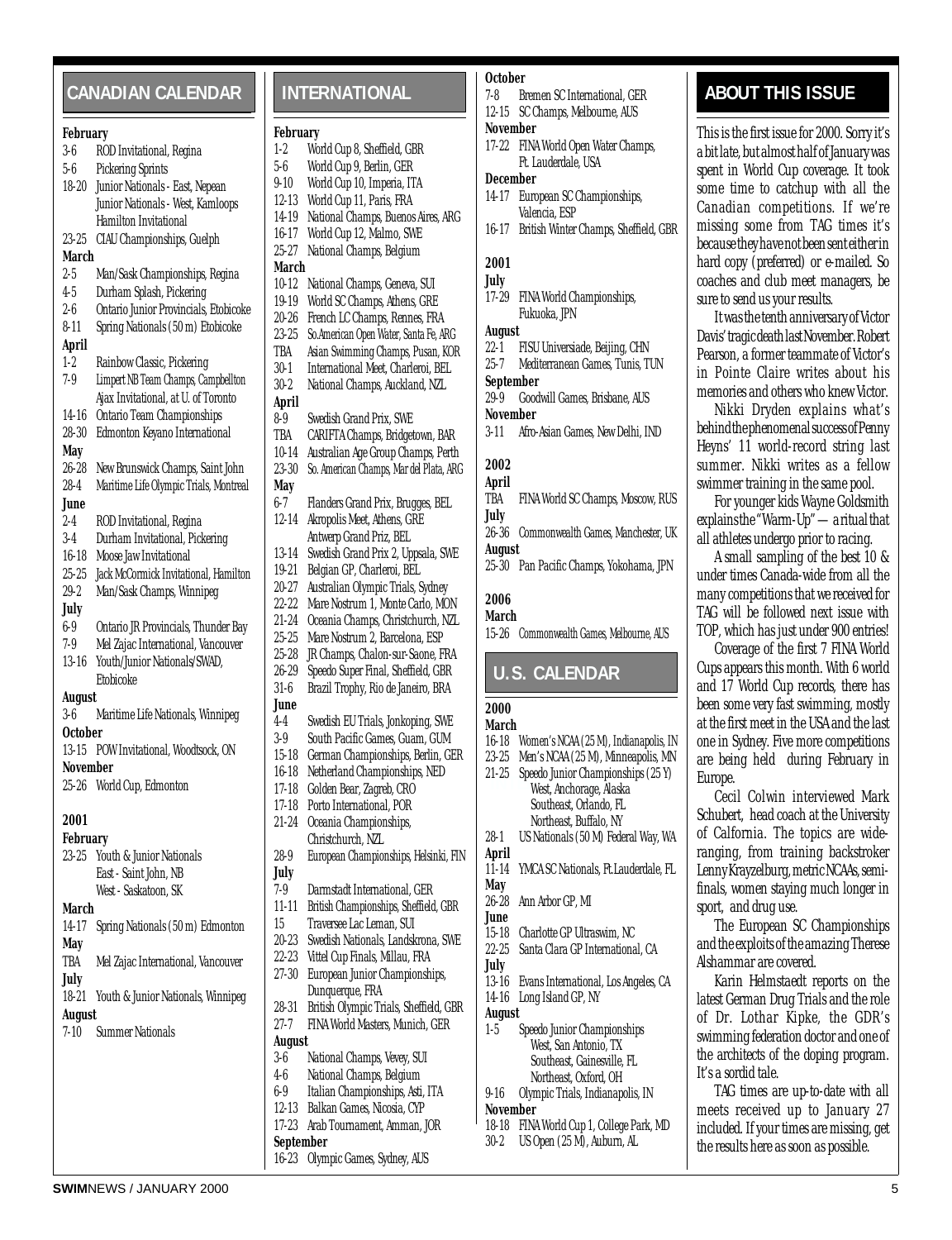# <span id="page-5-0"></span>**MILESTONES**

# VICTOR LIVES HIS PASSION FOR SPORT AND LIFE CONTINUES TO INSPIRE

# **Robert Pearson**

Ten years ago, Canada lost one of its greatest sports heroes when Victor Davis was struck by a car in suburban Montreal. Much has been written about Davis's death; much was written about him in life. The record shows he dominated breaststroke swimming in Canada and the world for most of the 1980s, beginning with his first national championships win in 1981. When he died, more than a hero was lost. Gone was a friend, a teammate, and a son.

I remember the first time I saw Victor Davis: I was an impressionable 12-year-old spectator at the 1982 World Championships trials. I remember the only time I asked him for an autograph, and I remember the day we met as teammates in Pointe Claire. That summer, at my first nationals with the club, he spoke to the team before the meet, and reminded us we were there to swim fast. "In L.A., in 1984," he told us, "I swam with a sprained ankle. In Madrid, in 1986, with a festered cut in my hand"—there were no excuses. That same day he made me welcome at his table during dinner.

The day Victor was struck, Remembrance Day 1989, is a day forever etched into my memory. People have days like this, days remembered for where they were when a big event happened. For my parents' generation it was the assassination of John F. Kennedy; for me it remains the day I heard about Victor's accident: I was in Saskatoon, at a meet. These memories, and more, have been with me ever since. In 1998, I dedicated my Master's Thesis to Davis: "Once a teammate and a friend, his passion for sport and life continues to inspire me daily."

Former Calgary swimmer and medal-winning Olympian Tom Ponting remembers Davis as a great inspiration. In 1989, Davis appeared as a spectator at the CIAU championships, where "he dared me to break a world record," says Ponting, "and I did." A year earlier, at the 1988 Olympics, Davis inspired Ponting and the Canadian men's 4 x 100 medley relay to a silver medal. "His focus, his belief—his unwavering belief—brought the three of us (Ponting, Mark Tewksbury, and Sandy Goss) to the level he was at. He knew he had to get three people to his level." And that, Ponting adds, was Davis's best moment in swimming, "the feather in his cap." "Victor threatened Sandy to swim fast," Ponting adds with a smile. Laughing, Goss admits there was more to it than Ponting tells, but Davis did inspire him to swim faster. "I must admit in

1984—because I was the weak link on the relay—Vic was the guy I did not want to disappoint; and again in 1988." Goss also recalls Davis was motivational beyond the Olympics: "When I went away to school in the United States, everyone was against that, but not Vic, he was more supportive."

"Victor inspired me," admits Alex Baumann. "We pushed each other to new limits... (and) I enjoyed competing against him in the breaststroke because it helped me with my IM." Davis was, Baumann adds, "an extremely tough competitor. He would often try to psyche his competitors out. (Ours) was a very healthy rivalry, but friendly." Baumann had his share of great swimming moments, and rates Davis's best moment as the 1984 Olympics "when he demolished the field and his world record in the 200 breaststroke, winning the gold medal." However, he adds, "my fondest memory of Victor would have to be him gritting his teeth after his first world record in Guayaquil, Ecuador (at the 1982 World Championships). For me that epitomized Victor

# "DETERMINATION, AGGRESSIVENESS, AND CONSISTENCY MADE HIM A CHAMPION."

to the tee. His determination, aggressiveness, and consistency made him a champion."

The 1982 World Championships were special for Davis's Region of Waterloo teammate Mike West, because he was there. Yet, West adds, while pondering Davis's best achievement, "I always admired his relationship with his dad, he was very loyal to his dad." As teammates, performing at a world-class level, West and Davis were thrust together. West admits, however, they came "to know each other well—implicitly." West has many memories, most of them "day-to-day stuff... to see him come into workouts and swim like a fiend, just living the whole experience, the whole thing was a big thrill for me." Like Ponting and Goss, West was inspired by Davis to win an Olympic medal. "We roomed together in L.A.," West recalls. "I had a bad 200 back, and had a hard time getting up for my 100. The night before... he left his gold medal on my side of the table, next to my bed. He was telling me 'you can do it.'" West won bronze.

Current Region of Waterloo coach Dean Boles shared an apartment with Davis for several years in Waterloo. "Victor was a pretty good roommate, he always had something going on...Looking back to those 14 years of knowing Victor," says Boles, "they will probably be the most important years of my life." In 1989, Boles explained what he would miss about Davis: "I will miss that big bear hug. I will miss the phone call at the office telling me he will be in town for a few hours and knowing it will turn my calm lifestyle upside down. But most of all I will miss his devilish grin and raised eyebrows that always meant 'what kind of fun can we have now.'"

Tom Ponting smiles, recalling the summer of 1989. That summer he visited Davis in Pointe-Claire, where the two enjoyed "normal" things. Ponting still laughs at the thought of Davis performing his "Double Jeopardy" dance, or laughing hysterically at a wrong answer while watching Jeopardy on television. Ponting enjoyed the time he spent with Davis. Indeed, all those who knew Victor enjoyed spending time with him. Mike West tells of the 1986 World Championships when he, Davis, Baumann, and Vlastimil Cerny "would sneak out at night, get some sangria, sit in a square, and play Canasta." "Those games were intense," West continues, "I enjoyed seeing him interact with Vlastimil and Alex." Sandy Goss thinks back to Oktoberfest, and road trips with Davis, "we had a great time together." Alex Baumann also spent a great deal of time with Davis, but is reluctant to share anecdotes—some memories remain private. Dean Boles tells of a summer afternoon in Guelph when he, Dave Swanston, and Davis were together. Davis had yet to rise in the swimming ranks, but boldly asserted "if you guys play your cards right, I'll teach you how to swim." Boles admits, "Dave and I just laughed, but during the time I was beside Victor's hospital bed (in Montreal) I realized how much Victor *did* teach me."

Clifford Barry, Davis's only coach, "knew (Victor) was really talented from the first time." Barry, who started coaching in Guelph in 1976, says "it turned out (that job) was the best thing that ever happened to me... Victor was very special to me, we helped each other a lot... it was more than a coach-athlete relationship." Like Davis's friends and teammates, Barry's memories are manifest. "Victor was bigger than life, he just had an aura about him," says Barry. "He was almost like Johnny Weismuller, he lived up to his billing as a great guy. And he was very loyal, loyal to his friends. He mentioned me when he did well." Like Weismuller, a swimmer of early-twentieth-century fame who later played Tarzan on film, Barry thinks perhaps Davis could have gone on to act.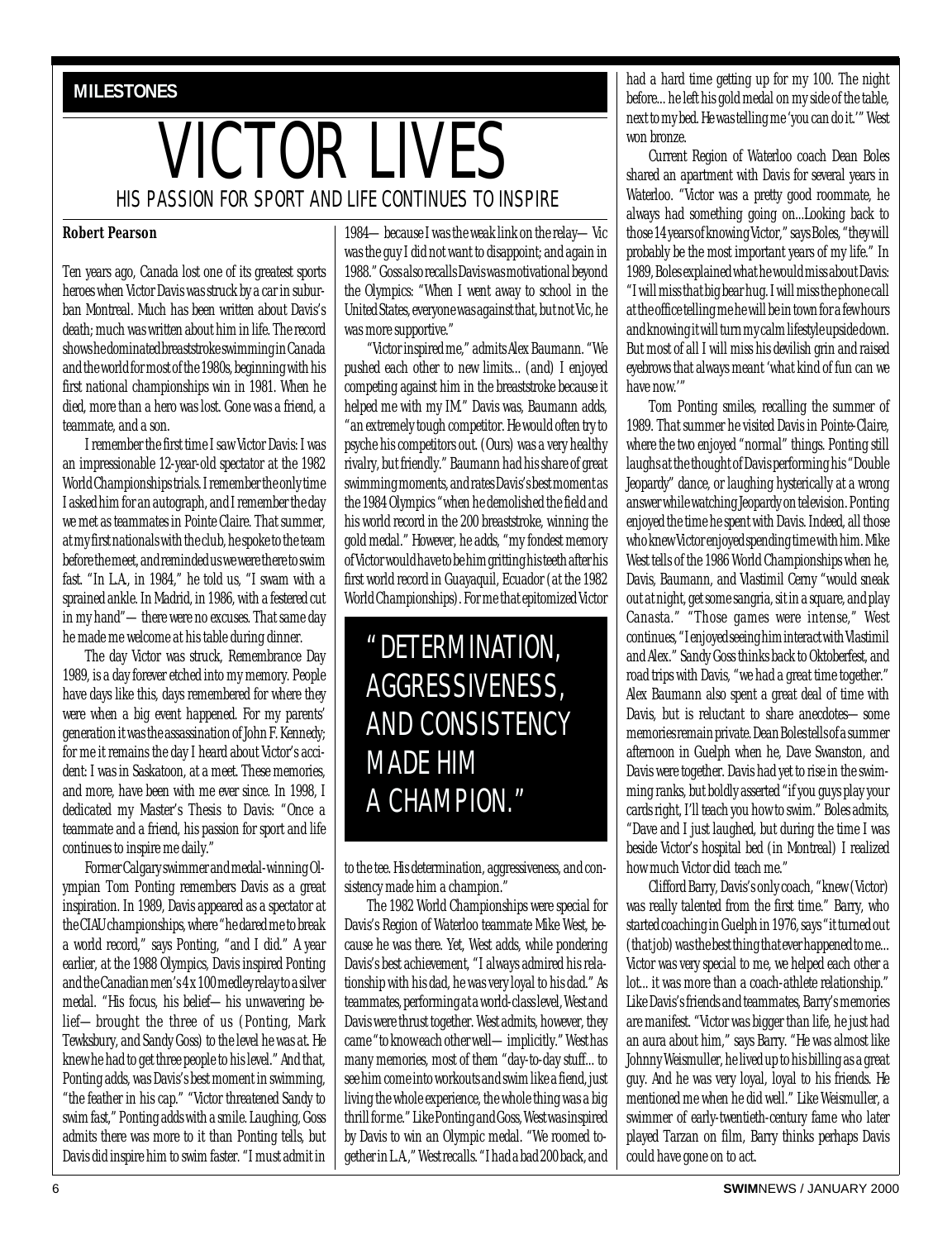

Mel Davis remains very proud of his late son, his proudest moment seeing his son say "thanks Dad" during a clip featured in the 1983 CBC documentary The Fast and the Furious. In the pool, Davis suggests "the second time he broke a world record, in front of a home crowd," was his son's greatest moment. One famous momen that Mel Davis remembers from a different point of view is the 1982 Commonwealth Games. There, Victor reacted to the disqualification of Canada's medal-winning 4 x 100 medley relay by kicking a chair—while the Queen was in the crowd. "I happened to be in England at the time," Mel Davis recalls, "and there was nothing in the papers over there. I bought every paper I could think of—every major paper in the UK, and there was nothing. When I came home," Davis adds, "it was ludicrous what the (Canadian) media had done."

Today, Mel Davis's contact with swimming is limited to the annual selection of Victor Davis Memorial Fund scholarship recipients. He also presents the Victor Davis Cup, awarded to the Athlete of the Year in Waterloo. Davis is proud to present these awards, and was very pleased, the day I spoke with him, to be awarding this year's Victor Davis Cup to Region of Waterloo swimmer Laura Nichols.

Victor Davis's name is also associated with meets. Every year, the Region of Waterloo club holds a meet, and awards a bursary in his honour. In Guelph, the Marlins host a meet to raise money

for the memorial fund. In 1999, the club raised \$10,000. Marlins' coach Don Burton says, "GMAC is

Davis's legacy also lives through Montrealer Claude Jacques, in whom Davis's heart still beats. Mike West, himself a doctor, feels organ donation "is one of Victor's greatest legacies." Davis's friends saw him as generous in life, and were not surprised about the donations. "Right now," says Sandy Goss, "there are people walking around because of his organs; he would do anything for anyone." The only time Mel Davis spoke with his son about donations was in 1988. "Vic's grandfather passed away, and Vic wondered about organ donations." Mel Davis's father died of cancer, and his organs were unsuitable for donation. When Victor suggested his own organs be donated, his father dismissed it as "a flippant remark," never expecting he would need to remember those words. In 1989, "it was a friend who suggested it... we had been at the hospital for 12 to 15 hours... (and) shortly after... the doctor asked the same question." Since then,

Mel Davis has been an advocate of donations, and is involved with MORE, the Multiple Organ Retrieval and Exchange Program of Ontario.

Davis's memory is still alive in Canadian swimming. "I still use him as an example," says Boles. "Today we at ROW are very close to Victor... and his accomplishments." In Calgary, Tom Ponting still tells his swimmers about Davis. Also in Calgary, current Canadian breaststroke champion Morgan Knabe reflects on Davis as inspiration. Knabe has received Davis fund scholarships, and, recently, a T-shirt worn by Davis in 1988. "It's unbelievable," Knabe says of the shirt. "It's probably the coolest thing I have ever gotten." He admits, "I didn't know of him before swimming," but Davis has been an inspiration. Knabe won gold and silver medals at the 1999 Pan Am Games, and figures on being a solid part of Canada's team in Sydney next year, where he will wear the T-shirt. Pondering the comparison between himself and Davis, Knabe asserts "people have often called me the 'next Victor Davis.' People can draw comparisons, but I would like to make my own personality without being compared. It's cool to be thought of at that level, but I would like to have my own legacy." Further reflecting on Davis, Knabe adds, "I don't think Victor Davis is ever going to die in people's hearts."

Ten years after his death, Victor Davis is remembered, a memory that continues to inspire Canadians.

# **ASK JUDY**

# THERE IS NO QUICK FIX

This column goes to the coaches out there. After I give a lecture to a group of swimmers, the coach often asks my opinion and advice on an issue or problem that they are having with their swimmers. It is difficult (if not impossible) to give them useful information on a situation that they described to me in three minutes. But this seems to be a symptom of our generation.

We want everything fast. We have microwaves to cook food faster. We have Crazy Glue that "bonds instantly." We have computers and printers, which do everything faster than the ones produced six months ago. Athletes even use steroids that help them to run faster, train harder, or jump higher. But believe it or not, there are things that take time to develop and in fact the longer you give them the better they are, such as fine wine, relationships, communication, confidence, mental skills, stroke changes, and competition experience.

I have found that there is nothing more valuable than when a coach participates in the mental training sessions that I do with athletes. I am able to not only get the athletes to understand the importance of mental training but the coach understands how to help the athletes use the mental skills. The everyday reinforcement that the coach gives proves to the athletes how important the mental skills are.

Pool time is so valuable and swimmers know it. Having to swim at 5:00 a.m. shows how costly it is. I worked with a swim team and every other week when we met on Wednesdays at 4:00 p.m., the coach pulled the swimmers out of the 50-m pool for 45 minutes while we did our session. The pool lay still in the middle of the day. The coach would sit with the swimmers and for 15 minutes afterwards the coach and I would discuss ways that he might utilize the mental skills we had just discussed. Those swimmers understood how much the coach values mental skills. Too many times, two or three weeks before Summer Nationals or Olympic Trials, I get calls from coaches who ask me to come and help their swimmers prepare. My answer is "No, but I will come after and help them prepare for next year." Don't get me wrong— I always want to help the swimmers, but there isn't much I or the swimmers can do two weeks before a big meet. The groundwork is laid, the taper is on, and the confidence is there or it isn't. There just isn't a quick fix.

If you have questions, e-mail me at: **gossj@dalessmann.com**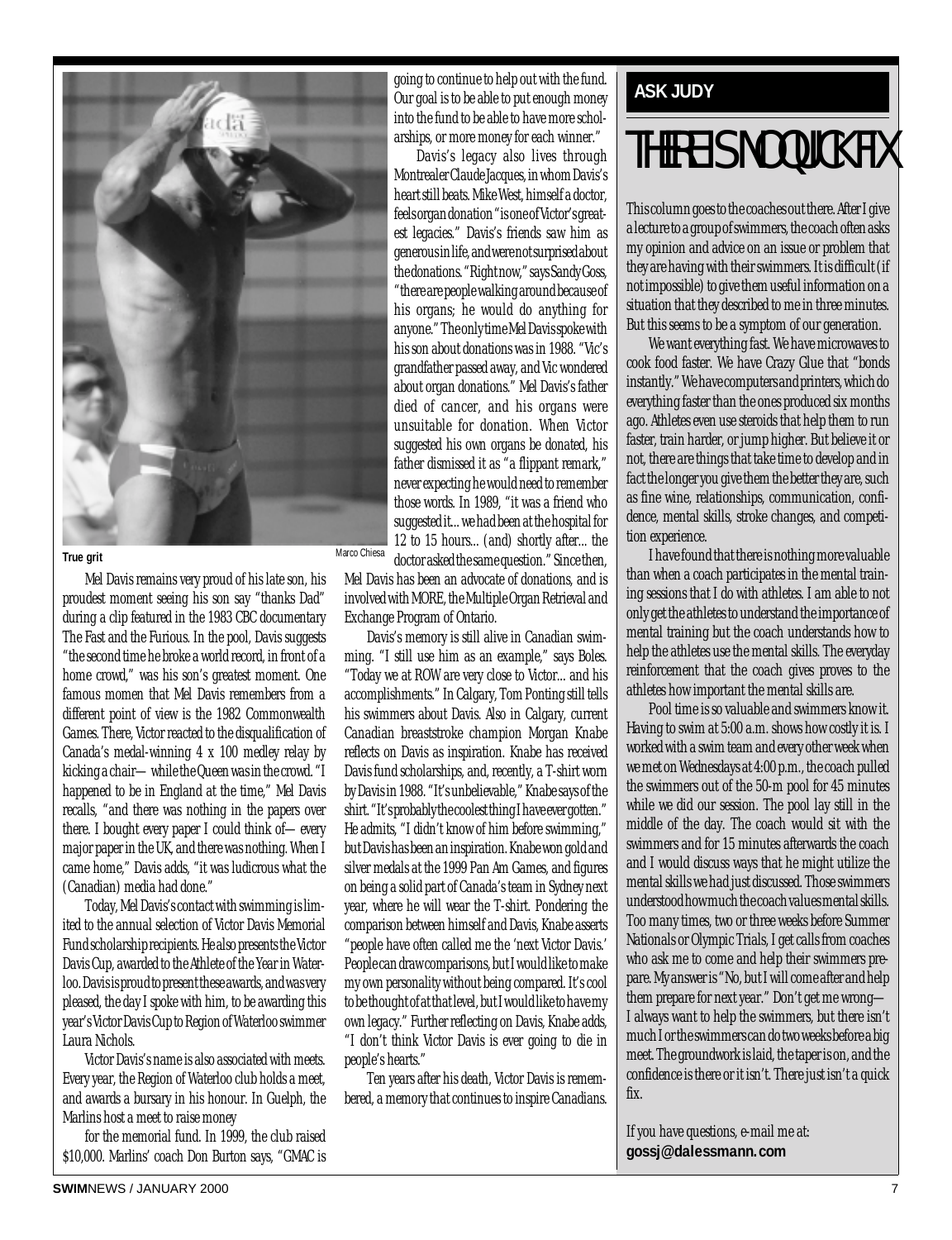# <span id="page-7-0"></span>**PERSONALITY: PENELOPE HEYNS**

# LOVING EVERY MOMENT BREASTSTROKE REVOLUTIONARY, IMPASSIONED CHRISTIAN, AND TRUE HUMANITARIAN—MORE THAN A SWIMMING HERO

# **Nikki Dryden**

One day I'm swimming up and down the pool, enjoying the freedom of having my own lane. The next thing I know, the Sport Centre kids are back from their training camp and I am drowning in breaststrokers. My big, beautiful end lane is now crawling with them. While this sudden influx is a bit overwhelming, it is not surprising. You see, there is one reason they are here: Penny is back.

She appeared the night before with hellos and smiles for those of us not fortunate enough to have gone to Florida to tan ourselves and lounge around in a hotel on the beach. She was so nonchalant about her return it took me 30 minutes to remember to congratulate her on all her swims from the summer. She laughed off the congrats with a quick smile and a humble thank you.

I am not a breaststroker. In fact, I have never really cared for the stroke much at all, and I am somewhat of a snob when it comes to training with breaststrokers. They are quite often weird, and they take up so much room. Or should I say that this was the way I thought up until the moment I began training with Penny Heyns. You see, Penny is not one of those breaststrokers whose backstroke, freestyle, and butterfly look like something from a mutilated gene pool. As she schooled me on a set of 100 frees, I realized that this girl can swim. Holding 1:10s days earlier for my hundreds would have been respectable after a year out of the water, except for the fact that on this, Penny's second week back in the pool, she was dropping 1:06s like it was nothing. All the while she still had the time and energy to cheer me on, telling me what a star I was. But what I am learning quickly is that that is just the way she is.

I have trained with some of the best swimmers of the last decade. Surinam's Anthony Nesty and Americans Nicole Haislett and Allison Wagner all taught me more about swimming than any coach ever could. There is something in the eyes of these champions that doesn't exist in everyone you meet. Penny Heyns has that look, and although giving props to breaststrokers is not something I enjoy doing, Penny deserves them.

**When Three World Records Just Aren't Enough** Los Angeles, July 1999: It started out like just any other in-season meet, but this particular Janet Evans Invitational will now be remembered as the beginning of Penny Heyns' amazing eleven-worldrecord streak. When Penny touched the wall after her heat swim in the 200 breaststroke she thought she had swum around a 2:30, but then she looked at the scoreboard. "I thought perhaps that the touchpad had malfunctioned," was Penny's reaction to her 2:24. In time Penny has been able to put that swim and ten more just like it into perspective, but it hasn't been easy. "To be honest I don't know if it [her record swims] has even hit me yet...but I have to look at it as just another season, that it just happened to be a couple of best times, because otherwise it would be really hard to come back this season. Already it has been a bit of a mental struggle to accept that it obviously takes time to get back to that level."

Penny admits that there are some negative moments that emerge from such success. "There are times when there has been the thought that if I don't equal what I did this season—even if I win Olympic gold—will it feel as satisfying?" Penny looks to next year to balance the emotions of having completed everything that most swimmers could ever dream of. "It would seem really incomplete if I didn't go to the Olympics and give it my best shot. When someone achieves a goal, immediately there is a fear that sets in 'what if you don't do it next time?' There is always a challenge to improve yourself and at the same time be somehow satisfied. I don't think you ever achieve that. But ultimately, somehow I will have to find a way of going beyond swimming and accepting what I've done, appreciating it, seeing it as a gift, and moving on."

# **Breaking Through**

After winning two Olympic gold medals in 1996, Penny toyed with the idea of retirement from competition. Initially she continued to swim because of the expectation by others for her to do so. However, this made for some difficult times and in early 1998 Penny undertook much soul-searching before she was able to continue. "In February of '98 I realized that this [her swimming] was what God wanted for

me." She also learned to love swimming again. Part of that happiness was her new training environment at the Canadian National Sports Centre in Calgary. "I enjoy swimming a lot now, and being able to train in a group where there are a couple of other people my age makes it easier. I'm still the oldest girl, but I'm not the only granny in the group now!"

In the spring of 1998 Penny relocated to Canada to train with her former Nebraska coach Jan Bidrman. Although Penny had been adamantly against moving to Calgary, after much praying she realized she would make the move. "The reason I came [to Calgary] is because I felt the conviction that this is what God wants for me. At the time I came here I had no desire to swim, but since my move I have really learned to enjoy swimming again. Being on this team with people to travel with, who are focused and moving in the same direction as I am, has been good. I never realized how important that support was until I moved to Calgary."

"I don't think I can ever verbalize how important Canada's support is to me. I appreciate South African Swimming and all they've done for me, but now if I'm at a meet I feel like my team is the Canadians. At Pan Pacs when I touched the wall I was happy that it was a medal for South Africa—another event to put my country on the map. But I would immediately look to my teammates and they would be the Canadians." Penny has the South African Springbok tattooed on her shoulder, a constant reminder of her homeland. Yet she often jokes of having a maple leaf put on her other shoulder. Penny values Canada greatly and understands fully how lucky she is to have two countries behind her; "I look forward to belonging to two teams at the Olympics next year."

Penny also acknowledges that maturity and time have improved her swimming. "With every season the base is bigger and I am able to train better. It is really only since the Olympics that I feel I am actually able to train consistently. Prior to that I'd break down every two or three weeks." Like many older women swimmers around the world, Penny also believes that she is stronger in the weight room. "I know my body better now and my race strategy has matured. In some ways I feel like I'm only now learning to swim the 200."

# **Fourteen World Records Are But Small Splashes**

One of my best friends is American swimmer Jenny Thompson. As I watched the results from Pan Pacs come in over the internet last summer, I calculated that Penny was most likely going to break a world record in the 100 breast heats—hours before Jenny would break one in the 100 fly finals. There goes Jenny's 25 grand, I thought. I was right; Penny broke her fifth world record in a row and won the cash payout instead of Jenny. Weeks later I was to hang my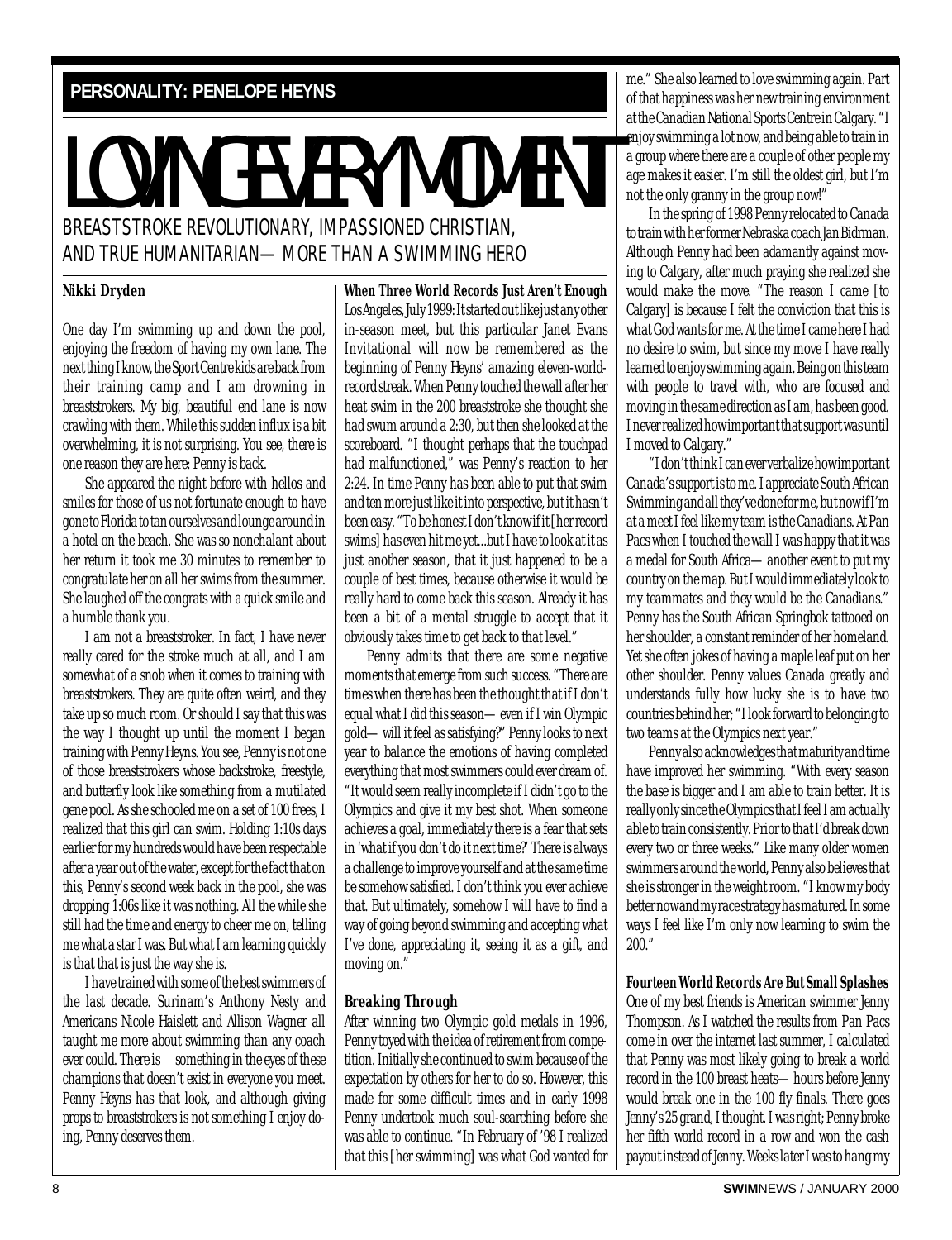

**11 world records during 10 weeks in 1999** Marco Chiesa and The Marco Chiesa and The Marco Chiesa and The Marco Chiesa

head in shame when I learned that Penny had donated the entire prize to poor children in Sri Lanka. Although I learned later that that fact wasn't exactly accurate, I began to see Penny as so much more than a swimming star.

Although she does not readily admit it, all the money Penny wins goes into a trust fund in South Africa, and from there money is donated to various charities including Street Kids Worldwide. Penny is one of a handful of fortunate swimmers who isn't struggling to compete in this expensive sport. Her Christian faith has always supported tithing, and her charitable thinking began back in 1991. It was then that she won her first prize in the sport, 400 Rand the equivalent of about \$80. "It's such a blessing to be able to give your money away," says Penny, "because you see people's lives change and that is what it is all about."

Refreshingly, Penny will take moments of clarity

and the friendships she has made with her into the next phase of her life.

Learning to appreciate every moment of her swimming has been one of the most valuable lessons she has learned over the past year. "At the Pan Pacs I broke the world record in heats of the 100 breast. I missed it in the semis and finals for two reasons. One was that I was trying too hard to break the record, and secondly I think that by that stage I had taken breaking world records for granted; it had happened for five races in a row and I just expected it to happen again. I realized that I couldn't have that attitude, that instead I have to sit back and really take the time to enjoy my successes. In '96 at the Olympics I didn't do that; I took the moment and moved on. Now I realize those things aren't always going to be there, and you have to appreciate every single second of it." After Penny's "world record drought" as she refers to it, she savoured her 200 breast world record. "I stayed

in the water and treasured the moment, because I thought, 'I may never have this again.'"

Most importantly Penny wants to honour her competitors when it finally comes time to hang up her suit. "Races come and go, and so do victories and disappointments, but it is the people at the end of the day that you always cherish and remember. Hopefully I will retire being good friends with all the people I competed against." That seems to be the case already. No sooner had I come to accept the fact that I was a member of a breaststroking team, did the wonderful Australian breaststroke star Helen Denman appear to train with Penny and our amazing breaststroke clan.

# **A Desire Within**

Whenever I meet another swimmer I wonder what it is that makes them so special, so much more successful that the rest of us. Penny and I were raised in such completely different environments yet somehow it never blocked Penny's road to success. Unlike Penny, I can't remember when I haven't dreamed of winning an Olympic gold medal. At the age of nine Alex Baumman and Victor Davis mesmerized me. Glued to the television, I watched the entire Olympic Games live from Los Angeles, even recording every track and field result in a special collector's edition of Sports Illustrated. Four years later our family bought a VCR and a new TV so we could tape every swimming race in Seoul. By the time I was in Barcelona I knew everything about every athlete and worshiped the Olympic Games. Penny's story couldn't be more different. Apartheid in South Africa left Penny with no sporting role models. She didn't even know anything about her country's swimming nationals until she herself was competing in them. When Penny was picked for the 1992 Olympics she was more worried about how this would affect her status as a prefect in her school, than competing in the Olympic Games. Upon arrival in Barcelona, her pessimism towards the event itself was evident and her placings in the thirties held no foreshadowing for what was to come four years later in Atlanta.

Both Penny and I moved in different directions, crossing paths with our bronze medals at the Commonwealth Games in 1994. While my cynicism towards the destruction of amateur sport grows, Penny has the power to donate thousands of dollars to charity. Penny now has two Olympic Gold medals, fourteen world records and is a swimming hero to thousands of youngsters the world over. And I, well I am lucky too. You see I get to train with Penny—a pleasure and an honour both. And all the while I get to learn more about breaststrokers than I ever imagined I would, and because of a girl named Penny Heyns I am loving every moment of it.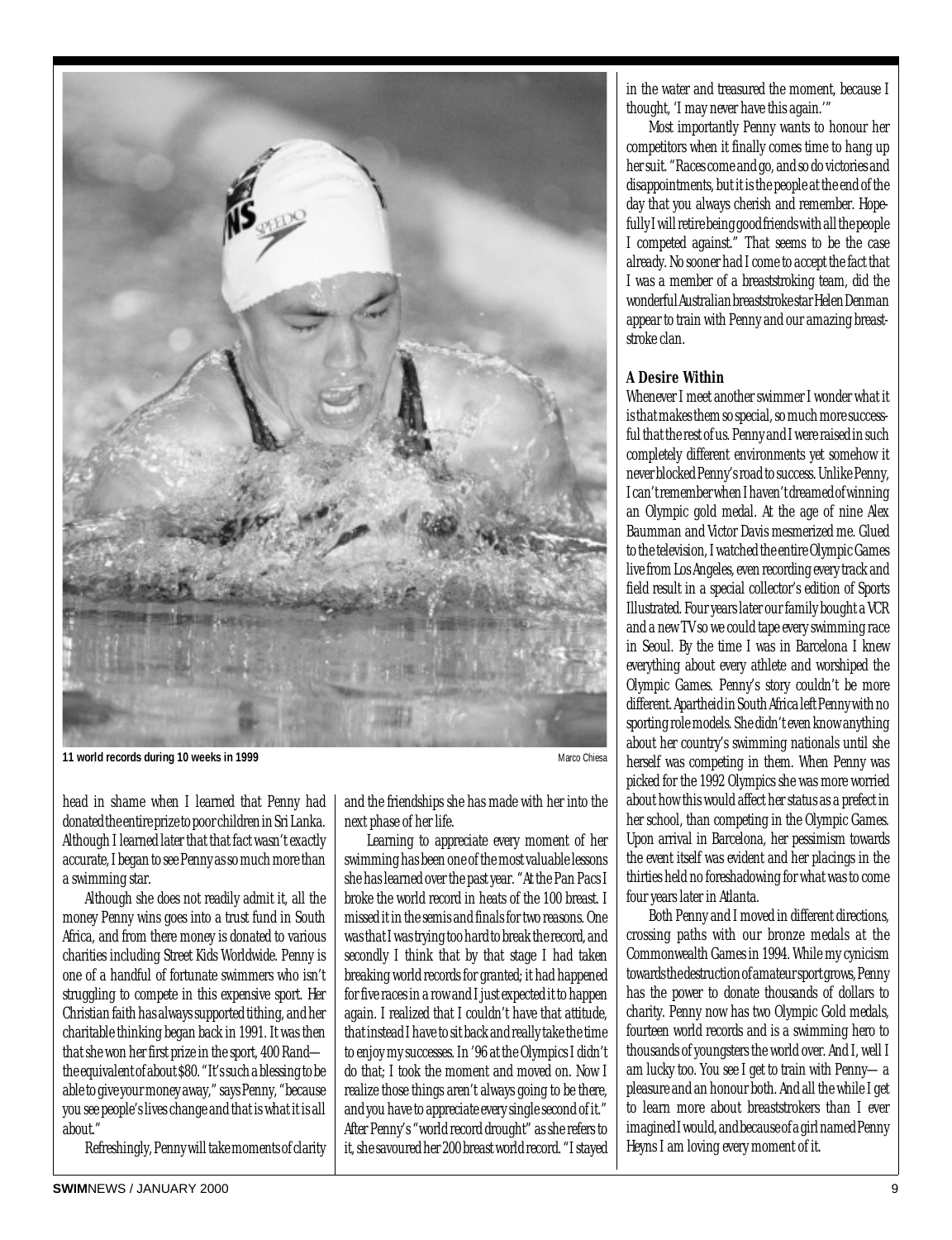# <span id="page-9-0"></span>**WARMING UP**

# WHAT DOES "READY" FEEL LIKE?

# **Wayne Goldsmith**

Warming up is something all swimmers do to prepare to swim fast. Why warm up? From a scientific standpoint, we know that an effective warm up:

- Increases body temperature.
- Increases heart rate.
- Increases blood pressure.

• Increases energy-producing enzyme activity. As coaches we observe that an effective warm up:

• Increases confidence by giving swimmers a feel for the pool, water temperature, wall, flags, blocks, and general conditions (increases familiarity with the race conditions).

• Increases race readiness through the opportunity to rehearse specific pacing and stroking strategies.

The overall aim of warm up is to get your mind and body "ready" to race fast. How many times has your coach or your swim team friends asked "So, are you ready?" But what does "ready" feel like? What is "ready" for you may not be "ready" for someone else.

Some swimmers like to sit with friends and family, laughing and joking to help them feel ready. Some swimmers prefer to do just the opposite—they need peace and quiet to perform at their best. Others like to listen to music, some read, a few walk, others talk, some jog—there are many ways that swimmers prepare to get the best from themselves.

The key to an effective warm up is to know what your own personal "ready" feels like *before*you get to a meet. It doesn't make sense to prepare for months, commit yourself to training and working hard, eating the right foods and so on, then not know what actually gets you "ready to race." One simple way to learn what your "ready" is all about is to write down everything you can about your race-day routine, simple things like the quality and quantity of sleep, your breakfast, your stretches, and your pool warm up can have a real impact on your racing performance. At your next minor meet or local club competition, ask yourself the following questions. Write the answers down in your logbook or on a sheet of paper, and discuss them with your coach:

•What does "ready" feel like for me?

•How did I sleep the night before the meet? (Rate sleep on a 1 to 5 scale, with 1 being a poor sleep and 5 being a sound sleep and waking up refreshed).

•What time did I get up on meet day? Did it give me enough time to get ready to race?

•What did I have for breakfast on meet day? Was it enough? How did I feel after I ate?

•What time did I get to the meet?

•What did I eat and drink at the meet? How did that food and drink make me feel?

•What did I do for stretching?

•What warm up did I do?

•Was the warm up enough? Did it get me ready? If not, what could I have done better or differently?

•How did I feel before my race? Ready? Almost ready? Not ready? Why?

•What did I do before my race (listened to music, read, talked to friends, relaxed, went for a walk)? Did this make me feel ready?

In this way, if you swim well, you will know exactly what makes you "ready" and if you don't swim well, you'll know what to do better (or to avoid) next time. Nothing can guarantee success, but you can increase the likelihood of success by understanding the process of "readiness." Here are a few little tips to help you get ready on race day:

1. The Swim Meet Program tells you two things only—*what lane you're in* and *what race are you in.* All other information is relatively unimportant. Many swimmers get "freaked out" when they look in the meet program and see the entry times listed by the other swimmers. It doesn't matter who you are racing or what times they may have claimed to have done, your job is the same—to swim to the best of *your* ability. If Michael Klim is on one side of you and Alex Popov on the other side, you still have to swim the same race distance, in the same water, in a lane that is the same length and width. The race credentials of other swimmers have no bearing on your own swimming performance.

2. If you are not ready to race, do something about it *before* the race. Going to your coach at the end of the day and saying "I really wasn't ready to swim fast" is not an excuse for a poor performance. If you are not ready, do something to get ready. Success is your choice!

3. Being ready is an individual thing. If *you* are not feeling ready to swim fast and your swim team friends are off to the showers, don't go with them just to be sociable. If *you* are not ready to do your best, do more warm up, or rest, or go for a jog, or skip, or eat something, or sleep, or talk to your coach—just do it! You can catch up on the meet chat later.

4. Pack in your swim bag all the things you need to get ready to race. If you are a reader, pack a few books. If you like music, pack your favourite tapes or CDs. If you like to sleep, pack your own pillow. Take what you need to get the job done.

5. Ignore 90% of what you hear said in the change rooms and marshalling area. Every competitive swimmer has heard questions like "What time do you do?" or "How many sessions a week do you swim?" etc., in the marshalling area. Would you like to know a little secret? Most of it is 100% pure rubbish. The swimmers who try this cheap attempt at "psyching out" are usually the ones who have not prepared for the meet themselves and are looking for ways to make up for their poor preparation by making you feel less confident. Do not listen to them. Or have a clever answer for them. If you get asked "What's your best time?" answer "I'll tell you after this race."

6. A good "get ready" trick if you haven't had time to practise race starts as part of your pool warm up is to do a few *dry starts.* Find a clear, flat space (ideally on grass) somewhere around the pool area where you can hear the starter. A good time to do this is around 15 to 20 minutes before your race. When the starter says "Take your marks" to the swimmers on the blocks about to race, drop into your race start position on the grass and when the gun (or horn) goes, jump forward fast with explosive speed and power. This is a great exercise to get your brain and muscles firing and prepares you to explode off the blocks when it is your time to race.

7. Try the *walk the race-talk the race*(WR/TR) technique. Stand at the end of the pool where you will be starting from. Imagine how you will feel behind the blocks. Take some slow deep breaths. Imagine hearing the gun. Imagine feeling your body explode off the blocks. Walk down the side of the pool and "feel" the race. Try to walk at the same speed that you will actually be swimming during your race. Imagine every stroke. Feel every breath. Think about where you will breathe, about keeping smooth and controlled with long flowing strokes, about keeping your kick strong and rhythmic. As you approach the turn (still walking along side the pool) think about being aggressive and powerful in your turn. Feel your feet on the wall. Imagine kicking back hard at the wall and exploding out of the turn. Feel the streamline. Imagine where you will take your first breath. Concentrate on your skills and technique. Think positively about controlling your stroke and your speed. Imagine the last ten metres. Control your breathing. Feel your body drive hard to the wall. This technique (also called *mental rehearsal*) is a great skill to develop. It allows you to swim your race in your mind *before*you do it in the water and fine tune the way you will compete.

If you want to race really fast, and never be the one to come in last, learn what gets your body ready, and when it counts you'll be the one who's steady! Learn how to get ready to race. It is a skill that will make the difference.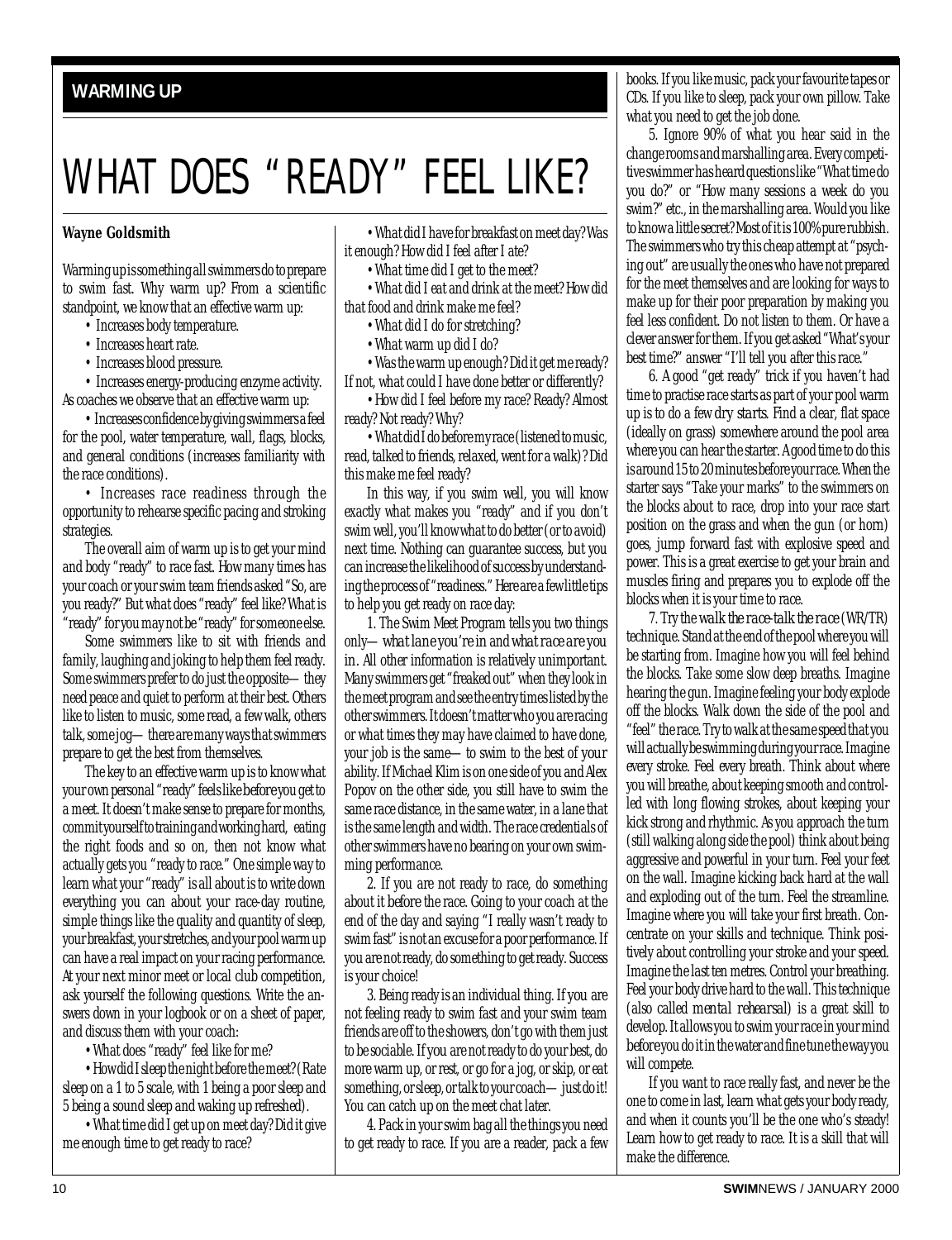# <span id="page-10-0"></span>**TOP PLUS**

## **BOYS 10 & UNDER**

### **100 METRES FREESTYLE**

 1:08.29 Joon Mo Bae,10,HYACK 1:10.56 Christian Seon,10,SD 1:10.91 Samuel Thrall,10,OAK 1:11.13 Bryan Fumerton,10,USC 1:11.35 Steven Bielby,10,PCSC 1:11.53 Patrick Errington,10,RDCSC 1:12.01 Felix Normandin,10,CAMO 1:12.62 Arash Ghaderpanah,10,PCSC 1:13.58 Chris Piasecki,10,EKSC 10 1:13.70 Cameron Bailey,10,HWAC **400 METRES FREESTYLE** 5:26.68 Bryan Fumerton,10,USC 5:38.04 Chris Piasecki,10,EKSC 5:54.69 Richard Elkington,10,EKSC 5:57.95 Andrew Nelson,10,MM 5:59.94 Jake Bailey,10,GVAC 6:01.59 A.J. Halverson,10,KSC 6:01.61 Jace Richards,10,KSC 6:01.76 James Leslie,10,ISS 6:02.00 James Twinem,10,TAT 10 6:03.48 Alex Griffith,10,PICK **100 METRES BACKSTROKE** 1:19.95 Felix Normandin,10,CAMO 1:20.35 Bryan Fumerton,10,USC 1:21.03 Patrick Errington,10,RDCSC 1:21.41 Ben Gordon,10,BTSC 1:22.00 David Boulay,10,BYST 1:22.87 Steven Bielby,10,PCSC 1:23.38 Charles Wong,10,UCSC 1:25.09 Brett Richter,10,ROD 1:25.29 Alexander Johnson,10,MM 10 1:25.41 Shawn Bull,10,COBRA **100 METRES BREASTSTROKE** 1:26.90 Christian Seon,10,SD 1:29.89 Charles Wong,10,UCSC 1:32.39 Adam Driedger,9,CASC 1:34.32 A.J. Halverson,10,KSC 1:34.50 Steven Bielby,10,PCSC 1:34.93 Thomas Chang,10,TORCH 1:37.06 Joon Mo Bae,10,HYACK 1:38.58 Patrick Errington,10,RDCSC 1:38.64 Alexander Johnson,10,MM **100 METRES BUTTERFLY** 1:15.01 Joon Mo Bae,10,HYACK 1:15.42 Jonathan Blouin,10,CNQ 1:20.61 Bryan Fumerton,10,USC 1:21.17 Samuel Thrall,10,OAK 1:23.79 Patrick Errington,10,RDCSC 1:24.74 Steven Bielby,10,PCSC 1:24.86 Arash Ghaderpanah,10,PCSC 1:25.44 Alex Griffith,10,PICK 1:25.59 Christian Seon,10,SD 10 1:26.54 Oleg Murzenko,10,ESWIM **200 METRES IND.MEDLEY** 2:51.50 Joon Mo Bae,10,HYACK 2:53.14 Charles Wong,10,UCSC 2:53.50 Steven Bielby,10,PCSC 2:54.03 Bryan Fumerton,10,USC 2:54.35 Thomas Chang,10,TORCH 2:55.41 Patrick Errington,10,RDCSC 2:58.14 Felix Normandin,10,CAMO 3:00.61 Cameron Bailey,10,HWAC 3:01.03 Samuel Thrall,10,OAK 10 3:01.48 Adam Driedger,9,CASC

# **100 METRES FREESTYLE**

**SWIM**NEWS / JANUARY 2000 11 **GIRLS 10 & UNDER** 1:07.70 Brooke Buckland,10,WTSC 1:08.74 Mackenzie Jones,10,UCSC 1:09.42 Stephanie Pollard,10,IS 1:10.51 Andrea Kells,10,RDCSC 1:10.54 Alicia Neasmith,10,PCSC 1:11.67 Kelly Hodgson,10,PCSC 1:12.28 Brittani Semper,10,COBRA 1:12.44 Alexa Kormanycky,10,ESWIM 1:12.46 Miriam Kim,10,TSC 10 1:13.18 Caroline Gagnon,10,UCSC **400 METRES FREESTYLE** 5:17.55 Brooke Buckland,10,WTSC 5:22.55 Stephanie Pollard,10,IS 5:32.82 Kelsey Jenkins,10,FMSC 5:36.95 Katelyn Oke,10,LAC 5:39.44 Diane Nesbitt,10,GLEN 5:39.65 Sheena Gross,10,EKSC 5:40.71 Susan Long,9,LAC 5:46.91 Marie-C. Legault,10,BOSC 5:47.47 Amy Follinglo,10,LASC 10 5:47.58 Lynsey Lang,10,LEDUC **100 METRES BACKSTROKE** 1:15.03 Brooke Buckland,10,WTSC 1:18.26 Andrea Kells,10,RDCSC 1:21.13 Alicia Neasmith,10,PCSC 1:21.98 Kelly Hodgson,10,PCSC 1:22.53 Stephanie Pollard,10,IS 1:22.72 Mackenzie Jones,10,UCSC 1:22.99 Brittany Ozar,9,CASC 1:23.15 Stephanie Davis,10,UCSC 1:23.20 Kelsey McDonald,10,BOSC 10 1:23.30 Katelyn Oke,10,LAC **100 METRES BREASTSTROKE** 1:26.25 Alicia Neasmith,10,PCSC 1:28.79 Penny Baxter,10,NKB 1:30.10 Tara Hahto,10,CASC 1:30.38 Katelyn Cachia,10,CLMSC 1:30.45 Brittany Achtymichuk,10,STSC 1:30.94 Leah Katzman,10,CYPS 1:31.11 Andrea Kells,10,RDCSC 1:32.82 Amanda McTeague,10,ESWIM 1:32.87 Karen Tam,10,GATOR 10 1:34.30 G. Desjardins,10,EYSC **100 METRES BUTTERFLY** 1:19.84 Andrea Kells,10,RDCSC 1:20.40 Lauren Lavigna,10,GATOR 1:20.59 Stephanie Pollard,10,IS 1:22.94 Kelly Hodgson,10,PCSC 1:25.00 Erika Brown,10,ROD 1:25.89 Kaleigh McKinnon,9,TORCH 1:26.44 Sheena Gross,10,EKSC 1:26.62 Jessica Bredschneider,10,COBRA 1:26.84 Jennifer Cao,10,YORK 10 1:26.95 Courtney Kapustianyk,10,GOLD **200 METRES IND.MEDLEY** 2:49.74 Alicia Neasmith,10,PCSC 2:52.43 Andrea Kells,10,RDCSC 2:54.66 Leah Katzman,10,CYPS 2:57.72 Brittani Semper,10,COBRA 2:58.42 Rheagan Thompson,10,KISU 2:58.68 Susan Long,9,LAC 2:59.02 Mackenzie Jones,10,UCSC 2:59.05 Alexa Komarnycky,9,ESWIM 2:59.40 Brittany Achtymichuk,10,STSC 10 2:59.56 Stephanie Pollard,10,IS

# **2000 FINA WORLD CUPS 1 TO 7**

# **MEN'S EVENTS**

```
50 METRES FREESTYLE<br>College Park 22.05 Jason Lezak.USA
College Park 22.05 Jason Lezak, USA 22.16 Sabir Muhammad, USA 22.39 Neil Walker, USA<br>22.07 Stembra 20.57 Yannick Lupien, CAN 22.59 Ryan Laurin, CAN 22.87 Sion Brinn, GBR
Edmonton 22.57 Yannick Lupien,CAN 22.59 Ryan Laurin,CAN 22.87 Sion Brinn,GBR<br>Rio de Janiero 22.13 Lorenzo Vismara ITA 22.52 Fernando Scherer RRA 22.57 Yannick Lunien CAN
Shanghai 22.36 Chengji Jiang,CHN 22.42 Alexander Luderitz, GER 22.55 Piergiorg De Felice<br>Iong Kong 22.12 Alexander Luderitz, GER 22.50 Richard S. Bera, INA 22.51 Edvaldo Silva, BRA
                        22.12 Alexander Luderitz, GER 22.50 Richard S. Bera, INA 22.51 Edvaldo Silva, BRA<br>22.30 Sabir Muhammad, USA 22.49 Edvaldo Silva, BRA 22.78 Stefan Nystrand, SWE
Hobart 22.30 Sabir Muhammad, USA 22.49 Edvaldo Silva, BRA 22.78 Stefan Nystrand, Sydney 21.94 Michael Klim, AUS<br>Sydney 21.94 Michael Klim, AUS 22.10 Sabir Muhammad, USA 22.27 Brett Hawke, AUS
                        21.94 Michael Klim,AUS
100 METRES FREESTYLE
College Park 48.19 Jason Lezak, USA 48.61 Neil Walker, USA 49.04 Sabir Muhammad, USA<br>Fdmonton 49.34 Rvan Laurin CAN 49.47 Mark Johnston CAN 49.75 Sion Brinn GBR
Edmonton 49.34 Ryan Laurin, CAN 49.47 Mark Johnston, CAN 49.75 Sion Brinn, GBR<br>Rio de Janiero 48.57 Gustavo Borges, BRA 49.46 Yannick Lupien, CAN 49.49 Edvaldo Silva, BRA
Rio de Janiero 48.57 Gustavo Borges, BRA 49.46 Yannick Lupien, CAN 49.49 Edvaldo Silva, BRA<br>Shanghai 49.06 Bela Szabados HUN 49.88 Oingsong Deng. CHN 50.06 Edvaldo Silva, BRA
Shanghai 49.06 Bela Szabados,HUN 49.88 Qingsong Deng,CHN<br>Hong Kong 49.03 Bela Szabados,HUN 49.04 Edvaldo Silva,BRA
Hong Kong 49.03 Bela Szabados,HUN 49.04 Edvaldo Silva,BRA 49.82 Carlos A. Jayme,BRA
Hobart 47.83 Michael Klim,AUS 49.05 Ian Thorpe,AUS 49.54 Edvaldo Silva,BRA<br>Sydney 47.59 Michael Klim AUS 48.73 Ashley Callus AUS 48.93 Edvaldo Silva BRA
200 METRES FREESTYLE<br>College Park 1:46.15 Bel
College Park 1:46.15 Bela Szabados,HUN 1:46.50 Chad Carvin,USA 1:47.25 Josh Davis,USA<br>Edmonton 1:46.02 Bela Szabados,HUN 1:47.20 Chad Carvin,USA 1:47.50 Mark Johnston,C
Edmonton 1:46.02 Bela Szabados,HUN 1:47.20 Chad Carvin,USA 1:47.50 Mark Johnston,CAN<br>Rio de Janiero 1:48.47 Gustavo Borges,BRA 1:48.68 Edvaldo Silva,BRA 1:49.27 Rodrigo Castro,BRA
Rio de Janiero 1:48.47 Gustavo Borges, BRA 1:48.68 Edvaldo Silva, BRA Shanghai 1:46.63 Bela Szabados, HUN 1:47.10 Chad Carvin, USA
Hong Kong 1:45.17 Bela Szabados, HUN 1:46.24 Chad Carvin, USA 1:48.25 Moreno Gallina, ITA<br>1:49.05 Klaus Lanzarini, ITA 1:49.79 Michael Kiedel, GER 1:49.05 Klaus Lanzarini, ITA
Hobart 1:47.03 Ian Thorpe,AUS 1:48.79 Michael Kiedel,GER 1:49.05 Klaus Lanzarini,ITA<br>1:48.59 Sydney 1:42.54 Ian Thorpe,AUS - 1:46.40 Todd Pearson,AUS 1:46.50 William Kirby,AUS
                        1:42.54 Ian Thorpe,AUS ••
400 METRES FREESTYLE<br>
College Park 3:42.16 Chad Carvin, USA
College Park 3:42.16 Chad Carvin,USA 3:51.92 Tom Dolan,USA 3:52.59 Michael Kiedel,GER
Rio de Janiero 3:50.54 Luiz Lima, BRA 3:51.09 Bruno Bonfim, BRA 3:51.58 Christian Minotti, ITA<br>Shanghai 3:45.47 Chad Carvin, USA 3:49.79 Bela Szabados, HUN 3:50.06 Moreno Gallina, ITA
Shanghai 3:45.47 Chad Carvin, USA 3:49.79 Bela Szabados, HUN 3:50.06 Moreno Gallina, ITA<br>Hong Kong 3:45.49 Chad Carvin, USA 3:48.34 Bela Szabados, HUN 3:50.88 Moreno Gallina, ITA
Hong Kong 3:45.49 Chad Carvin, USA 3:48.34 Bela Szabados, HUN 3:50.88 Moreno Gallina, IT<br>Hobart 3:43.23 Ian Thorpe, AUS 3:45.21 Masato Hirano, JPN 3:50.24 Andrea Righi, ITA
Hobart 3:43.23 Ian Thorpe,AUS 3:45.21 Masato Hirano,JPN 3:50.24 Andrea Righi,ITA
                        3:35.75 Ian Thorpe,AUS •
1500 METRES FREESTYLE<br>College Park 15:05.43 Chad Carvin.USA
College Park 15:05.43 Chad Carvin, USA 15:20.91 Frederik Hviid, ESP 15:21.55 Jamie Grimes, USA<br>Edmonton 15:03.28 Chad Carvin, USA 15:06.91 Andrea Righi, ITA 15:13.76 Andrew Hurd, CAN
Edmonton 15:03.28 Chad Carvin,USA 15:06.91 Andrea Righi,ITA 15:13.76 Andrew Hurd,CAN
Rio de Janiero 15:07.51 Luiz Lima, BRA 15:08.36 Christian Minotti, ITA 15:31.30 Alexandre Angelotti, BRA<br>Shanghai 15:07.42 Chad Carvin, USA 15:12.00 Yu Liu, CHN 15:13.89 Zuo Chen, CHN
Shanghai 15:07.42 Chad Carvin,USA 15:12.00 Yu Liu,CHN 15:13.89 Zuo Chen,CHN<br>1999 Kong 15:01.64 Chad Carvin,USA 15:16.40 Fabio Venturini,ITA 15:23.02 Shibin Zheng,C
Hobart 14:55.95 Masato Hirano,JPN 15:01.92 Craig Stevens,AUS 15:09.53 Andrea Righi,ITA
Sydney 14:29.51 Grant Hackett,AUS • 14:43.10 Kieren Perkins,AUS 14:54.27 Stephen Penfold,AUS
50 METRES BACKSTROKE<br>College Park 24.12 Neil Walker, USA ••
                        24.12 Neil Walker, USA •• 24.28 Lenny Krayzelburg, USA 24.76 Tomislav Karlo, CRO<br>24.88 Tomislav Karlo, CRO 25.19 Alexandre Pichette, CAN 25.23 Gordan Kozulj, CRO
Edmonton 24.88 Tomislav Karlo,CRO 25.19 Alexandre Pichette,CAN<br>Rio de Janiero 25.35 Rogerio Romero,BRA 25.67 Cleber Costa,BRA
Rio de Janiero 25.35 Rogerio Romero,BRA 25.67 Cleber Costa,BRA 25.73 Gabriel Mangabeira,BRA<br>Shanghai 24.75 Kunpeng Ouvang CHN 25.30 Jinghai Hu.CHN 25.65 Yi Lin CHN
Shanghai 24.75 Kunpeng Ouyang, CHN 25.30 Jinghai Hu, CH<br>Hong Kong 26.00 Felix Sutanto, INA 26.05 Yong Fu, CHN
Hong Kong 26.00 Felix Sutanto, INA 26.05 Yong Fu,CHN 26.79 Nicolo Dell'Andrea, ITA<br>
Hobart 24.11 Matt Welsh, AUS • 24.72 Lenny Krayzelburg, USA 24.94 Josh Walson, AUS
                        24.11 Matt Welsh,AUS •• 24.72 Lenny Krayzelburg,USA 24.94 Josh Watson,AUS<br>24.29 Matt Welsh,AUS 24.59 Lenny Krayzelburg,USA 24.60 Chris Renaud,CAN
Sydney 24.29 Matt Welsh,AUS 24.59 Lenny Krayzelburg,USA
100 METRES BACKSTROKE<br>College Park 51.82 Lenny I
                       51.82 Lenny Krayzelburg, USA • 52.18 Neil Walker, USA 53.73 Gordan Kozulj, CRO
Edmonton 53.74 Mark Versfeld,CAN 53.91 Gordan Kozulj,CRO 54.31 Rogerio Romero,BRA
Rio de Janiero 54.21 Rogerio Romero, BRA 54.28 Marko Strahija, CRO 54.64 Paulo Mach<br>Shanghai 53.32 Kunpeng Ouyang, CHN 55.20 Yong Fu, CHN 55.77 Yi Lin, CHN
Shanghai 53.32 Kunpeng Ouyang, CHN 55.20 Yong Fu, CHN 55.77 Yi Lin, CHN<br>Hong Kong 55.74 Yong Fu, CHN 56.06 Nicolo Dell'Andrea, ITA 57.32 Liam Short, AUS
Hong Kong 55.74 Yong Fu,CHN 56.06 Nicolo Dell'Andrea,ITA 57.32 Liam Short,AUS<br>1-Hobart 52.67 Matt Welsh,AUS 52.85 Lenny Krayzelburg,USA 53.31 Josh Watson,AUS
Sydney 51.73 Lenny Krayzelburg,USA .
200 METRES BACKSTROKE
College Park 1:52.47 Lenny Krayzelburg,USA••1:55.17 Gordan Kozulj,CRO 1:55.79 Rogerio Romero,BRA<br>Edmonton 1:55.43 Gordan Kozulj,CRO 1:56.80 Rogerio Romero,BRA 1:57.12 Aaron Peirsol,USA
Edmonton 1:55.43 Gordan Kozulj,CRO 1:56.80 Rogerio Romero,BRA 1:57.12 Aaron Peirsol,USA<br>Rio de Janiero 1:55.78 Rogerio Romero,BRA 1:56.39 Marko Strahija,CRO 1:57.60 Paulo Machado,BRA
Rio de Janiero 1:55.78 Rogerio Romero,BRA 1:56.39 Marko Strahija,CRO 1:57.60 Paulo Machado<br>Shanghai 1:57.15 Yong Fu,CHN 1:58.21 Rui Yu,CHN 1:58.80 Xin Shu,CHN
Shanghai 1:57.15 Yong Fu,CHN 1:58.21 Rui Yu,CHN<br>Hong Kong 1:57.75 Yong Fu,CHN 2:00.20 Nicolo Dell'Andrea, ITA
Hobart 1:52.77 Lenny Krayzelburg,USA 1:55.58 Josh Watson,AUS 1:57.28 Matt Welsh,AUS
                        1:52.56 Lenny Krayzelburg,USA
50 MÉTRES BREASTSTROKÉ<br>College Park 27.65 Glenn Ed
College Park 27.65 Glenn Ed Moses, USA 27.90 Mark Warnecke, GER 28.34 Jason Ward, USA<br>28.19 Edmonton 27.89 Mark Warnecke, GER 28.20 Morgan Knabe, CAN 28.44 Jarrod Marrs, USA
Edmonton 27.89 Mark Warnecke,GER 28.20 Morgan Knabe,CAN 28.44 Jarrod Marrs,USA
                       28.65 Eduardo Fischer, BRA
Shanghai 27.91 Yi Zhu,CHN 28.18 Daqing Yu,CHN 28.29 Qiliang Zeng,CHN<br>29.65 Hong Kong 29.40 Simon Leighfield,AUS 29.54 David Gustafsson,SWE 29.65 Jonathan Lewis,GE
                        Hong Kong 29.40 Simon Leighfield,AUS 29.54 David Gustafsson,SWE 29.65 Jonathan Lewis,GBR
Hobart 27.96 Yi Zhu,CHN 28.29 Morgan Knabe,CAN 28.33 Patrik Isaksson,SWE
100 METRES BREASTSTROKE<br>College Park 1:00.18 Glenn Ec
                        1:00.18 Glenn Ed Moses,USA 1:01.46 Elvin Chia,MAS 1:02.43 Domenico Fioravanti,ITA<br>1:01.12 Morgan Knabe.CAN 1:01.94 Matthew Huang.CAN 1:02.27 Hugues Duboscg FRA
Edmonton 1:01.12 Morgan Knabe,CAN 1:01.94 Matthew Huang,CAN Rio de Janiero 1:01.69 Norbert Rozsa,HUN 1:02.00 Patrik Isaksson,SWE
Rio de Janiero 1:01.69 Norbert Rozsa, HUN 1:02.00 Patrik Isaksson, SWE 1:02.49 Eduardo Fischer, BRA<br>
Shanghai 1:00.53 Qiliang Zeng, CHN 1:00.99 Yi Zhu, CHN 1:01.07 Daging Yu, CHN
Shanghai 1:00.53 Qiliang Zeng,CHN 1:00.99 Yi Zhu,CHN 1:01.07 Daqing Yu,CHN<br>1:03.47 Jonathan Levis,GBR 1:03.31 David Gustafsson,SWE 1:03.47 Jonathan Lewis,GBR
Hong Kong 1:03.24 Simon Leighfield,AUS 1:03.31 David Gustafsson,SWE 1:03.47 Jonathan Lewis,G<br>1:06 Hobart 1:00.73 Morgan Knabe,CAN 1:00.82 Yi Zhu,CHN 1:01.62 Phil Rogers,AUS
                        1:00.73 Morgan Knabe,CAN
Sydney 59.75 Yi Zhu,CHN 59.98 Morgan Knabe,CAN 1:00.51 Ryan Mitchell,AUS
200 METRES BREASTSTROKE
College Park 2:11.89 Glenn Ed Moses,USA 2:12.77 Tom Wilkens,USA 2:13.58 Matic Lipovz,SLO
                       Edmonton 2:12.94 Tom Wilkens,USA 2:13.38 Matthew Huang,CAN 2:14.55 Jason Hunter,CAN
Rio de Janiero 2:13.62 Norbert Rozsa, HUN 2:13.88 Marcelo Tomazini, BRA 2:15.64 Jose B. De Souza<br>Shanghai 2:11.19 Hao Cheng, CHN 2:13.01 Shichao Xia, CHN 2:14.62 Ziquian Liu, CHN
Shanghai 2:11.19 Hao Cheng,CHN 2:13.01 Shichao Xia,CHN 2:14.62 Ziquian Liu,CHN<br>1-2:15.54 Hong 2:15.54 Simon Leighfield,AUS 2:16.23 Chi Kin Tam,HKG 2:18.40 Ross Martin,GBR
 Hong Kong 2:15.54 Simon Leighfield,AUS 2:16.23 Chi Kin Tam,HKG 2:18.40 Ross Martin,GBR
Hobart 2:11.70 Ryan Mitchell,AUS 2:13.30 Phil Rogers,AUS 2:13.75 Morgan Knabe,CAN
Sydney 2:07.95 Ryan Mitchell,AUS 2:10.72 Phil Rogers,AUS 2:12.37 Morgan Knabe,CAN
```
22.52 Fernando Scherer, BRA 22.57 Yannick Lupien, CAN<br>22.42 Alexander Luderitz, GER 22.55 Piergiorg De Felice. ITA 48.73 Ashley Callus,AUS 3:47.10 Bela Szabados,HUN **World Record = •• World Cup record = •**

52.85 Lenny Krayzelburg, USA 53.31 Josh Watson, AUS<br>52.25 Matt Welsh, AUS 52.61 Chris Renaud, CAN

27.92 Morgan Knabe,CAN

```
1:48.47 Moreno Gallina,ITA
```

```
15:23.02 Shibin Zheng.CHN
```
2:01.07 Lik Sung Fong,HKG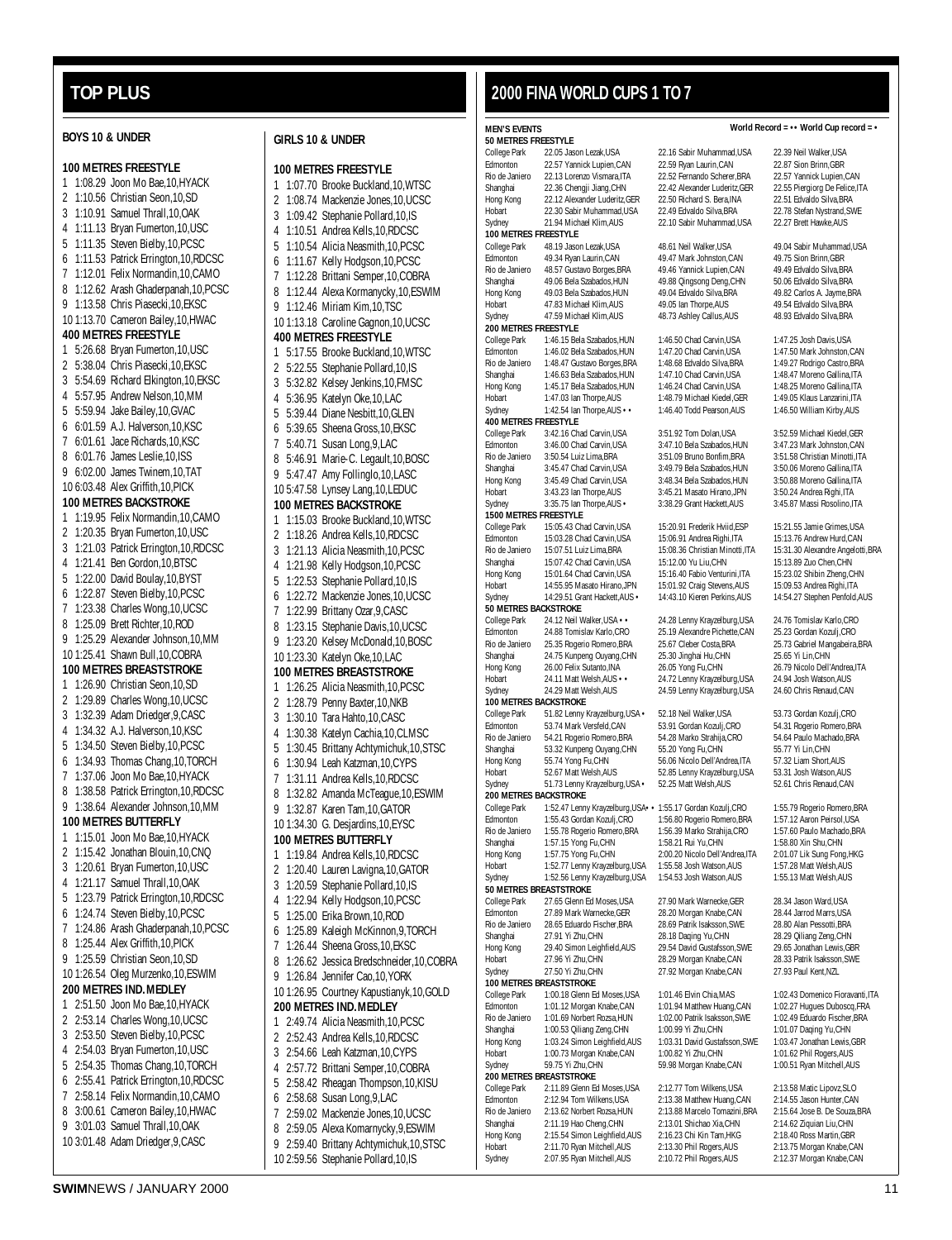<span id="page-11-0"></span>

|                                       | 50 METRES BUTTERFLY                                       |                                                                  |                                                           |
|---------------------------------------|-----------------------------------------------------------|------------------------------------------------------------------|-----------------------------------------------------------|
| College Park                          | 23.72 Sabir Muhammad, USA                                 | 23.93 Qiang Zhang, CHN<br>24.37 Tomislav Karlo.CRO               | 24.21 Byron Davis, USA                                    |
| Edmonton<br>Rio de Janiero            | 24.33 Michael Mintenko, CAN<br>23.89 Milos Milosevic, CRO | 23.97 Fernando Scherer, BRA                                      | 24.40 Collin Sood, CAN<br>24.09 Qiang Zhang, CHN          |
| Shanghai                              | 24.58 Qiang Zhang, CHN                                    | 25.01 Yuewei Hong, CHN                                           | 25.22 Jiming Yang, CHN                                    |
| Hong Kong                             | 24.65 Wisnu Wardhana, INA                                 | 24.96 Ludovic Depickere, FRA                                     | 25.22 Hao Jin, CHN                                        |
| Hobart                                | 23.55 Michael Klim, AUS                                   | 24.31 Garret Pulle, CAN                                          | 24.39 Daniel Carlsson, SWE                                |
| Sydney<br>100 METRES BUTTERFLY        | 23.27 Michael Klim, AUS .                                 | 23.45 Sabir Muhammad, USA                                        | 24.07 Jere Hard, FIN                                      |
| College Park                          | 52.39 Sabir Muhammad, USA                                 | 53.22 Dod Wales, USA                                             | 53.57 Adam Pine.AUS                                       |
| Edmonton                              | 53.63 Michael Mintenko, CAN                               | 53.69 Shamek Pietucha, CAN                                       | 53.80 Garret Pulle, CAN                                   |
| Rio de Janiero                        | 53.76 Brock Newman, USA                                   | 54.00 Adam Sioui, CAN                                            | 54.29 Fernando Alves, BRA                                 |
| Shanghai                              | 53.86 Zhi Zhang, CHN<br>54.35 Hao Jin, CHN                | 54.45 Xiao Zhang, CHN<br>54.99 Juan Veloz, MEX                   | 54.52 Qiang Zhang, CHN<br>55.02 Ludovic Depickere, FRA    |
| Hong Kong<br>Hobart                   | 51.74 Michael Klim, AUS                                   | 53.23 Sabir Muhammad, USA                                        | 54.04 Heath Ramsay, AUS                                   |
| Svdnev                                | 51.18 Michael Klim.AUS                                    | 51.96 Scott Miller, AUS                                          | 52.78 Theo Verster, RSA                                   |
| 200 METRES BUTTERFLY                  |                                                           |                                                                  |                                                           |
| College Park<br>Edmonton              | 1:57.90 Juan Veloz, MEX<br>1:58.10 Shamek Pietucha, CAN   | 1:59.69 Tamas Kerekjarto, HUN<br>1:58.87 Adam Sioui, CAN         | 2:00.57 Joshua Krogh, AUS<br>1:59.67 Philip Weiss, CAN    |
| Rio de Janiero                        | 1:57.66 Adam Sioui, CAN                                   | 1:58.78 Kaio de Almeida, BRA                                     | 1:59.51 Yann de Fabrique, FRA                             |
| Shanghai                              | 1:57.33 Juan Veloz, MEX                                   | 1:57.83 Massi Eroli, ITA                                         | 1:59.05 Zhi Zhang, CHN                                    |
| Hong Kong                             | 1:57.59 Massi Eroli, ITA                                  | 1:57.62 Juan Veloz, MEX                                          | 1:58.27 Hao Jin, CHN                                      |
| Hobart<br>Sydney                      | 1:56.71 Shamek Pietucha, CAN<br>1:54.48 Scott Miller, AUS | 1:57.08 Heath Ramsay, AUS<br>1:55.50 Justin Norris, AUS          | 1:59.19 Shane Fielding, AUS<br>1:55.97 William Kirby, AUS |
| 100 METRES IND.MEDLEY                 |                                                           |                                                                  |                                                           |
| College Park                          | 54.45 Neil Walker, USA                                    | 54.80 Jani Sievinen, FIN                                         | 56.36 Josh Davis, USA                                     |
| Edmonton                              | 55.40 Peter Mankoc, SLO                                   | 56.09 Mark Versfeld, CAN                                         | 56.30 Gordan Kozulj, CRO                                  |
| Rio de Janiero<br>Shanghai            | 56.44 Scott Tucker, USA<br>55.33 Xufeng Xie, CHN          | 56.78 Daniel Karlsson, SWE<br>55.53 Kunpeng Ouyang, CHN          | 57.02 Craig Hutchison, CAN<br>56.22 Xiao Zhang, CHN       |
| Hong Kong                             | 55.55 Xufeng Xie,CHN                                      | 56.68 David Gustavsson.SWE                                       | 57.55 Rahmin De Krester, AUS                              |
| Hobart                                | 55.52 Jani Sievinen, FIN                                  | 55.91 Kunpeng Ouyang, CHN                                        | 56.78 Robert Abernethy, AUS                               |
| Sydney                                | 54.87 Jani Sievinen, FIN                                  | 54.88 Kunpeng Ouyang, CHN                                        | 55.43 Grant McGregor, AUS                                 |
| 200 METRES IND.MEDLEY<br>College Park | 1:58.83 Jani Sievinen, FIN                                | 1:59.61 Tamas Kerekjarto, HUN                                    | 2:00.61 Tom Wilkens, USA                                  |
| Edmonton                              | 1:59.26 Tom Wilkens, USA                                  | 2:02.86 Jean-F. Langlais, CAN                                    | 2:02.90 Massi Rosolino, ITA                               |
| Rio de Janiero                        | 2:01.94 Scott Tucker, USA                                 | 2:03.32 Kresimir Cac,CRO                                         | 2:03.83 Jose B. De Souza, BRA                             |
| Shanghai                              | 1:58.88 Xufeng Xie, CHN                                   | 2:00.66 Qingsong Deng, CHN<br>2:02.18 Moreno Gallina.ITA         | 2:01.90 Hao Jin, CHN                                      |
| Hong Kong<br>Hobart                   | 1:59.60 Xufeng Xie, CHN<br>1:59.24 Jani Sievinen, FIN     | 1:59.57 Curtis Myden, CAN                                        | 2:02.43 Olivier Saminadin, FRA<br>2:00.82 Dean Kent, NZL  |
| Sydney                                | 1:57.89 Matthew Dunn, AUS                                 | 1:58.13 Jani Sievinen, FIN                                       | 1:58.58 Curtis Myden, CAN                                 |
| 400 METRES IND.MEDLEY                 |                                                           |                                                                  |                                                           |
| College Park<br>Edmonton              | 4:13.44 Jani Sievinen, FIN                                | 4:17.57 Tom Dolan, USA                                           | 4:20.42 Jan Vitazka, CZE                                  |
| Rio de Janiero                        | 4:15.98 Curtis Myden, CAN<br>4:19.99 Massi Eroli, ITA     | 4:16.27 Robert Margalis, USA<br>4:23.77 Grigori Matuzkov, KAZ    | 4:17.38 Tom Wilkens, USA<br>4:25.84 George Du Rand, RSA   |
| Shanghai                              | 4:12.26 Xufeng Xie, CHN                                   | 4:15.31 Hao Jin, CHN                                             | 4:15.82 Massi Eroli, ITA                                  |
| Hong Kong                             | 4:16.66 Xufeng Xie, CHN                                   | 4:19.36 Massi Eroli, ITA                                         | 4:20.24 Olivier Saminadin, FRA                            |
| Hobart<br>Sydney                      | 4:13.82 Jani Sievinen, FIN<br>4:10.60 Grant McGregor, AUS | 4:14.23 Curtis Myden, CAN<br>4:11.37 Curtis Myden, CAN           | 4:16.68 Jim Piper, AUS<br>4:12.09 Jani Sievinen, FIN      |
|                                       |                                                           |                                                                  |                                                           |
| <b>WOMEN</b>                          |                                                           |                                                                  |                                                           |
| 50 METRES FREESTYLE<br>College Park   |                                                           | 24.81 Dara Torres, USA                                           | 25.13 Inge de Bruijn, NED                                 |
| Edmonton                              | 24.74 Jenny Thompson, USA<br>25.69 Alison Sheppard, GBR   | 25.82 Karen Pickering, GBR / 25.82 Laura Nicholls, CAN           |                                                           |
| Rio de Janiero                        | 25.88 Flavia Delaroli, BRA                                | 26.03 Tatiana Lemos, BRA                                         | 26.09 Johanna Sjoberg, SWE                                |
| Shanghai                              | 25.34 Xue Han, CHN                                        | 25.73 Xiaowei Zhou, CHN                                          | 25.85 Xiaorong Cheng, CHN                                 |
| Hong Kong<br>Hobart                   | 25.86 Yu Yang, CHN<br>25.45 Xue Han, CHN                  | 25.92 Tammie Stone, USA<br>25.96 Emi Yamamoto, JPN               | 26.01 Dan Sun.CHN<br>26.01 Louise Johncke, SWE            |
| Sydney                                | 24.78 Jenny Thompson, USA                                 | 25.42 Louise Johncke, SWE                                        | 25.46 Sarah Ryan, AUS                                     |
| 100 METRES FREESTYLE                  |                                                           |                                                                  |                                                           |
| College Park                          |                                                           |                                                                  |                                                           |
|                                       | 53.49 Jenny Thompson, USA                                 | 54.07 Dara Torres, USA                                           | 55.06 Martina Moravcova, SVK                              |
| Edmonton                              | 55.43 Laura Nicholls, CAN / 55.43 Karen Pickering, GBR    |                                                                  | 55.55 Josefine Lillhage, SWE                              |
| Rio de Janiero<br>Shanghai            | 56.73 Rebeca Gusmao,BRA<br>54.94 Xue Han, CHN             | 56.74 Tatiana Lemos, BRA<br>55.43 Jin Li, CHN                    | 56.80 Alessa Ries,GER<br>55.51 Xiaorong Cheng, CHN        |
| Hong Kong                             | 55.26 Yu Yang, CHN                                        | 56.06 Jin Li, CHN                                                | 56.10 Dan Sun, CHN                                        |
| Hobart                                | 55.18 Lori Munz, AUS                                      | 55.78 Louise Johncke, SWE                                        | 56.28 Jasmin Geisel, AUS                                  |
| Sydney                                | 53.05 Jenny Thompson, USA .                               | 54.83 Louise Johncke, SWE                                        | 54.91 Lori Munz, AUS                                      |
| 200 METRES FREESTYLE<br>College Park  | 1:57.69 Martina Moravcova, SVK                            | 1:58.16 Malin Svahnstrom, SWE                                    | 1:58.32 Dara Torres, USA                                  |
| Edmonton                              | 1:58.73 Josefine Lillhage, SWE                            | 1:59.19 Karen Pickering, GBR                                     | 2:00.42 Claire Huddart, GBR                               |
| Rio de Janiero                        | 2:01.38 Stacey Holdsworth, GBR                            | 2:01.58 Monique Ferreira, BRA                                    | 2:02.47 Ana C. Muniz, BRA                                 |
| Shanghai                              | 1:56.54 Yu Yang, CHN                                      | 1:57.21 Caini Tan.CHN<br>1:58.90 Caini Qin, CHN                  | 1:58.72 Shuang Liang, CHN<br>1:59.77 Dan Sun, CHN         |
| Hong Kong<br>Hobart                   | 1:57.96 Yu Yang, CHN<br>1:57.67 Lindsay Benko, USA        | 1:57.74 Kasey Giteau, AUS                                        | 1:59.44 Elka Graham, AUS                                  |
| Sydney                                | 1:55.66 Susan O'Neill, AUS .                              | 1:57.36 Lori Munz, AUS                                           | 1:58.03 Kasey Giteau, AUS                                 |
| <b>400 METRES FREESTYLE</b>           |                                                           |                                                                  |                                                           |
| College Park<br>Edmonton              | 4:07.66 Lindsay Benko, USA<br>4:09.19 Hua Chen, CHN       | 4:09.65 Josefine Lillhage, SWE<br>4:09.55 Josefine Lillhage, SWE | 4:11.16 Hua Chen, CHN<br>4:11.24 Carla Geurts, NED        |
| Rio de Janiero                        | 4:10.32 Hua Chen, CHN                                     | 4:13.49 Stacey Holdsworth, GBR                                   | 4:16.05 Ana C. Muniz, BRA                                 |
| Shanghai                              | 4:06.11 Yu Yang, CHN                                      | 4:06.51 Yan Zhang, CHN                                           | 4:06.72 Caini Qin, CHN                                    |
| Hong Kong                             | 4:12.39 Caini Qin,CHN                                     | 4:16.67 Kelly Stefanyshyn, CAN                                   | 4:21.92 Chi Chan Lin, TPE                                 |
| Hobart<br>Sydney                      | 4:07.15 Yan Zhang, CHN<br>4:03.50 Sarah-J. D'Arcy, AUS ·  | 4:08.34 Kasey Giteau, AUS<br>4:05.22 Sachiko Yamada, JPN         | 4:09.95 Lindsay Benko, USA                                |
| 800 METRES FREESTYLE                  |                                                           |                                                                  | 4:06.02 Yan Zhang, CHN                                    |
| College Park                          | 8:36.41 Cara Lane, USA                                    | 8:41.15 Rachel Burke, USA                                        | 8:49.07 Lotta Wanberg, SWE                                |
| Edmonton                              | 8:37.36 Carla Geurts, NED                                 | 8:38.94 Lindsay Beavers, CAN                                     | 8:53.62 Kate Brambley, CAN                                |
| Rio de Janiero<br>Shanghai            | 8:34.27 Hua Chen, CHN<br>8:23.00 Hua Chen, CHN            | 8:35.88 Stacey Holdsworth, GBR<br>8:24.47 Yan Zhang, CHN         | 8:41.97 Julie Varozza, USA<br>8:37.96 Ling Cao, CHN       |
| Hong Kong                             | 8:47.46 Julie Gravelle, CAN                               | 9:05.79 Chi Chan Lin, TPE                                        | 9:24.89 Ann Wong, HKG                                     |
| Hobart                                | 8:30.00 Yan Zhang, CHN                                    | 8:34.42 Danielle Woods, AUS                                      | 8:38.65 Amanda Pascoe, AUS                                |
| Sydney                                | 8:17.76 Sachiko Yamada, JPN ·                             | 8:21.88 Yan Zhang, CHN                                           | 8:25.57 Flavia Rigamonti, SUI                             |
| 50 METRES BACKSTROKE<br>College Park  | 27.90 Barbara Bedford, USA                                | 28.70 Kellie McMillan, AUS                                       | 29.39 Marshi Smith, USA                                   |

```
12 SWIMNEWS / JANUARY 2000
                                                                                                                            Shanghai 4:38.66 Shuang Liang,CHN 4:40.53 Yan Chen,CHN 4:40.91 Ying Liu,CHN<br>Hong Kong 4:46.69 Kristen Bradley,CAN 4:49.71 Samantha Hunter,GBR 4:54.54 Gemma Howel
                                                                                                                            Hong Kong 4:46.69 Kristen Bradley,CAN 4:49.71 Samantha Hunter,GBR 4:54.54 Gemma Howells,GBR<br>Hobart 4:37.24 Kristine Quance-Julian,USA 4:40.07 Joanne Malar,CAN 4:43.15 Allssa Searston,AUS
                                                                                                                            Hobart (4:37.24 Kristine Quance-Julian,USA 4:40.07 Joanne Malar,CAN 4:43.15 Alissa Searston,AUS<br>1.36.47 Kristine Quance-Julian,USA 4:39.00 Joanne Malar,CAN 4:39.26 Rachel Corner,GBR
                                                                                                                                             4:36.47 Kristine Quance-Julian,USA 4:39.00 Joanne Malar,CAN
```
Sydney 1:00.89 Xue Han,CHN 1:01.63 Shu Zhan,CHN 1:02.18 Lori Munz,AUS

2:12.15 Kristine Quance-Julian,USA

Rio de Janiero 28.61 Nina Zhivanevskaya,ESP 28.78 Fabiola Molina,BRA 29.69 Natalie Holston,AUS<br>Shanghai 28.50 Li Bei,CHN 28.66 Jiaru Cheng,CHN 28.88 Donghua Lu,CHN

Hong Kong 28.86 Erin Gammel,CAN 29.20 Kelly Stefanyshyn,CAN 30.75 Martina Svensson,SWE

College Park 59.27 Barbara Bedford,USA 1:01.52 Samantha Arsenault,USA 1:01.97 Raluca Udroiu,ROM Edmonton 1:00.50 Nina Zhivanevskaya,ESP / 1:00.50 Kelly Stefanyshyn,CAN 1:01.55 Erin Gammel,CAN<br>Rio de Janiero 1:00.85 Nina Zhivanevskaya,ESP 1:01.29 Fabiola Molina,BRA 1:03.14 Kimberley Budgen,AUS Rio de Janiero de Janiero 1:01.29 Fabiola Molina, BRA 1:03.14 Kimberley Budgen,<br>1:00.38 Shu Zhan, CHN 1:01.37 Erin Gammel, CAN 1:01.39 Jiaru Cheng, CHN

Shanghai 1:00.38 Shu Zhan,CHN 1:01.37 Erin Gammel,CAN 1:01.39 Jiaru Cheng,CHN<br>1:02.13 Hung Kong 1:01.12 Erin Gammel,CAN 1:02.13 Kelly Stefanyshyn,CAN 1:03.35 Hiu Wai Tsai,HKG Hong Kong 1:01.12 Erin Gammel,CAN 1:02.13 Kelly Stefanyshyn,CAN 1:03.35 Hiu Wai Tsai,HKG

Sydney 59.68 Dyana Calub,AUS 59.79 Shu Zhan,CHN 1:00.69 Kellie McMillan,AUS

Shanghai 2:10.12 Kelly Stefanyshyn,CAN 2:10.66 Shu Zhan,CHN 2:11.17 Xuan Tao,CHN<br>Hong Kong 2:11.31 Kelly Stefanyshyn,CAN 2:14.22 Frin Gammel.CAN 2:16.21 Louise Coull.GBR Hong Kong 2:11.31 Kelly Stefanyshyn,CAN 2:14.22 Erin Gammel,CAN 2:16.21 Louise Coull,GBR Hobart 2:09.99 Lindsay Benko,USA 2:10.95 Shu Zhan,CHN 2:11.67 Helen Norfolk,NZL<br>219.99 2:08.59 Lindsay Benko,USA 2:09.04 Giaan Rooney,AUS 2:10.02 Danielle Lewis,AUS

College Park 31.79 Janne Schafer,GER 32.02 Katie McClelland,USA 32.04 Brooke Hanson,AUS

Rio de Janiero 32.42 Hui Qi,CHN 32.81 Katie Clewett,AUS 33.14 Gabrielle Rose,USA<br>Shanghai 31.45 Wei Li,CHN 31.75 Ping Hao,CHN 31.90 Tian Ruan,CHN Shanghai 31.45 Wei Li,CHN 31.75 Ping Hao,CHN 31.90 Tian Ruan,CHN<br>Hong Kong 32.16 Sylvia Gerasch,GER 32.31 Janne Schafer,GER 32.96 Kelly Denner,AUS Hong Kong 32.16 Sylvia Gerasch, GER 32.31 Janne Schafer, GER 32.96 Kelly Denner, AUS<br>
Hobart 31.26 Penelope Heyns, RSA 31.26 Xue Han, CHN 31.51 Rebecca Brown, AUS Hobart 31.26 Penelope Heyns,RSA 31.26 Xue Han,CHN 31.51 Rebecca Brown,AUS<br>Sydney 31.42 Penelope Heyns,RSA 31.62 Emma Igelstrom,SWE 31.90 Brooke Hanson,AUS 31.62 Emma Igelstrom,SWE

College Park 1:08.67 Brooke Hanson,AUS 1:08.98 Kristine Quance-Julian,USA 1:09.02 Alicja Peczak,POL<br>Edmonton 1:07.78 Penelope Hevns.RSA 1:08.87 Brooke Hanson.AUS 1:08.89 Hui Qi.CHN

Rio de Janiero 1:08.41 Hui Qi,CHN 1:09.98 Katie Clewett,AUS 1:10.68 Krisztina Kovacs,HUN<br>Shanghai 1:07.50 Hui Qi,CHN 1:07.99 Wei Li,CHN 1:08.17 Tian Ruan,CHN Shanghai 1:07.50 Hui Qi,CHN 1:07.99 Wei Li,CHN 1:08.17 Tian Ruan,CHN<br>1:09 Hong Kong 1:09.18 Alicja Peczak,POL 1:09.98 Sylvia Gerasch,GER 1:10.33 Kelly Denner,AUS 1:09.18 Alicja Peczak,POL 1:09.98 Sylvia Gerasch,GER<br>1:07.38 Penelone Hevns RSA 1:07.57 Rehecca Brown AUS Hobart 1:07.38 Penelope Heyns,RSA 1:07.57 Rebecca Brown,AUS 1:08.30 Alicja Peczak,POL

College Park 2:26.49 Kristine Quance-Julian,USA 2:26.74 Anne Poleska,GER 2:26.98 Brooke Hanson,AUS<br>Edmonton 2:25.85 Hui Qi,CHN 2:27.39 Alicja Peczak,POL 2:28.21 Anne Poleska,GER

26.00 Jenny Thompson,USA •• 26.59 Inge de Bruijn,NED 26.81 Dara Torres,USA Edmonton 27.69 Karine Chevrier,CAN 28.12 Carmen Cosgrove,AUS 28.25 Shona Kitson,CAN<br>Rio de Janiero 26.71 Johanna Sjoberg,SWE 28.08 Carmen Cosgrove,AUS 28.09 Orsolya Ferenczy,HUN

Shanghai 26.77 Yi Ruan,CHN 27.32 Li Chen,CHN 27.56 Danna Wang,CHN Hong Kong 27.49 Marietta Uhle,GER 28.08 Jasmin Geisel,AUS 28.71 Audrey Lacroix,CAN<br>
Hobart 26.90 Yi Ruan,CHN 27.20 Diane Bui Duyet,FRA 27.39 Johanna Sjoberg,SW

Sydney 26.08 Jenny Thompson,USA 26.87 Yi Ruan,CHN 27.07 Johanna Sjoberg,SWE **100 METRES BUTTERFLY** College Park 57.64 Jenny Thompson, USA 59.32 Ashley Tappin, USA 59.82 Richelle DePold-Fox, USA<br>Edmonton 1:00.00 Karine Chevrier, CAN 1:01.05 Jennifer Button, CAN 1:01.18 Audrey Lacroix, CAN Edmonton 1:00.00 Karine Chevrier, CAN 1:01.05 Jennifer Button, CAN 1:01.18 Audrey Lacroix, CAN<br>Rio de Janiero 59.37 Johanna Sjoberg, SWE 1:01.52 Carmen Cosgrove, AUS 1:02.59 Orsolya Ferenczy, HUN Rio de Janiero 59.37 Johanna Sjoberg, SWE 1:01.52 Carmen Cosgrove, AUS 1:02.59 Orsolya Ferenczy, Hunders Shanna Sjoberg, SWE 1:00.10 Li Chen. CHN 1:00.23 Jin Li CHN

College Park 2:10.02 Shelly Ripple, USA 2:11.41 Jennifer Button, CAN 2:12.10 Molly Freedman, USA<br>
Edmonton 2:11.29 Jessica Deglau, CAN 2:11.47 Karine Chevrier, CAN 2:14.50 Audrey Lacroix, CAN Edmonton 2:11.29 Jessica Deglau,CAN 2:11.47 Karine Chevrier,CAN 2:14.50 Audrey Lacroix,CAN<br>Rio de Janiero 2:11.35 Johanna Sioberg,SWF 2:14.69 Carmen Cosgrove AUS 2:17.31 Marcella Amar.BRA

Shanghai 2:07.04 Yi Ruan,CHN 2:12.70 Juan Du,CHN 2:12.74 Caixia Zhu,CHN<br>Hong Kong 2:13.24 Audrey Lacroix,CAN 2:13.36 Julie Gravelle,CAN 2:20.70 Gemma Howells, Hong Kong 2:13.24 Audrey Lacroix, CAN 2:13.36 Julie Gravelle, CAN 2:20.70 Gemma Howells, GBR<br>
Hobart 2:10.23 Kristine Quance-Julian, USA 2:12.73 Lara Davenport, AUS 2:12.95 Nicole Hunter, AUS Hobart 2:10.23 Kristine Quance-Julian,USA 2:12.73 Lara Davenport,AUS 2:12.95 Nicole Hunter,A<br>1.2.10.2.14 Sydney 2:04.16 Susan O'Neill,AUS • 2:06.50 Yi Ruan,CHN 2:08.14 Maki Mita,JPN

College Park 1:01.00 Jenny Thompson,USA 1:02.14 Martina Moravcova,SVK 1:03.05 Natasha Kejzar,SLO Edmonton 1:02.48 Yan Chen, CHN 1:02.52 Marianne Limpert, CAN 1:03.81 Brooke Hanson, AUS<br>Rio de Janiero 1:03.14 Gabrielle Rose, USA 1:03.29 Beatrice Coada-Caslaru, ROM 1:03.77 Fabiola Molina, BRA

College Park 2:11.09 Beatrice Coada-Caslaru,ROM 2:11.30 Kristine Quance-Julian,USA 2:13.49 Martina Moravcova,SVK<br>Edmonton 2:11.84 Beatrice Coada-Caslaru,ROM 2:13.62 Yan Chen,CHN 2:13.91 Marianne Limpert,CAN Edmonton 2:11.84 Beatrice Coada-Caslaru, ROM 2:13.62 Yan Chen, CHN 2:13.91 Marianne Limpert, Cr<br>Rio de Janiero 2:11.82 Beatrice Coada-Caslaru, ROM 2:13.81 Yan Chen, CHN 2:17.35 Gabrielle Rose. USA Rio de Janiero 2:11.82 Beatrice Coada-Caslaru, ROM 2:13.81 Yan Chen, CHN 2:17.35 Gabrielle Rose, L<br>Shanghai 2:11.11 Shu Zhan, CHN 2:12.03 Yan Chen, CHN 2:14.42 Tian Ruan, CHN Shanghai 2:11.11 Shu Zhan,CHN 2:12.03 Yan Chen,CHN 2:14.42 Tian Ruan,CHN Hong Kong 2:16.68 Kristen Bradley,CAN 2:20.31 Samantha Hunter,GBR 2:20.56 Angela Kan,AUS

College Park 4:34.43 Beatrice Coada-Caslaru,ROM 4:37.47 Kristine Quance-Julian,USA 4:43.17 Madeleine Crippen,USA<br>Edmonton 4:38.61 Beatrice Coada-Caslaru,ROM 4:40.89 Joanne Malar,CAN 4:45.53 Carrie Burgoyne,CAN Edmonton 4:38.61 Beatrice Coada-Caslaru,ROM 4:40.89 Joanne Malar,CAN 4:45.53 Carrie Burgoyne,CAN

1:01.85 Shu Zhan,CHN 1:01.99 Xue Han,CHN 1:02.84 Tian Ruan,CHN<br>1:03.72 Tammie Stone,USA 1:04.72 Kristen Bradley,CAN 1:05.55 Linnea Tossavai Hong Kong 1:03.72 Tammie Stone,USA 1:04.72 Kristen Bradley,CAN 1:05.55 Linnea Tossavainen,SWE Hobart 1:02.34 Xue Han,CHN 1:02.67 Lori Munz,AUS 1:03.91 Brooke Hanson,AUS

26.90 Yi Ruan,CHN 27.20 Diane Bui Duyet,FRA 27.39 Johanna Sjoberg,SWE<br>26.08 Jenny Thompson,USA 26.87 Yi Ruan,CHN 27.07 Johanna Sjoberg,SWE

1:00.10 Li Chen,CHN<br>1:00.48 Marietta Uhle GER Hong Kong 1:00.33 Jin Li, CHN 1:00.48 Marietta Uhle, GER 1:01.71 Audrey Lacroix, CAN<br>1:00.03 Diane Bui Duyet FRA 1:00.03 Diane Bui Duyet FRA Hobart 58.29 Yi Ruan,CHN 58.86 Johanna Sjoberg,SWE 1:00.03 Diane Bui Duyet,FRA

Shanghai 2:23.73 Hui Qi,CHN 2:24.89 Xuejuan Luo,CHN 2:27.26 Ping Hao,CHN<br>Hong Kong 2:26.36 Alicja Peczak,POL 2:32.18 Caroline Warren,GBR 2:32.59 Sylvia Gerasch, Hong Kong 2:26.36 Alicja Peczak, POL 2:32.18 Caroline Warren, GBR 2:32.59 Sylvia Gerasch, GER<br>
Hobart 2:25.47 Rebecca Brown, AUS 2:25.85 Alicja Peczak, POL 2:27.09 Caroline Hildreth, AU Hobart 2:25.47 Rebecca Brown,AUS 2:25.85 Alicja Peczak,POL 2:27.09 Caroline Hildreth,AUS

College Park 2:07.71 Barbara Bedford, USA 2:10.52 Lindsay Benko, USA 2:11.70 Roxana Maracineanu, FRA<br>Edmonton 2:08.06 Kelly Stefanyshyn, CAN 2:12.18 Nina Zhivanevskaya, ESP 2:13.49 Jennifer Fratesi, CAN Edmonton 2:08.06 Kelly Stefanyshyn, CAN 2:12.18 Nina Zhivanevskaya, ESP 2:13.49 Jennifer Fratesi, CAN<br>Rio de Janiero 2:10.89 Nina Zhivanevskava ESP 2:13.31 Fabiola Molina RRA 2:13.91 Federica Rarsanti ITA

28.27 Giaan Rooney AUS

2:29.97 Federica Biscia ITA

Shanghai 28.50 Li Bei,CHN 28.66 Jiaru Cheng,CHN<br>
Hong Kong 28.86 Erin Gammel,CAN 29.20 Kelly Stefanyshyn,CAN

Hobart 28.34 Dyana Calub, AUS 28.58 Kellie McMillan, AUS<br>28.021 Sydney 28.17 Dyana Calub, AUS 28.22 Kellie McMillan, AUS

Form 59.93 Dyana Calub,AUS 1:00.09 Shu Zhan,CHN 1:00.09 Shu Zhan,CHN 1:00.09 Shu Zhan,CHN

**100 METRES BACKSTROKE**

**50 METRES BREASTSTROKE**<br>College Park 31.79 Janne So

**100 METRES BREASTSTROKE**<br>College Park 1:08.67 Brooke F

**50 METRES BUTTERFLY**<br>College Park 26.00 Jen

Sydney 1:06.61 Penelope Heyns,RSA . **200 METRES BREASTSTROKE**<br>College Park 2:26.49 Kristine Q

**200 METRES BACKSTROKE**<br> **200 METRES BACKSTROKE**<br>
College Park 2:07.71 Barbara Bedford, USA

2:10.89 Nina Zhivanevskaya,ESP

2:08.59 Lindsay Benko,USA

31.25 Penelope Heyns,RSA

Edmonton 1:07.78 Penelope Heyns, RSA 1:08.87 Brooke Hanson, AU<br>Rio de Janiero 1:08.41 Hui Qi,CHN 1:09.98 Katie Clewett. AUS

Edmonton 2:25.85 Hui Qi,CHN 2:27.39 Alicja Peczak,POL<br>Rio de Janiero 2:27.83 Hui Qi CHN 2:29.70 Katie Clewett ALIS

Rio de Janiero 26.71 Johanna Sjoberg, SWE 28.08 Carmen Cosgrove, AUS<br>Shanghai 26.77 Yi Ruan, CHN 27.32 Li Chen, CHN

2:24.78 Samantha Riley,AUS

57.29 Jenny Thompson,USA

2:11.35 Johanna Sjoberg,SWE<br>2:07.04 Yi Ruan.CHN

2:04.16 Susan O'Neill AUS ••

Rio de Janiero 1:03.14 Gabrielle Rose, USA 1:03.29 Beatrice Coada-Caslaru, ROM<br>Shanghai 1:01.85 Shu Zhan, CHN 1:01.99 Xue Han, CHN

Hobart 2:10.91 Shu Zhan, CHN 2:12.22 Kristine Quance-Julian, USA<br>Sydney 2:10.26 Shu Zhan, CHN • 2:10.40 Lori Munz, AUS

Rio de Janiero 4:44.72 Beatrice Coada-Caslaru ROM 4:50.66 Eva Masetti ITA

**200 METRES BUTTERFLY**<br>
College Park 2:10.02 Shelly Ripple, USA

**100 METRES IND.MEDLEY**

**200 METRES IND.MEDLEY**<br>College Park 2:11.09 Beatri

**400 METRES IND.MEDLEY**<br>College Park **4:34.43 Beat**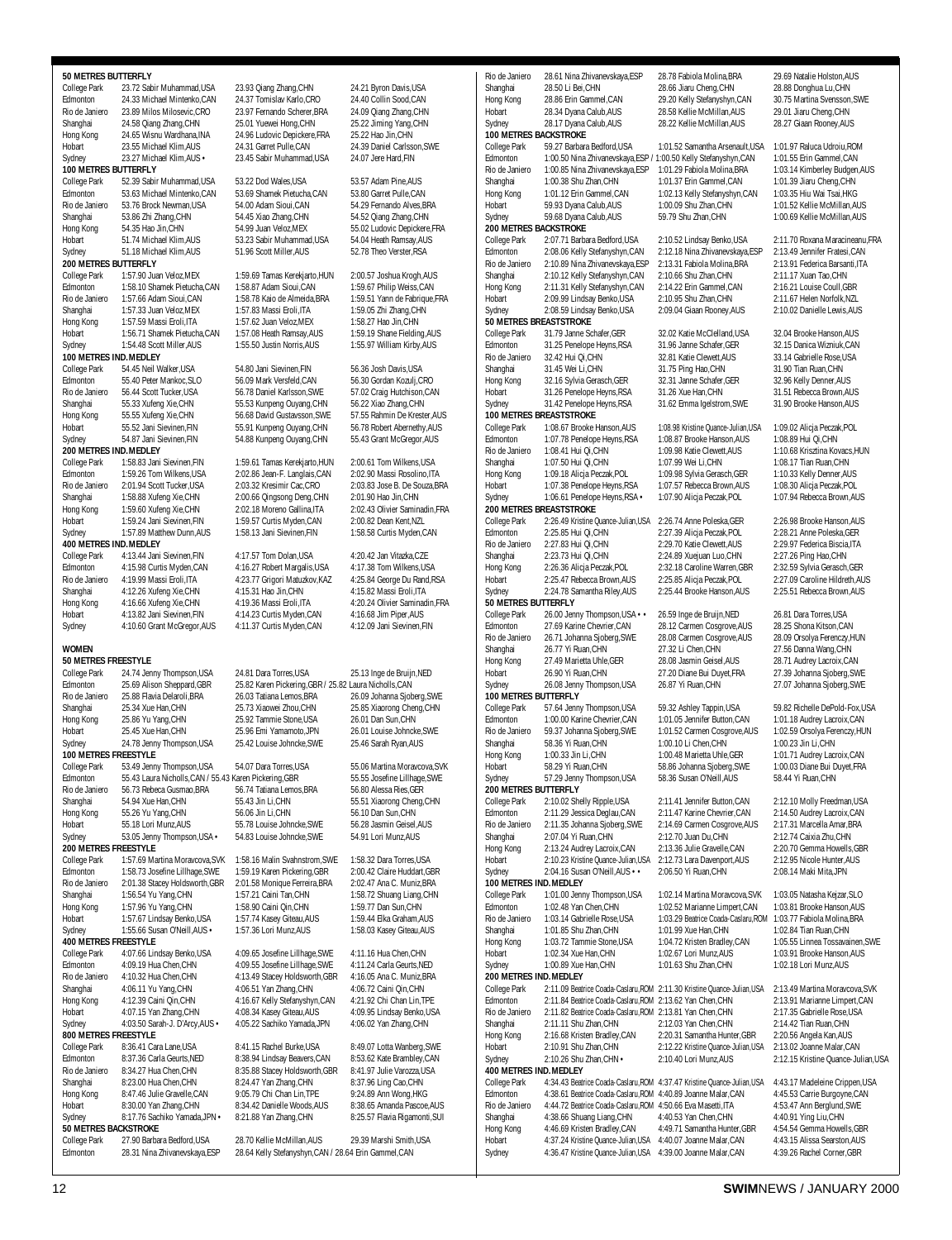# <span id="page-12-0"></span>**2000 FINA WORLD CUP 1-7**

# 6 WORLD AND 17 CUP RECORDS AFTER 7 WORLD CUPS

# **Nick J. Thierry**

# **WORLD CUP 1**

COLLEGE PARK—Three world records highlighted the second day of the FINA World Cup 1 (Nov 20-22) as the "Lenny and Jenny show" continued, with Neil Walker elbowing in for a spot in the limelight.

Neil Walker (USA) was the winner of the men's 50 backstroke with a world record time of 24.12, bettering the existing world record of 24.13 by Thomas Rupprath (GER) from 1998 and recently tied by Matt Welsh (AUS) in September. Walker touched ahead of superstar backstroker Lenny Krayzleburg (USA), whose 24.28 was second. Later that night, Walker added a third in the 50 free. He was second the previous day in the 100 free and 100 back. But in the second last event of that day, the 200 backstroke, Krayzelburg made up for his earlier upset. He attacked one of the oldest short-course records from 1991

and he was well ahead of the old record splits: 1991 27.27 55.81 1:24.07 1:52.51 1999 26.49 55.30 1:23.86 1:52.47

Jenny Thompson (USA) won her third event in the second evening's first final. Her winning time of 53.49 for the 100 freestyle was the fastest ever in the U.S.A. but short of her American record of 53.24, set when she won the FINA SC World Championships last April. Dara Torres (USA) was second in 54.07 and Martina Moravcova (SVK) third in 55.06.

In the 100 IM, Jenny Thompson cruised to an easy win with 1:01.00 and then just 16 minutes later blasted to a new world record in the last event, the 50 butterfly, with a 26.00, bettering her own previous record of 26.05 from last year's World Cup in December. Thompson won five events over the two days and was top female Swimmer of the Meet.

The record swims earned a \$4,000 FINA bonus (\$40,000 total available for the 12-meet series). Event winners received \$500 each from the local organizing committee.

USA swimmers won 25 of 34 events and 59 of 102 overall medals. In total, 20 countries shared in the



**World records for Neil Walker, Jenny Thompson, and Lenny Krayzelburg**

medals, with Australia winning 6 but only 1 gold. There were 290 competitors from 42 countries.

## **WORLD CUP 2**

EDMONTON-A Canadian 200 backstroke record for Kelly Stefanyshyn was the top performance of FINA World Cup 2 (Nov 27-28). There were 265 participants from 21 countries. Canada, the host nation, dominated with14 golds and 48 medals in total.

Two Canadian record swims by Kelly Stefanyshyn in the women's 200 backstroke were one the highlights of the first day. In the prelims, Stefanyshyn bettered her

own record with a 2:08.79. In the finals, she lowered it to 2:08.06. Nina Zhivanevskaya (ESP) was second with 2:12.18 and Jennifer Fratesi (CAN) was third with 2:13.49. "My coach told me to swim 2:10-12 this morning," Kelly said. "So my record swim was a surprise and I am really pleased." Stefanyshyn tied for first in the 100 backstroke with Nina Zhivanevskaya (ESP), who won the 50 backstroke.

Chad Carvin (USA) won the 400 and 1500 free for the second meet in a row.

Beatrice Caslaru (ROM) continued her sweep of the 200 and 400 IMs, giving her four firsts after two World Cups, as Joanne Malar (CAN), in the lead at the midpoint of the 400, couldn't hold off Coada's stronger breast and free legs. After competing in four events, Malar only medalled in this one event.

# **WORLD CUP 3**

RIO DE JANIERO-The competition was held over three days (Nov 26-28) to allow for finals in the morning and live television coverage. Marco Chiesa

Why were there so many fast times in the prelims? Because the prelims were held between 5:00 and 7:00 pm, the most common period for fast performances, rather than 9:00 am to 12 noon for the finals, the more



**Adam Siou, set Canadian NAG records for 100-200 fly in Rio**

Marco Chiesa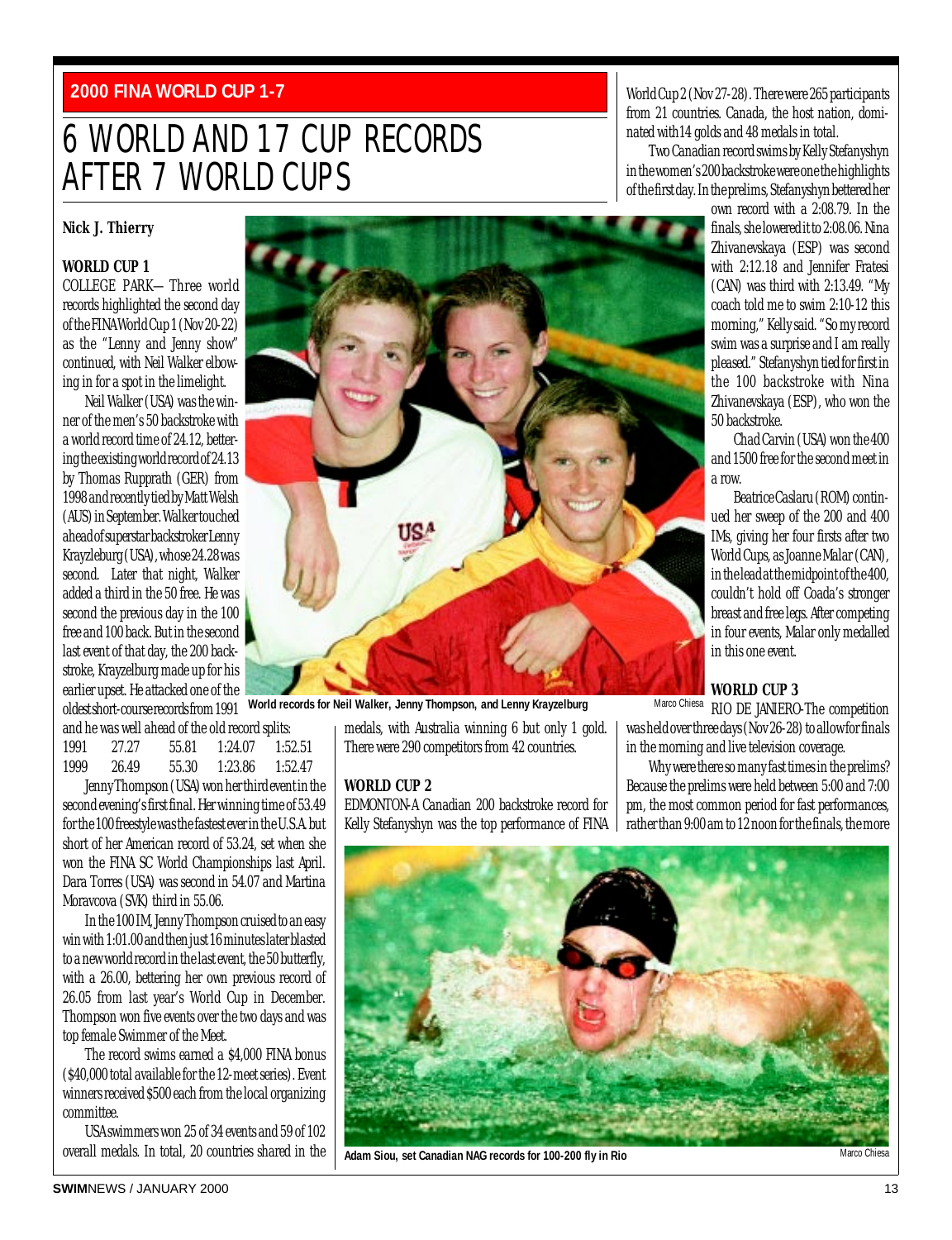usual time for prelims. This arrangement has become the norm for major competitions in Brazil as they are able to access live television coverage on Rede Globo in the mornings, something impossible to access in prime time afternoon or evening in this soccermad country. Brazil was using this competition as one of the qualifying meets for selection to their World SC Championships next March in Athens. South American records were bettered in nine events by swimmers from Brazil.



**South American record for Rogerio Romero, BRA, in the 200 backstroke** Marco Chiesa Marco Chiesa

In addition to Brazil, 21 countries attended, with a total of 229 participants.

Beatrice Coada (ROM) was the top performer, sweeping the women's 200 and 400 IMs for the third consecutive World Cup, giving her six wins in three consecutive meets.

Nina Zhivanevskaya (ESP) won all three backstrokes for women, while Rogerio Romero (BRA) did the same for men, with a South American record of 1:55.78 in the 200.

Adam Siou (CAN) won the 200 fly in 1:57.66 and was second in the 100 fly with 54.00. Both established 15-17 Canadian Age Group records.

# **WORLD CUP 4**

SHANGHAI-The fourth stage of the 2000 FINA World Cup got underway on January 4 in the Jing An Sport Centre, a two-year-old complex with a 50-metre indoor pool on the sixth floor. Seating for 1000 spectators and a good turnout added to the atmosphere. The meet was televised and the potential audience was estimated in the multi-millions.

Around 200 swimmers from 15 countries took part, with over half from the host country, China. Four Chinese national records were bettered during the competition, as the host nation completely dominated with 28 of 34 golds and 86 of 102 total medals.

Xie Xufeng (CHN) established two national records: the 200 IM in 1:58.88 and the 400 IM in 4:12.26. Ouyang Kunpeng (CHN) was another record setter in the 50 back with 24.76 and the 100 back with 53.32.

Bela Szabados (HUN) won the 100 and 200 free (his third win in this event in the current World Cup series). Chad Carvin (USA) continued his sweep of the 400-1500 freestyles for the third World Cup he had competed in.

Juan Veloz (MEX), 17, won the 200 fly in 1:57.33, after also winning World Cup 1.

Kelly Stefanyshyn (CAN) won the 200 backstroke, the only women's event where the hosts didn't come first. In fact, Chinese women swept the top three spots in 15 of the 17 women's events.

# **WORLD CUP 5**

HONG KONG-Although the number of participants was the lowest of the current series—138 competitors from 18 countries took part—some of the winning performances were the fastest of the series so far.

China, with 9 swimmers, won the most golds with 7 and 15 total medals. Canada, with 6 women, was second with 7 golds and 15 total medals.

Hong Kong swimmers established four SAR (Special Administrative Region) men's records: 3 on the first day, in the 200 breast, 100 IM, and 400 IM, and 1 on the second day in the 200 backstroke.

Bela Szabados (HUN) won his fourth consecutive 200 freestyle in 1:45.17, the fastest time of the current series.

Chad Carvin (USA) won the 400 and 1500 free for the fourth consecutive World Cup he's competed in. His time in the 1500 of 15:01.64 was his fastest of the current series.

Indonesia, participating for the first time in a World Cup, took two firsts with Felix Sutanto in the 50 back in 26.00 and Wisnu Wardhana in the 50 butterfly in 24.65.

The 7 Canadian golds were from Julie Gravelle in the 800 free with 8:47.46, Erin Gammell in the 50-100 backstroke (Kelly Stefanyshyn was second in both), Kelly Stefanyshyn in the 200 back, Audrey Lacroix in the 200 fly in 2:13.24, and Kristen Bradley in the 200 and 400 IMs, sweeping in personal bests of 2:16.68 and 4:46.69.

# **WORLD CUP 6**

HOBART-Nearly 300 swimmers representing 20 countries took part in the the sixth meet (Jan 13-14) of the 2000 FINA World Cup series at Hobart's Tattersal's Aquatic Centre. It is the second consecutive time

that a World Cup meet was hosted in Tasmania.

Current world record holders Ian Thorpe and Michael Klim (AUS), Lenny Krayzelburg (USA), and Penny Heyns (RSA) took part. A new world record, the fourth of the current 2000 World Cup series, was the highlight on the second day.

Australia, the host nation with the most swimmers, won 12 golds and 41 total medals. China placed second with 9 golds and 13 total medals.

Australian backstroker Matt Welsh upset Lenny Krayzelburg (USA) for the second time in two consecutive days. He outtouched his rival in the 50 backstroke with 24.11, bettering the pending record of 24.12 from World Cup 1 by Neil Walker (USA). Krayzelburg finished second in 24.72. The home crowd gave Welsh a standing ovation.

"For some time I have been dreaming of beating Lenny," Welsh said. "I have proved that I can do it. Nothing personal, Lenny is such a nice guy, but competition is competition and I'll try to do it again". Welsh also beat Krazelburg in the 100 back.

Michael Klim (AUS) won three events: the 100 free in 47.83, the 50 fly in 23.55, and the 100 fly in 51.74, all three times the fastest of the current series.

Jani Sievinen (FIN) swept the three IMs, holding off stiff challenges from Curtis Myden (CAN) in the 200 and 400.

Chinese women won 7 of 17 events. Ruan Yi posted the top women's performance in winning the 100 butterfly in 58.29.

# **WORLD CUP 7**

SYDNEY-Two world and 12 World Cup series records were bettered, making this perhaps the best-ever World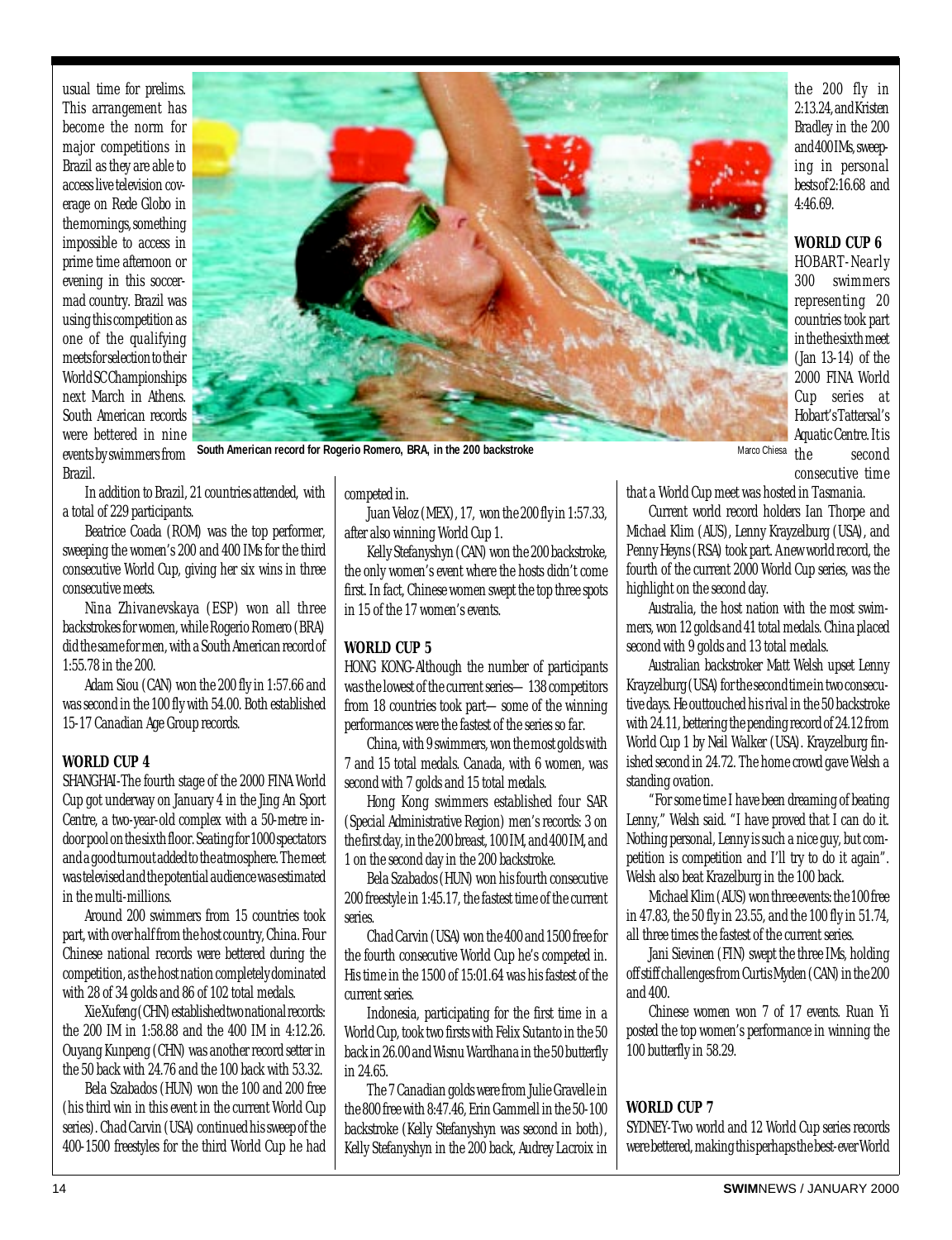Cup competition in the 12-year history of the series.

Ian Thorpe sent a crowd of nearly 3000 wild when he predictably won the 200 freestyle in a world-record time of 1:42.54. Throughout his solitary race, the 17 year-old Sydney man was at world-record pace. He touched 10 metres ahead of the field, with Todd Person (AUS) in second with 1:46.40 and William Kirby (AUS) in third with 1:46.50.

| Thorpe's splits: |  |  |
|------------------|--|--|

| 1999 | 24.55                                          | 51 10 | 1:17.64  | 1:43.28 |
|------|------------------------------------------------|-------|----------|---------|
| 2000 | 23.98                                          | 50.11 | -1:16.41 | 1:42.54 |
|      | "A world record ween't something I intended to |       |          |         |

"A world record wasn't something I intended to do," Thorpe said. "But I'll take it at this time of the season. I wanted to go out in 50.8 and that would put me on record pace. It wasn't planned, it just happened. I just set myself up for a good time."

The second world record came from Susan O'Neill (AUS) in the 200 butterfly. O'Neill let Ruan Yi (CHN) take the early lead. After the 100,O'Neill moved ahead and flew to victory in 2:04.16.

| O'Neill's splits: |         |
|-------------------|---------|
| 1999              | 2000    |
| 28.34             | 28.63   |
| 59.85             | 1:00.18 |
| 1:32.22           | 1:32.01 |
| 2:04.43           | 2:04.16 |

Ruan Yi (CHN) became the third all-time performer and new Asian record-holder with her second-place time of 2:06.50 (28.73, 1:00.86, 1:33.43). Maki Mita (JPN) was third with 2:08.14. O'Neill also won the 200 free with 1:55.66, a World Cup, Australian, and Commonweath record.

"This is my first world record at this pool," O'Neill said. "I hope it's a good sign. The cheering was really loud and spurred me on. I just tried to think about my race plan and do my best time." She added, " I missed a couple of turns because I misjudged the number of strokes. I would have liked to get under 2:04—I don't know how many more chances I'll get to try and get under that."

This was also the best performance of the meet, earning 1026 points. O'Neill's feat was rewarded with a special prize and Thorpe also received a special award for top male performance. **2000 FINA World Cup off to a great start** Marco Chiesa Chiesa competitions during February.

The 400 free final looked like a preview of the Olympic final, with Grant Hackett, Ian Thorpe, Kieren Perkins, and Daniel Kowalski (all AUS) lining up on the starting blocks together and Massimiliano Rosolino (ITA), the fastest qualifier.

Thorpe was obviously going for Hackett's world record. "Thorpedo" was always in the lead, under the world-record split at the 100 turn, only 0.01 seconds over the world record split at the 300 turn, and just missing at the end with his 3:35.75. It was a World Cup record time.

| The splits:                                            |       |         |                       |                                               |  |
|--------------------------------------------------------|-------|---------|-----------------------|-----------------------------------------------|--|
| 1999                                                   | 52.40 | 1:47.11 | 2:42.08               | 3:35.01                                       |  |
| 2000                                                   |       |         | 51.90 1:47.69 2:42.09 | 3:35.75                                       |  |
|                                                        |       |         |                       | Hackett never challenged and swam for second. |  |
| Rosolino was well back in third and Perkins was fourth |       |         |                       |                                               |  |

Krombacher

# with 3:47.08.

To the delight of the crowd, Australian swimmers dominated the 1500 freestyle, where they have a longstanding winning tradition. World record-holder Grant Hackett won with an excellent 14:29.52, a new World Cup record and the third all-time best performance. Kieren Perkins (AUS) was second with 14:43.10.

"My coach Denis Cotterell and I decided before the race to have a go at the 800 freestyle world record," Hackett said. "When I turned at the 400 I looked up at the board and saw my time was 3:46.00 (slower than the record pace). I then decided not to go for the world record. I wanted to win this race. Perkins was 5 seconds behind me at the US Open last December—I wanted to make it a 10-second margin here."

Michael Klim (AUS) won the 50 and 100 freestyle

and the 50 and 100 butterfly, with a World Cup record of 23.27 in the 50 fly.

Matt Welsh (AUS) bested Lenny Krayzelburg (USA) in the 50 back, but the American won the 100 back in 51.73, a World Cup record, and added the 200 back.

Jenny Thompson (USA) won four events: the 50 and 100 free and the 50 and 100 fly. Her time in the 100 free of 53.05 was a World Cup and American record.

Sarah Jane D'Arcy (AUS) won the 400 freesyle in 4:03.50 (splitting 59.67, 2:01.42, 3:03.20), a huge improvement over her previous best of 4:10.41 last year. It was a new Commonwealth and Australian record.

Sachiko Yamada, 17 (JPN) won the 800 freestyle in 8:17.76, another World Cup record and the third-fastest all time performance.

| The splits: |         |
|-------------|---------|
| 1987        | 2000    |
| world best  | Yamada  |
| 2:02.24     | 2:02.95 |
| 4:07.04     | 4:08.51 |
| 6:11.69     | 6:14.06 |
| 8:15.34     | 8:17.76 |

Australia won 18 of the 34 events and 50 of 103 total medals to completely dominate this competition.

The World Cup series moves to Europe, with five more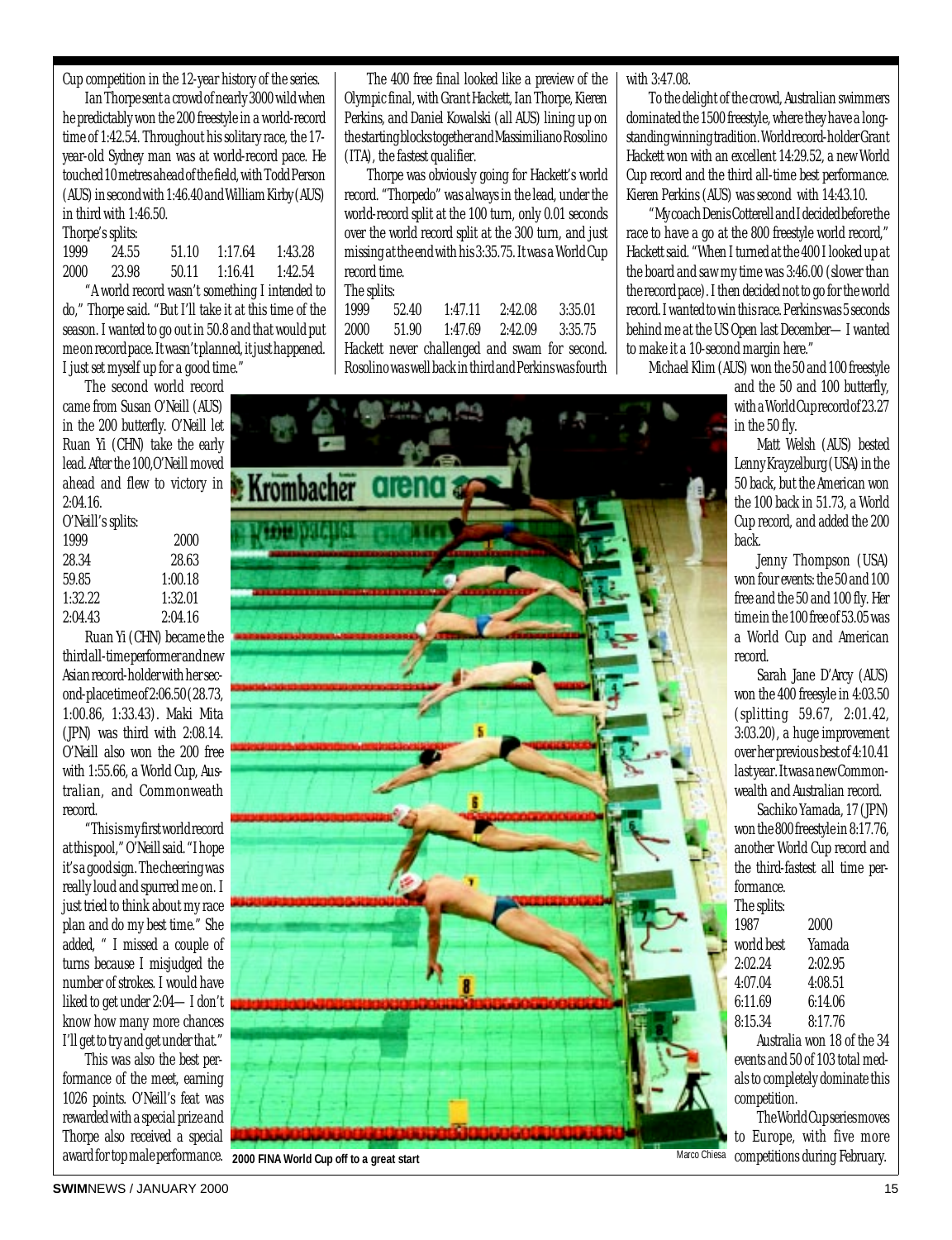# <span id="page-15-0"></span>**www.swimnews.com www.swimnews.com** SWIMMENS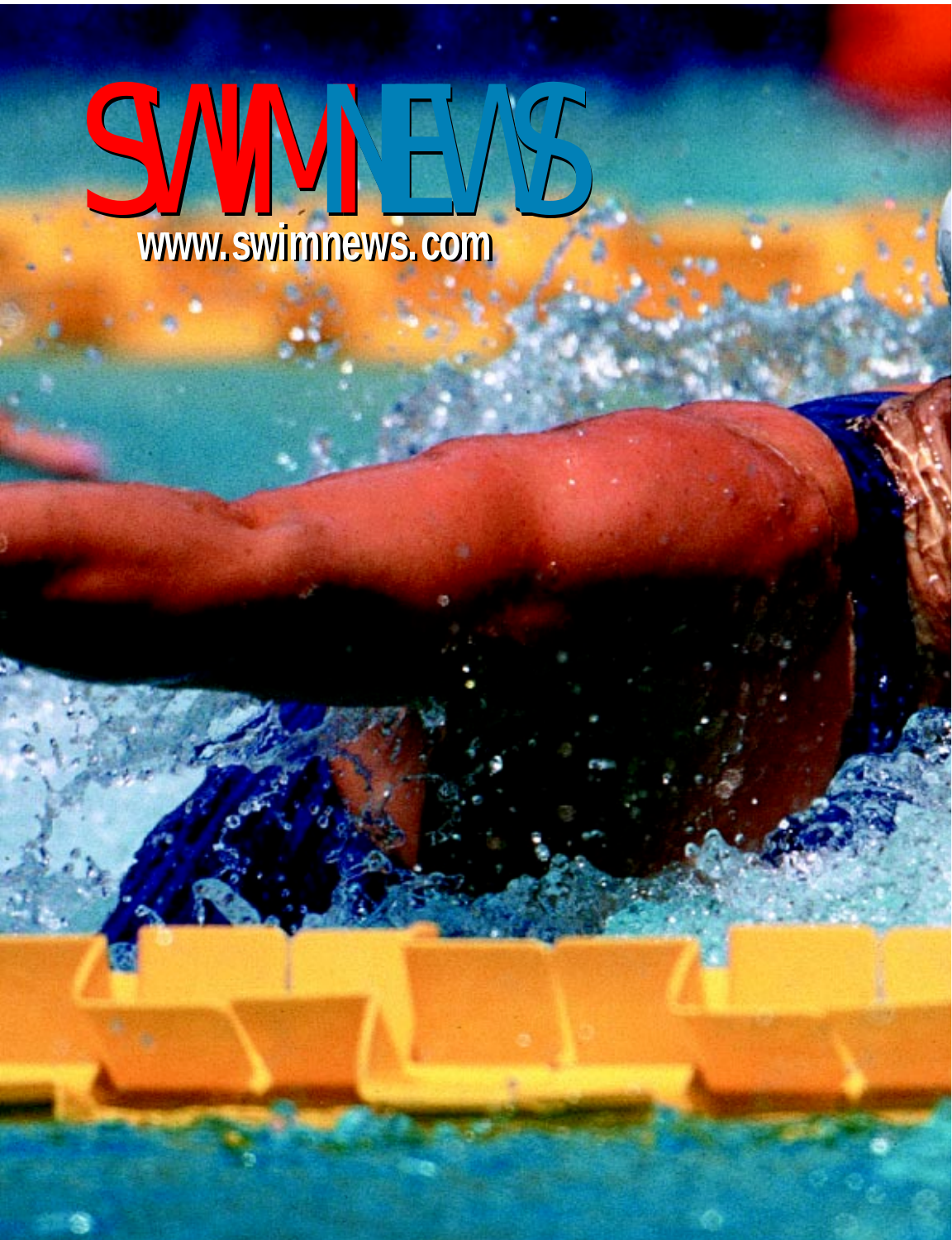# THOMPSON

# Jenny Thompson Jenny Thompson United States United States

© Marco Chiesa © Marco Chiesa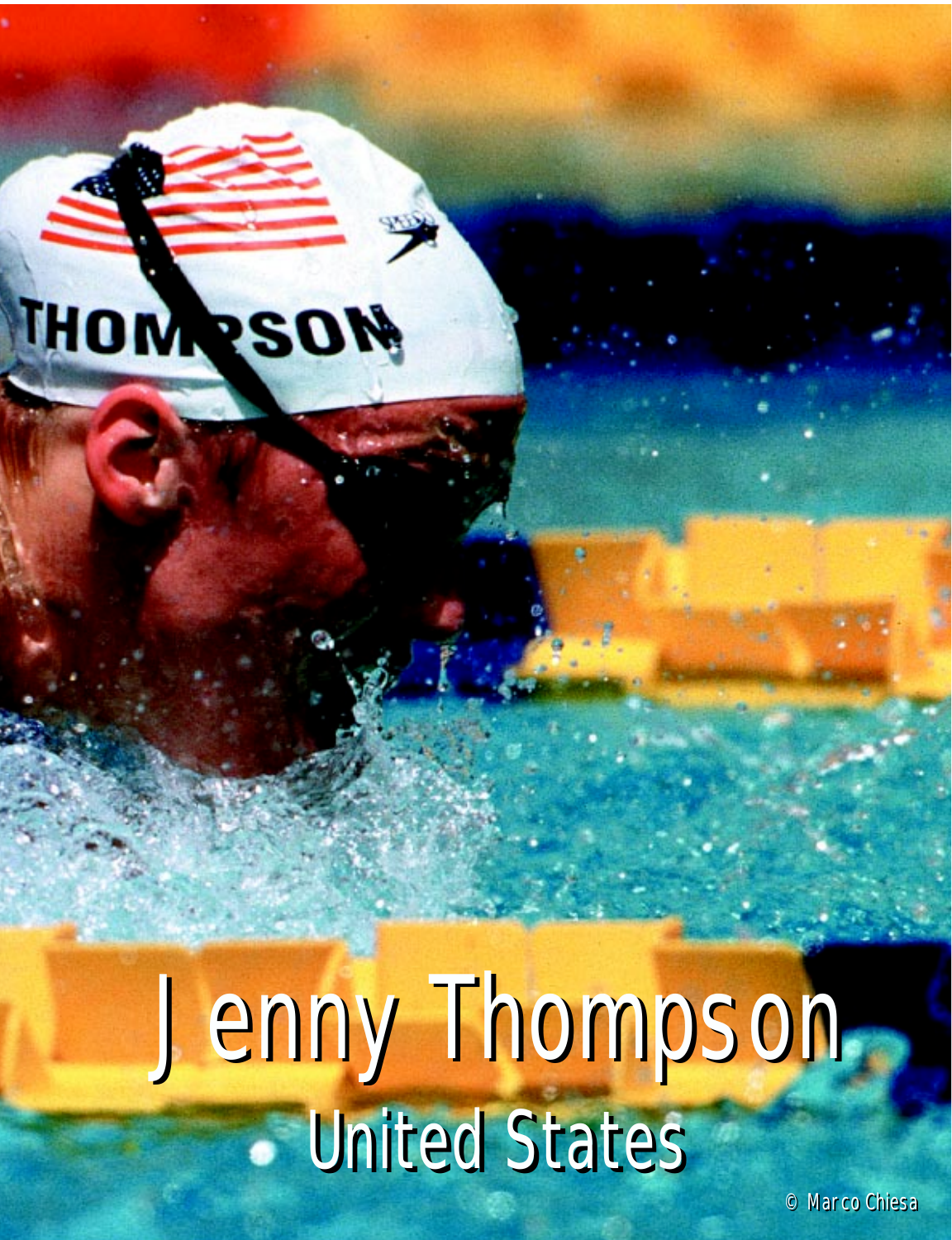# <span id="page-17-0"></span>FAST RACING WITH HARD TRAINING

# **Cecil Colwin**

On the cusp of the 21st century, Mark Schubert, one of the world's foremost coaches, sees a bright future for the sport.

Interviewed a few weeks before the start of the new millennium, Schubert said that competitive swimming was becoming more like track and field, and that professional swimming would keep swimmers in the sport longer.

"From our knowledge of physiology, we always knew that people could continue to improve physiologically until their late 20s and early 30s. Now we're seeing this happen in swimming, and it is very positive."

Asked whether a big gap had formed between the new professional ranks of swimming and the grass roots levels, Schubert said that the professional level isn't that large yet. "I don't know about other countries, but in America, the professional level, with a few exceptions is merely a subsistence level."

# **Swimming Fast While Training Hard**

Questioned whether swimmers on the professional circuit have enough time to train between meets, Schubert said that swimmers such as Lenny Krayzelberg and Jennie Thompson were "handling it quite successfully." He added that today's swimmers had developed a concept that it is possible to swim fast yet stay in hard training. In fact, they often use the actual meets as part of their training, as opposed to trying to peak for individual meets. "The swimmers who can do this most successfuly are not going to compromise their training."

Schubert said that, while he couldn't speak directly as to Jenny's successes, he could discuss Lenny's successes because he coaches Lenny. "Lenny has the type of physiology that enables him to recover quickly from hard work, and he basically expects to swim fast all year long."

"He expects to win, and he has been able to have some tremendous world class performances. I see these performances not just in competition like World Cup meets or major international invitationals during the year, but also in practice."

Does Lenny ever take time off from competition to do basic work in order to regenerate? Schubert replied, "In Lenny's case, certainly we use the Fall, and also the Spring, for a period of hard work, and yet he does have a tremendous aerobic base."

"It doesn't take him long to build up that base, but he also does a good job throughout the year of continuing some level of aerobic training to maintain that base."

# **How Lenny Krayzelberg Trains**

At this point our conversation went as follows:

**Colwin (C)**: Would you mind elaborating on the type of aerobic work Lenny Krayzeberg does, as a backstroker, or does he ring the changes and do all the strokes?

**Schubert (S)**: In his case, he really trains more like a middle-distance freestyler or 400 individual medley swimmer.

**C:** Does he do backstroke 800s, as well as 400s?

**S:** He does 800s, and, as a matter of fact, last Thursday, he went 8:52 at the end of a 4,800 set that culminated with an 800 backstroke, and it probably would have been more like 8:45 if he hadn't to go around some guys who were going 800 I.M. He swam into some guys who were doing breaststroke... That should indicate the high level at which he trains, and that he certainly does do the endurance base training.

**C:** How does he do his kicking? Does he do crawl kicking or backstroke kicking, or a mixture?

**S:** He does primarily backstroke kicking, but also freestyle and butterfly kicking, some of it with a kick board, but most of it without a kickboard, probably about 40% with fins, and a lot of underwater kicking.

**C:**And what sort of multiples does he use? 200s or 400s or 50s?

**S:** Usually short rests for shorter distances, from 50 to 200. Sometimes up to 400 and 800.

**C:** You've always been a believer in short rests, haven't you? Mostly with your distance swimmers?

**S:**I'm a believer in short rests, but Lenny also does some items with long rests and high intensity.

**C:**You like to mix short rests with slightly longer rests?

**S**: I do, and usually, twice a week, he'll do something, either with long rests or with easy recovery swims in between, before going again at high intensity.

# **The Coach, The Swimmer, and The Agent**

Schubert had decided opinions on the respective roles of the coach, the swimmer, and the swimmer's business agent in the new world of professional swimming.

"Earlier in my career I was coaching 15, 16, to 18 year-olds, now I'm coaching a number of world-class swimmers with whom I've been associated from 4 to 6 years. These athletes are 23 to 25 years old. Basically, I'm coaching adults. It's a partnership in which communications evolve. But they still need to recognize that they need the coach and the discipline the coach provides, because this contributes to their eventual success."

Schubert stressed that both coach and swimmer need to take responsibilty for decision making in seasonal planning; when to taper, and so forth. "The agent's role is to help the athlete to generate sponsorship and to help the athlete to make a living; and to set aside a little money, also to assist with public relations, etc., but not to dictate the program."

I asked Schubert whether he would advise the athlete to ensure that the contract with an agent or sponsor recognised the need for the swimmer to have a balance between training, competing, and promotional appearances. Schubert replied, "Not only that, I would get them to recognize that when a swimmer and coach agree upon a program, that the agent recognizes the importance of the training program. Quite frankly, if I was a swimmer and the agent did not recognize the importance of training, I would fire him and get another agent. It should be established early on that the agent works for the athlete."

# **NCAA Championships in the 25 Metre Course**

Noting the fact that this year's NCAA championships, in March were to be held in the 25 meter course instead of in the traditional 25 yards course, I asked if this change would only be for the Olympic year.

Schubert replied, "I don't think anybody knows at this point whether it will become an accepted standard or not. I think the reason that it is being tried on an experimental basis is that short course competition is now recognized for world records. That has generated a lot of excitement. The hope is that world records may be challenged at the NCAAs."

"It has always been felt that the intensity and excitement of the NCAAs makes it one of the greatest competitions in the world. Now we have the opportunity to prove that this is true. With short course world championships, and the World Cups, these world records are now a lot more honest. It will challenge swimmers at the NCAAs to break those records."

Asked whether the effects of the Title Nine legislations, that reduce the number of available college scholarships, was having an effect on the recruiting of distance talent, Schubert answered that it was not only having an effect on distance talent, but also on all male swimming in the United States because there are not the rewards for swimming that there once were.

Schubert said: "There used to be 18 men's scholarships, and now there are a little less than 10. Actually it's 9.9 for men and 14 for women, and so there are more than four more opportunities per team for women than there are for men."

Schubert added: "The other issue is how many scholarships are given, for example in baseball and football, they aren't available for women, so the reason there are less in sports like swimming is because they are trying to equal it out. There are 85 full scholarships for football, and so that means a lot of scale-ups for female opportunities. There's quite an active debate both ways. Obviously, I'm somewhat prejudiced from the swimming standpoint, and I hate to see swimming get hurt. And, in fact, it's gone even further than that, where some very fine programs, such as the UCLA men's program, were dropped altogether to more equalize the scholarships. In that way, they don't have to give any scholarships at all in swimming. It's tragic."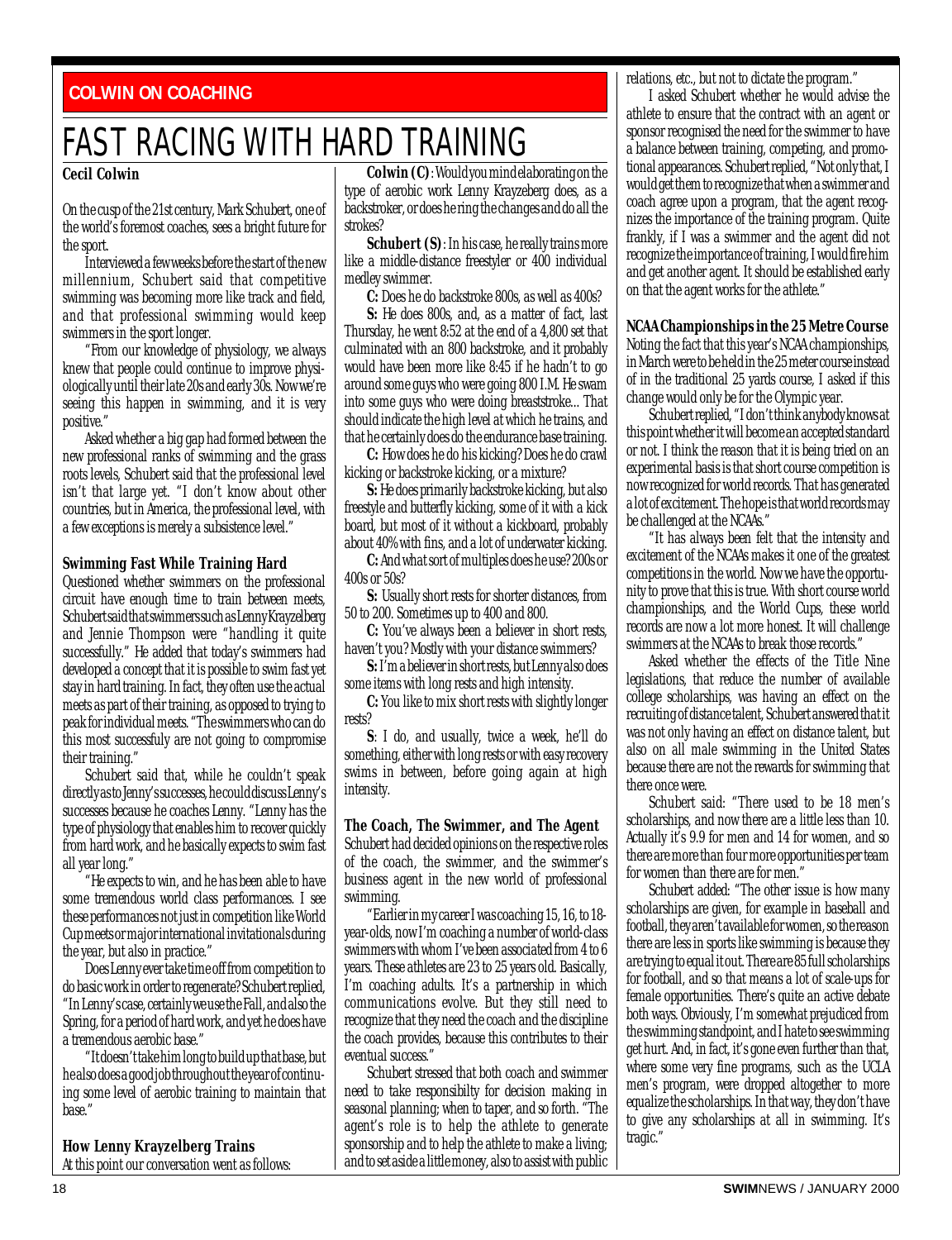# **Semi-finals and TV Coverage**

Asked his opinion on the re-introduction of semifinals into the Olympic program, Schubert said that he hadn't experienced semi-finals since the Montreal Olympic Games, nearly 24 years ago.

"The semi-finals included in last August's Pan Pacific Championships gave a somewhat distorted viewpoint because the crowd and the enthusiasm at that event certainly made it tolerable over eight days. However, an eight-day format is not only challenging but can seriously affect the enthusiasm in our sport. I think an eight-day swimming meet is far too long for even the best athletes, coaches, and fans to have to endure."

Schubert said that the re-introduction of semi-finals in the Olympic swimming events is motivated by the desire to provide more opportunities for live television, and more opportunities during the Olympic Games to spread the coverage.

"In one way, I guess we can view this as a compliment. At least, the sport is highly thought of enough to say "Hey! We want to be able to offer live television coverage over eight days." From that standpoint, it's probably a positive. The Pan Pacifics Meet was my first opportunity to deal with semi-finals as a coach, and if the athletes train for it, and if they're psychologically prepared for it, they can deal with it successfully."

Schubert said that the level of TV coverage of swimming in Australia "was eye-opening to **Schubert with Lenny Krayzelburg** Marco Chiesaall of us who attended the Pan Pacific Cham-

pionships. The interest in Australia in the sport, the interest in the people, and their knowledge of the sport—you walk into a grocery store, and people wouldn't even know that you were involved with the sport—and they would be talking about the sport. They would be talking about the personalities, like Thorpe and Michael Klim."

Schubert believes that the mentality of the people involved in our sport is such that we believe that this same level of interest couldn't happen worldwide. "I believe that we sometimes do think small; certainly those of us who were there, saw what can be done. The world is going to be in Sydney next year, and will see the great interest in swimming there. I believe that the enthusiasm for swimming that exists in Australia will make the 2000 Olympics an unparalled event. We were very envious of the enthusiasm that Australia has for our sport."

# **Women Swimmers Retiring Later**

In reply to my comment that women are now swimming well into their 20s, and some even into their early 30s, Schubert said that the key is that they are enjoying the sport, and they are able to make a living at it.

"They've proved to themselves that they can continue to improve. A lot of women are fighting the body changes and things like that, and as they go through puberty, and as they become better educated on things of that nature—how to stay fit, and under-

stand nutrition better—they can control issues, and not only swim successfully but continue to improve. And as long as you can continue to improve and you are continuing to be successful, there's the incentive to continue."

# **Communication Between High School and Club Coaches**

On the topic of the occasional conflict between high school and club programs, a situation largely unique to the American scene, Schubert said that "these conflicts have certainly been there since I've been in



coaching, and probably long before. Unfortunately, a lot of it is ego, and I do find that coaches tend to work these things out."

"It is interesting that a lot of times the better swimmers will decide to train with the club program, rather than train with the high school coaches and the high school program. This is because of the compromises that they are asked to make as far as number of meets or lack of training are concerned. I do think that's a very unfortunate thing, because there's nothing more motivating than competing for your school and having recognition among your peers at your school that high school swimming can provide.

"It is incumbent upon the club coach to recognize that, where it is important to communicate with the swimmer and the swimmer's parents, it is also important to communicate with the high school coach."

Asked whether rank and file club swimmers still sometimes train in the same pool as their idols, the top level professionals, Schubert replied, "In some programs they do, but because the professional swimmers are getting older and older, a lot of times they tend to gravitate towards programs that cater to older swimmers. From that standpoint, this contact is sometimes lost, and I do think this is unfortunate.

"On the other side, you do see a lot of these elite swimmers, who are now professionals, giving clinics and, and in this way, they are giving back to the younger swimmers, and remaining successful role models. That's an important thing for these professionals to remember. That is really their duty to the sport."

# **Educating the Young Swimmer**

Schubert agreed that the club coach has a duty to outline to rookie swimmers and their parents exactly what opportunities exist further down the line in their swimming career. "In goal setting you need to set your goals high, and certainly a professional career is now a realistic and a possible goal for good swimmers. But, in respect of the amount of money they're going to get, young swimmers do need to know that it is going to take a lot of work to get to that level, much less the level that 'the Ian Thorpes' have reached. Realistically, it's going to be a very small percentage of people who get to that level. Education is a very important key for the club coach with the parents and with the swimmers."

# **A Matter of Conscience**

Asked if he thought that the average club coach was adequately addressing these educational responsibilities, Schubert replied that is was "incumbent on them to take the educational aspect seriously, otherwise the swimmers will seek programs with coaches who do."

Schubert mentioned the duty of a coach to enlighten the parents and the swimmers on the difficulties being encountered with the drug problem in sport, and the need for youngsters to be on guard against people who may try to subvert them into taking performance-enhancing drugs.

"I don't know to what extent this is happening" Schubert said.

"Unfortunately, it's a lot more prevalent than any of us would like to admit or see, not just in our sport, but in other sports as well. People will do some pretty underhanded things to be competitive or to get on top, and again, education is important to make sure they are conscious of what is right and what is wrong, not only in everyday life, but also in sport.

# **About Mark Schubert**

One of the world's most highly respected coaches and the most successful club coach in U.S. history, Mark Schubert will serve as head coach for the U.S. men's swim team at the 2000 Olympics in Sydney, Australia—his sixth consecutive USA Olympic coaching position. Mark was an assistant coach at the 1996 Atlanta Games. He served as the 1992 USA Women's Olympic head coach, guiding the American women to two gold-medal relay world records, four additional American records, and an impressive world-leading 14 medals, including five gold. In January of 1998, he served as assistant coach for the U.S. women's team at the World Championships in Perth, Australia. For his career efforts, Schubert was inducted into the International Swimming Hall of Fame in Ft. Lauderdale, Florida, on January 10, 1997, as "Honor Coach."

(With acknowledgements to the Athletics Publicity Department, University of Southern California.)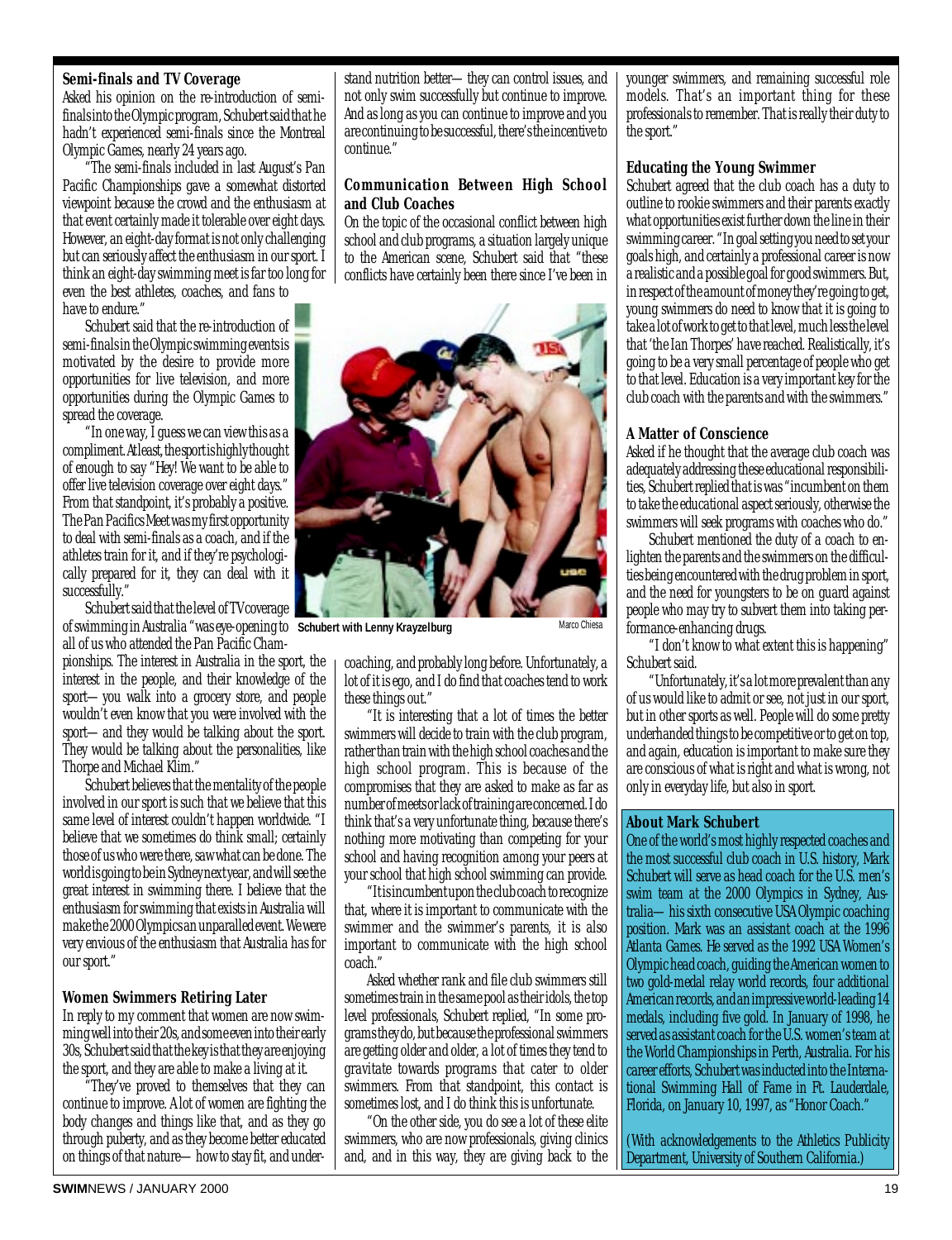# <span id="page-19-0"></span>**1999 EUROPEAN SC CHAMPIONSHIPS**

# TWO WORLD RECORDS FOR ALSHAMMAR SWEDEN WINS 10 GOLDS

# **Nick J. Thierry**

LISBON-Sweden emerged on top at the 1999 European Short Course Championships with 10 golds and a total of 17 medals; Germany had the most medals with 26 but only 5 golds. This annual competition, now expanded to four days from three in 1998, had three individual world records, five European records, and two world bests in the women's 4x50 medley and 4x50 free relays.

Sweden's Therese Alshammar was the swimmer of the meet. The 22-year-old shattered the world records in the 50 (24.09) and 100 freestyle (52.80) and swam on the winning relays. Anne-K. Kammerling bettered the two-week-old 50 fly world record with her 25.64 (Jenny Thompson, USA, has a pending record of 26.00).

Lars Frolander (SWE) tied for the gold in the men's 50 fly in 23.35 with Milos Milosevic (CRO), and won the 100 fly in 51.19. He posted the world's fastest 100 free time in the semi-finals with 47.16, but lost the final to

Pieter van den Hoogenband (NED) in a slower time of 47.20 to Frolander's 47.86. A semi-final in the 50 fly preceeded the final of the freestyle and obviously affected the outcome.

Another impressive performance came from Jana Klochkova (UKR) with four individual golds. The 17 year-old had an easy win in the 400 IM with 4:34.07. She then won the 800 free in a respectable 8:22.37 and on the third day swam a 400 free in 4:05.12 with a final 100 of 59.91. On the last day, she battled Martina Moravcova (SVK) in the 200 IM, winning in 2:09.08. It was a fine display of her versatility in the aerobic (distance) events.

The meet attracted 350 competitors from 36 countries. The 38-event format over four days with prelims, semis, and finals needs to be looked at. Why have semis when there are 18 entries? Finals were at 3:00 p.m. with daily live TV coverage on Eurosport. This was the most important competition ever held in Portugal.



**Four gold for Jana Klochkova, UKR**

| <b>QUICK FACTS:</b>            |                   |
|--------------------------------|-------------------|
| <b>ALSHAMMAR, Therese, SWE</b> |                   |
| <b>BIRTHDATE</b>               | 26 AUG 1977       |
| <b>PLACE</b>                   | <b>Stockholm</b>  |
| <b>HEIGHT</b>                  | $179 \text{ cm}$  |
| <b>WEIGHT</b>                  | $60 \text{ kg}$   |
| <b>HOME</b>                    | <b>Hamburg</b>    |
| <b>REPRESENTS</b>              | <b>SK Neptun</b>  |
| <b>COACH</b>                   | <b>Dirk Lange</b> |
|                                |                   |
|                                |                   |

### **Long Course**

- 99 Europeans 2nd 50 free 25.30, 2nd 4x100 free, 2nd 4x200 free
- 98 Worlds 6th 50 free 25.83, 17th 100 free 56.87, 4th 4x100 free, 5th 4x100 free
- 97 Europeans 3rd 50 free 25.78, 12th 100 free 57.04, 2nd 4x100 free
- 96 Olympics 16th 100 back 1:04.15
- 95 Europeans 4th 100 back 1:03.12
- 94 Worlds 15th 100 back 1:04.46

# **Short Course**

- 99 SC Europeans 1st 50 free 24.09, 1st 100 free 52.80, 1st 4x50 free-4x50 medley
- 99 SC Worlds 3rd 4x100 medley, disq 50 free and 4x100 free
- 98 SC Europeans 2nd 50 back 28.46, 12th 50 free 25.06
- 97 SC Worlds 8th 100 free 55.18
- 95 SC Worlds 8th 100 back 1:02.31, 4th 4x100 medley
- 93 SC Worlds 9th 100 back 1:01.90



# AMAZING ALSHAMMAR

After winning three silver medals at last summer's European Championships in Istanbul, Therese Alshammar, Sweden's newest superstar, moved to Hamburg to train under Dirk Lange, whose most notable swimmers include Sandra Volker and Mark Foster. The move paid off as Therese shattered one of the older short course world records, winning the 100 freestyle in 52.80. Jingyi Le (CHN) held the old record with a 53.01 from 1993, when she won the first World SC Championships in Palma de Mallorca.

"I wasn't expecting to swim so fast," Therese explained. "But after my 53.31 in the semi-finals, I was very relaxed and felt I could swim much faster in the final. The time of 52.80 is unbelievable. I never dreamt I could be so fast."

She also bettered the 50 freestyle world record with 24.09, the old time being 24.23.

"Of course, the Olympics are the main goal this season, and I can only hope it will be as successful as it's been here." Her 23.80 split on the 4x50 free relay certainly indicates she's on target for great things.

"I would like to share my record with Sandra Volker, who I train with and who is one of my idols."

Last April at the 1999 Short Course Worlds, Alshammar anchored the Swedish 4x100 free relay and apparently brought the team home for the gold. But her joy turned to despair as the relay was disqualified for an early start by the first swimmer. She did not swim in the final of the 50 free, after an early start got her disqualified.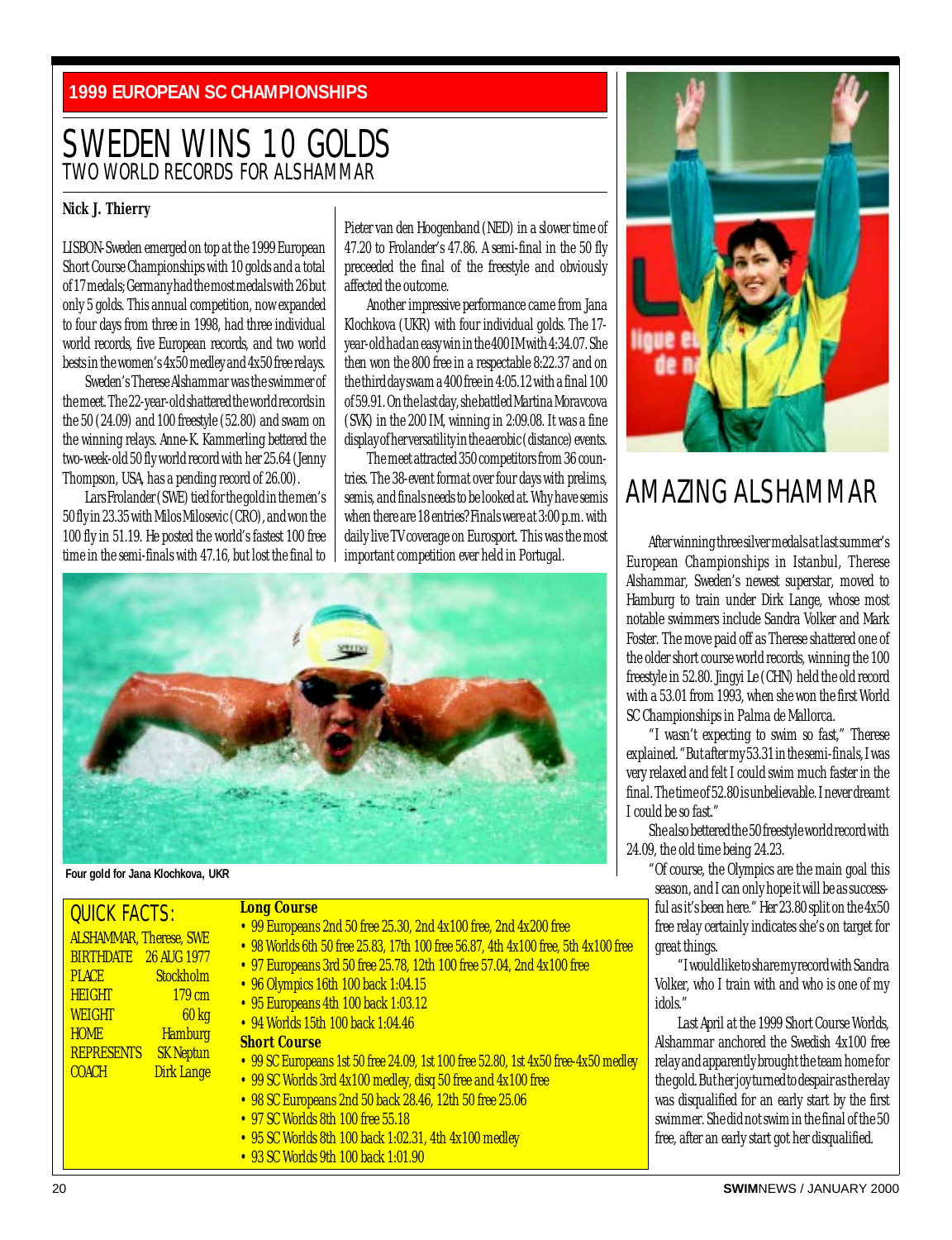# <span id="page-20-0"></span>**EUROPEAN SC RESULTS**

Lisbon, Dec 9-12 (25 m)

• = world record **MEN 50 METRES FREESTYLE** 1) 21.71 Mark Foster, 70, GBR 2) 21.79 Pieter vdHoogenband,78,NED 3) 21.83 Lorenzo Vismara,75,ITA **100 METRES FREESTYLE** 1) 47.20 Pieter vdHoogenband,78,NED 2) 47.86 Lars Frolander 74 SWF 3) 48.44 Karel Novy,80,SUI **200 METRES FREESTYLE** 1) 1:44.34 Pieter vdHoogenband,78,NED 2) 1:45.22 Massi Rosolino,78,ITA 3) 1:46.09 Stefan Herbst,78,GER **400 METRES FREESTYLE** 1) 3:42.00 Massi Rosolino,78,ITA 2) 3:42.88 Jorg Hoffmann, 70, GER<br>3) 3:43.48 James Salter 76 GRR 3) 3:43.48 James Salter,76,GBR **1500 METRES FREESTYLE** 1) 14:42.05 Igor Chervynskiy,81,UKR 2) 14:45.71 Jorg Hoffmann,70,GER 3) 14:59.43 Teo Edo,79,ESP **50 METRES BACKSTROKE** 1) 24.70 Miro Zeravica,72,CRO 2) 24.72 Tomislav Karlo,70,CRO 3) 24.79 Sebastian Halgasch, 80, GER **100 METRES BACKSTROKE** 1) 53.13 Orn Arnarson,81,ISL 2) 53.17 Derya Buyukuncu,76,TUR 3) 53.27 Volodymyr Nikolaychuk,75,UKR **200 METRES BACKSTROKE** 1) 1:54.23 Orn Arnarson 81 ISL 2) 1:55.19 Jirka Letzin,71,GER 3) 1:55.25 Adam Ruckwood,74,GBR **50 METRES BREASTSTROKE** 1) 27.10 Mark Warnecke,70,GER 2) 27.37 Oleg Lisogor,79,UKR 3) 27.38 Roman Sloudnov, 80, RUS **100 METRES BREASTSTROKE** 1) 58.85 Roman Sloudnov,80,RUS 2) 59.32 Patrik Isaksson,73,SWE 3) 59.70 Jose Couto,78,POR **200 METRES BREASTSTROKE** 2:07.82 Stephan Perrot, 77, FRA 2) 2:09.98 Jose Couto,78,POR 3) 2:10.98 Adam Whitehead,80,GBR **50 METRES BUTTERFLY** 1) 23.31 Lars Frolander,74,SWE 2) 23.35 Milos Milosevic, 72 CRO 3) 23.81 Jere Hard,78,FIN **100 METRES BUTTERFLY** 1) 51.19 Lars Frolander,74,SWE 2) 51.43 James Hickman,76,GBR 3) 52.01 Denis Sylantyev,76,UKR **200 METRES BUTTERFLY** 1) 1:53.52 James Hickman,76,GBR 2) 1:54.43 Thomas Rupprath,77,GER 3) 1:54.86 Denis Sylantyev,76,UKR **100 METRES IND.MEDLEY** 1) 53.93 Jens Kruppa,76,GER 2) 54.27 Peter Mankoc,78,SLO 3) 54.38 Marcel Wouda,72,NED **200 METRES IND.MEDLEY** 1) 1:56.45 Marcel Wouda,72,NED 2) 1:58.23 Jirka Letzin,71,GER 3) 1:58.57 Massi Rosolino,78,ITA **400 METRES IND.MEDLEY** 1) 4:08.85 Frederik Hviid,74,ESP 2) 4:09.85 Jirka Letzin,71,GER 3) 4:12.25 Michael Halika,78,ISR **4X50 M MEDLEY RELAY** 1) 1:36.00 Sweden,SWE 2) 1:36.56 Germany,GER 3) 1:36.78 Great Britain,GBR **4X50 M FREE RELAY** 1) 1:27.12 Sweden,SWE 2) 1:27.76 Germany,GER

**WOMEN 50 METRES FREESTYLE** 1) • 24.09 Therese Alshammar,77,SWE 2) 24.90 Anna-K. Kammerling,80,SWE 3) 24.90 Sue Rolph,78,GBR **100 METRES FREESTYLE** 1) • 52.80 Therese Alshammar, 77, SWE 2) 53.34 Sandra Volker,74,GER 3) 54.09 Martina Moravcova,76,SVK **200 METRES FREESTYLE** 1) 1:56.28 Martina Moravcova,76,SVK 2) 1:57.15 Josefine Lillhage,80,SWE 3) 1:57.33 Natalia Baranovskaia,79,BLR **400 METRES FREESTYLE** 1) 4:05.12 Jana Klochkova,82,UKR 2) 4:06.13 Natalia Baranovskaia,79,BLR<br>3) 4:06.48 Silvia Szalai.75.GER 3) 4:06.48 Silvia Szalai,75,GER 800 **METRES FREESTYLE**<br>1) 8:22.37 Jana Klochkov 8:22.37 Jana Klochkova,82,UKR 2) 8:25.82 Flavia Rigamonti,81,SUI 3) 8:28.09 Jana Henke,73,GER **50 METRES BACKSTROKE** 1) 27.31 Sandra Volker,74,GER 2) 28.24 Nina Zhivanevskaya,77,ESP 3) 28.35 Antje Buschschulte,78,GER **100 METRES BACKSTROKE** 1) 59.87 Nina Zhivanevskaya,77,ESP 2) 1:00.08 Antje Buschschulte,78,GER 3) 1:00.88 Sarah Price,79,GBR **200 METRES BACKSTROKE** 1) 2:08.11 Antje Buschschulte,78,GER 2) 2:09.47 Nina Zhivanevskaya,77,ESP 3) 2:09.62 Nicole Hetzer,79,GER **50 METRES BREASTSTROKE** 1) 31.40 Zoe Baker,76,GBR 2) 31.49 Agnes Kovacs,81,HUN 3) 31.95 Janne Schafer, 81, GER **100 METRES BREASTSTROKE** 1) 1:08.15 Brigitte Becue,72,BEL 2) 1:08.30 Agnes Kovacs,81,HUN 3) 1:08.74 Emma Igelstrom,80,SWE **200 METRES BREASTSTROKE** 1) 2:24.78 Anne Poleska,80,GER 2) 2:25.41 Agnes Kovacs,81,HUN 3) 2:26.82 Brigitte Becue,72,BEL **50 METRES BUTTERFLY** 1) • 25.64 Anna-K. Kammerling,80,SWE 2) 26.42 Johanna Sjoberg,78,SWE 3) 27.17 Nicola Jackson,84,GBR **100 METRES BUTTERFLY** 1) 57.73 Johanna Sjoberg,78,SWE 2) 59.11 Mette Jacobsen,73,DEN 3) 59.80 Sophia Skou,73,DEN **200 METRES BUTTERFLY** 1) 2:06.87 Mette Jacobsen,73,DEN 2) 2:08.62 Johanna Sjoberg,78,SWE 3) 2:09.33 Sophia Skou,73,DEN **100 METRES IND.MEDLEY** 1) 1:00.78 Martina Moravcova,76,SVK 2) 1:01.82 Annika Mehlhorn,83,GER 3) 1:02.16 Natasha Kejzar,76,SLO **200 METRES IND. MEDLEY**<br>1) 2:09:08 Jana Klochkova 2:09.08 Jana Klochkova,82,UKR 2) 2:09.25 Martina Moravcova,76,SVK 3) 2:11.29 Sue Rolph,78,GBR **400 METRES IND.MEDLEY** 1) 4:34.07 Jana Klochkova,82,UKR 2) 4:37.47 Nicole Hetzer,79,GER 3) 4:37.74 Hana Cerna,74 CZE **4X50 M MEDLEY RELAY** 1) # 1:49.47 Sweden,SWE 2) 1:49.87 Germany,GER 3) 1:51.64 Great Britain,GBR **4X50 M FREE RELAY** 1) # 1:38.45 Sweden,SWE 2) 1:39.21 Germany,GER 3) 1:39.93 Great Britain,GBR # = world best

# **BACKWASH**

*Backwash features short clips, gossip, letters and opinions. Contributions are welcome. Now for the rumours behind the news.*

**Etiquette update:** It wasn't until I wrote something in jest that anyone really commented on my writing! I have had so much feedback on the etiquette article it has been positively overwhelming. Hopefully, the sport's coaches will have their athletes memorize the rules now, so that future generations of swimmers can train in peace. Interestingly, two black line hogs I know actually thanked me for writing such an important article! Unfortunately after hearing their compliments I didn't have the heart to inform them that they need to get a little more personal with my story.

I also want to take one minute to add two rules to the list and also stress another. When I wrote the article I hadn't competed for almost a year and it wasn't until I swam in my first meet this season that I remembered a very important rule:

# **Stay off the lane-line in meet warm-ups!**

As a backstroker, there is nothing more annoying than trying to pull into the wall only to have your hand smash right into the laneline because ignorant swimmers are lounging on it.

Secondly, I had totally forgotten about the no-pushing-off-the-bottom-of-the-pool rule. Basically it speaks for itself, so I won't bother explaining it.

Finally, I cannot stress enough the importance of **staying off the black line!**

Please I am begging you; it drives people to the brink of insanity when you swim in the public domain. The black line is for all to share, so let's try to keep it that way.

*Nikki Dryden*

**Time Trial Mania:** From down under in Australia comes a new development that allows world records from time trials. It was in the distant past, when competitions were few, that occasionally a world record was set in a time trial, usally involving multiple attempts and some form of pacing. In recent years, with the increased amount of competitions, there did not seem any need for this anymore. But Michael Klim has made a specialty of this and has established no less than four world records swimming alone. Of course its much easier to swim alone, against just the clock and without all the waves from other swimmers. And if at first you don't succeed, try, try again.

Up to 1998 FINA rules required a three-day advance notice of a time trial world record

attempt, but these have been changed to allow the host country's governing body to sanction such a trial at any competition, no longer requiring any advance notice.

Of the 48 world records established in 1999, 7 were in solo time trials. Expect the number of time trials to grow.

**Biggest fish next:** For the past few years Karin Helmstaedt has been reporting on the German Drug Trials. First they prosecuted the coaches, in this issue she reports on two head coaches and on Dr. Lothar Kipke, chief medical doctor of GDR swimming from the 1970s until the Berlin wall came down in 1989. But Manfred Ewald, the Minister of Sport for the same period, has yet to be charged. Undoubtedly he is responsible for instituting the most successful ever state-sponsored cheating in high level sport. His punishment should fit his crime, unlike his underlings who had their wrists slapped, escaped with small fines, and continue to work in sport.

**How to order:** In the 1999 October issue # 253 we reviewed a terrific book *Four Champions One Gold Medal* by Chuck Warner. Many have called about where they can buy this book. It seems no bookstore carries it.

Call toll free 1-800-352-7946 X 1 and order your copy. It's US \$19.95 plus shipping costs.

**Editor:** This letter is just a thank you for your TAG rankings in each of your issues. My name is Andy White, and I am an East Coast swimmer for WTSC. I owe much of my progress in this wonderful sport to you.

Coming from the East Coast, when I first started in this sport of swimming, I did not have the elite times that would enable me to compete In the Big Meets West of N.B. Your TAG times allowed me to see exactly where I placed in ranking across Canada and motivated me to improve my times in order to be the best!! Although I have not yet achieved the #1ranking for Canada, I still strive for that goal today. This year is my final year in the Tag ranking system. In a few years, I am confident that my name will pop up in the world rankings.

I just want everyone in Canada to know that using TAG times as a goal for each season can help you immensely. I know, as it has helped me become one of Canada's top age group swimmers.

> *Andy White Wolfville, NS*

✌✌✌✌✌✌✌✌ *Remember … It's not true until it has been officially denied*

3) 1:27.95 Netherlands,NED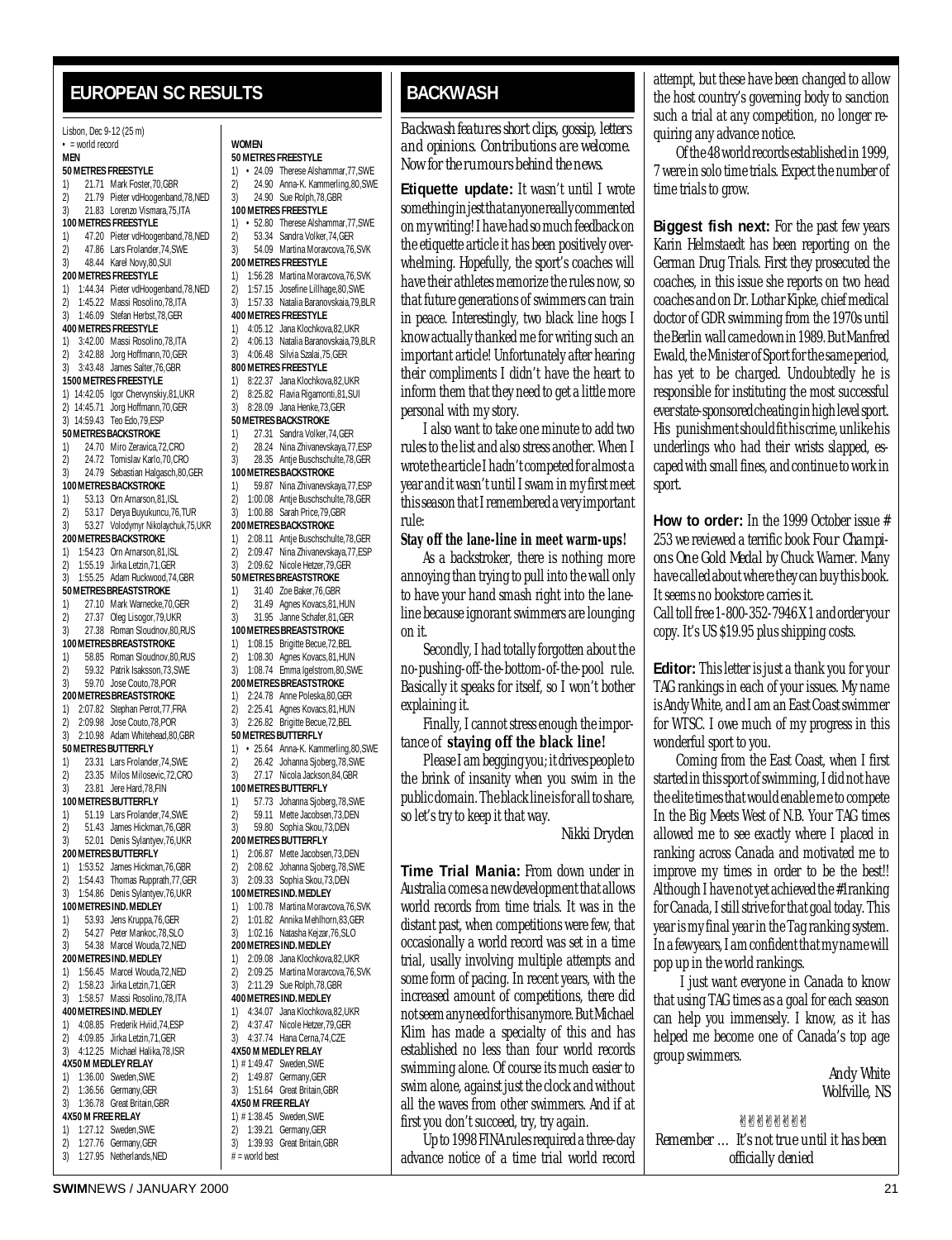<span id="page-21-0"></span>

|                                                                                                                 | Rankings for the period (results received)                                                                         | <b>1999 SHORT COURSE TAG®</b>                                                                                     |                                                                                                                 |
|-----------------------------------------------------------------------------------------------------------------|--------------------------------------------------------------------------------------------------------------------|-------------------------------------------------------------------------------------------------------------------|-----------------------------------------------------------------------------------------------------------------|
| <b>TOP AGE GROUP TIMES</b>                                                                                      | October 1, 1999 to January 28, 2000<br>TAG is financially supported by                                             |                                                                                                                   |                                                                                                                 |
|                                                                                                                 | Swimming/Natation Canada. Compiled by SWIMNEWS                                                                     |                                                                                                                   |                                                                                                                 |
|                                                                                                                 |                                                                                                                    |                                                                                                                   |                                                                                                                 |
|                                                                                                                 | <b>400 METRES FREESTYLE</b>                                                                                        | 100 METRES BREASTSTROKE                                                                                           | 200 METRES IND.MEDLEY                                                                                           |
| swimco                                                                                                          | Rec: 4:23.93 Stephanie Shewchuk, PCSC, 87<br>1 4:39.06 YOUTHDEC Amanda Long, 12, LAC                               | Rec: 1:10.11 Allison Higson, ESC, 85<br>1 1:17.61 YOUTHDEC Elizabeth Engs, 12, CAJ                                | Rec: 2:19.25 Allison Higson, ESC, 85<br>1 2:28.64 KCSDEC Mallory Hoekstra, 12, EKSC                             |
|                                                                                                                 | $\overline{2}$                                                                                                     | $\overline{2}$                                                                                                    | $\overline{2}$                                                                                                  |
|                                                                                                                 | 4:39.64                                                                                                            | 1:17.6                                                                                                            | 2:28.81                                                                                                         |
|                                                                                                                 | KCSDEC Anne Schmuck, 12, PSW                                                                                       | KCSDEC Anne Schmuck, 12, PSW                                                                                      | YOUTHDEC Amanda Long, 12, LAC                                                                                   |
|                                                                                                                 | 3                                                                                                                  | 3                                                                                                                 | 3                                                                                                               |
|                                                                                                                 | 4:40.96                                                                                                            | 1:18.80                                                                                                           | 2:29.00                                                                                                         |
|                                                                                                                 | KCSDEC Mallory Hoekstra, 12, EKSC                                                                                  | BRANTNOV Whitney Rich, 11, ISS                                                                                    | KCSDEC Anne Schmuck, 12, PSW                                                                                    |
| $\infty$ team a aquatic supplies                                                                                | 4:46.07                                                                                                            | $\overline{4}$                                                                                                    | 2:33.84                                                                                                         |
|                                                                                                                 | BRANTNOV Amanda Kelly, 12, HWAC                                                                                    | 1:19.46                                                                                                           | RAPIDDEC Carleen Ready, 12, LASC                                                                                |
|                                                                                                                 | $\overline{4}$                                                                                                     | KCSDEC Johanna Wick, 12, PN                                                                                       | $\Delta$                                                                                                        |
| 1-800-661-7946                                                                                                  | 4:46.11                                                                                                            | 5                                                                                                                 | 2:33.88                                                                                                         |
|                                                                                                                 | BRANTNOV Clare Dermody, 12, HWAC                                                                                   | 1:19.69                                                                                                           | BRANTNOV Clare Dermody, 12, HWAC                                                                                |
|                                                                                                                 | 5                                                                                                                  | PCSCDEC Kim Labbett, 12, OAK                                                                                      | 5                                                                                                               |
|                                                                                                                 | 6                                                                                                                  | 6                                                                                                                 | 2:34.00                                                                                                         |
|                                                                                                                 | 4:46.75                                                                                                            | 1:19.73                                                                                                           | $\sqrt{2}$                                                                                                      |
|                                                                                                                 | YOUTHDEC Bevan Haley, 12, WTSC                                                                                     | CASCNOV Mallory Hoekstra, 11, EKSC                                                                                | YOUTHDEC Monica Wakeman, 12, NEW                                                                                |
|                                                                                                                 | ISCUPNOV G. Poirier-Leroy, 12, NRS1                                                                                | $\overline{7}$                                                                                                    | 2:34.63                                                                                                         |
|                                                                                                                 | 4:50.13                                                                                                            | 1:20.15                                                                                                           | YOUTHDEC Jennifer MacLachlan, 12, NEW                                                                           |
|                                                                                                                 | -7                                                                                                                 | ISCUPNOV Michelle Miller, 12, PDSA                                                                                | 7                                                                                                               |
|                                                                                                                 | YOUTHDEC Allison Bennett, 12, NYAC                                                                                 | YOUTHDEC Michelle Claessens, 12, MMST                                                                             | 8                                                                                                               |
|                                                                                                                 | 8                                                                                                                  | 8                                                                                                                 | 2:34.99                                                                                                         |
|                                                                                                                 | 4:51.07                                                                                                            | 1:21.02                                                                                                           | PCSCDEC Genevieve Saumur, 12, CAMO                                                                              |
|                                                                                                                 | YOUTHDEC Michelle Mange, 12, PDSA                                                                                  | 9                                                                                                                 | 9                                                                                                               |
|                                                                                                                 | 9                                                                                                                  | 1:21.32                                                                                                           | 2:35.20                                                                                                         |
|                                                                                                                 | 4:53.30                                                                                                            | YOUTHDEC Michelle Mange, 12, PDSA                                                                                 | UTJAN21 Elizabeth Engs, 12, CAJ                                                                                 |
|                                                                                                                 | 4:53.60                                                                                                            | 10                                                                                                                | 10                                                                                                              |
|                                                                                                                 | PCSCDEC Jody Jelen, 12, ESWIM                                                                                      | 1:21.66                                                                                                           | 2:35.67                                                                                                         |
|                                                                                                                 | 10                                                                                                                 | RAPIDDEC Carleen Ready, 12, LASC                                                                                  | ISCUPNOV G. Poirier-Leroy, 12, NRST                                                                             |
| GIRLS                                                                                                           | MANTADEC Brittany Reimer, 11, SKSC                                                                                 | PCSCDEC Kelly Salvador, 12, TMSC                                                                                  | 2:35.71                                                                                                         |
|                                                                                                                 | 11                                                                                                                 | 1:22.05                                                                                                           | KCSDEC Johanna Wick, 12, PN                                                                                     |
|                                                                                                                 | 4:54.01                                                                                                            | 11                                                                                                                | 11                                                                                                              |
|                                                                                                                 | YOUTHDEC Jackie Sweers, 12, CAJ                                                                                    | 1:22.08                                                                                                           | ESWIMJAN Jody Jelen, 12, ESWIM                                                                                  |
|                                                                                                                 | 4:54.02                                                                                                            | PCSCDEC Alice Chow, 11, PCSC                                                                                      | 2:35.80                                                                                                         |
|                                                                                                                 | 12                                                                                                                 | 12                                                                                                                | 12                                                                                                              |
|                                                                                                                 | 4:54.89                                                                                                            | 1:22.28                                                                                                           | ISCUPNOV Melissa Lam, 12, SPART                                                                                 |
|                                                                                                                 | YOUTHDEC Carol Starratt, 12, CASC                                                                                  | NORACJAN Kristyna Cleminson, 12, BYST                                                                             | 2:35.98                                                                                                         |
|                                                                                                                 | 13                                                                                                                 | 13                                                                                                                | 13                                                                                                              |
|                                                                                                                 | 14                                                                                                                 | 1:22.32                                                                                                           | 14                                                                                                              |
|                                                                                                                 | 4:55.28                                                                                                            | 14                                                                                                                | 2:36.63                                                                                                         |
|                                                                                                                 | YOUTHDEC Monica Wakeman, 12, NEW                                                                                   | NKBOCT Andrea Zarins, 12, NKB                                                                                     | PCSCDEC Alice Chow, 11, PCSC                                                                                    |
|                                                                                                                 | 15                                                                                                                 | 1:22.42                                                                                                           | 2:37.52                                                                                                         |
|                                                                                                                 | 4:56.14                                                                                                            | KCSDEC Dana Williams, 12, STSC                                                                                    | 15                                                                                                              |
|                                                                                                                 | PICKDEC Emily Gillespie, 12, PERTH                                                                                 | 15                                                                                                                | LACNOV Julia Wilkinson.12.SKY                                                                                   |
|                                                                                                                 | MANTADEC Caitlyn Harris, 12, SKSC                                                                                  | 1:22.45                                                                                                           | YOUTHDEC Allison Bennett, 12, NYAC                                                                              |
|                                                                                                                 | 16                                                                                                                 | 16                                                                                                                | 16                                                                                                              |
|                                                                                                                 | 4:56.51                                                                                                            | KCSDEC Elizabeth Hendrick, 11, NCSA                                                                               | 2:37.53                                                                                                         |
|                                                                                                                 | 17                                                                                                                 | 1:22.67                                                                                                           | 17                                                                                                              |
|                                                                                                                 | 4:56.61                                                                                                            | 17                                                                                                                | 2:37.56                                                                                                         |
|                                                                                                                 | PCSCDEC Caitlin O'Neill, 12, LUSC                                                                                  | ESWIMJAN Amanda Long, 12, LAC                                                                                     | BRANTNOV Whitney Rich, 11, ISS                                                                                  |
| $11-12$                                                                                                         | 18<br>4:56.87<br>ISCUPNOV Brittani Barber, 12, PSW<br>4:58.10<br>RAPIDDEC Michelle Miller, 12, PDSA<br>19          | 1:22.82<br>YOUTHDEC Kristen Low, 11, ESWIM<br>18<br>1:22.94<br>PCSCDEC Julie Vincent, 12, CAMO<br>19              | 2:37.97<br>ESWIMJAN Heather Julien, 12, LAC<br>18<br>19                                                         |
|                                                                                                                 | 4:58.20<br>YOUTHDEC Heather Julien, 12, LAC<br>20                                                                  | 1:22.96<br>CASCNOV Lauren Crawford, 12, UCSC<br>20                                                                | 2:38.32<br>PICKDEC Emily Gillespie, 12, PERTH<br>2:38.47<br>YOUTHDEC Bevan Haley, 12, WTSC<br>20                |
|                                                                                                                 | 21                                                                                                                 | 1:22.99                                                                                                           | 21                                                                                                              |
|                                                                                                                 | 4:59.14                                                                                                            | YOUTHDEC Melanie Nelson, 12, IS                                                                                   | 2:38.87                                                                                                         |
|                                                                                                                 | YOUTHDEC Martha Ziolkowski, 12, YORK                                                                               | 21                                                                                                                | PICKDEC Tawnya Rudy, 12, TORCH                                                                                  |
|                                                                                                                 | 22                                                                                                                 | 1:23.23                                                                                                           | 2:38.99                                                                                                         |
|                                                                                                                 | 4:59.16                                                                                                            | 22                                                                                                                | TDJAN Nadia Kumentas, 12, WISC                                                                                  |
|                                                                                                                 | PCSCDEC Shannon McQueen, 12, GO                                                                                    | MANTADEC Jane Harrington, 11, MM                                                                                  | 22                                                                                                              |
|                                                                                                                 | 23                                                                                                                 | 1:23.23                                                                                                           | 23                                                                                                              |
|                                                                                                                 | 4:59.28                                                                                                            | CASCNOV Allison Rehill, 12, NCSA                                                                                  | 2:39.67                                                                                                         |
|                                                                                                                 | KCSDEC Kayla Rawlings, 12, PSW                                                                                     | 23                                                                                                                | CASCNOV Kirsten Pomerleau, 11, UCSC                                                                             |
|                                                                                                                 | 24                                                                                                                 | 1:23.58                                                                                                           | 24                                                                                                              |
|                                                                                                                 | 4:59.83                                                                                                            | YOUTHDEC Tawnya Rudy, 12, TORCH                                                                                   | 2:39.82                                                                                                         |
|                                                                                                                 | CNMNJAN Audrey Portelance, 12, CNSJ                                                                                | 24                                                                                                                | MANTADEC Landice Yestrau, 12, MM                                                                                |
| <b>50 METRES FREESTYLE</b>                                                                                      | YOUTHDEC Carla Henderson, 12, PDSA                                                                                 | ESWIMJAN Kim Kernaghan, 12, NEW                                                                                   | 25                                                                                                              |
|                                                                                                                 | 25                                                                                                                 | 1:23.64                                                                                                           | 2:40.00                                                                                                         |
|                                                                                                                 | 5:00.71                                                                                                            | 25                                                                                                                | HWACOCT Katie Davis, 12, BRANT                                                                                  |
|                                                                                                                 | 800 METRES FREESTYLE                                                                                               | 200 METRES BREASTSTROKE                                                                                           | 400 METRES IND.MEDLEY                                                                                           |
| Rec: 26.34 Lori Melien, AAC, 85                                                                                 | Stephanie Shewchuk, PCSC, 87<br>Rec:<br>8:55.85                                                                    | Rec: 2:30.55<br>Courtenay Chuy, HYACK, 98                                                                         | Rec: 4:55.03<br>Allison Higson, ESC, 85                                                                         |
| RAPIDDEC Melissa Lam, 12, SPART<br>28.00<br>CASCNOV Kirsten Pomerleau, 12, UCSC<br>$\mathcal{P}$<br>28.06       | YOUTHDEC Amanda Long, 12, LAC<br>9:38.20<br>KCSDEC Anne Schmuck, 12, PSW<br>2<br>9:44.36                           | UTJAN21 Elizabeth Engs, 12, CAJ<br>2:43.21<br>-1<br>2:45.80<br>$\overline{2}$<br>KCSDEC Anne Schmuck, 12, PSW     | KCSDEC Mallory Hoekstra, 12, EKSC<br>5:12.50<br>1<br>$\overline{2}$<br>YOUTHDEC Amanda Long, 12, LAC<br>5:14.58 |
| 28.18                                                                                                           | YOUTHDEC Bevan Haley, 12, WTSC                                                                                     | 3                                                                                                                 | 3                                                                                                               |
| YOUTHDEC Allison Bennett, 12, NYAC                                                                              | 3                                                                                                                  | 2:48.41                                                                                                           | 5:19.10                                                                                                         |
| 3                                                                                                               | 9:47.74                                                                                                            | PCSCDEC Kim Labbett, 12, OAK                                                                                      | KCSDEC Anne Schmuck, 12, PSW                                                                                    |
| PCSCDEC Alice Chow, 11, PCSC<br>28.65<br>-4<br>ESWIMJAN Monica Wakeman, 12, NEW<br>5<br>28.66                   | MANTADEC Brittany Reimer, 11, SKSC<br>10:02.62<br>4<br>YOUTHDEC Michelle Mange, 12, PDSA<br>5<br>10:03.10          | 2:49.74<br>BRANTNOV Whitney Rich, 11, ISS<br>$\overline{4}$<br>5<br>2:50.60<br>CASCNOV Mallory Hoekstra, 11, EKSC | YOUTHDEC Michelle Mange, 12, PDSA<br>5:23.83<br>4<br>5<br>5:26.06                                               |
| 28.72<br>6<br>WLBFJAN Kirsty Teit, 12, PGB                                                                      | ISCUPNOV G. Poirier-Leroy, 12, NRST<br>10:06.46<br>6                                                               | 2:51.09<br>ISCUPNOV Michelle Miller, 12, PDSA<br>6                                                                | YOUTHDEC Jennifer MacLachlan, 12, NEW<br>5:26.15<br>PCSCDEC Genevieve Saumur, 12, CAMO<br>6                     |
| 28.73<br>TDJAN Nadia Kumentas, 12, WISC<br>$\overline{7}$<br>8<br>LACNOV Whitney Rich, 11, ISS<br>28.84         | MANTADEC Caitlyn Harris, 12, SKSC<br>10:07.29<br>8                                                                 | PGBNOV Johanna Wick, 12, PN<br>$\overline{7}$<br>2:51.82<br>8                                                     | 5:27.40<br>YOUTHDEC Bevan Haley, 12, WTSC<br>7<br>8                                                             |
| YOUTHDEC Amanda Long, 12, LAC<br>9<br>28.89                                                                     | LACNOV Heather Julien, 12, LAC<br>10:08.81<br>YOUTHDEC Carol Starratt, 12, CASC<br>9<br>10:12.05                   | 2:52.91<br>YOUTHDEC Michelle Mange, 12, PDSA<br>9<br>2:53.97<br>YOUTHDEC Michelle Claessens, 12, MMST             | PCSCDEC Clare Dermody, 12, HWAC<br>5:28.29<br>9<br>YOUTHDEC Kayla Truswell, 12, LAC<br>5:29.41                  |
| PCSCDEC Clare Dermody, 12, HWAC<br>10<br>28.95                                                                  | 10 10:12.98<br>ISCUPNOV Michelle Miller, 12, PDSA                                                                  | 10 <sup>10</sup><br>2:54.61<br>YOUTHDEC Melanie Nelson, 12, IS                                                    | ISCUPNOV G. Poirier-Leroy, 12, NRST<br>10<br>5:32.04                                                            |
| BRANTNOV Amanda Kelly, 12, HWAC<br>11<br>29.13<br>12<br>29.20<br>RAPIDDEC Carleen Ready, 12, LASC               | 11 10:13.88<br>ISCUPNOV Brittani Barber, 12, PSW<br>12 10:14.76<br>COBRAJAN Allison Bennett, 12, NYAC              | 2:55.79<br>PCSCDEC Kelly Salvador, 12, TMSC<br>11<br>2:56.26<br>CASCNOV Elizabeth Hendrick, 12, NCSA<br>12        | KCSDEC Johanna Wick, 12, PN<br>5:32.06<br>11<br>12<br>5:32.32<br>YOUTHDEC Melanie Nelson, 12, IS                |
| 13<br>29.24<br>KCSDEC Amanda Maxey, 12, CASC                                                                    | CNMNJAN Audrey Portelance, 12, CNSJ<br>13 10:15.56                                                                 | 13<br>2:56.55<br>ESWIMJAN Amanda Long, 12, LAC                                                                    | 13<br>5:33.59<br>ESWIMJAN Jody Jelen, 12, ESWIM                                                                 |
| 29.40<br>RAPIDDEC G. Poirier-Leroy, 12, NRST<br>14<br>15<br>29.45<br>TMSCNOV Shannon Hazelton, 12, SSMAC        | LACNOV Emiley Jellie, 11, ROW<br>14 10:23.44<br>15 10:23.68<br>COBRANOV Kim Kernaghan, 12, NEW                     | 2:56.73<br>ESWIMJAN Kim Kernaghan, 12, NEW<br>14<br>15<br>2:57.09<br>CASCNOV Lauren Crawford, 12, UCSC            | 14<br>5:34.30<br>KCSDEC Kayla Rawlings, 12, PSW<br>YOUTHDEC Heather Julien, 12, LAC<br>15<br>5:34.98            |
| 29.49<br>YOUTHDEC Brittney Lowe, 12, LAC<br>16                                                                  | 16 10:25.05<br>YOUTHDEC Monica Wakeman, 12, NEW                                                                    | 2:57.94<br>16<br>PCSCDEC Julie Vincent, 12, CAMO                                                                  | BRANTNOV Whitney Rich, 11, ISS<br>16<br>5:35.61                                                                 |
| 17<br>29.54<br>YOUTHDEC Heather Julien, 12, LAC<br>18<br>29.56<br>ESWIMOCT Martha Ziolkowski, 12, YORK          | 17 10:26.06<br>LACNOV Julia Wilkinson, 12, SKY<br>18 10:26.55<br>ISCUPNOV Kathryn Johnson, 11, PDSA                | 2:58.06<br>17<br>PCSCDEC Ivana Corovic, 11, OAK<br>2:58.72<br>18<br>YOUTHDEC Kristen Low,11,ESWIM                 | 17<br>5:35.70<br>LACNOV Julia Wilkinson, 12, SKY<br>5:35.92<br>ISCUPNOV Melissa Lam, 12, SPART<br>18            |
| 19<br>29.67<br>MANTADEC Sarah Heckford, 12, MANTA<br>20<br>29.89<br>MANTADEC Brittany Reimer, 11, SKSC          | YOUTHDEC Rachael Bosma, 12, STJJ<br>19 10:26.58<br>20 10:27.68<br>MANTADEC Hailee Traa, 11, MANTA                  | 2:59.59<br>CASCNOV Dana Williams, 12, STSC<br>19<br>2:59.73<br>20                                                 | 19<br>5:36.66<br>YOUTHDEC Elizabeth Engs, 12, CAJ<br>20<br>5:37.05                                              |
| 21<br>29.90<br>KCSDEC Kayla Rawlings, 12, PSW                                                                   | 21 10:27.81<br>MANTADEC Whitney Reed, 12, MANTA                                                                    | ISCUPNOV G. Poirier-Leroy, 12, NRST<br>3:00.19<br>MANTADEC Jane Harrington, 11, MM<br>21                          | ISCUPNOV Brittani Barber, 12, PSW<br>YOUTHDEC Tawnya Rudy, 12, TORCH<br>21<br>5:37.24                           |
| 22<br>29.92<br>YOUTHDEC Carla Henderson, 12, PDSA<br>23<br>29.95<br>MANTADEC Kimberly Wilson, 11, GPP           | 22 10:30.67<br>LACNOV Whitney Rich, 11, ISS<br>23 10:31.99<br>LACNOV Laura Kendall, 12, ROW                        | 3:00.29<br>MANTADEC Jennifer Klein, 11, MANTA<br>22<br>3:00.56<br>CNQOCT Cecile Dufour, 12, UL<br>23              | 5:39.00<br>MANTADEC Caitlyn Harris, 12, SKSC<br>22<br>23<br>YOUTHDEC Carol Starratt, 12, CASC<br>5:41.22        |
| 24<br>29.96<br>LACNOV Danielle Armstrong, 12, TAT                                                               | 24 10:32.55<br>COBRAJAN Jody Jelen, 12, ESWIM                                                                      | 3:00.66<br>PCSCDEC Alice Chow, 11, PCSC<br>24                                                                     | 24<br>ISCUPNOV Michelle Miller, 12, PDSA<br>5:42.26                                                             |
| 29.98<br>PCSCDEC Ogechi Abara, 12, RHAC<br>25<br>100 METRES FREESTYLE                                           | 25 10:32.95<br>GOLDOCT Elyse Silzer, 12, ROD<br>100 METRES BACKSTROKE                                              | 3:00.89<br>RAPIDDEC Hollis Roth, 11, IS<br>25<br>100 METRES BUTTERFLY                                             | 25<br>5:42.31<br>KCSDEC Kimberly Kabesh, 12, STSC<br>4X50 M MEDLEY RELAY                                        |
| Rec: 57.36 Lori Melien, AAC, 85                                                                                 | Rec: 1:05.71<br>Stephanie Brueschke, MAC, 94                                                                       | Rec: 1:05.24<br>Allison Barriscale, KMSC, 89                                                                      | Rec: 2:07.70 Markham AC, MAC, 94                                                                                |
| YOUTHDEC Amanda Long, 12, LAC<br>1:01.39<br>1<br>$\overline{2}$<br>RAPIDDEC Melissa Lam, 12, SPART<br>1:01.44   | 1:09.83<br>RAPIDDEC Melissa Lam, 12, SPART<br>-1<br>$\mathcal{P}$<br>CASCNOV Mallory Hoekstra, 11, EKSC<br>1:10.02 | 1:08.01<br>YOUTHDEC Amanda Long, 12, LAC<br>-1<br>$\overline{2}$<br>1:08.77<br>RAPIDDEC Carleen Ready, 12, LASC   | 2:12.84<br>YOUTHDEC Newmarket SC, NEW<br>$\overline{2}$<br>2:14.79<br>YOUTHDEC London AC,LAC                    |
| YOUTHDEC Allison Bennett, 12, NYAC                                                                              | YOUTHDEC Monica Wakeman, 12, NEW                                                                                   | 3                                                                                                                 | 3                                                                                                               |
| 3                                                                                                               | 3                                                                                                                  | 1:09.76                                                                                                           | 2:14.85                                                                                                         |
| 1:01.90                                                                                                         | 1:10.48                                                                                                            | KCSDEC Mallory Hoekstra, 12, EKSC                                                                                 | BRANTNOV Hamilt-Wentworth AC, HWAC                                                                              |
| BRANTNOV Amanda Kelly, 12, HWAC                                                                                 | 1:10.77                                                                                                            | PCSCDEC Genevieve Saumur, 12, CAMO                                                                                | 2:16.15                                                                                                         |
| $\overline{4}$                                                                                                  | ESWIMJAN Amanda Long, 12, LAC                                                                                      | 1:10.20                                                                                                           | PCSCDEC Montreal Aquatique, CAMO                                                                                |
| 1:01.96                                                                                                         | 4                                                                                                                  | 4                                                                                                                 | $\overline{4}$                                                                                                  |
| CASCNOV Kirsten Pomerleau, 11, UCSC                                                                             | PICKDEC Emily Gillespie, 12, PERTH                                                                                 | 5                                                                                                                 | 2:17.79                                                                                                         |
| 5                                                                                                               | 5                                                                                                                  | 1:10.67                                                                                                           | 5                                                                                                               |
| 1:02.00                                                                                                         | 1:10.99                                                                                                            | PCSCDEC Shannon Hazelton, 12, SSMAC                                                                               | ISCUPNOV Fraser Valley Spartans, SPART                                                                          |
| 1:02.06                                                                                                         | BRANTNOV Genevieve Saumur, 12, CAMO                                                                                | YOUTHDEC Heather Julien, 12, LAC                                                                                  | 2:18.40                                                                                                         |
| HWACOCT Clare Dermody, 12, HWAC                                                                                 | 1:11.01                                                                                                            | 6                                                                                                                 | MANTADEC Manta Swim Club, MANTA                                                                                 |
| 6                                                                                                               | 6                                                                                                                  | 1:11.39                                                                                                           | 6                                                                                                               |
| TDJAN Emily Gillespie, 12, PERTH<br>1:02.29<br>$\overline{7}$<br>1:02.98<br>TDJAN Nadia Kumentas, 12, WISC<br>8 | YOUTHDEC Kayla Truswell, 12, LAC<br>HWACOCT Amanda Kelly, 12, HWAC<br>1:11.17<br>8<br>1:11.32                      | 7<br>1:11.76<br>BRANTNOV Laura Connor.12.0AK<br>8<br>1:11.77<br>CASCNOV Kirsten Pomerleau, 11, UCSC               | 2:19.31<br>YOUTHDEC North York AC, NYAC<br>-7<br>8<br>2:20.24<br>BROCKOCT Cambridge Aquajets, CAJ               |
| YOUTHDEC Heather Julien, 12, LAC<br>1:03.00                                                                     | 9<br>1:11.46<br>MANTADEC Landice Yestrau, 12, MM                                                                   | 9<br>1:11.88<br>TDJAN Nadia Kumentas, 12, WISC                                                                    | 9<br>2:20.98<br><b>ISCUPNOV Pacific Sea Wolves, PSW</b>                                                         |
| YOUTHDEC Monica Wakeman, 12, NEW                                                                                | KCSDEC Anne Schmuck.12.PSW                                                                                         | ISCUPNOV Kayla Rawlings, 12, PSW                                                                                  | 2:21.34                                                                                                         |
| 10                                                                                                              | 10                                                                                                                 | 10                                                                                                                | GOLDOCT Cascade Swim Club, CASC                                                                                 |
| 1:03.02                                                                                                         | 1:11.86                                                                                                            | 1:12.00                                                                                                           | 10                                                                                                              |
| 1:03.58                                                                                                         | 11                                                                                                                 | 11                                                                                                                | 11                                                                                                              |
| ISCUPNOV G. Poirier-Leroy, 12, NRST                                                                             | 1:11.97                                                                                                            | 1:12.05                                                                                                           | 2:21.88                                                                                                         |
| 11                                                                                                              | YOUTHDEC Jennifer MacLachlan, 12, NEW                                                                              | ESWIMJAN Monica Wakeman, 12, NEW                                                                                  | PCSCDEC Pointe Claire SC, PCSC                                                                                  |
| 12<br>WLBFJAN Kirsty Teit, 12, PGB<br>1:03.95                                                                   | MANTADEC Elyse Silzer, 12, ROD<br>12 1:12.05                                                                       | TDJAN Emily Gillespie, 12, PERTH<br>12 1:12.18                                                                    | YOUTHDEC Pacific Dolphins, PDSA<br>12<br>2:22.20                                                                |
| KCSDEC Amanda Maxey, 12, CASC                                                                                   | UTJAN21 Alyssa Hubert, 12, CYPS                                                                                    | KCSDEC Johanna Wick, 12, PN                                                                                       | ISCUPNOV Nanaimo Riptide ST, NRST                                                                               |
| 13                                                                                                              | 13                                                                                                                 | 13                                                                                                                | 13                                                                                                              |
| 1:04.11                                                                                                         | 1:12.20                                                                                                            | 1:12.21                                                                                                           | 2:22.82                                                                                                         |
| MANTADEC Brittany Reimer, 11, SKSC                                                                              | PCSCDEC Shannon McQueen, 12, GO                                                                                    | PCSCDEC Amanda Gordon, 12, HWAC                                                                                   | MANTADEC Manitoba Marlins, MM                                                                                   |
| 14                                                                                                              | 14                                                                                                                 | 14                                                                                                                | 14                                                                                                              |
| 1:04.15                                                                                                         | 1:12.25                                                                                                            | 1:12.44                                                                                                           | 2:23.10                                                                                                         |
| YOUTHDEC Martha Ziolkowski, 12, YORK                                                                            | 15                                                                                                                 | YOUTHDEC Tawnya Rudy, 12, TORCH                                                                                   | 15                                                                                                              |
| 15                                                                                                              | 1:12.29                                                                                                            | 1:12.49                                                                                                           | 2:24.00                                                                                                         |
| 1:04.24                                                                                                         | CASCNOV Kirsten Pomerleau, 11, UCSC                                                                                | 15                                                                                                                | MANTADEC Regina Opt.Dolphins,ROD                                                                                |
| 1:04.50                                                                                                         | 16                                                                                                                 | YOUTHDEC Kristine Bunker, 12, NYAC                                                                                | KCSDEC Island Swimming, IS                                                                                      |
| KCSDEC Johanna Wick, 12, PN                                                                                     | 1:12.34                                                                                                            | 1:13.02                                                                                                           | 2:24.13                                                                                                         |
| 16                                                                                                              | HWACOCT Clare Dermody, 12, HWAC                                                                                    | 16                                                                                                                | 16                                                                                                              |
| 17                                                                                                              | 17                                                                                                                 | ESWIMJAN Kayla Truswell, 12, LAC                                                                                  | 17                                                                                                              |
| 1:04.50                                                                                                         | 1:12.57                                                                                                            | 17                                                                                                                | 2:24.45                                                                                                         |
| YOUTHDEC Jackie Sweers, 12, CAJ                                                                                 | RAPIDDEC Carleen Ready, 12, LASC                                                                                   | 1:13.33                                                                                                           | PCSCDEC Oakville AC, OAK                                                                                        |
| YOUTHDEC Carla Henderson, 12, PDSA                                                                              | YOUTHDEC Carla Henderson, 12, PDSA                                                                                 | CASCNOV Amanda Maxey, 12, CASC                                                                                    | 2:24.69                                                                                                         |
| 1:04.56                                                                                                         | 18                                                                                                                 | 1:13.50                                                                                                           | EKSCJAN Edmonton Keyano, EKSC                                                                                   |
| 18                                                                                                              | 1:12.62                                                                                                            | 18                                                                                                                | 18                                                                                                              |
| PCSCDEC Alice Chow, 11, PCSC                                                                                    | 19                                                                                                                 | 1:13.60                                                                                                           | 19                                                                                                              |
| 19                                                                                                              | YOUTHDEC Heather Julien, 12, LAC                                                                                   | ESWIMOCT Jennifer MacLachlan, 12, NEW                                                                             | 2:25.31                                                                                                         |
| 1:04.81                                                                                                         | 1:13.15                                                                                                            | 19                                                                                                                | CNQOCT CN Beauport, CNCB                                                                                        |
| 20                                                                                                              | 20                                                                                                                 | MANTADEC Jamie MacLeod, 12, USC                                                                                   | 20                                                                                                              |
| 1:05.19                                                                                                         | 1:13.21                                                                                                            | 20                                                                                                                | MANTADEC Uxbridge SC,USC                                                                                        |
| TDJAN Julia Wilkinson, 12, SKY                                                                                  | YOUTHDEC Meghan Croucher, 12, NEW                                                                                  | 1:13.90                                                                                                           | 2:26.47                                                                                                         |
| MANTADEC Whitney Reed, 11, MANTA                                                                                | 21                                                                                                                 | MANTADEC Elyse Silzer, 12, ROD                                                                                    | 21                                                                                                              |
| 1:05.32                                                                                                         | 1:13.42                                                                                                            | 21                                                                                                                | PICKDEC Markham AC, MAC                                                                                         |
| 21                                                                                                              | PCSCDEC Carolyn Ross, 12, CAMO                                                                                     | 1:14.00                                                                                                           | 2:26.47                                                                                                         |
| MANTADEC Jamie MacLeod, 12, USC                                                                                 | LACNOV Whitney Rich, 11, ISS                                                                                       | PCSCDEC Claire Lawrence, 12, HWAC                                                                                 | 22                                                                                                              |
| 22                                                                                                              | 22                                                                                                                 | 22                                                                                                                | 2:26.85                                                                                                         |
| 1:05.34                                                                                                         | 1:13.84                                                                                                            | 1:14.06                                                                                                           | PICKDEC Mississauga AC, MSSAC                                                                                   |
| 23                                                                                                              | 23                                                                                                                 | 23                                                                                                                | 23                                                                                                              |
| 1:05.36                                                                                                         | 1:14.28                                                                                                            | 1:14.07                                                                                                           | 2:27.03                                                                                                         |
| ESWIMJAN Jody Jelen, 12, ESWIM                                                                                  | YOUTHDEC Carol Starratt, 12, CASC                                                                                  | KCSDEC Kimberly Kabesh, 12, STSC                                                                                  | RHACNOV Richmond Hill AC, RHAC                                                                                  |
| 1:05.44                                                                                                         | 24                                                                                                                 | 1:14.09                                                                                                           | 24                                                                                                              |
| MANTADEC Sarah Heckford, 12, MANTA                                                                              | 1:14.31                                                                                                            | PCSCDEC Robyn Pimm, 12, RHAC                                                                                      | 2:27.05                                                                                                         |
| 24                                                                                                              | MACJAN Martha Ziolkowski, 12, YORK                                                                                 | 24                                                                                                                | CHAMPDEC Ajax Aquatic Club, AAC                                                                                 |
| YOUTHDEC Bevan Haley, 12, WTSC                                                                                  | 25                                                                                                                 | 1:14.44                                                                                                           | 25                                                                                                              |
| 1:05.45                                                                                                         | 1:14.40                                                                                                            | YOUTHDEC Melanie Nelson, 12, IS                                                                                   | 2:27.57                                                                                                         |
| 25                                                                                                              | KCSDEC Kimberly Kabesh, 12, STSC                                                                                   | 25                                                                                                                | MANTADEC Kenora Swimming, KSS                                                                                   |
| <b>200 METRES FREESTYLE</b>                                                                                     | 200 METRES BACKSTROKE                                                                                              | 200 METRES BUTTERFLY                                                                                              | 4X50 M FREE RELAY                                                                                               |
| Rec: 2:05.41                                                                                                    | Jennifer Fratesi, SSMAC, 97                                                                                        | Rec: 2:18.09                                                                                                      | Regina Opt.Dolphins, ROD, 90                                                                                    |
| Shauna Collins, ROD, 90                                                                                         | Rec: 2:20.47                                                                                                       | Michelle Coulombe, CNMN, 78                                                                                       | Rec: 1:53.45                                                                                                    |
| YOUTHDEC Amanda Long, 12, LAC<br>2:13.22<br>-1<br>2<br>2:13.24<br>BRANTNOV Amanda Kelly, 12, HWAC               | CASCNOV Mallory Hoekstra, 11, EKSC<br>2:28.27<br>ESWIMJAN Amanda Long, 12, LAC<br>2:29.91<br>2                     | 2:30.79<br>YOUTHDEC Amanda Long, 12, LAC<br>-1<br>2:32.55<br>KCSDEC Mallory Hoekstra, 12, EKSC<br>$\overline{2}$  | 1:57.77<br>YOUTHDEC London AC,LAC<br>1<br>YOUTHDEC Newmarket SC, NEW<br>$\overline{2}$<br>1:58.22               |
| 3                                                                                                               | 2:29.97                                                                                                            | KCSDEC Kayla Rawlings, 12, PSW                                                                                    | 3                                                                                                               |
| 2:13.95                                                                                                         | PCSCDEC Genevieve Saumur, 12, CAMO                                                                                 | 3                                                                                                                 | 1:58.48                                                                                                         |
| CASCNOV Mallory Hoekstra, 11, EKSC                                                                              | 3                                                                                                                  | 2:34.38                                                                                                           | BRANTNOV Hamilt-Wentworth AC, HWAC                                                                              |
| 2:14.41                                                                                                         | 2:30.74                                                                                                            | 2:37.12                                                                                                           | 2:00.09                                                                                                         |
| CASCNOV Kirsten Pomerleau, 11, UCSC                                                                             | YOUTHDEC Kayla Truswell, 12, LAC                                                                                   | $\overline{4}$                                                                                                    | YOUTHDEC North York AC, NYAC                                                                                    |
| $\overline{4}$                                                                                                  | 4                                                                                                                  | RAPIDDEC Carleen Ready, 12, LASC                                                                                  | 4                                                                                                               |
| 5                                                                                                               | KCSDEC Anne Schmuck, 12, PSW                                                                                       | 2:37.94                                                                                                           | <b>BRANTNOV Pointe Claire SC, PCSC</b>                                                                          |
| 2:15.37                                                                                                         | 5                                                                                                                  | PCSCDEC Shannon Hazelton, 12, SSMAC                                                                               | 5                                                                                                               |
| YOUTHDEC Allison Bennett, 12, NYAC                                                                              | 2:31.07                                                                                                            | 5                                                                                                                 | 2:02.33                                                                                                         |
| 2:15.56                                                                                                         | MANTADEC Landice Yestrau, 12, MM                                                                                   | YOUTHDEC Heather Julien, 12, LAC                                                                                  | MANTADEC Manta Swim Club, MANTA                                                                                 |
| PCSCDEC Clare Dermody, 12, HWAC                                                                                 | 2:31.47                                                                                                            | 2:37.95                                                                                                           | 2:02.38                                                                                                         |
| 6                                                                                                               | 6                                                                                                                  | 6                                                                                                                 | 6                                                                                                               |
| 2:16.14                                                                                                         | CASCNOV Kirsten Pomerleau, 11, UCSC                                                                                | YOUTHDEC Bevan Haley, 12, WTSC                                                                                    | CASCNOV Calgary Swimming, UCSC                                                                                  |
| KCSDEC Anne Schmuck, 12, PSW                                                                                    | 2:32.45                                                                                                            | $\overline{7}$                                                                                                    | $\overline{7}$                                                                                                  |
| 7                                                                                                               | -7                                                                                                                 | 2:38.82                                                                                                           | 2:02.73                                                                                                         |
| 2:17.04                                                                                                         | 8                                                                                                                  | 2:39.84                                                                                                           | ISCUPNOV Fraser Valley Spartans, SPART                                                                          |
| RAPIDDEC Melissa Lam, 12, SPART                                                                                 | 2:32.72                                                                                                            | BRANTNOV Tawnya Rudy, 12, TORCH                                                                                   | 8                                                                                                               |
| 8                                                                                                               | MANTADEC Elyse Silzer, 12, ROD                                                                                     | 8                                                                                                                 | 2:03.30                                                                                                         |
| $\mathsf{Q}$                                                                                                    | YOUTHDEC Monica Wakeman, 12, NEW<br>ISCUPNOV Melissa Lam, 12, SPART                                                | 9                                                                                                                 | 9                                                                                                               |
| 2:17.48                                                                                                         | 9                                                                                                                  | 2:40.01                                                                                                           | 2:03.45                                                                                                         |
| ISCUPNOV G. Poirier-Leroy, 12, NRST                                                                             | 2:33.03                                                                                                            | PCSCDEC Genevieve Saumur, 12, CAMO                                                                                | CASCNOV Edmonton Keyano, EKSC                                                                                   |
| 2:17.52<br>RAPIDDEC Carleen Ready, 12, LASC<br>10<br>2:17.76<br>YOUTHDEC Monica Wakeman, 12, NEW<br>11          | 10<br>2:33.63<br>2:33.97<br>HWACOCT Amanda Kelly, 12, HWAC<br>11                                                   | LACNOV Whitney Rich, 11, ISS<br>2:40.60<br>10<br>2:42.51<br>KCSDEC Johanna Wick, 12, PN<br>11                     | ISCUPNOV Nanaimo Riptide ST, NRST<br>10<br>2:04.26<br>2:04.67<br>ISCUPNOV Pacific Sea Wolves, PSW<br>11         |
| 2:18.18                                                                                                         | 12                                                                                                                 | 2:42.97                                                                                                           | 12                                                                                                              |
| PCSCDEC Jody Jelen, 12, ESWIM                                                                                   | 2:34.42                                                                                                            | PCSCDEC Claire Lawrence, 12, HWAC                                                                                 | 2:04.80                                                                                                         |
| 12                                                                                                              | PCSCDEC Shannon McQueen, 12, GO<br>HWACOCT Clare Dermody, 12, HWAC                                                 | 12                                                                                                                | KCSDEC Cascade Swim Club, CASC<br>MANTADEC Uxbridge SC, USC                                                     |
| YOUTHDEC Bevan Haley, 12, WTSC<br>2:18.40<br>13<br>MANTADEC Whitney Reed, 12, MANTA<br>2:18.63<br>14            | 13<br>2:34.60<br>14<br>2:35.02<br>YOUTHDEC Meghan Croucher, 12, NEW                                                | 13<br>2:44.45<br>PCSCDEC Robyn Pimm, 12, RHAC<br>2:44.52<br>KCSDEC Katie Kotlowski, 11, PSW<br>14                 | 13<br>2:06.11<br>14<br>2:06.44<br>YOUTHDEC Pacific Dolphins, PDSA                                               |
| 2:18.72                                                                                                         | 15                                                                                                                 | 2:44.56                                                                                                           | 15                                                                                                              |
| MANTADEC Brittany Reimer, 11, SKSC                                                                              | 2:35.25                                                                                                            | YOUTHDEC Jennifer MacLachlan, 12, NEW                                                                             | 2:06.49                                                                                                         |
| 15                                                                                                              | YOUTHDEC Carol Starratt, 12, CASC                                                                                  | 15                                                                                                                | BROCKOCT Cambridge Aquajets, CAJ                                                                                |
| PICKDEC Emily Gillespie, 12, PERTH                                                                              | 16                                                                                                                 | 16                                                                                                                | 16                                                                                                              |
| 2:19.08                                                                                                         | 2:35.41                                                                                                            | 2:44.92                                                                                                           | 2:06.73                                                                                                         |
| 16                                                                                                              | YOUTHDEC Jennifer MacLachlan, 12, NEW                                                                              | YOUTHDEC Kayla Truswell, 12, LAC                                                                                  | PICKDEC Markham AC, MAC                                                                                         |
| ISCUPNOV Michelle Miller, 12, PDSA                                                                              | ESWIMJAN Heather Julien, 12, LAC                                                                                   | YOUTHDEC Mélanie Nelson, 12, IS                                                                                   | OAKOCT East York SC, EYSC                                                                                       |
| 2:19.12                                                                                                         | 17                                                                                                                 | 2:45.13                                                                                                           | 17                                                                                                              |
| 17                                                                                                              | 2:35.71                                                                                                            | 17                                                                                                                | 2:07.25                                                                                                         |
| 2:19.14                                                                                                         | 18                                                                                                                 | 2:45.96                                                                                                           | CNQOCT CN Beauport, CNCB                                                                                        |
| YOUTHDEC Jackie Sweers, 12, CAJ                                                                                 | 2:35.77                                                                                                            | PCSCDEC Amanda Gordon, 12, HWAC                                                                                   | 18                                                                                                              |
| 18                                                                                                              | BRANTNOV Natalie Gill, 12, PCSC                                                                                    | 18                                                                                                                | 2:08.09                                                                                                         |
| 2:19.33                                                                                                         | 19                                                                                                                 | 19                                                                                                                | 19                                                                                                              |
| YOUTHDEC Martha Ziolkowski, 12, YORK                                                                            | 2:36.13                                                                                                            | 2:46.30                                                                                                           | 2:08.12                                                                                                         |
| 19                                                                                                              | UTJAN21 Alyssa Hubert, 12, CYPS                                                                                    | YOUTHDEC Jody Jelen, 11, ESWIM                                                                                    | VKSCNOV Vernon KokaneeSC, VKSC                                                                                  |
| 2:19.40                                                                                                         | CNMNJAN Audrey Portelance, 12, CNSJ                                                                                | 2:46.89                                                                                                           | 20                                                                                                              |
| YOUTHDEC Heather Julien, 12, LAC                                                                                | 20                                                                                                                 | ESWIMJAN Monica Wakeman, 12, NEW                                                                                  | PICKDEC Perth Stingrays, PERTH                                                                                  |
| 20                                                                                                              | 2:36.37                                                                                                            | 20                                                                                                                | 2:08.15                                                                                                         |
| 2:20.65                                                                                                         | 21                                                                                                                 | 21                                                                                                                | 21                                                                                                              |
| UTJAN21 Alyssa Hubert, 12, CYPS                                                                                 | 2:36.59                                                                                                            | 2:48.74                                                                                                           | 2:08.49                                                                                                         |
| 21                                                                                                              | YOUTHDEC Martha Ziolkowski, 12, YORK                                                                               | ESWIMJAN Jamie MacLeod, 12, USC                                                                                   | CASCNOV Silver Tide SC, STSC                                                                                    |
| 22                                                                                                              | 22                                                                                                                 | 2:49.29                                                                                                           | 22                                                                                                              |
| 2:20.81                                                                                                         | 2:37.26                                                                                                            | 22                                                                                                                | 2:08.83                                                                                                         |
| RAPIDDEC Amanda Bell, 11, SPART                                                                                 | YOUTHDEC Carla Henderson, 12, PDSA                                                                                 | KCSDEC Stephanie McColl, 12, IS                                                                                   | MEGADEC Barrie Trojans, BTSC                                                                                    |
| 2:20.96                                                                                                         | 23                                                                                                                 | 23                                                                                                                | 23                                                                                                              |
| MANTADEC Katy Murdoch, 12, KSS                                                                                  | MANTADEC Katy Murdoch, 12, KSS                                                                                     | 2:49.74                                                                                                           | 2:08.91                                                                                                         |
| 23                                                                                                              | 2:37.66                                                                                                            | ISCUPNOV G. Poirier-Leroy, 12, NRST                                                                               | CDSCNOV Chena Swim Club, CHENA                                                                                  |
| YOUTHDEC Carla Henderson, 12, PDSA                                                                              | 24                                                                                                                 | 2:50.06                                                                                                           | 24                                                                                                              |
| 24                                                                                                              | 2:37.68                                                                                                            | 24                                                                                                                | 2:08.96                                                                                                         |
| 2:21.44                                                                                                         | KCSDEC Kayla Rawlings, 12, PSW                                                                                     | RAPIDDEC Kathryn Johnson, 11, PDSA                                                                                | RODSCJAN Regina Opt.Dolphins, ROD                                                                               |
| 25<br>MANTADEC Caitlyn Harris, 12, SKSC<br>2:21.73                                                              | 25<br>2:37.85<br>YOUTHDEC Bevan Haley, 12, WTSC                                                                    | 25<br>2:50.46<br>YOUTHDEC Rachael Kloosterman, 11, WISC                                                           | 25 2:09.06<br>CNQOCT Univ.Laval Rouge & Or, UL                                                                  |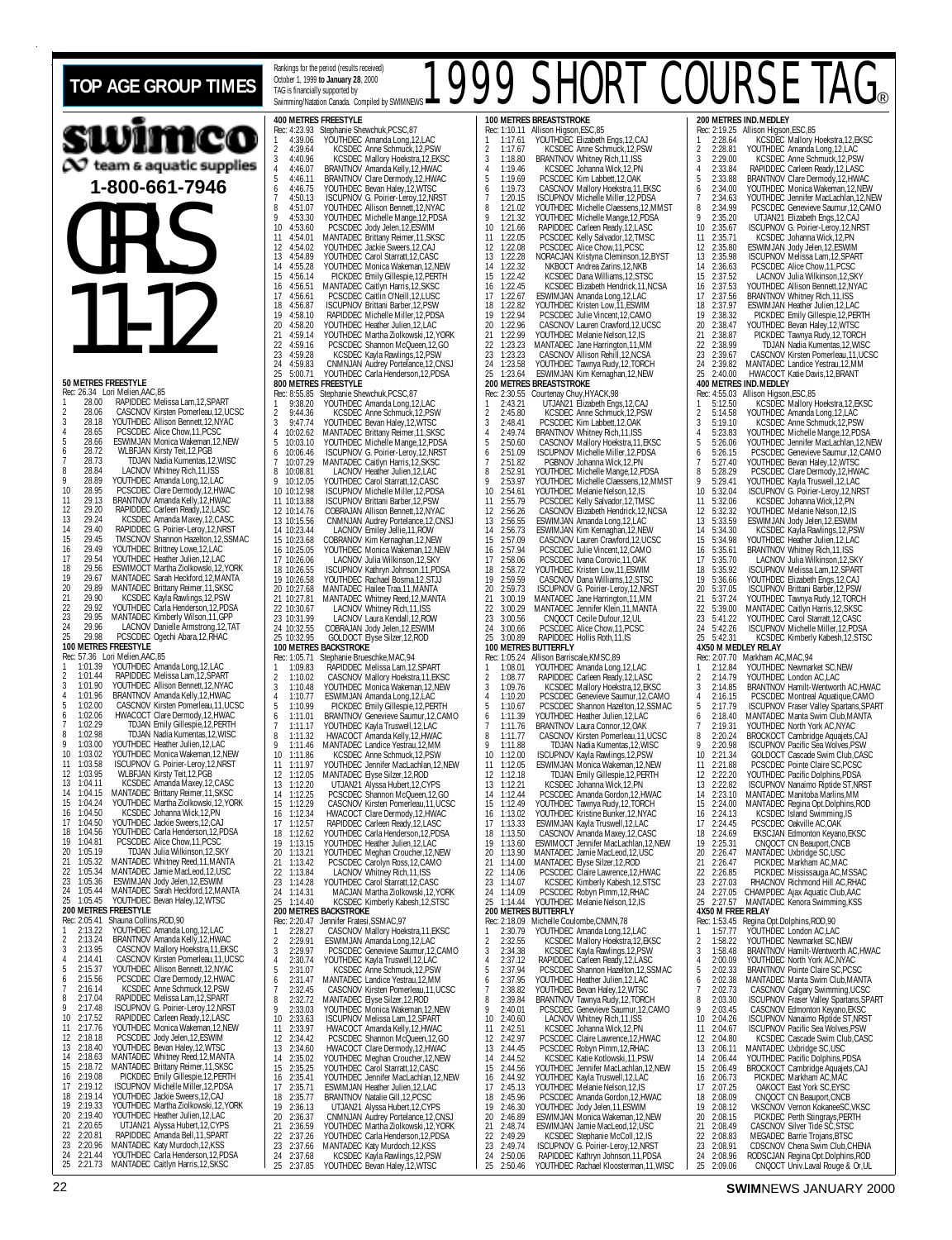| <b>TOP AGE GROUP TIMES</b>                                                                                                                                                                                                                                                                                                                                                                                                                                                                                                                                                                                                                                                                                                                                                                                                                                                                                                                                                                                                                                                                                                                                                                                                                                                                                                                                                                                                                                                                     | Rankings for the period (results received)<br>October 1, 1999 to January 28, 2000<br>TAG is financially supported by<br>Swimming/Natation Canada. Compiled by SWIMNEWS                                                                                                                                                                                                                                                                                                                                                                                                                                                                                                                                                                                                                                                                                                                                                                                                                                                                                                                                                                                                                                                                                                                                                                                                                                                                                                                                      | 1999 SHORT COURSE TAG®                                                                                                                                                                                                                                                                                                                                                                                                                                                                                                                                                                                                                                                                                                                                                                                                                                                                                                                                                                                                                                                                                                                                                                                                                                                                                                                                                                                                                                                                                                                               |                                                                                                                                                                                                                                                                                                                                                                                                                                                                                                                                                                                                                                                                                                                                                                                                                                                                                                                                                                                                                                                                                                                                                                                                                                                                                                                                                                                                                                                                                                          |
|------------------------------------------------------------------------------------------------------------------------------------------------------------------------------------------------------------------------------------------------------------------------------------------------------------------------------------------------------------------------------------------------------------------------------------------------------------------------------------------------------------------------------------------------------------------------------------------------------------------------------------------------------------------------------------------------------------------------------------------------------------------------------------------------------------------------------------------------------------------------------------------------------------------------------------------------------------------------------------------------------------------------------------------------------------------------------------------------------------------------------------------------------------------------------------------------------------------------------------------------------------------------------------------------------------------------------------------------------------------------------------------------------------------------------------------------------------------------------------------------|-------------------------------------------------------------------------------------------------------------------------------------------------------------------------------------------------------------------------------------------------------------------------------------------------------------------------------------------------------------------------------------------------------------------------------------------------------------------------------------------------------------------------------------------------------------------------------------------------------------------------------------------------------------------------------------------------------------------------------------------------------------------------------------------------------------------------------------------------------------------------------------------------------------------------------------------------------------------------------------------------------------------------------------------------------------------------------------------------------------------------------------------------------------------------------------------------------------------------------------------------------------------------------------------------------------------------------------------------------------------------------------------------------------------------------------------------------------------------------------------------------------|------------------------------------------------------------------------------------------------------------------------------------------------------------------------------------------------------------------------------------------------------------------------------------------------------------------------------------------------------------------------------------------------------------------------------------------------------------------------------------------------------------------------------------------------------------------------------------------------------------------------------------------------------------------------------------------------------------------------------------------------------------------------------------------------------------------------------------------------------------------------------------------------------------------------------------------------------------------------------------------------------------------------------------------------------------------------------------------------------------------------------------------------------------------------------------------------------------------------------------------------------------------------------------------------------------------------------------------------------------------------------------------------------------------------------------------------------------------------------------------------------------------------------------------------------|----------------------------------------------------------------------------------------------------------------------------------------------------------------------------------------------------------------------------------------------------------------------------------------------------------------------------------------------------------------------------------------------------------------------------------------------------------------------------------------------------------------------------------------------------------------------------------------------------------------------------------------------------------------------------------------------------------------------------------------------------------------------------------------------------------------------------------------------------------------------------------------------------------------------------------------------------------------------------------------------------------------------------------------------------------------------------------------------------------------------------------------------------------------------------------------------------------------------------------------------------------------------------------------------------------------------------------------------------------------------------------------------------------------------------------------------------------------------------------------------------------|
| swimco<br>$\infty$ team a aquatic supplies<br>1-800-661-7946<br>BOYS<br>11.12                                                                                                                                                                                                                                                                                                                                                                                                                                                                                                                                                                                                                                                                                                                                                                                                                                                                                                                                                                                                                                                                                                                                                                                                                                                                                                                                                                                                                  | <b>400 METRES FREESTYLE</b><br>Rec: 4:15.89 Chuck Sayao, TOMAC, 95<br>YOUTHDEC Chris Bento 12.LAC<br>4:39.18<br>YOUTHDEC Nelson Niedzielski, 12, MSSAC<br>2<br>4:44.12<br>3<br>4:45.77<br>KCSDEC Jesse Lund.12.EKSC<br>$\overline{4}$<br>4:46.10<br>KCSDEC Kris Yap-Chung, 12, HYACK<br>5<br>4:46.67<br>ESWIMJAN Mark Kurtzer, 12, NEW<br>6<br>YOUTHDEC Paul Mereau, 12, CASC<br>4:46.88<br>RAPIDDEC Pascal Wollach, 12, LASC<br>$\overline{7}$<br>4:47.16<br>PCSCDEC Sean Dawson, 12, GO<br>8<br>4:47.69<br>$\mathsf{Q}$<br>YOUTHDEC Steven Rubacha, 11, ESWIM<br>4:48.07<br>10<br>4:49.53<br>MANTADEC Michael Smela, 12, YLSC<br>4:50.15<br>MANTADEC James McKnight, 12, GOLD<br>11<br>YOUTHDEC Michael Allain, 12, BST<br>4:50.42<br>12<br>GOLDOCT Jim Judiesch, 12, CASC<br>13<br>4:51.04<br>4:51.46<br>YOUTHDEC Alex Olson, 12, SCAR<br>14<br>15<br>4:52.52<br>PCSCDEC Jonathan Rinaldi, 12, CALAC<br>4:52.54<br>PCSCDEC Brandon Connerty, 12, BRANT<br>16<br>YOUTHDEC Stephen Malinas, 12, GGST<br>17<br>4:53.22<br>YOUTHDEC Kyle Palfrey, 12, SCAR<br>PCSCDEC Matthew Scott, 12, HWAC<br>4:53.32<br>18<br>19<br>4:53.95<br>20<br>4:54.64<br>CASCNOV Norman Ng, 12, HYACK<br>21<br>4:54.75<br>PCSCDEC Kellan O'Neill, 12, SSMAC                                                                                                                                                                                                                                                                       | 100 METRES BREASTSTROKE<br>Matthew Huang, ARBU, 97<br>Rec: 1:07.51<br>CASCNOV Rodale Estor, 12, CASC<br>1:14.59<br>2<br>1:16.09<br>MANTADEC Michael Smela, 12, YLSC<br>3<br>RODSCJAN Andrew Malawski, 12, ROD<br>1:16.51<br>1:17.18<br>YOUTHDEC Bryan Mell, 11, NEW<br>4<br>5<br>1:17.93<br>CASCNOV Darren Tso, 12, LASC<br>1:17.97<br>YOUTHDEC Kyles Vara, 12, CHAMP<br>6<br>BRANTNOV James San Pedro, 12, OAK<br>$\overline{7}$<br>1:18.20<br>YOUTHDEC Alex Olson, 12, SCAR<br>8<br>1:19.19<br>YOUTHDEC Kyle Palfrey, 12, SCAR<br>9<br>1:19.48<br>CASCNOV Jésse Lund, 12, EKSC<br>10 <sup>10</sup><br>1:19.51<br>YOUTHDEC Chris Bento, 12, LAC<br>1:19.69<br>11<br>YOUTHDEC Bryn Jones, 12, NEW<br>1:20.00<br>12<br>CHAMPDEC Kyle Svara, 12, CHAMP<br>13<br>1:20.04<br>YOUTHDEC Jámie Ross, 12, AUROR<br>1:20.18<br>14<br>RAPIDDEC Geoffrey Chen, 12, RAPID<br>1:21.72<br>15<br>YOUTHDEC Steven Rubacha, 11, ESWIM<br>1:21.84<br>16<br>1:21.88<br>KCSDEC Brad Barton, 12, VKSC<br>17<br>18<br>1:21.95<br>LACNOV Brandon Connerty, 12, BRANT<br>19<br>1:22.17<br>PCSCDEC Marc-A. Duchesneau, 12, CAMO<br>1:22.35<br>PCSCDEC Philippe Grand'Maison, 12, CAMO<br>20<br>21<br>1:22.40<br>LACNOV Kevin Dickson, 12, GMAC                                                                                                                                                                                                                                                                                                                                | 200 METRES IND.MEDLEY<br>Rec: 2:17.55 Matthew Huang, ARBU, 97<br>KCSDEC Jesse Lund, 12, EKSC<br>2:28.09<br>2<br>2:28.33<br>KCSDEC Braden O'Neill, 12, OSC<br>3<br>2:29.35<br>CASCNOV Michael Smela, 12, YLSC<br>2:31.67<br>YOUTHDEC Kyle Palfrey, 12, SCAR<br>$\overline{4}$<br>5<br>2:32.41<br>YOUTHDEC Alex Olson, 12, SCAR<br>2:32.65<br>RAPIDDEC Darren Tso, 12, LASC<br>6<br>YOUTHDEC Mark Kurtzer, 12, NEW<br>2:33.07<br>7<br>YOUTHDEC Chris Bento, 12, LAC<br>8<br>2:33.71<br>YOUTHDEC Paul Mereau, 12, CASC<br>$\mathsf{Q}$<br>2:34.76<br>10<br>2:35.91<br>BRANTNOV Julian Cino, 12, HWAC<br>PCSCDEC Richard Zieba, 12, PCSC<br>11<br>2:36.63<br>12<br>2:36.76<br>RODSCJAN Andrew Malawski, 12, ROD<br>CASCNOV Norman Ng, 12, HYACK<br>13<br>2:37.12<br>RODSCJAN Alexander Love, 12, ROD<br>2:37.17<br>14<br>KCSDEC Leonard Ho, 12, HYACK<br>15<br>2:37.33<br>2:37.49<br>LACNOV Scott VanDoormaal, 12, GMAC<br>16<br>2:37.57<br>YOUTHDEC Rodale Estor, 12, CASC<br>17<br>18<br>2:37.74<br>PCSCDEC Kellan O'Neill, 12, SSMAC<br>YOUTHDEC Matthew Pariselli, 12, NYAC<br>19<br>2:38.03<br>YOUTHDEC Bryn Jones, 12, NEW<br>20<br>2:38.21<br>21<br>2:38.28<br>MACJAN Scott Samuel, 12, OAK                                                                                                                                                                                                                                                                                                           |
| 50 METRES FREESTYLE<br>Rec: 25.28 John M.Mills, GO, 93<br>27.03<br>CNQOCT Vincent Boulanger-M., 12, CNQ<br>YOUTHDEC Mark Kurtzer, 12, NEW<br>$\overline{2}$<br>27.51<br>MANTADEC Michael Smela, 12, YLSC<br>3<br>27.60<br>CASCNOV Darren Tso, 12, LASC<br>$\overline{4}$<br>27.67<br>5<br>28.00<br>CASCNOV Shane Kemmet, 12, LASC<br>28.10<br>BRANTNOV Julian Cino, 12, HWAC<br>6<br>BRANTNOV James San Pedro, 12, OAK<br>28.20<br>7<br>8<br>28.27<br>PCSCDEC Sean Dawson, 12, GO<br>9<br>28.31<br>YOUTHDEC Michael Allain, 12, BST<br>10<br>28.33<br>CASCNOV Braden O'Neill, 12, OSC<br>YOUTHDEC Paul Mereau, 12, CASC<br>11<br>28.34<br>12<br>28.35<br>RODSCJAN Andrew Malawski, 12, ROD<br>13<br>28.52<br>YOUTHDEC Nelson Niedzielski, 12, MSSAC<br>14<br>28.65<br>MACJAN Stephen Louli, 12, MAC<br>15<br>28.81<br>KCSDEC Aaron Loh, 12, EKSC<br>16<br>28.85<br>MANTADEC Thomas Seibel, 12, GOLD<br>17<br>28.90<br>CASCNOV Jim Judiesch, 12, CASC<br>18<br>28.94<br>YOUTHDEC Alex Olson, 12, SCAR<br>19<br>CASCNOV Norman Ng, 12, HYACK<br>28.99<br>20<br>29.04<br>YOUTHDEC Richard Alexander, 12, IS<br>21<br>29.11<br>LUSCOCT Jeff Byrne, 12, SSMAC<br>22<br>29.12<br>CASCNOV Rodale Estor, 12, CASC<br>23<br>29.17<br>RAPIDDEC Pascal Wollach, 12, LASC                                                                                                                                                                                                                                  | LACNOV Scott VanDoormaal, 12, GMAC<br>22<br>4:55.42<br>YOUTHDEC Richard Alexander, 12, IS<br>23<br>4:55.58<br>24<br>4:55.99<br>CNQOCT Vincent Boulanger-M., 12, CNQ<br>25<br>4:56.10<br>YOUTHDEC Matthew Pariselli, 12, NYAC<br><b>1500 METRES FREESTYLE</b><br>Jamie White, LAC, 90<br>Rec: 16:58.85<br>YOUTHDEC Chris Bento, 12, LAC<br>18:44.08<br>1<br>$\overline{2}$<br>19:09.08<br>LACNOV Brandon Connerty, 12, BRANT<br>3<br>19:09.80<br>MANTADEC Brad Hankewich, 12, GOLD<br>LACNOV Scott VanDoormaal, 12, GMAC<br>$\overline{4}$<br>19:10.56<br>5<br>19:27.58<br><b>ISCUPNOV Richard Alexander.12.IS</b><br>19:29.25<br>YOUTHDEC Kyle Palfrey, 12, SCAR<br>6<br>COBRAJAN Mark Pariselli, 14, NYAC<br>19:31.22<br>7<br>19:31.27<br>ISCUPNOV Chris Wiggans, 11, PDSA<br>8<br>9<br>19:31.97<br>YOUTHDEC Stephen Malinas, 12, GGST<br>10 19:38.22<br>ISCUPNOV Leonard Ho, 12, HYACK<br>MANTADEC James McKnight, 12, GOLD<br>11 19:40.54<br>ISCUPNOV Lu Yi Lay, 12, IŠ<br>12 19:42.82<br>COBRAJAN Bryn Jones, 12, NEW<br>13 19:46.83<br>CASCNOV Gavin D'Amico, 12, EKSC<br>14 19:48.77<br>YOUTHDEC Alex Cambreri, 11, CPAC<br>15 19:52.63<br>16 19:53.36<br>MEGADEC Peter Bastedo, 11, GGST<br>17 19:59.15<br>YOUTHDEC Sean Alexander, 12, TD<br>CASCNOV Tristan Armstrong, 12, NCSA<br>18 20:00.01<br>19 20:14.64<br>YOUTHDEC Matthew Sze, 11, PDSA                                                                                                                                                    | 1:22.48<br>PICKDEC Stephen Louli, 12, MAC<br>22<br>KCSDEC Nathan Chernoff, 12, HYACK<br>23<br>1:23.36<br>24<br>1:23.52<br>CNQOCT Luc Pepin,27,CNQ<br>ESWIMJAN Daniel Baier, 11, COBRA<br>25<br>1:23.64<br><b>200 METRES BREASTSTROKE</b><br>Matthew Huang, ARBU, 97<br>Rec: 2:26.87<br>CASCNOV Rodale Estor 12, CASC<br>2:44.31<br>1<br>$\overline{2}$<br>2:44.39<br>MANTADEC Michael Smela, 12, YLSC<br>3<br>2:46.43<br>ESWIMJAN Bryan Mell, 11, NEW<br>YOUTHDEC Kyles Vara, 12, CHAMP<br>2:46.93<br>4<br>5<br>2:48.52<br>BRANTNOV James San Pedro, 12, OAK<br>2:49.17<br>BRANTNOV Chris Bento.11.LAC<br>6<br>2:49.66<br>YOUTHDEC Alex Olson, 12, SCAR<br>7<br>2:49.85<br>YOUTHDEC Bryn Jones, 12, NEW<br>8<br>9<br>2:50.07<br>RAPIDDEC Darren Tso, 12, LASC<br>2:50.12<br>10<br>RODSCJAN Andrew Malawski, 12, ROD<br>2:52.73<br>RAPIDDEC Geoffrey Chen, 12, RAPID<br>11<br>YOUTHDEC Kyle Palfrey, 12, SCAR<br>2:54.87<br>12<br>2:55.02<br>PCSCDEC Brandon Connerty, 12, BRANT<br>13<br>2:55.75<br>YOUTHDEC Yann Peeters, 12, UNATT<br>14<br>2:56.08<br>YOUTHDEC Jamie Ross, 12, AUROR<br>15<br>2:56.26<br>PCSCDEC Philippe Grand'Maison, 12, CAMO<br>16<br>ESWIMJAN Daniel Baier, 11, COBRA<br>2:57.11<br>17<br>2:57.83<br>CNMNJAN Etienne Beauchamp, 11, CNMN<br>18<br>2:58.80<br>KCSDEC Brad Barton, 12, VKSC<br>19<br>2:59.31<br>20<br>CNMNJAN Guillaume Vallieres-L., 11, CNSJ<br>2:59.37<br>KCSDEC Raymond Rieger, 12, KSC<br>21<br>22<br>YOUTHDEC Damian Kurtyka,12,NYAC<br>2:59.59                                                          | PICKDEC Nelson Niedzielski, 12, MSSAC<br>22<br>2:38.61<br>RAPIDDEC Pascal Wollach, 12, LASC<br>23<br>2:39.14<br>ESWIMJAN Bryan Mell, 11, NEW<br>24<br>2:39.25<br>KCSDEC Gavin D'Amico, 12, EKSC<br>25<br>2:39.36<br>400 METRES IND. MEDLEY<br>Rec: 4:52.13 Keith Barrett, UCSC, 94<br>YOUTHDEC Kyle Palfrey, 12, SCAR<br>5:18.36<br>YOUTHDEC Chris Bento, 12, LAC<br>$\overline{2}$<br>5:19.11<br>5:19.62<br>MANTADEC Michael Smela, 12, YLSC<br>3<br>5:19.79<br>KCSDEC Jesse Lund.12.EKSC<br>$\overline{4}$<br>PCSCDEC Brandon Connerty, 12, BRANT<br>.5<br>5:25.82<br>5:27.32<br>YOUTHDEC Mark Kurtzer, 12, NEW<br>6<br>5:28.47<br>YOUTHDEC Matthew Pariselli, 12, NYAC<br>5:29.11<br>ESWIMJAN Nelson Niedzielski, 12, MSSAC<br>8<br>5:29.34<br>PCSCDEC Richard Zieba, 12, PCSC<br>9<br>10<br>5:30.61<br>CASCNOV Norman Ng, 12, HYACK<br>PCSCDEC Kellan O'Neill, 12, SSMAC<br>5:31.23<br>11<br>KCSDEC Richard Alexander, 12, IS<br>5:32.50<br>12<br>5:34.28<br>RAPIDDEC Pascal Wollach, 12, LASC<br>13<br>BRANTNOV Scott VanDoormaal, 12, GMAC<br>5:34.38<br>14<br>KCSDEC Tristan Armstrong, 12, NCSA<br>5:34.90<br>15<br>YOUTHDEC Steven Rubacha, 11, ESWIM<br>5:36.84<br>16<br>YOUTHDEC Patrick Cuch, 11, TSC<br>5:37.99<br>17<br>CASCNOV Rodale Estor, 12, CASC<br>5:39.04<br>18<br>ESWIMJAN Bryan Mell, 11, NEW<br>5:39.37<br>19<br>ISCUPNOV Leonard Ho, 12, HYACK<br>5:39.59<br>20<br>21<br>5:39.90<br>PCSCDEC Philippe Noelting, 12, ESWIM<br>22<br>5:40.90<br>RODSCJAN Andrew Malawski, 12, ROD |
| 24<br>PICKDEC B. Beaudette, 12, ROC<br>29.33<br>25<br>29.39<br>MANTADEC Christian Carl, 12, TBT<br><b>100 METRES FREESTYLE</b><br>Rec: 55.99 Brad Creelman, TOMAC, 83<br>YOUTHDEC Mark Kurtzer, 12, NEW<br>1:00.14<br>$\overline{2}$<br>PCSCDEC Sean Dawson, 12, GO<br>1:00.36<br>3<br>CNQOCT Vincent Boulanger-M., 12, CNQ<br>1:00.81<br>CASCNOV Michael Smela, 12, YLSC<br>4<br>1:01.55<br>5<br>1:01.86<br>KCSDEC Braden O'Neill.12.0SC<br>1:01.91<br>LASCNOV Shane Kemmet, 12, LASC<br>6<br>1:01.92<br>RAPIDDEC Darren Tso, 12, LASC<br>7<br>1:01.99<br>CASCNOV Jim Judiesch, 12, CASC<br>8<br>9<br>1:02.33<br>YOUTHDEC Alex Olson, 12, SCAR<br>10<br>BRANTNOV Julian Cino, 12, HWAC<br>1:02.62<br>11<br>1:02.65<br>YOUTHDEC Kyles Vara, 12, CHAMP<br>12.<br>1:02.81<br>CASCNOV Norman Ng, 12, HYACK<br>13<br>1:02.97<br>YOUTHDEC Paul Mereau, 12, CASC<br>LACNOV Brandon Connerty, 12, BRANT<br>14<br>1:03.28<br>15<br>1:03.38<br>BRANTNOV James San Pedro, 12, OAK<br>1:03.38<br>YOUTHDEC Chris Bento, 12, LAC<br>16<br>17<br>1:03.41<br>KCSDEC Gavin D'Amico, 12, EKSC<br>1:03.52<br>RODSCJAN Andrew Malawski, 12, ROD<br>18<br>19<br>1:03.53<br>CHAMPDEC Kyle Svara, 12, CHAMP<br>MACJAN Stephen Louli, 12, MAC<br>20<br>1:03.56<br>KCSDEC Richard Alexander, 12, IS<br>21<br>1:03.79<br>YOUTHDEC Nelson Niedzielski, 12, MSSAC<br>22<br>1:03.84<br>23<br>1:03.86<br>RODSCJAN Christian Carl, 12, TBT<br>24<br>MANTADEC Brad Hankewich, 12, GOLD<br>1:03.91                             | <b>100 METRES BACKSTROKE</b><br>Rec: 1:03.53 Tobias Oriwol, PCSC, 98<br>YOUTHDEC Michael Allain, 12, BST<br>1<br>1:08.27<br>$\overline{2}$<br>1:08.36<br>CASCNOV Jesse Lund, 12, EKSC<br>3<br>1:08.68<br>KCSDEC Braden O'Neill, 12, OSC<br>1:09.96<br>YOUTHDEC Wesley Newman, 12, CAC<br>4<br>5<br>YOUTHDEC Richard Alexander, 12, IS<br>1:10.63<br>6<br>1:10.68<br>CNQOCT Vincent Boulanger-M., 12, CNQ<br>VKSCNOV Brad Barton.12.VKSC<br>1:10.71<br>8<br>1:10.86<br>RAPIDDEC Pascal Wollach, 12, LASC<br>YOUTHDEC Stephen Malinas, 12, GGST<br>9<br>1:11.24<br>PCSCDEC Brandon Connerty, 12, BRANT<br>10<br>1:11.24<br>BRANTNOV Steven Rubacha, 11, ESWIM<br>11<br>1:11.56<br>12<br>1:12.03<br>YOUTHDEC Alex Olson, 12, SCAR<br>13<br>1:12.14<br>LACNOV Scott VanDoormaal, 12, GMAC<br>14<br>1:12.20<br>CASCNOV Michael Smela, 12, YLSC<br>15<br>1:12.31<br>MACJAN Scott Samuel, 12, OAK<br>BRANTNOV Matthew Scott, 12, HWAC<br>1:12.42<br>16<br>RODSCJAN Christian Carl, 12, TBT<br>1:12.48<br>17<br>YOUTHDEC Mark Kurtzer, 12, NEW<br>1:12.68<br>18<br>ESWIMJAN Nelson Niedzielski, 12, MSSAC<br>19<br>1:13.08<br>YOUTHDEC Paul Mereau, 12, CASC<br>20<br>1:13.39<br>MANTADEC Lee Grant, 11, UCSC<br>PCSCDEC Kevin Jones, 11, OAK<br>RAPIDDEC Darren Tso, 12, LASC<br>21<br>1:13.41<br>22<br>1:13.52<br>23<br>1:13.57<br>24<br>1:13.73<br>LACNOV James San Pedro, 12, OAK                                                                                                                               | 23<br>2:59.67<br>KCSDEC Gordon Nuttall, 12, VKSC<br>24<br>2:59.90<br>PICKDEC Stephen Louli, 12, MAC<br>25<br>3:00.18<br>YOUTHDEC Nathan Zonenberg, 12, NYAC<br>100 METRES BUTTERFLY<br>Rec: 1:02.37 Drew Chorney, TMSC, 91/Michael Calkins, IS, 91<br>CASCNOV Michael Smela, 12, YLSC<br>1:08.97<br>1.<br>1:09.76<br>BRANTNOV Julian Cino, 12, HWAC<br>2<br>3<br>KCSDEC Kris Yap-Chung, 12, HYACK<br>1:10.20<br>1:10.89<br>PCSCDEC David Milot, 12, PCSC<br>4<br>5<br>YOUTHDEC Lu Yi Lay, 12, IS<br>1:11.21<br>KCSDEC Braden O'Neill.12.0SC<br>6<br>1:11.52<br>MACJAN Stephen Louli, 12, MAC<br>7<br>1:11.63<br>8<br>1:12.05<br>LASCNOV Shane Kemmet, 12, LASC<br>9<br>1:12.18<br>BRANTNOV_Scott VanDoormaal.12.GMAC<br>10 <sup>10</sup><br>YOUTHDEC Kyle Palfrey, 12, SCAR<br>1:12.39<br>YOUTHDEC Matthew Pariselli, 12, NYAC<br>11<br>1:13.14<br>12<br>1:13.16<br>TSCJAN Patrick Cuch, 11, TSC<br>13<br>1:13.20<br>CNQOCT Vincent Boulanger-M., 12, CNQ<br>YOUTHDEC Nelson Niedzielski, 12, MSSAC<br>1:13.22<br>14<br>CNMNJAN Mathieu Bois, 11, HIPPO<br>1:13.24<br>15<br>YOUTHDEC Alex Olson, 12, SCAR<br>1:13.36<br>16<br>1:13.49<br>KCSDEC Jesse Lund, 12, EKSC<br>17<br>CASCNOV Tyson Larone, 12, EKSC<br>1:14.03<br>18<br>PCSCDEC Felix Renaud, 12, CNB<br>1:14.07<br>19<br>1:14.14<br>YOUTHDEC Richard Alexander, 12, IS<br>20<br>21<br>1:14.28<br>CASCNOV Norman Ng, 12, HYACK<br>MACJAN Scott Samuel, 12, OAK<br>1:14.38<br>22<br>1:14.71<br>23<br>PCSCDEC Philippe Noelting, 12, ESWIM<br>YOUTHDEC Paul Mereau, 12, CASC<br>1:14.91<br>24 | 23<br>5:41.26<br>YOUTHDEC Bryn Jones, 12, NEW<br>KCSDEC Krís Yap-Chung, 12, HYACK<br>24<br>5:42.38<br>RAPIDDEC Davor Isic, 11, PDSA<br>25<br>5:42.52<br>4X50 M MEDLEY RELAY<br>Rec: 2:05.03 Mississauga AC, TOMAC, 92<br>CDSCNOV Pacific Dolphins, PDSA<br>2:06.99<br>-1<br>$\overline{2}$<br>2:11.54<br>YOUTHDEC Newmarket SC, NEW<br>YOUTHDEC North York AC, NYAC<br>3<br>2:15.03<br>KCSDEC Edmonton Keyano, EKSC<br>$\overline{A}$<br>2:15.15<br>5<br>2:15.96<br>GOLDOCT Cascade Swim Club, CASC<br>PCSCDEC Oakville AC, OAK<br>6<br>2:16.59<br>BRANTNOV Hamilt-Wentworth AC, HWAC<br>2:16.98<br>8<br>2:18.84<br>BRANTNOV Brantford AC, BRANT<br>2:19.27<br>MANTADEC Calgary Killarney SC, KSC<br>9<br>10<br>2:20.24<br>CDSCNOV Hyack Swim Club, HYACK<br>2:20.55<br>LACNOV Guelph Marlin AC, GMAC<br>11<br>12<br>2:20.61<br>PCSCDEC Pointe Claire SC, PCSC<br>13<br>2:21.26<br>CDSCNOV Vancouver Gators, GATOR<br>MANTADEC Saskatoon Goldfins, GOLD<br>14<br>2:21.59<br>CNQOCT CN Quebec, CNQ<br>15<br>2:21.81<br>PICKDEC Mississauga AC, MSSAC<br>16<br>2:23.78<br>YOUTHDEC Toronto Swim Club, TSC<br>2:24.13<br>17<br>2:25.45<br><b>ISCUPNOV Island Swimming, IS</b><br>18<br>2:25.53<br>MANTADEC Selkirk Dolphins, SD<br>19<br>2:27.54<br>RHACNOV Richmond Hill AC, RHAC<br>20<br>CASCDEC Calgary Swimming, UCSC<br>WLBFJAN Williams Lake Bluefins, WLBF<br>21<br>2:27.55<br>2:29.16<br>22<br>23<br>2:29.25<br>MACJAN Markham AC, MAC<br>24<br>2:30.66<br>MANTADEC Thunder Bay, TBT               |
| 25<br>YOUTHDEC Michael Allain, 12, BST<br>1:04.17<br>200 METRES FREESTYLE<br>Rec: 2:01.59 Doug Wake, YLSC, 90<br>MANTADEC Michael Smela, 12, YLSC<br>2:12.10<br>$\overline{2}$<br>KCSDEC Braden O'Neill, 12, OSC<br>2:12.87<br>3<br>YOUTHDEC Chris Bento, 12, LAC<br>2:13.19<br>2:13.45<br>YOUTHDEC Jim Judiesch, 12, CASC<br>4<br>5<br>2:13.55<br>YOUTHDEC Mark Kurtzer, 12, NEW<br>PCSCDEC Sean Dawson, 12, GO<br>6<br>2:13.73<br>$\overline{7}$<br>YOUTHDEC Alex Olson, 12, SCAR<br>2:15.01<br>YOUTHDEC Paul Mereau, 12, CASC<br>8<br>2:15.04<br>YOUTHDEC Michael Allain, 12, BST<br>9<br>2:15.35<br>10<br>2:15.63<br>RAPIDDEC Pascal Wollach, 12, LASC<br>2:16.12<br>YOUTHDEC Nelson Niedzielski, 12, MSSAC<br>11<br>CNQOCT Vincent Boulanger-M., 12, CNQ<br>12<br>2:16.60<br>RAPIDDEC Darren Tso, 12, LASC<br>13<br>2:16.60<br>YOUTHDEC Stephen Malinas, 12, GGST<br>14<br>2:16.85<br>15<br>2:16.86<br>BRANTNOV Brandon Connerty, 12, BRANT<br>YOUTHDEC Steven Rubacha, 11, ESWIM<br>16<br>2:17.11<br>PCSCDEC Matthew Scott, 12, HWAC<br>17<br>2:17.29<br>18<br>2:18.37<br>CASCNOV Jesse Lund, 12, EKSC<br>19<br>2:18.45<br>YOUTHDEC Richard Alexander, 12, IS<br>2:18.69<br>CASCNOV Kris Yap-Chung, 12, HYACK<br>20<br>2:19.27<br>RODSCJAN Andrew Malawski, 12, ROD<br>21<br>22<br>2:19.28<br>MANTADEC Brad Hankewich, 12, GOLD<br>LACNOV James San Pedro, 12, OAK<br>23<br>2:19.40<br>YOUTHDEC Max Kan, 12, NYAC<br>24<br>2:19.75<br>25<br>2:19.76<br>PCSCDEC Kellan O'Neill, 12, SSMAC | 25<br>1:13.89<br>LASCNOV Shane Kemmet, 12, LASC<br><b>200 METRES BACKSTROKE</b><br>Rec: 2:14.05 Tobias Oriwol, PCSC, 98<br>YOUTHDEC Michael Allain, 12, BST<br>2:26.75<br>1<br>$\overline{2}$<br>2:26.79<br>KCSDEC Braden O'Neill, 12, OSC<br>$\mathbf{3}$<br>2:28.85<br>YOUTHDEC Richard Alexander, 12, IS<br>$\overline{4}$<br>2:29.74<br>ESWIMJAN Mark Kurtzer, 12, NEW<br>5<br>YOUTHDEC Stephen Malinas, 12, GGST<br>2:29.94<br>PCSCDEC Brandon Connerty, 12, BRANT<br>6<br>2:30.67<br>YOUTHDEC Wesley Newman, 12, CAC<br>7<br>2:30.87<br>8<br>2:31.20<br>PCSCDEC Matthew Scott, 12, HWAC<br>9<br>2:32.50<br>CASCNOV Jesse Lund, 12, EKSC<br>KCSDEC Brad Barton, 12, VKSC<br>10<br>2:32.85<br>2:33.06<br>11<br>MACJAN Scott Samuel, 12, OAK<br>12<br>2:33.59<br>RAPIDDEC Pascal Wollach, 12, LASC<br>13<br>2:34.36<br>CASCNOV Michael Smela, 12, YLSC<br>2:34.99<br>BRANTNOV Scott VanDoormaal, 12, GMAC<br>14<br>15<br>2:35.13<br>MANTADEC James McKnight, 12, GOLD<br>2:35.63<br>PCSCDEC Kevin Jones, 11, OAK<br>16<br>2:35.64<br>BRANTNOV Steven Rubacha, 11, ESWIM<br>17<br>2:35.92<br>ESWIMJAN Chris Bento, 12, LAC<br>18<br>ESWIMJAN Donald Ellison, 12, NEW<br>19<br>2:37.32<br>MANTADEC Lee Grant, 11, UCSC<br>20<br>2:37.46<br>CASCNOV Kris Yap-Chung, 12, HYACK<br>21<br>2:38.64<br>LUSCOCT Jeff Byrne, 12, SSMAC<br>22<br>2:38.66<br>23<br>KCSDEC Brent Carter, 12, OSC<br>2:38.71<br>24<br>2:39.30<br>RODSCJAN Christian Carl, 12, TBT<br>PCSCDEC Brandon Holden, 12, HWAC<br>25<br>2:39.82 | MANTADEC Graeme Gibson, 12, KSC<br>25<br>1:15.66<br>200 METRES BUTTERFLY<br>Rec: 2:17.46 Andrew Cho, HYACK, 91<br>BRANTNOV Scott VanDoormaal, 12, GMAC<br>2:35.41<br>1<br>KCSDEC Kris Yap-Chung, 12, HYACK<br>$\overline{2}$<br>2:35.46<br>3<br>YOUTHDEC Lu Yi Lay, 12, IS<br>2:38.60<br>YOUTHDEC Kyle Palfrey, 12, SCAR<br>$\overline{4}$<br>2:38.74<br>BRANTNOV David Milot, 12, PCSC<br>5<br>2:39.55<br>EKSCJAN Gavin D'Amico, 12, EKSC<br>2:40.61<br>6<br>YOUTHDEC Matthew Pariselli, 12, NYAC<br>$\overline{1}$<br>2:41.22<br>8<br>2:41.98<br>LACNOV Brandon Connerty, 12, BRANT<br>9<br>KCSDEC Tristan Armstrong, 12, NCSA<br>2:43.46<br>10<br>2:44.52<br>YOUTHDEC Patrick Cuch, 11, TSC<br>2:44.63<br>YOUTHDEC Nelson Niedzielski, 12, MSSAC<br>11<br>2:45.90<br>PCSCDEC Felix Renaud, 12, CNB<br>12<br>PCSCDEC Philippe Noelting, 12, ESWIM<br>2:46.14<br>13<br>2:46.15<br>BRANTNOV Chris Bento, 11, LAC<br>14<br>2:46.26<br>ESWIMJAN Mehmet Dinc, 12, COBRA<br>15<br>2:47.09<br>MACJAN Scott Samuel, 12, OAK<br>16<br>2:47.51<br>ESWIMJAN John Lukovich, 12, COBRA<br>17<br>MANTADEC Graeme Gibson, 12, KSC<br>2:48.63<br>18<br>GOLDOCT Michael Smela, 12, YLSC<br>2:49.19<br>19<br>2:49.20<br>KCSDEC Leonard Ho, 12, HYACK<br>20<br>2:49.81<br>MANTADEC Brad Hankewich, 12, GOLD<br>21<br>PCSCDEC Adam Eilath, 12, RHAC<br>22<br>2:50.80<br>YOUTHDEC Viktor Verblac, 11, YORK<br>23<br>2:51.24<br>24<br>2:51.26<br>EKSCJAN Matthew Kunyk, 12, EKSC<br>25 2:51.44<br>ESWIMJAN Mark Kurtzer, 12, NEW                                         | 2:30.99<br>LACNOV Cobra Swim Club, COBRA<br>25<br>4X50 M FREE RELAY<br>Rec: 1:51.22 London Aquatic, LAC, 88<br>BRANTNOV Hamilt-Wentworth AC, HWAC<br>1:57.77<br>-1<br>$\overline{2}$<br>1:59.28<br>KCSDEC Edmonton Keyano, EKSC<br>YOUTHDEC Newmarket SC, NEW<br>3<br>1:59.99<br>CASCNOV Cascade Swim Club, CASC<br>2:00.13<br>$\overline{4}$<br>5<br>2:00.44<br>BRANTNOV Oakville AC, OAK<br>MANTADEC Saskatoon Goldfins, GOLD<br>2:00.68<br>6<br>2:00.88<br>YOUTHDEC North York AC, NYAC<br>7<br>8<br>2:00.97<br>PCSCDEC Brantford AC, BRANT<br>9<br>2:02.70<br>CNQOCT CN Quebec, CNQ<br>10<br>2:03.11<br>CDSCNOV Hyack Swim Club, HYACK<br>MANTADEC Calgary Killarney SC, KSC<br>11<br>2:03.24<br>12<br>2:03.75<br>PCSCDEC Pointe Claire SC, PCSC<br>2:03.98<br>LACNOV Guelph Marlin AC, GMAC<br>13<br>PICKDEC Mississauga AC, MSSAC<br>14<br>2:05.37<br>15<br>2:05.42<br>CNQOCT Univ.Laval Rouge & Or,UL<br>2:05.62<br>CASCNOV Olympian Swim Club, OSC<br>16<br>CASCNOV Nose Creek SA, NCSA<br>2:06.05<br>17<br>RHACNOV Richmond Hill AC, RHAC<br>18<br>2:07.03<br>ISCUPNOV Island Swimming, IS<br>19<br>2:07.60<br>YOUTHDEC Pacific Dolphins, PDSA<br>20<br>2:08.35<br>MANTADEC Selkirk Dolphins, SD<br>21<br>2:08.95<br>PCSCDEC Beaconsfield Bluefins, BBF<br>22<br>2:08.99<br>CASCDEC Calgary Swimming, UCSC<br>23<br>2:09.07<br>YOUTHDEC Toronto Swim Club, TSC<br>24<br>2:09.60<br>PGBNOV Points North SC, PN<br>25<br>2:09.84                                                                  |

**SWIM**NEWS JANUARY 2000 23

 $\epsilon$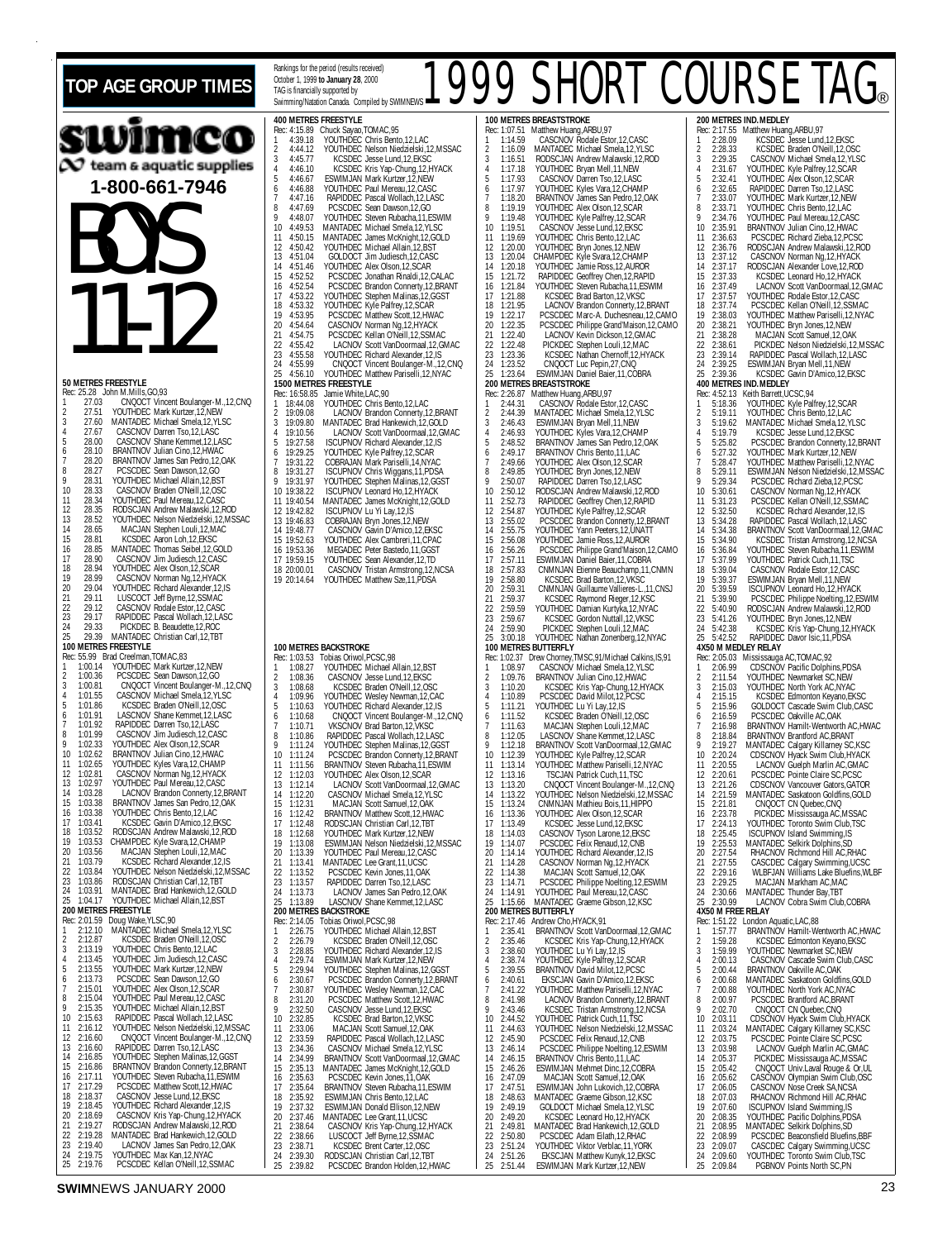|                                                                                                                                                                        | Rankings for the period (results received)<br>October 1, 1999 to January 28, 2000                                                                                            |                                                                                                                                                                            |                                                                                                                                                                                             |
|------------------------------------------------------------------------------------------------------------------------------------------------------------------------|------------------------------------------------------------------------------------------------------------------------------------------------------------------------------|----------------------------------------------------------------------------------------------------------------------------------------------------------------------------|---------------------------------------------------------------------------------------------------------------------------------------------------------------------------------------------|
| <b>TOP AGE GROUP TIMES</b>                                                                                                                                             | TAG is financially supported by<br>Swimming/Natation Canada. Compiled by SWIMNEWS                                                                                            | 1999 SHORT COURSE TAG®                                                                                                                                                     |                                                                                                                                                                                             |
|                                                                                                                                                                        | <b>400 METRES FREESTYLE</b>                                                                                                                                                  | 100 METRES BREASTSTROKE                                                                                                                                                    | 200 METRES IND.MEDLEY                                                                                                                                                                       |
| swimco                                                                                                                                                                 | Rec: 4:14.43 Elissa Purvis, CDSC, 85<br>4:22.80<br>RAPIDDEC Michelle Landry, 14, PDSA<br>4:25.67                                                                             | Rec: 1:08.64 Allison Higson, ESC, 88<br>EDMONNOV Courtenay Chuy, 14, HYACK<br>1:12.95<br>1<br>EDMONNOV Tamara Wagner, 14, TORCH<br>$\overline{2}$<br>1:13.03               | Rec: 2:16.79 Allison Higson, ESC, 87<br>RAPIDDEC Michelle Landry, 14, PDSA<br>2:20.10<br>ONTSRNOV Kathy Siuda, 14, ROW<br>$\overline{2}$<br>2:23.31                                         |
| $\infty$ team a aquatic supplies                                                                                                                                       | <b>NATIFIED Hayley Doody, 14, CASC<br/>YOUTHDEC Carly Cermak, 14, CAJ<br/>PCSCDEC Kate Plyley, 14, 04K</b><br>4:28.41<br>3<br>4:29.60<br>-4                                  | $\overline{3}$<br>CASCNOV Alexandra Lys, 14, UCSC<br>1:14.36<br>BRANTNOV Stephanie Arthur, 14, PCSC<br>$\overline{4}$<br>1:14.92                                           | 3<br>ISCUPNOV Courtenay Chuy, 14, HYACK<br>YOUTHDEC Sarah Gault, 14, CAC<br>2:23.58<br>2:24.62<br>4                                                                                         |
| 1-800-661-7946                                                                                                                                                         | MANTADEC Alexandra Lys, 14, UCSC<br>.5<br>4:30.15<br>YOUTHDEC Monica Wejman, 14, ESWIM<br>4:30.46<br>6                                                                       | MANTADEC Norah Vogan, 14, GPP<br>YOUTHDEC Shannon Kryhul, 14, LAC<br>5<br>1:15.14<br>6<br>1:15.27                                                                          | 5<br>2:24.85<br>ONTSRNOV Amanda Gillespie, 14, PERTH<br>MANTADEC Alexandra Lys, 14, UCSC<br>2:24.97<br>6                                                                                    |
|                                                                                                                                                                        | 4:30.51<br>BRANTNOV Kathy Siuda, 14, ROW<br>8<br>4:33.57<br>KCSDEC Andrea Baird, 14, RDCSC<br>9<br>4:33.99                                                                   | KCSDEC Kelly Timmons, 13, OSC<br>7<br>1:15.41<br>8<br>1:15.51<br>BRANTNOV Brittany Segeren, 13, SKY<br>KCSDEC Christine Barton, 14, VKSC<br>9<br>1:15.57                   | 2:26.19<br>PICKDEC Tamara Wagner, 14, TORCH<br>7<br>8<br>2:26.20<br>YOUTHDEC Monica Wejman, 14, ESWIM<br>YOUTHDEC Carly Cermak, 14, CAJ<br>PCSCDEC Stephanie Kuhn, 14, TMSC<br>9<br>2:26.47 |
| GIRLS                                                                                                                                                                  | PCSCDEC Angela Sloan, 14, PCSC<br>YOUTHDEC Sheena Martin, 14, TORCH<br>10<br>4:34.49<br>4:34.70<br>MANTADEC Lynette Bayliss, 14, UCSC<br>11                                  | 10 <sup>10</sup><br>YOUTHDEC Carly Cermak, 14, CAJ<br>1:16.16<br>BRANTNOV Kathy Siuda, 14, ROW<br>1:16.25<br>11                                                            | 10<br>2:26.71<br>2:26.75<br>YOUTHDEC Evangeline Blais, 14, CASC<br>11                                                                                                                       |
|                                                                                                                                                                        | RAPIDDEC Chelsey Burnett, 14, NRST<br>12<br>4:35.46<br>GOLDOCT Michelle Cove, 14, RDCSC<br>13<br>4:36.72                                                                     | 12<br>1:16.74<br>YOUTHDEC Monica Wejman, 14, ESWIM<br>KCSDEC Mila Zvijerác, 14, HYACK<br>13<br>1:16.86                                                                     | KCSDEC Mila Zvijerac, 14, HYACK<br>12<br>2:27.36<br>KCSDEC Andrea Baird, 14, RDCSC<br>13<br>2:28.37                                                                                         |
|                                                                                                                                                                        | KCSDEC Marla May, 14, KCS<br>14<br>4:37.22<br>15<br>4:37.71<br>ISCUPNOV Jenny Lock, 14, COMOX<br>MANTADEC Leslie Lappalainen, 13, TBT<br>4:37.87                             | YOUTHDEC Evangeline Blais, 14, CASC<br>1:17.02<br>14<br>PCSCDEC Heather Chance, 14, PCSC<br>15<br>1:17.23<br>1:17.39                                                       | YOUTHDEC Callan Gault, 14, TSC<br>14<br>2:28.67<br>15<br>2:29.10<br>BRANTNOV Jane Wilkinson, 14, SKY<br>16                                                                                  |
|                                                                                                                                                                        | 16<br>YOUTHDEC Natalie Lacoste, 14, MSSAC<br>4:38.07<br>17<br>4:38.32<br>RAPIDDEC Jaimie Graham, 14, PDSA<br>18                                                              | YOUTHDEC Jackie Chan, 14, MSSAC-TO<br>16<br>1:17.49<br>CNMNJAN Joan Darsigny, 14, CNSH<br>17<br>MANTADEC Meredith St.John, 14, USC<br>1:17.70<br>18                        | 2:29.48<br>PCSCDEC Julia Guay-Racine, 13, CAMO<br>BRANTNOV Blair Holmes, 13, COBRA<br>2:29.68<br>17<br>YOUTHDEC Brittany Cooper, 13, LAC<br>18<br>2:29.85                                   |
| 13-14                                                                                                                                                                  | 19<br>4:38.49<br>MANTADEC Krista Haslund, 13, ROD<br>4:38.97<br>MANTADEC Rebecca Haight, 14, BROCK<br>20                                                                     | 19<br>1:17.86<br>YOUTHDEC Kristin Cloutier, 13, CAJ<br>1:18.06<br>CASCNOV Kimberley Hirsch, 14, STSC<br>20                                                                 | 19<br>2:30.41<br>MANTADEC Rebecca Haight, 14, BROCK<br>20<br>2:30.79<br>MANTADEC Meg Fracke, 14, USC                                                                                        |
|                                                                                                                                                                        | 4:39.63<br>CNQOCT Patricia Perreault, 13, CNCB<br>21<br>4:39.68<br>22<br>CNQOCT Joan Bernier, 14, CNCB<br>23<br>4:40.15<br>KCSDEC Brianne Cloak, 13, IS                      | PCSCDEC Alessandra Salvatore, 14, CAMO<br>21<br>1:18.25<br>RHACNOV Becky Payne, 14, RHAC<br>22<br>1:18.53<br>23<br>1:18.59                                                 | PCSCDEC Shannon Lang, 14, HWAC<br>2:30.91<br>21<br>22<br>2:30.99<br>GOLDOCT Kelly Timmons, 13, OSC<br>23<br>2:31.06                                                                         |
|                                                                                                                                                                        | 24<br>4:40.42<br>YOUTHDEC Laura Wise, 13, COBRA<br>25<br>PCSCDEC Kahla Walkinshaw, 14, HWAC<br>4:40.89                                                                       | YOUTHDEC Sarah Gault, 14, CAC<br>24<br>1:18.72<br>YOUTHDEC Kristen Yee, 14, BYST<br>25<br>GOLDOCT Erin Schaffer, 14, CASC<br>1:18.81                                       | RAPIDDEC Valerie Pomaizl, 13, NRST<br>24<br>2:31.07<br>CNQOCT Alex Lachance-F,14,UL<br>25<br>2:31.21<br>ESWIMJAN Shannon Kryhul, 14, LAC                                                    |
| 50 METRES FREESTYLE<br>Rec: 26.04 Kristin Topham, MANTA, 88                                                                                                            | 800 METRES FREESTYLE<br>Rec: 8:40.43 Elissa Purvis, CDSC, 86                                                                                                                 | 200 METRES BREASTSTROKE<br>Rec: 2:26.48<br>Allison Higson, ESC, 88                                                                                                         | 400 METRES IND.MEDLEY<br>Rec: 4:47.40<br>Carrie Burgoyne, MANTA, 96                                                                                                                         |
| MANTADEC Alexandra Lys, 14, UCSC<br>26.67<br>PCSCDEC Jackie Chan, 14, MSSAC-TO<br>2<br>26.94<br>3<br>YOUTHDEC Jennifer Porenta, 14, MMST<br>26.97                      | ISCUPNOV Michelle Landry, 14, PDSA<br>YOUTHDEC Hayley Doody, 14, CASC<br>9:01.74<br>$\overline{2}$<br>9:10.42<br>MANTADEC Alexandra Lys, 14, UCSC<br>3<br>9:17.25            | EDMONNOV Tamara Wagner, 14, TORCH<br>2:37.13<br>1<br>EDMONNOV Courtenay Chuy, 14, HYACK<br>$\overline{2}$<br>2:37.36<br>$_{3}$<br>MANTADEC Norah Vogan, 14, GPP<br>2:38.57 | ISCUPNOV Michelle Landry, 14, PDSA<br>4:57.26<br>-1<br>BRANTNOV Kathy Siuda, 14, ROW<br>$\overline{2}$<br>5:02.29<br>YOUTHDEC Carly Cermak, 14, CAJ<br>3<br>5:05.40                         |
| YOUTHDEC Sarah Gault, 14, CAC<br>$\overline{4}$<br>27.16<br>5<br>ONTSRNOV Kate Plyley, 14, OAK<br>27.39                                                                | YOUTHDEC Monica Wejman, 14, ESWIM<br>9:22.62<br>-4<br>9:27.13<br>MANTADEC Lynette Bayliss, 14, UCSC<br>5                                                                     | BRANTNOV Brittany Segeren, 13, SKY<br>$\overline{4}$<br>2:41.49<br>BRANTNOV Stephanie Arthur, 14, PCSC<br>5<br>2:41.56                                                     | MANTADEC Lynette Bayliss, 14, UCSC<br>YOUTHDEC Brittany Cooper, 13, LAC<br>5:05.75<br>4<br>5<br>5:08.68                                                                                     |
| RAPIDDEC Mila Zvijerac, 14, HYACK<br>27.42<br>6<br>$\overline{7}$<br>27.45<br>PCSCDEC Stephanie Kuhn, 14, TMSC                                                         | YOUTHDEC Natalie Lacoste, 14, MSSAC<br>9:30.36<br>6<br>MANTADEC Rebecca Haight, 14, BROCK<br>9:31.89<br>-7                                                                   | YOUTHDEC Shannon Kryhul, 14, LAC<br>2:41.57<br>6<br>$\overline{7}$<br>KCSDEC Christine Barton, 14, VKSC<br>2:41.80                                                         | MANTADEC Alexandra Lys, 14, UCSC<br>6<br>5:08.77<br>KCSDEC Andrea Baird, 14, RDCSC<br>$\overline{7}$<br>5:09.68                                                                             |
| PCSCDEC Andrea Shoust, 14, SSMAC<br>8<br>27.56<br>9<br>27.59<br>KCSDEC Andrea Baird, 14, RDCSC<br>10<br>27.66<br>MANTADEC Erin Kardash.14.MM                           | ISCUPNOV Chelsey Burnett, 14, NRST<br>8<br>9:34.10<br>ISCUPNOV Marla May, 13, KCS<br>9<br>9:34.68<br>10<br>9:35.47<br>YOUTHDEC Brittany Cooper, 13, LAC                      | 8<br>2:42.07<br>HWACOCT Lyla Gharib, 13, BRANT<br>YOUTHDEC Carly Cermak, 14, CAJ<br>9<br>2:43.22<br>MANTADEC Alexandra Lys, 14, UCSC<br>10<br>2:43.26                      | 8<br>ONTSRNOV Amanda Gillespie, 14, PERTH<br>5:10.38<br>ONTSRNOV Callan Gault, 14, TSC<br>9<br>5:11.25<br>10<br>YOUTHDEC Evangeline Blais, 14, CASC<br>5:11.49                              |
| 27.85<br>KCSDEC Orlagh O'Kelly, 14, EKSC<br>11<br>12<br>27.88<br>ONTSRNOV Leanna Lee, 14, TORCH                                                                        | 11<br>9:35.73<br>MANTADEC Krista Haslund, 13, ROD<br>YOUTHDEC Elyse Dudar, 12, MSSAC<br>12<br>9:36.38                                                                        | 2:43.31<br>CASCNOV Kelly Timmons, 13, OSC<br>ONTSRNOV Kathy Siuda, 14, ROW<br>11<br>2:43.82<br>12                                                                          | 5:12.13<br>MANTADEC Rebecca Haight, 14, BROCK<br>11<br>ISCUPNOV Courtenay Chuy, 14, HYACK<br>5:13.87<br>12                                                                                  |
| 13<br>27.90<br>RAPIDDEC Amy Kilam, 14, LASC<br>KMSCDEC April Tam, 13, PN<br>14<br>28.01                                                                                | YOUTHDEC Laura Wise, 13, COBRA<br>13<br>9:36.63<br>14<br>9:37.42<br>CASCNOV Michelle Cove, 14, RDCSC                                                                         | BRANTNOV Renee Hober, 14, ROW<br>13<br>2:43.96<br>2:45.22<br>YOUTHDEC Monica Wejman, 14, ESWIM<br>14                                                                       | 5:14.17<br>YOUTHDEC Blair Holmes, 13, COBRA<br>13<br>5:14.87<br>KCSDEC Kelly Timmons, 13, OSC<br>14                                                                                         |
| 15<br>28.15<br>MANTADEC Jennifer Toogood, 14, MANTA<br>16<br>28.17<br>ONTSRNOV Dana Lord, 14, EYSC<br>YOUTHDEC Monica Wejman, 14, ESWIM<br>17<br>28.18                 | ISCUPNOV Courtenay Mulhern, 13, PSW<br>15<br>9:42.21<br>RAPIDDEC Ashlee Hagel, 13, LASC<br>16<br>9:42.61<br>MANTADEC Norah Vogan, 14, GPP<br>17<br>9:42.73                   | YOUTHDEC Evangeline Blais, 14, CASC<br>15<br>2:46.63<br>CASCNOV Kimberley Hirsch, 14, STSC<br>2:46.86<br>16<br>YOUTHDEC Blair Holmes, 13, COBRA<br>17<br>2:46.94           | KCSDEC Thea Norton, 13, STSC<br>15<br>5:15.42<br>KCSDEC Stephanie Nicholls, 13, PN<br>16<br>5:15.46<br>PCSCDEC Shannon Lang, 14, HWAC<br>5:15.56<br>17                                      |
| YOUTHDEC Hayley Doody, 14, CASC<br>18<br>28.22<br>KCSDEC Elsa Vangoudoever, 14, NCSA<br>19<br>28.23                                                                    | YOUTHDEC Blair Holmes, 13, COBRA<br>18<br>9:44.03<br>MANTADEC Leslie Lappalainen, 14, TBT<br>19<br>9:44.31                                                                   | PCSCDEC Stephanie Kuhn, 14, TMSC<br>18<br>2:47.11<br>2:47.33<br>YOUTHDEC Erin Schaffer, 14, CASC<br>19                                                                     | CASCNOV Norah Vogan, 14, GPP<br>18<br>5:17.26<br>PCSCDEC Josiane Lepine, 14, CAMO<br>19<br>5:17.69                                                                                          |
| PICKDEC Amanda Gillespie, 14, PERTH<br>20<br>28.23<br>21<br>28.24<br>MANTADEC Diane Kardash, 14, MM                                                                    | LACNOV Jane Wilkinson, 14, SKY<br>20<br>9:44.45<br>MANTADEC Stacy Cormack, 13, GLEN<br>21<br>9:44.59                                                                         | MANTADEC Lynette Bayliss, 14, UCSC<br>2:47.36<br>20<br>MANTADEC Genevieve Dack, 14, TBT<br>2:47.94<br>21                                                                   | RAPIDDEC Jaimie Graham, 14, PDSA<br>20<br>5:17.89<br>KCSDEC Avery Kremer, 13, OSC<br>21<br>5:18.79                                                                                          |
| 22<br>ISCUPNOV Jenny Lock, 14, COMOX<br>28.25<br>23<br>28.34<br>ONTSRNOV Jennifer Beckberger, 13, AAC<br>24<br>28.34<br>CASCNOV Michelle Cove, 14, RDCSC               | 22<br>9:44.66<br>ISCUPNOV Brianne Cloak, 13, IS<br>23<br>9:44.80<br>KCSDEC Cynthia Galfre, 14, EKSC<br>9:45.07<br>YOUTHDEC Stephanie Bigelow, 12, COMOX<br>24                | 2:47.94<br>22<br>YOUTHDEC Dana Dalpi, 14, MSSAC<br>23<br>2:48.17<br>RAPIDDEC Natalie Foster, 14, LL<br>24<br>2:48.18<br>ISCUPNOV Jenny Lock, 14, COMOX                     | 22<br>MANTADEC Krista Haslund, 13, ROD<br>5:19.41<br>23<br>5:19.50<br>YOUTHDEC Stephanie Bigelow, 13, IS                                                                                    |
| 25<br>28.42<br>CASCNOV Hania Kubas, 14, EKSC<br>100 METRES FREESTYLE                                                                                                   | YOUTHDEC Meaghan McColl, 13, IS<br>25<br>9:45.31<br><b>100 METRES BACKSTROKE</b>                                                                                             | 25<br>2:48.43<br>ISCUPNOV Haylee Johnson, 13, PDSA<br>100 METRES BUTTERFLY                                                                                                 | 4X50 M MEDLEY RELAY                                                                                                                                                                         |
| Rec: 56.29 Shauna Collins, ROD, 90<br>57.08<br>MANTADEC Alexandra Lys, 14, UCSC<br>1<br>58.08                                                                          | Suzanne Weckend, IS, 92<br>Rec: 1:02.21<br>PCSCDEC Andrea Shoust, 14, SSMAC<br>1:05.99<br>-1                                                                                 | Rec: 1:02.60<br>Jennifer Fratesi, SSMAC, 99<br>PCSCDEC Julia Guay-Racine, 13, CAMO<br>-1<br>1:05.13<br>$\overline{2}$                                                      | Rec: 2:00.93 Etobicoke SC, ETOB, 97<br>YOUTHDEC Mississauga AC, MSSAC<br>2:05.63<br>2                                                                                                       |
| YOUTHDEC Jackie Chan, 14, MSSAC-TO<br>2<br>3<br>58.30<br>PCSCDEC Kate Plyley, 14, OAK<br>58.55<br>YOUTHDEC Jennifer Porenta, 14, MMS1<br>4                             | YOUTHDEC Katie Smith, 13, COBRA<br>2<br>1:06.46<br>1:06.57<br>MANTADEC Erin Kardash, 14, MM<br>3<br>1:06.65<br>MANTADEC Lynette Bayliss, 14, UCSC<br>$\overline{4}$          | ONTSRNOV Amanda Gillespie, 14, PERTH<br>1:05.58<br>PCSCDEC Kate Plyley, 14, OAK<br>3<br>1:06.28<br>YOUTHDEC Blair Holmes, 13, COBRA<br>$\overline{4}$<br>1:06.41           | PCSCDEC Pointe Claire SC, PCSC<br>2:06.02<br>YOUTHDEC Cobra Swim Club, COBRA<br>2:06.95<br>3<br>2:07.47<br>MANTADEC Manitoba Marlins, MM<br>4                                               |
| 5<br>59.33<br>CASCNOV Hayley Doody, 14, CASC<br>KCSDEC Andrea Baird, 14, RDCSC<br>59.64<br>6                                                                           | BBSCOCT Diane Kardash, 13, MM<br>5<br>1:06.81<br>1:06.93<br>YOUTHDEC Danielle Di Giovanni, 14, MSSAC<br>6                                                                    | 5<br>BRANTNOV Kahla Walkinshaw, 14, HWAC<br>1:06.52<br>PCSCDEC Andrea Shoust, 14, SSMAC<br>1:06.89<br>6                                                                    | 2:07.61<br>PCSCDEC Montreal Aquatique, CAMO<br>5<br>2:08.14<br>CASCNOV Calgary Swimming, UCSC<br>6                                                                                          |
| $\overline{7}$<br>59.69<br>YOUTHDEC Monica Wejman, 14, ESWIM<br>8<br>1:00.01<br>RAPIDDEC Michelle Landry, 14, PDSA<br>1:00.08<br>9<br>PCSCDEC Stephanie Kuhn, 14, TMSC | 1:07.01<br>YOUTHDEC Laura Wise, 13, COBRA<br>-7<br>8<br>YOUTHDEC Amanda MacNeill, 14, ESWIM<br>1:07.05<br>$\circ$<br>1:07.29<br>UTJAN21 Melissa Bartlett, 13, CYPS           | PCSCDEC Monica Wejman, 14, ESWIM<br>$\overline{7}$<br>1:06.90<br>YOUTHDEC Sarah Gault, 14, CAC<br>8<br>1:07.20<br>9<br>CASCNOV Andrea Baird, 14, RDCSC<br>1:07.28          | CASCNOV Edmonton Keyano, EKSC<br>2:08.44<br>7<br>PCSCDEC Etobicoke Swimming, ESWIM<br>8<br>2:08.56<br>BRANTNOV Toronto Olympians, TORCH<br>9<br>2:08.69                                     |
| KCSDEC Mila Zvijerac, 14, HYACK<br>10<br>1:00.21<br>ONTSRNOV Jessica Vance, 14, BRANT<br>11<br>1:00.26                                                                 | 10<br>1:07.51<br>ISCUPNOV Michelle Landry, 14, PDSA<br>1:07.59<br>UTJAN21 Callan Gault.14.TSC<br>11                                                                          | KCSDEC Orlagh O'Kelly, 14, EKSC<br>10<br>1:07.32<br>MANTADEC Paige Guy, 14, PPSC<br>11<br>1:07.84                                                                          | YOUTHDEC London AC, LAC<br>2:08.92<br>10<br>BRANTNOV Region of Waterloo, ROW<br>11<br>2:09.04                                                                                               |
| KCSDEC Orlagh O'Kelly, 14, EKSC<br>12<br>1:00.32<br>PICKDEC Amanda Gillespie, 14, PERTH<br>13<br>1:00.55                                                               | ONTSRNOV Amanda Gillespie, 14, PERTH<br>1:07.66<br>12<br>13<br>1:07.69<br>CASCNOV Hania Kubas, 14, EKSC                                                                      | 1:08.04<br>12<br>UTJAN21 Callan Gault, 14, TSC<br>13<br>1:08.18<br>KCSDEC Brittney Kremer, 14, OSC                                                                         | 2:09.19<br>CASCNOV Cascade Swim Club, CASC<br>ĨΖ<br>13<br>2:10.01<br>ISCUPNOV Hyack Swim Club, HYACK                                                                                        |
| 1:00.56<br>YOUTHDEC Sarah Gault, 14, CAC<br>RAPIDDEC Chelsey Burnett, 14, NRST<br>14<br>15<br>1:00.83                                                                  | 14<br>1:07.74<br>RAPIDDEC Tina Hoang, 13, HYACK<br>YOUTHDEC Stephanie Moir, 14, EAST<br>BRANTNOV Sheena Martin, 14, TORCH<br>15<br>1:07.81<br>1:07.97                        | 1:08.24<br>PCSCDEC Tiffany Vincent, 14, BRANT<br>MANTADEC Stefanie Andruchuk, 13, MANTA<br>14<br>15<br>1:08.37<br>16 1:08.37                                               | 2:10.12<br>CASCNOV Olympian Swim Club, OSC<br>MANTADEC Uxbridge SC, USC<br>YOUTHDEC Cambridge Aquajets, CAJ<br>14<br>15<br>2:10.38                                                          |
| 1:00.91<br>LUSCOCT Andrea Shoust, 13, SSMAC<br>16<br>MANTADEC Erin Kardash, 14, MM<br>17<br>1:01.01<br>1:01.03<br>MANTADEC Diane Kardash, 14, MM<br>18                 | 16<br>17<br>YOUTHDEC Kristen McIlroy, 13, MMST<br>1:07.98<br>YOUTHDEC Randi Beaulieu, 14, MSSAC<br>18<br>1:07.99                                                             | CASCNOV Kristin Anstey, 14, STSC<br>ISCUPNOV Chelsey Burnett, 14, NRST<br>17 1:08.56<br>MANTADEC Ally Jack, 13, GLEN<br>1:08.78<br>18                                      | 2:10.49<br>16<br>17<br>2:10.98<br>PICKDEC Perth Stingrays, PERTH<br>PCSCDEC Hamilt-Wentworth AC, HWAC<br>18<br>2:10.99                                                                      |
| 1:01.17<br>ONTSRNOV Leanna Lee, 14, TORCH<br>19<br>MANTADEC Lynette Bayliss, 14, UCSC<br>20<br>1:01.20                                                                 | CASCNOV Evangeline Blais, 14, CASC<br>19<br>1:08.09<br>PCSCDEC Julia Guay-Racine, 13, CAMO<br>20<br>1:08.21                                                                  | CNQOCT Joan Bernier, 14, CNCB<br>19<br>1:08.92<br>RODSCJAN Jennifer Humphreys, 14, AMAC<br>20 1:08.94                                                                      | MANTADEC Glencoe Gators, GLEN<br>19<br>2:11.07<br>20<br>2:11.09<br>ISCUPNOV Nanaimo Riptide ST, NRST                                                                                        |
| GOLDOCT Michelle Cove, 15, RDCSC<br>21<br>1:01.23<br>22<br>1:01.26<br>BBSCOCT Elizabeth Cleven, 14, MM<br>23<br>1:01.32<br>ISCUPNOV Courtenay Chuy, 14, HYACK          | 21<br>1:08.39<br>LUSCOCT Stephanie Kuhn, 14, TMSC<br>22<br>1:08.42<br>MANTADEC Paige Guy, 14, PPSC<br>23<br>YOUTHDEC Kristin Cloutier, 13, CAJ<br>1:08.49                    | 21<br>1:09.24<br>MANTADEC MacKenzie Clarke, 13, GLEN<br>22<br>1:09.26<br>PICKDEC Leanna Lee, 14, TORCH<br>PICKDEC Tamara Wagner, 14, TORCH<br>23<br>1:09.37                | 21<br>YOUTHDEC North York AC, NYAC<br>2:11.26<br>22<br>2:11.94<br><b>ISCUPNOV Pacific Dolphins, PDSA</b><br>23<br>2:12.09<br>CASCNOV Red Deer Catalina SC, RDCSC                            |
| 1:01.72<br>RAPIDDEC Amy Kilam, 14, LASC<br>24<br>25<br>1:01.75<br>YOUTHDEC Kristen McIlroy, 13, MMST                                                                   | 24<br>1:08.77<br>UTJAN21 Jackie Chan, 14, UNATT<br>25<br>1:08.96<br>BBSCOCT Elizabeth Cleven, 14, MM                                                                         | 24<br>1:09.51<br>RAPIDDEC Kelsey Rush, 13, RAYS<br>25<br>1:09.54<br>KCSDEC Brianne Cloak, 13, IS                                                                           | 24<br>2:12.31<br>KCSDEC Silver Tide SC, STSC<br>25<br>CNQOCT CN Quebec, CNQ<br>2:12.32                                                                                                      |
| 200 METRES FREESTYLE<br>Rec: 2:00.88 Jane Kerr, ESC, 83                                                                                                                | <b>200 METRES BACKSTROKE</b><br>Rec: 2:12.86 Kelly Stefanyshyn, MANTA, 97                                                                                                    | 200 METRES BUTTERFLY<br>Rec: 2:13.75<br>Sandra Marchand.ENL.88                                                                                                             | 4X50 M FREE RELAY<br>Rec: 1:48.47 Etobicoke Swimming, ETOB, 97                                                                                                                              |
| 2:04.60<br>MANTADEC Alexandra Lys, 14, UCSC<br>1.<br>2<br>2:05.53<br>ISCUPNOV Michelle Landry, 14, PDSA<br>3<br>2:06.19<br>YOUTHDEC Monica Wejman, 14, ESWIM           | RÁPIDDEC Michelle Landry, 14, PDSA<br>2:20.16<br>-1<br>$\overline{2}$<br>2:20.97<br>BRANTNOV Kathy Siuda, 14, ROW<br>3<br>2:21.57<br>MANTADEC Lynette Bayliss, 14, UCSC      | 2:24.30<br>PCSCDEC Julia Guay-Racine, 13, CAMO<br>1<br>$\frac{2}{3}$<br>2:24.54<br>ONTSRNOV Amanda Gillespie, 14, PERTH<br>2:25.13<br>PCSCDEC Kahla Walkinshaw, 14, HWAC   | 1:52.33<br>MANTADEC Manitoba Marlins, MM<br>1<br>$\overline{2}$<br>1:53.38<br>KCSDEC Edmonton Keyano, EKSC<br>3<br>1:53.64<br>YOUTHDEC Mississauga AC, MSSAC                                |
| 2:06.27<br>YOUTHDEC Hayley Doody, 14, CASC<br>4<br>PCSCDEC Kate Plyley, 14, OAK<br>5<br>2:06.32                                                                        | 2:21.87<br>ONTSRNOV Andrea Shoust, 14, SSMAC<br>$\overline{4}$<br>5<br>2:22.91<br>YOUTHDEC Callan Gault, 14, TSC                                                             | $\overline{4}$<br>YOUTHDEC Blair Holmes, 13, COBRA<br>2:26.71<br>5<br>2:27.03<br>KCSDEC Orlagh O'Kelly, 13, EKSC                                                           | $\overline{4}$<br>1:53.77<br>PCSCDEC Pointe Claire SC, PCSC<br>5<br>1:53.84<br>YOUTHDEC North York AC, NYAC                                                                                 |
| 2:08.55<br>YOUTHDEC Jackie Chan, 14, MSSAC-TO<br>6<br>2:09.31<br>BRANTNOV Carly Cermak, 14, CAJ<br>7                                                                   | YOUTHDEC Laura Wise, 13, COBRA<br>2:23.31<br>6<br>YOUTHDEC Hayley Doody, 14, CASC<br>2:24.33<br>-7                                                                           | BRANTNOV Tamara Wagner, 14, TORCH<br>6<br>2:29.08<br>ONTSRNOV Kate Plyley, 14, OAK<br>$\overline{7}$<br>2:29.92                                                            | 6<br>1:53.84<br>PCSCDEC Montreal Aquatique, CAMO<br>MANTADEC Calgary Swimming, UCSC<br>$\overline{1}$<br>1:54.29                                                                            |
| BRANTNOV Kathy Siuda, 14, ROW<br>2:09.84<br>8<br>ISCUPNOV Jenny Lock, 14, COMOX<br>9<br>2:10.25<br>RAPIDDEC Chelsey Burnett, 14, NRST<br>2:10.28<br>10                 | 8<br>2:24.46<br>YOUTHDEC Kristen McIlroy, 13, MMST<br>PCSCDEC Amanda MacNeill, 14, ESWIM<br>$\mathsf{Q}$<br>2:24.48<br>BRANTNOV Katherine Telfer, 14, ESWIM<br>10<br>2:24.84 | YOUTHDEC Callan Gault, 14, TSC<br>8<br>2:29.96<br>MANTADEC Gillian Coles, 14, BROCK<br>9<br>2:30.32<br>KCSDEC Brianne Cloak, 13, IS<br>10<br>2:30.44                       | YOUTHDEC London AC, LAC<br>8<br>1:55.03<br>9<br>PCSCDEC Oakville AC, OAK<br>1:55.23<br>1:55.57<br>YOUTHDEC Cobra Swim Club, COBRA<br>10                                                     |
| ISCUPNOV Courtenay Chuy, 14, HYACK<br>2:10.91<br>11<br>ONTSRNOV Jessica Vance, 14, BRANT<br>2:11.13<br>12                                                              | PCSCDEC Kate Plyley, 14, OAK<br>YOUTHDEC Carly Cermak, 14, CAJ<br>11<br>2:25.10<br>2:25.14<br>12                                                                             | CASCNOV Avery Kremer, 13, OSC<br>2:30.60<br>11<br>YOUTHDEC Brittany Cooper, 13, LAC<br>2:30.89<br>12                                                                       | PICKDEC Toronto Olympians, TORCH<br>1:55.57<br>11<br>BRANTNOV Etobicoke Świmming, ESWIM<br>1:55.67<br>12                                                                                    |
| 2:11.20<br>CASCNOV Lynette Bayliss, 14, UCSC<br>13<br>PCSCDEC Julia Guay-Racine, 13, CAMO<br>CASCNOV Michelle Cove, 14, RDCSC<br>2:11.29<br>14                         | YOUTHDEC Danielle Di Giovanni, 14, MSSAC<br>13<br>2:25.27<br>2:25.58<br>PCSCDEC Julia Guay-Racine, 13, CAMO<br>ONTSRNOV Melissa Bartlett, 13, CYPS<br>14                     | PGBNOV Jenine Barton, 14, PN<br>13<br>2:30.89<br>2:31.38<br>BRANTNOV Monica Wejman, 14, ESWIM<br>14                                                                        | CASCNOV Cascade Swim Club, CASC<br>13<br>1:55.73<br>ISCUPNOV Hyack Swim Club, HYACK<br>1:55.74<br>14                                                                                        |
| 2:11.39<br>15<br>YOUTHDEC Jennifer Porenta, 14, MMST<br>2:11.48<br>16<br>CASCNOV Sara McNally, 14, EKSC<br>2:11.59<br>17                                               | 2:25.90<br>15<br>2:25.95<br>UTJAN21 Sheena Martin, 14, TORCH<br>16<br>17                                                                                                     | 15<br>2:31.47<br>CASCNOV Andrea Baird, 14, RDCSC<br>2:31.53<br>KCSDEC Meaghan McColl, 13, IS<br>16<br>17                                                                   | ISCUPNOV Pácific Dolphins, PDSA<br>15<br>1:56.63<br>PCSCDEC Hamilt-Wentworth AC, HWAC<br>1:56.75<br>16<br>17<br>1:57.00                                                                     |
| 2:11.72<br>MANTADEC Katy Bergman, 13, KSS<br>18<br>PCSCDEC Stephanie Kuhn, 14, TMSC<br>2:11.98<br>19                                                                   | 2:26.48<br>LACNOV Jane Wilkinson, 14, SKY<br>18<br>2:26.51<br>YOUTHDEC Randi Beaulieu, 14, MSSAC<br>19<br>2:26.52<br>PICKDEC Amanda Gillespie, 14, PERTH                     | PCSCDEC Tiffany Vincent, 14, BRANT<br>2:31.72<br>18<br>2:31.82<br>MANTADEC Stefanie Andruchuk, 13, MANTA<br>19<br>2:31.88<br>CNQOCT Joan Bernier, 14, CNCB                 | ISCUPNOV Nanaimo Riptide ST, NRST<br>PICKDEC Perth Stingrays, PERTH<br>18<br>1:57.39<br>PCSCDEC CA Salaberry, CAS<br>19<br>1:57.66                                                          |
| 2:12.16<br>PICKDEC Amanda Gillespie, 14, PERTH<br>20<br>2:12.33<br>KCSDEC Marla May, 14, KCS<br>21                                                                     | 20<br>2:27.01<br>KCSDEC Hania Kubas, 14, EKSC<br>21<br>2:27.05<br>MANTADEC Diane Kardash, 14, MM                                                                             | 20<br>2:31.98<br>PCSCDEC Shannon Lang, 14, HWAC<br>YOUTHDEC Brittany Zawadowski, 14, COBRA<br>21<br>2:32.23                                                                | 20<br>1:57.69<br>CNQOCT CN Quebec, CNQ<br>PCSCDEC Brantford AC, BRANT<br>21<br>1:57.71                                                                                                      |
| 22<br>2:12.39<br>YOUTHDEC Sarah Chan, 13, ESWIM<br>23<br>2:12.40<br>KCSDEC Orlagh O'Kelly, 14, EKSC                                                                    | YOUTHDEC Evangeline Blais, 14, CASC<br>22<br>2:27.42<br>23<br>2:27.58<br>PCSCDEC Tiffany Vincent, 14, BRANT<br>24                                                            | KCSDEC Brittney Kremer, 14, OSC<br>22<br>2:32.27<br>LACNOV Jane Wilkinson, 14, SKY<br>23<br>2:33.50<br>24                                                                  | 22<br>BROCKOCT Cambridge Aquajets, CAJ<br>1:57.74<br>23<br>1:57.77<br>MANTADEC Uxbridge SC,USC<br>24                                                                                        |
| GOLDOCT Andrea Baird, 14, RDCSC<br>24<br>2:12.41<br>25 2:12.48<br>MANTADEC Krista Haslund, 13, ROD                                                                     | 2:27.65<br>MANTADEC Paige Guy, 14, PPSC<br>KCSDEC Lesley Emter, 14, LL<br>25<br>2:27.69                                                                                      | RAPIDDEC Chelsey Burnett, 14, NRST<br>2:33.54<br>25<br>KCSDEC Kelly Timmons, 13, OSC<br>2:33.66                                                                            | CHAMPDEC Ajax Aquatic Club, AAC<br>1:58.56<br>KCSDEC Olympian Swim Club, OSC<br>25<br>1:58.59                                                                                               |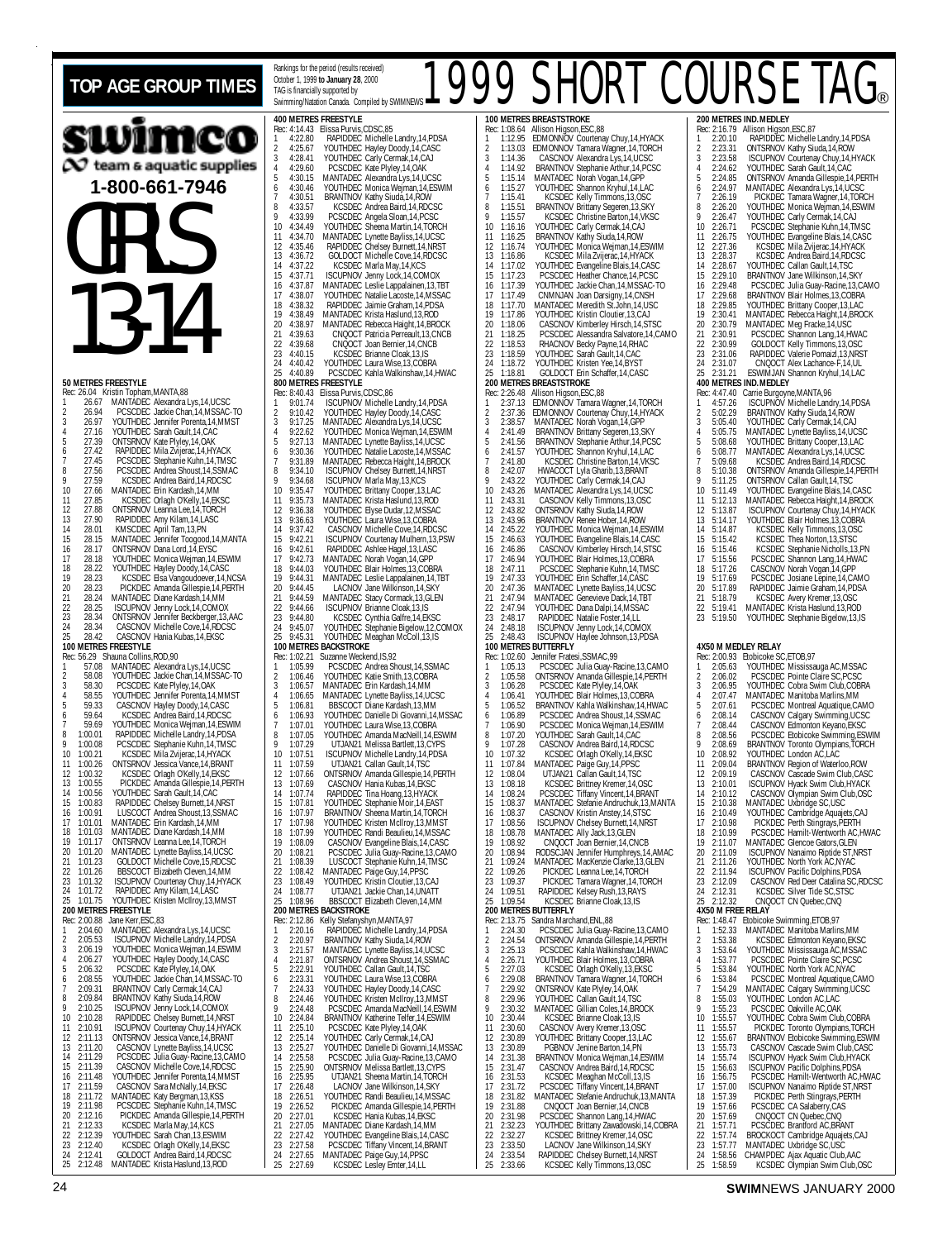|                                                                                                              | Rankings for the period (results received)                                                                         |                                                                                                                                                              |
|--------------------------------------------------------------------------------------------------------------|--------------------------------------------------------------------------------------------------------------------|--------------------------------------------------------------------------------------------------------------------------------------------------------------|
|                                                                                                              | October 1, 1999 to January 28, 2000                                                                                | <b>1999 SHORT</b>                                                                                                                                            |
| <b>TOP AGE GROUP TIMES</b>                                                                                   | TAG is financially supported by                                                                                    |                                                                                                                                                              |
|                                                                                                              | Swimming/Natation Canada. Compiled by SWIMNEWS                                                                     |                                                                                                                                                              |
|                                                                                                              | <b>400 METRES FREESTYLE</b>                                                                                        | <b>100 METRES BREASTSTROKE</b>                                                                                                                               |
|                                                                                                              | Rec: 3:58.32 Jamie Stevens, MANTA, 89                                                                              | Rec: 1:03.27 Michael Mason, EPS, 89                                                                                                                          |
|                                                                                                              | YOUTHDEC Tobias Oriwol, 14, ESWIM<br>4:08.63<br>1<br>$\overline{2}$<br>4:12.36<br>BRANTNOV Mark Thauvette, 14, OAK | 1:09.39<br>PCSCDEC Kevin Rioux, 14, CAMO<br>1<br>2<br>1:09.70<br>ESWIMJAN Tobias Oriwol, 14, ESWIN                                                           |
|                                                                                                              | 3<br>PCSCDEC Douglas McQueen, 14, GO<br>4:13.10                                                                    | 3<br>KCSDEC Ryan Chiew, 13, HYACK<br>1:09.87                                                                                                                 |
| $\infty$ team & aquatic supplies                                                                             | 4:16.24<br>YOUTHDEC Casey Ralph, 14, IS<br>4                                                                       | YOUTHDEC Conrad Aach, 14, ESWIM<br>1:10.12<br>4                                                                                                              |
| 1-800-661-7946                                                                                               | 5<br>4:16.41<br>MANTADEC Graeme Tozer, 14, UCSC<br>PCSCDEC Conrad Aach, 14, ESWIM<br>6<br>4:18.14                  | 5<br>1:10.79<br>YOUTHDEC Michael Chu, 14, CHAMP<br>1:11.81<br>CASCNOV Brandon Grove, 14, EDSC<br>6                                                           |
|                                                                                                              | 7<br>4:18.25<br>PCSCDEC Joe Bajcar, 13, OAK                                                                        | 7<br>1:11.85<br>KCSDEC Chase Reid, 14, CASC                                                                                                                  |
|                                                                                                              | 8<br>4:19.77<br>YOUTHDEC Kurtis Miller, 14, SCAR                                                                   | 8<br>1:12.07<br>UTJAN21 Kurtis Miller, 14, SCAR                                                                                                              |
| BOYS                                                                                                         | 9<br>4:19.78<br>YOUTHDEC Jonathan Long, 14, LAC<br>4:24.26<br>YOUTHDEC Michael Pisarczyk, 14, LAC<br>10            | 9<br>1:12.11<br>PCSCDEC Olivier Andre.14.CAMO<br>1:12.27<br>10                                                                                               |
|                                                                                                              | 11<br>4:24.54<br>YOUTHDEC Ryan Atkinson, 14, LAC                                                                   | CASCNOV Graeme Tozer, 14, UCSC<br>1:12.31<br>11<br>UTJAN21 Nathan Chang, 14, TORCH                                                                           |
|                                                                                                              | 12<br>4:25.43<br>YOUTHDEC Justin Pommerville, 13, IS                                                               | 12<br>1:12.43<br>PCSCDEC Gareth Chantler, 13, OAK                                                                                                            |
|                                                                                                              | YOUTHDEC Simon Gabsch, 13, MSSAC<br>13<br>4:25.78                                                                  | 13<br>1:12.56<br>MACJAN Eric Chan, 14, AAC                                                                                                                   |
|                                                                                                              | 14<br>4:26.49<br>YOUTHDEC Marc Sze, 14, PDSA<br>15<br>4:27.55<br>CNMNJAN David Provencher, 13, GAMIN               | 14<br>1:12.57<br>CLMOCT Michael Eubank, 14, CP<br>15<br>1:12.87<br>CASCNOV Ben Keast, 14, HYACK                                                              |
|                                                                                                              | 16<br>4:27.91<br>ISCUPNOV Janco Mynhardt, 13, PSW                                                                  | 16<br>1:12.96<br>RAPIDDEC Matt Yuzwa, 13, CASC                                                                                                               |
|                                                                                                              | 4:27.99<br>17<br>KCSDEC Malcolm Lavoie, 14, OSC                                                                    | 17<br>1:13.00<br>MACJAN Marco Monaco, 13, OAK                                                                                                                |
| $\blacksquare$                                                                                               | 4:28.39<br>18<br>CASCNOV Devin Phillips, 14, EKSC<br>19<br>4:28.46<br>ESWIMJAN M. Asarczyk, 14, LAC                | 18<br>1:13.18<br>RDCSCNOV Colin Lyon, 14, RACE<br>19<br>1:13.19<br>KCSDEC Brendan Robertson, 14, H                                                           |
|                                                                                                              | 20<br>4:28.61<br>ISCUPNOV Ian Anderson, 14, SPART                                                                  | 20<br>1:13.27<br>TMSCDEC Raymond Chow, 13, TMS                                                                                                               |
|                                                                                                              | 21<br>4:28.85<br>ESWIMJAN Andrew Baier, 14, COBRA                                                                  | 21<br>1:13.32<br>YOUTHDEC David McKechnie, 13, CY                                                                                                            |
|                                                                                                              | 22<br>4:28.95<br>YOUTHDEC Craig Partridge, 14, GGST<br>23                                                          | 22<br>1:13.51<br>YOUTHDEC Mark Pariselli, 14, NYAC<br>23                                                                                                     |
|                                                                                                              | 4:29.62<br>YOUTHDEC Dario Isic, 14, PDSA<br>24<br>4:29.80<br>LUSCOCT Kellan O'Neill, 12, SSMAC                     | 1:13.58<br>ISCUPNOV Ivan Wong, 14, PDSA<br>24<br>1:13.85<br>PCSCDEC Mathieu Larocque, 14, PC                                                                 |
|                                                                                                              | 25<br>4:30.41<br>YOUTHDEC Jason Chan, 14, TORCH                                                                    | 25<br>1:13.88<br>PCSCDEC Jonathana Aubry, 14, CNI                                                                                                            |
| 50 METRES FREESTYLE                                                                                          | <b>1500 METRES FREESTYLE</b>                                                                                       | 200 METRES BREASTSTROKE                                                                                                                                      |
| Rec: 23.45 Yannick Lupien, CAGRA, 95<br>24.07<br>UTJAN21 Kurtis Miller, 14, SCAR<br>1                        | Rec: 15:32.15 Alex Baumann, LUSC, 79<br>YOUTHDEC Tobias Oriwol, 14, ESWIM<br>16:30.35<br>1                         | Matthew Huang, PDSA, 98<br>Rec: 2:14.36<br>ESWIMJAN Tobias Oriwol, 14, ESWIN<br>2:25.72<br>1                                                                 |
| $\overline{2}$<br>24.50<br>MANTADEC Graeme Tozer, 14, UCSC                                                   | MANTADEC Graeme Tozer, 14, UCSC<br>2<br>16:41.77                                                                   | 2<br>2:27.47<br>PCSCDEC Conrad Aach, 14, ESWIM                                                                                                               |
| 3<br>25.09<br>KCSDEC Devin Phillips, 14, EKSC                                                                | YOUTHDEC Simon Gabsch, 13, MSSAC<br>3<br>16:55.14                                                                  | 2:30.39<br>PCSCDEC Kevin Rioux, 14, CAMO<br>3                                                                                                                |
| 25.29<br>BRANTNOV Mark Thauvette, 14, OAK<br>4<br>5<br>25.50<br>PCSCDEC Kevin Rioux, 14, CAMO                | YOUTHDEC Conrad Aach, 14, ESWIM<br>16:58.79<br>4<br>YOUTHDEC Jonathan Long, 14, LAC<br>5<br>17:04.93               | YOUTHDEC Mark Pariselli, 14, NYAC<br>2:35.06<br>4<br>KCSDEC Ryan Chiew, 13, HYACK<br>5<br>2:35.52                                                            |
| 25.57<br>6<br>MACJAN Michael Chu, 14, CHAMP                                                                  | YOUTHDEC Casey Ralph, 14, IS<br>YOUTHDEC Ryan Atkinson, 14, LAC<br>17:16.74<br>6                                   | MACJAN Marco Monaco, 13, OAK<br>2:35.84<br>6                                                                                                                 |
| 25.70<br>7<br>ESWIMJAN Tobias Oriwol, 14, ESWIM                                                              | 17:25.77<br>7                                                                                                      | KCSDEC Chase Reid, 14, CASC<br>2:36.47<br>7                                                                                                                  |
| 8<br>25.78<br>KCSDEC Chase Reid, 14, CASC<br>9<br>25.92<br>CASCNOV Jian-Lok Chang, 14, EKSC                  | 17:35.95<br>YOUTHDEC Michael Pisarczyk, 14, LAC<br>8<br>17:40.10<br>YOUTHDEC Andrew Baier, 14, COBRA<br>9          | 8<br>2:36.94<br>CASCNOV Brandon Grove, 14, EDSC<br>RAPIDDEC Matt Yuzwa, 13, CASC<br>9<br>2:37.37                                                             |
| 10<br>25.96<br><b>ESWIMJAN Alex Tanton.14.NEW</b>                                                            | 10<br>17:47.55<br>CNMNJAN David Provencher, 13, GAMIN                                                              | 10<br>2:37.64<br>PCSCDEC Olivier Andre, 14, CAMO                                                                                                             |
| PCSCDEC Kieran O'Neill, 14, SSMAC<br>11<br>25.98                                                             | 11 17:47.66<br>KCSDEC Janco Mynhardt, 13, PSW                                                                      | 2:38.09<br>YOUTHDEC Michael Chu, 14, CHAMP<br>11                                                                                                             |
| YOUTHDEC Casey Ralph, 14, IS<br>12<br>26.02                                                                  | 12 17:50.11<br>ISCUPNOV Justin Pommerville, 13, IS                                                                 | 2:38.53<br>PCSCDEC Gareth Chantler, 13, OAK<br>12<br>13                                                                                                      |
| 13<br>26.12<br>BRANTNOV Eric Chan, 13, AAC<br>14<br>KCSDEC Jim Tung, 13, HYACK<br>26.12                      | 13 17:50.53<br>ISCUPNOV Robert Miller, 14, CHENA<br>CASCNOV Devin Phillips, 14, EKSC<br>14 17:52.62                | 2:39.10<br>YOUTHDEC David McKechnie, 13, CY<br>14<br>2:39.21<br>CASCNOV Marcus Greenshields, 14, F                                                           |
| 15<br>26.20<br>PCSCDEC Douglas McQueen, 14, GO                                                               | 15 17:53.58<br>YOUTHDEC Dario Isic, 14, PDSA                                                                       | 15<br>2:39.83<br>ESWIMJAN Jonathan Long, 14, LAC                                                                                                             |
| 26.22<br>ISCUPNOV David Chung, 14, PSW<br>16<br>17<br>26.23                                                  | 16 17:54.67<br>MANTADEC Adam Abdulla, 13, ROD                                                                      | 2:40.29<br>YOUTHDEC Adam Slater, 13, NEW<br>16<br>17<br>2:41.14                                                                                              |
| BRANTNOV Ian McLean, 14, CYPS<br>18<br>26.25<br>YOUTHDEC Andrew Nicholas, 14, NEW                            | 17 17:54.99<br>MANTADEC Curtis Edmunds, 13, CP<br>18 17:56.10<br>MANTADEC Lee Cookson, 13, CP                      | BROCKOCT Warren Barnes, 14, PICK<br>18<br>2:41.37<br>KCSDEC Sean Compston, 14, CAS                                                                           |
| 19<br>26.25<br>YOUTHDEC David Hinan, 14, SCAR                                                                | 19 17:57.49<br>LACNOV Matt Hawes, 13, ROW                                                                          | 19<br>2:41.40<br>KCSDEC Tim Kinsella, 14, EKSC                                                                                                               |
| 20<br>26.27<br>YOUTHDEC Nathan Chang, 14, TORCH                                                              | 20 18:11.74<br>KCSDEC Callum Ng, 14, CASC                                                                          | 20<br>2:41.72<br>PCSCDEC Mathieu Larocque, 14, PC                                                                                                            |
| 21<br>26.28<br>ISCUPNOV Ian Anderson, 14, SPART<br>22<br>26.32<br>GOLDOCT Pat Turanich-N., 14, STSC          | 21 18:12.04<br>GOLDOCT Pat Turanich-N., 14, STSC                                                                   | 21<br>YOUTHDEC Kyle Sorrie, 14, NEW<br>2:42.00<br>22<br>2:42.76<br>ISCUPNOV David Chung, 14, PSW                                                             |
| 23<br>26.38<br>PCSCDEC Sophian Mohand-Cherif, 14, CAMO                                                       |                                                                                                                    | 23<br>2:42.86<br>YOUTHDEC Matthew Bento, 14, LAC                                                                                                             |
| 24                                                                                                           |                                                                                                                    |                                                                                                                                                              |
| 26.39<br>RAPIDDEC William Johnson, 14, PDSA                                                                  |                                                                                                                    | 2:42.90<br>24<br>MANTADEC Michael Lett, 13, PASS                                                                                                             |
| 25<br>26.39<br>PCSCDEC Serge Demers-Giroux, 13, CNTR                                                         |                                                                                                                    | 25<br>2:42.92<br>UTJAN21 Kurtis Miller, 14, SCAR                                                                                                             |
| <b>100 METRES FREESTYLE</b><br>Rec: 51.03 Yannick Lupien, CAGRA, 95                                          | <b>100 METRES BACKSTROKE</b><br>Rec: 56.93 Garret Pulle, MAC, 93                                                   | <b>100 METRES BUTTERFLY</b><br>Rec: 56.61 Garret Pulle, MAC, 93                                                                                              |
| YOUTHDEC Kurtis Miller, 14, SCAR<br>1<br>53.64                                                               | PCSCDEC Tobias Oriwol, 14, ESWIM<br>58.33<br>1                                                                     | 1:00.33<br>PCSCDEC Douglas McQueen, 14, GO<br>1                                                                                                              |
| $\overline{2}$<br>54.29<br>BRANTNOV Mark Thauvette, 14, OAK                                                  | 2<br>YOUTHDEC Kurtis Miller, 14, SCAR<br>58.40                                                                     | 2<br>1:00.90<br>PCSCDEC Kevin Rioux, 14, CAMO                                                                                                                |
| 3<br>KCSDEC Devin Phillips, 14, EKSC<br>54.40<br>4<br>54.55<br>CASCNOV Graeme Tozer, 14, UCSC                | 1:00.96<br>PCSCDEC Martin Renaud, 14, CNB<br>3<br>KCSDEC Devin Phillips, 14, EKSC<br>1:01.48<br>4                  | 3<br>MANTADEC Graeme Tozer, 14, UCSC<br>1:01.00<br>ONTSRNOV Kurtis Miller, 14, SCAR<br>4<br>1:01.41                                                          |
| 5<br>54.77<br>BRANTNOV Tobias Oriwol, 14, ESWIM                                                              | 5<br>YOUTHDEC Conrad Aach, 14, ESWIM<br>1:01.87                                                                    | 5<br>1:01.50                                                                                                                                                 |
| 55.60<br>YOUTHDEC Casey Ralph, 14, IS<br>6                                                                   | LUSCOCT David Gibson, 14, SSMAC<br>1:02.90<br>6                                                                    | ESWIMJAN Tobias Oriwol, 14, ESWIN<br>1:02.22<br>KCSDEC Malcolm Lavoie, 14, OSC<br>6                                                                          |
| PCSCDEC Sophian Mohand-Cherif, 14, CAMO<br>7<br>56.26<br>8<br>56.29                                          | ESWIMJAN Ryan Atkinson, 14, LAC<br>7<br>1:03.20<br>8<br>1:03.62                                                    | 7<br>1:02.69<br>8<br>1:03.05                                                                                                                                 |
| YOUTHDEC Dario Isic, 14, PDSA<br>9<br>BRANTNOV Kevin Rioux, 14, CAMO<br>56.30                                | YOUTHDEC Casey Ralph, 14, IS<br>9<br>1:03.83<br>BRANTNOV Mark Thauvette, 14, OAK                                   | KCSDEC Marcus Greenshields, 14, F<br>YOUTHDEC Michael Pisarczyk, 14, LA<br>9<br>BRANTNOV Sophian Mohand-Cherif, 14<br>1:03.22                                |
| 10<br>56.54<br>ESWIMJAN Alex Tanton, 14, NEW                                                                 | KCSDEC Gaelen Andrews, 14, FMSC<br>10<br>1:03.98                                                                   | 10<br>1:03.38                                                                                                                                                |
| 11<br>CHAMPDEC Michael Chu, 14, CHAMP<br>56.62<br>PCSCDEC Kieran O'Neill, 14, SSMAC<br>56.64<br>12           | 11<br>1:04.28<br>YOUTHDEC Nathan Chang, 14, TORCH<br>ONTSRNOV David Hinan, 14, SCAR<br>1:04.30<br>12               | 11<br>1:03.46<br>ESWIMJAN M. Asarczyk, 14, LAC<br>1:03.60<br>12                                                                                              |
| 13<br>56.83<br>YOUTHDEC Marc Sze, 14, PDSA                                                                   | 13<br>1:04.42<br>YOUTHDEC Justin Pommerville, 13, IS                                                               | 13<br>1:03.81                                                                                                                                                |
| 14<br>56.90<br>RAPIDDEC Jim Tung, 13, HYACK                                                                  | 1:05.14<br>YOUTHDEC Andrew Nicholas, 14, NEW<br>14                                                                 | KCSDEC Janco Mynhardt, 13, PSW<br>RAPIDDEC William Johnson, 14, PDS<br>CHAMPDEC Michael Chu, 14, CHAMP<br>1:03.83<br>YOUTHDEC Andrew Nicholas, 14, NEV<br>14 |
| 15<br>56.98<br>YOUTHDEC Andrew Nicholas, 14, NEW<br>UTJAN21 Nathan Chang, 14, TORCH<br>16<br>56.99           | 15<br>1:05.16<br>CASCNOV Malcolm Lavoie, 13, OSC<br>1:05.28<br>PCSCDEC Serge Demers-Giroux, 13, CNTR<br>16         | 15<br>1:04.20<br>MACJAN Eric Chan, 14, AAC<br>1:04.26<br>KCSDEC Patrick Waters, 14, PN<br>16                                                                 |
| 17<br>CASCNOV Pat Turanich-N., 14, STSC<br>56.99                                                             | 1:05.36<br>CASCNOV Myles Maxey, 14, CASC<br>17                                                                     | 17<br>1:04.37<br>MWCOCT Alex St-Onge, 14, NES                                                                                                                |
| PCSCDEC Joe Bajcar, 13, OAK<br>18<br>57.07<br>19<br>57.14                                                    | 18<br>1:05.54<br>YOUTHDEC Brian Holland, 13, MSSAC<br>19                                                           | 18<br>1:04.45<br>BRANTNOV Conrad Aach, 14, ESWIM<br>19                                                                                                       |
| KCSDEC Chase Reid, 14, CASC<br>20<br>YOUTHDEC Lee Murphy, 14, MSSAC<br>57.14                                 | 1:05.59<br>KCSDEC Thomas Demetzer, 14, PGB<br>20<br>1:05.75<br>CASCNOV Ward Haggins, 14, KALOS                     | 1:04.63<br>YOUTHDEC Mark Pariselli, 14, NYAC<br>20<br>1:04.70<br>PCSCDEC Boumed Gueffai, 14, CAN                                                             |
| 21<br>ISCUPNOV Ian Anderson, 14, SPART<br>57.35                                                              | 21<br>1:05.86<br>RAPIDDEC William Johnson, 14, PDSA                                                                | 21<br>1:04.71<br>YOUTHDEC Lee Murphy, 14, MSSAC                                                                                                              |
| 22<br>57.37<br>KCSDEC Jian-Lok Chang, 14, EKSC                                                               | 22<br>1:05.99<br>MANTADEC Eric Gendron, 13, KSC                                                                    | 22<br>PCSCDEC Marc Lachapelle, 13, CAN<br>1:04.87                                                                                                            |
| 23<br>57.43<br>ESWIMJAN Conrad Aach, 14, ESWIM<br>24<br>57.51<br>GOLDOCT Marcus Greenshields, 14, RDCSC      | 23<br>1:06.12<br>KCSDEC Kevin Gillespie, 13, EXST<br>24<br>1:06.16<br>ESWIMJAN Andrew Baier, 14, COBRA             | 23<br>1:04.95<br>KCSDEC Jian-Lok Chang, 14, EKS<br>24<br>1:05.10<br>CASCNOV Pat Turanich-N., 14, STS                                                         |
| 25<br>57.52<br>LUSCOCT Kellan O'Neill, 12, SSMAC                                                             | 25<br>KCSDEC Marcus Greenshields, 14, RDCSC<br>1:06.27                                                             | 25<br>1:05.22<br>YOUTHDEC Craig Partridge, 14, GGST                                                                                                          |
| <b>200 METRES FREESTYLE</b>                                                                                  | <b>200 METRES BACKSTROKE</b>                                                                                       | <b>200 METRES BUTTERFLY</b>                                                                                                                                  |
| Rec: 1:52.51 Yannick Lupien, CAGRA, 95<br>1:56.93<br>BRANTNOV Mark Thauvette, 14, OAK<br>1                   | Rec: 2:04.55<br>Tobias Oriwol, ESWIM, 99<br>2:04.55<br>YOUTHDEC Tobias Oriwol, 14, ESWIM<br>1                      | Rec: 2:04.83<br>Philip Weiss, SKSC, 94<br>2:12.98<br>ONTSRNOV Douglas McQueen, 14, GO<br>1                                                                   |
| 2<br>1:57.74<br>BRANTNOV Tobias Oriwol, 14, ESWIM                                                            | 2<br>2:08.17<br>UTJAN21 Kurtis Miller, 14, SCAR                                                                    | 2<br>2:14.56<br>KCSDEC Malcolm Lavoie, 14, OSC                                                                                                               |
| 3<br>1:58.33<br>CASCNOV Graeme Tozer, 14, UCSC                                                               | 3<br>2:10.91<br>YOUTHDEC Conrad Aach, 14, ESWIM                                                                    | 3<br>2:17.69<br>YOUTHDEC Tobias Oriwol, 14, ESWIN                                                                                                            |
| 1:58.58<br>CASCNOV Devin Phillips, 14, EKSC<br>4<br>5<br>1:59.96<br>PCSCDEC Kevin Rioux, 14, CAMO            | 2:11.29<br>PCSCDEC Douglas McQueen, 14, GO<br>4<br>5<br>2:12.81<br>KCSDEC Devin Phillips, 14, EKSC                 | 2:17.97<br>4<br>YOUTHDEC Conrad Aach, 14, ESWIM<br>5<br>2:18.40<br>YOUTHDEC Michael Pisarczyk, 14, LA                                                        |
| 2:00.31<br>UTJAN21 Kurtis Miller, 14, SCAR<br>6                                                              | 2:15.38<br>YOUTHDEC Justin Pommerville, 13, IS<br>6                                                                | 2:18.98<br>BRANTNOV Yuto Matsudaira, 14, ROV<br>6                                                                                                            |
| 7<br>2:00.93<br>PCSCDEC Douglas McQueen, 14, GO                                                              | 2:16.14<br>KCSDEC Casey Ralph, 14, IS<br>7                                                                         | 2:19.87<br>KCSDEC Janco Mynhardt, 13, PSW<br>7                                                                                                               |
| 8<br>2:02.25<br>YOUTHDEC Justin Pommerville, 13, IS<br>9<br>2:02.67<br>PCSCDEC Jonathana Aubry, 14, CNB      | 8<br>YOUTHDEC Ryan Atkinson, 14, LAC<br>2:16.33<br>9<br>2:16.46<br>CASCNOV Graeme Tozer, 14, UCSC                  | 8<br>2:20.05<br>ESWIMJAN M. Asarczyk, 14, LAC<br>9<br>2:20.39<br>YOUTHDEC Jason Chan, 14, TORCH                                                              |
| 2:02.68<br>KCSDEC Casey Ralph, 14, IS<br>10                                                                  | 2:18.79<br>YOUTHDEC Nathan Chang, 14, TORCH<br>10                                                                  | PCSCDEC Sophian Mohand-Cherif, 14<br>10<br>2:20.80                                                                                                           |
| YOUTHDEC Michael Pisarczyk, 14, LAC<br>2:03.62<br>11                                                         | 2:19.08<br>YOUTHDEC Craig Partridge, 14, GGST<br>11                                                                | YOUTHDEC Marc Sze, 14, PDSA<br>2:20.86<br>11                                                                                                                 |
| 2:04.07<br><b>ESWIMJAN Alex Tanton, 14, NEW</b><br>12<br>2:04.27<br>YOUTHDEC Craig Partridge, 14, GGST<br>13 | 2:19.29<br>CASCNOV Myles Maxey, 14, CASC<br>12<br>2:19.32<br>PCSCDEC Timothy Ruse, 14, PCSC<br>13                  | PRASCJAN Patrick Waters, 14, PN<br>12<br>2:21.35<br>2:22.11<br>PCSCDEC Joe Bajcar, 13, OAK<br>13                                                             |
| 2:04.35<br>ESWIMJAN Conrad Aach, 14, ESWIM<br>14                                                             | 14<br>2:19.55<br>ESWIMJAN Andrew Baier, 14, COBRA                                                                  | KCSDEC Casey Ralph, 14, IS<br>14<br>2:22.65                                                                                                                  |
| 15<br>2:04.58<br>ESWIMJAN Jonathan Long, 14, LAC                                                             | KCSDEC Thomas Demetzer, 14, PGB<br>15<br>2:19.64                                                                   | 2:22.88<br>15<br>ISCUPNOV William Johnson, 14, PDS                                                                                                           |
| 16<br>2:04.79<br>YOUTHDEC Marc Sze, 14, PDSA<br>ESWIMJAN M. Asarczyk, 14, LAC<br>17<br>2:04.87               | 16<br>2:19.65<br>KCSDEC Erich Schmitt, 14, IS<br>17<br>2:19.72<br>KCSDEC Malcolm Lavoie, 14, OSC                   | 16<br>2:23.42<br>YOUTHDEC Mark Pariselli, 14, NYAC<br>2:23.78<br>PCSCDEC Marc Lachapelle, 13, CAN<br>17                                                      |
| 18<br>2:05.02<br>YOUTHDEC Sean Collins, 14, TSC                                                              | 2:19.85<br>18<br>KCSDEC Gaelen Andrews, 14, FMSC                                                                   | 2:23.90<br>BRANTNOV Boumedienn Guaffai, 14,<br>18                                                                                                            |
| 19<br>2:05.07<br>ESWIMJAN Andrew Nicholas, 14, NEW                                                           | 19<br>2:20.08<br>PCSCDEC Sophian Mohand-Cherif, 14, CAMO                                                           | 19<br>2:23.94<br>CASCNOV Marcus Greenshields, 14, F                                                                                                          |
| 2:05.17<br>KCSDEC Jian-Lok Chang, 14, EKSC<br>20<br>PCSCDEC Kieran O'Neill, 14, SSMAC<br>21<br>2:05.22       | 20<br>2:20.23<br>YOUTHDEC David Hinan, 14, SCAR<br>21<br>YOUTHDEC Brian Holland, 13, MSSAC<br>2:20.25              | 20<br>2:24.09<br>YOUTHDEC Lee Murphy, 14, MSSAC<br>21<br>KCSDEC Callum Ng, 14, CASC<br>2:24.68                                                               |
| 22<br>2:05.52<br>ISCUPNOV Ian Anderson, 14, SPART                                                            | 22<br>2:20.78<br>KCSDEC Callum Ng, 14, CASC                                                                        | 22<br>2:24.91<br>PCSCDEC Boumed Gueffai, 14, CAN                                                                                                             |
| 23<br>2:06.03<br>RAPIDDEC Jim Tung, 13, HYACK<br>24<br>2:06.07<br>CASCNOV Pat Turanich-N., 14, STSC          | 23<br>2:21.74<br>MANTADEC Eric Gendron, 13, KSC<br>24<br>2:22.65<br>PCSCDEC Serge Demers-Giroux, 13, CNTR          | 23<br>2:25.78<br>RAPIDDEC Shingo Kido,14,DELTA<br>24<br>2:26.20<br>MACJAN Marco Monaco, 13, OAK                                                              |

# **100 METRES BREASTSTROKE**<br>Rec: 1:03.27 Michael Mason,EPS,89<br>1 1:09.39 PCSCDEC Kevin Rioux,14,CAMO 1:09.70 ESWIMJAN Tobias Oriwol, 14, ESWIM<br>1:09.87 KCSDEC Ryan Chiew, 13, HYACK 3 1:09.87 KCSDEC Ryan Chiew,13,HYACK 4 1:10.12 YOUTHDEC Conrad Aach,14,ESWIM 5 1:10.79 YOUTHDEC Michael Chu,14,CHAMP 6 1:11.81 CASCNOV Brandon Grove,14,EDSON 7 1:11.85 KCSDEC Chase Reid,14,CASC 8 1:12.07 UTJAN21 Kurtis Miller,14,SCAR 9 1:12.11 PCSCDEC Olivier Andre,14,CAMO 10 1:12.27 CASCNOV Graeme Tozer,14,UCSC<br>11 1:12.31 UTJAN21 Nathan Chang,14,TORCH<br>12 1:12.43 PCSCDEC Gareth Chantler, 13,OAK<br>13 1:12.56 MACJAN Eric Chan,14,AAC<br>14 1:12.57 CLMOCT Michael Eubank,14,CP 15 1:12.87 CASCNOV Ben Keast,14,HYACK 16 1:12.96 RAPIDDEC Matt Yuzwa,13,CASC 17 1:13.00 MACJAN Marco Monaco,13,OAK 18 1:13.18 RDCSCNOV Colin Lyon,14,RACE<br>19 1:13.19 KCSDEC Brendan Robertson,14,HYACK<br>20 1:13.27 TMSCDEC Raymond Chow,13,TMSC<br>21 1:13.32 YOUTHDEC Mark Pariselli,14,NYAC<br>22 1:13.51 YOUTHDEC Mark Pariselli,14,NYAC 23 1:13.58 ISCUPNOV Ivan Wong,14,PDSA<br>24 1:13.85 PCSCDEC Mathieu Larocque,14,PCSC<br>25 1:13.88 PCSCDEC Jonathana Aubry,14,CNB **200 METRES BREASTSTROKE**<br>Rec: 2:14.36 Matthew Huang,PDSA,98<br>1 2:25.72 ESWIMJAN Tobias Oriwol,14,ESWIM<br>2 2:20.47 PCSCDEC Conrad Aach,14,ESWIM<br>3 2:30.39 PCSCDEC Kevin Rioux,14,CAMO 2:35.06 YOUTHDEC Mark Pariselli,14,NYAC<br>2:35.52 KCSDEC Ryan Chiew 13 HYACK 5 2:35.52 KCSDEC Ryan Chiew,13,HYACK 6 2:35.84 MACJAN Marco Monaco,13,OAK 7 2:36.47 KCSDEC Chase Reid,14,CASC<br>8 2:36.94 CASCNOV Brandon Grove,14,EDSON<br>9 2:37.37 RAPIDDEC Matt Yuzwa,13,CASC 10 2:37.64 PCSCDEC Olivier Andre,14,CAMO 11 2:38.09 YOUTHDEC Michael Chu,14,CHAMP 12 2:38.53 PCSCDEC Gareth Chantler, 13, 0AK<br>13 2:39.10 YOUTHDEC David McKechnie, 13, CYC<br>14 2:39.21 CASCNOV Marcus Greenshields, 14, RDCSC<br>15 2:39.83 ESWIMJAN Jonathan Long, 14, LAC<br>16 2:40.29 YOUTHDEC Adam Slater, 13, NEW 21 2:42.00 YOUTHDEC Kyle Sorrie,14,NEW 22 2:42.76 ISCUPNOV David Chung,14,PSW 23 2:42.86 YOUTHDEC Matthew Bento,14,LAC 24 2:42.90 MANTADEC Michael Lett,13,PASS 25 2:42.92 UTJAN21 Kurtis Miller,14,SCAR **100 METRES BUTTERFLY** Rec: 56.61 Garret Pulle,MAC,93 1 1:00.33 PCSCDEC Douglas McQueen,14,GO 2 1:00.90 PCSCDEC Kevin Rioux,14,CAMO 3 1:01.00 MANTADEC Graeme Tozer,14,UCSC 4 1:01.41 ONTSRNOV Kurtis Miller,14,SCAR 5 1:01.50 ESWIMJAN Tobias Oriwol,14,ESWIM<br>6 1:02.22 KCSDEC Malcolm Lavoie,14,OSC<br>7 1:02.69 KCSDEC Marcus Greenshields,14,RDCSC 8 1:03.05 YOUTHDEC Michael Pisarczyk,14,LAC 9 1:03.22 BRANTNOV Sophian Mohand-Cherif,14,CAMO 10 1:03.38 KCSDEC Janco Mynhardt,13,PSW<br>11 1:03.46 RAPIDDEC William Johnson,14,PDSA<br>12 1:03.60 ESWIMJAN M. Asarczyk,14,LAC<br>13 1:03.81 CHAMPDEC Michael Chu,14,CHAMP<br>14 1:03.83 YOUTHDEC Andrew Nicholas,14,NEW 15 1:04.20 MACJAN Eric Chan, 14, AAC<br>16 1:04.26 KCSDEC Patrick Waters, 14, PN<br>17 1:04.37 MWCOCT Alex St-Onge, 14, NES<br>18 1:04.45 BRANTNOV Conrad Aach, 14, ESWIM<br>20 1:04.43 YOUTHDEC Mark Pariselli, 14, NACA<br>20 1:04.70 PCSCD 24 1:05.10 CASCNOV Pat Turanich-N.,14,STSC<br>25 1:05.22 YOUTHDEC Craig Partridge,14,GGST<br>Rec: 2:04.83 Philip Weiss,SKSC,94<br>1 2:12.98 ONTSRNOV Douglas McQueen,14,GO<br>2 2:14.56 KCSDEC Malcolm Lavoie,14,OSC 3 2:17.69 YOUTHDEC Tobias Oriwol,14,ESWIM<br>5 2:17.97 YOUTHDEC Conrad Aach,14,ESWIM<br>6 2:18.40 YOUTHDEC Michael Pisarczyk,14,LAC<br>6 2:18.98 BRANTNOV Yuto Matsudaira,14,ROW<br>7 2:19.87 KCSDEC Janco Mynhardt,13,PSW 8 2:20.05 ESWIMJAN M. Asarczyk,14,LAC<br>9 2:20.39 YOUTHDEC Jason Chan,14,TORCH<br>10 2:20.80 PCSCDEC Sophian Mohand-Cherif,14,CAMO<br>11 2:20.86 YOUTHDEC Marc Sze,14,PDSA 2:21.35 PRASCJAN Patrick Waters, 14, PN<br>2:21.35 PRASCJAN Patrick Waters, 14, PN<br>2:22.11 PCSCDFC Joe Baicar.13.0AK 13 2:22.11 PCSCDEC Joe Bajcar, 13,0AK<br>14 2:22.65 KCSDEC Casey Ralph, 14, ISBN 0-222.88 ISCUPNOV William Johnson, 14, PDSA<br>16 2:22.88 ISCUPNOV William Johnson, 14, PDSA<br>17 2:23.78 PCSCDEC Marc Lachapelle, 13, CAMO<br>18 2:23.7 19 2:23.94 CASCNOV Marcus Greenshields, 14, RDCSC<br>20 2:24.09 YOUTHDEC Lee Murphy, 14, MSSAC<br>22 2:24.68 KCSDEC Callum Ng, 14, CASC<br>22 2:25.78 RAPIDDEC Shingo Kiden, 14, DELTA<br>23 2:26.78 MACJAN Marco Monaco, 13, OAK<br>24 2:26.

| <b>SHORT COURSE TAG®</b>                                                                                                                         |                     |                               |                                                                                                                                                                                                                                                      |
|--------------------------------------------------------------------------------------------------------------------------------------------------|---------------------|-------------------------------|------------------------------------------------------------------------------------------------------------------------------------------------------------------------------------------------------------------------------------------------------|
| S BREASTSTROKE<br>Michael Mason, EPS, 89                                                                                                         |                     |                               | 200 METRES IND.MEDLEY<br>Rec: 2:07.74 Tobias Oriwol, ESWIM, 99                                                                                                                                                                                       |
| PCSCDEC Kevin Rioux, 14, CAMO                                                                                                                    | 1                   | 2:07.74                       | YOUTHDEC Tobias Oriwol, 14, ESWIM<br>PCSCDEC Conrad Aach, 14, ESWIM                                                                                                                                                                                  |
| ESWIMJAN Tobias Oriwol, 14, ESWIM<br>KCSDEC Ryan Chiew, 13, HYACK                                                                                | $\overline{2}$<br>3 | 2:11.05<br>2:15.70            | MANTADEC Graeme Tozer, 14, UCSC                                                                                                                                                                                                                      |
| YOUTHDEC Conrad Aach, 14, ESWIM<br>YOUTHDEC Michael Chu, 14, CHAMP                                                                               | 4<br>5              | 2:15.90<br>2:16.06            | KCSDEC Casey Ralph, 14, IS                                                                                                                                                                                                                           |
| CASCNOV Brandon Grove, 14, EDSON                                                                                                                 | 6                   | 2:18.64                       | PCSCDEC Kevin Rioux, 14, CAMO<br>YOUTHDEC Nathan Chang, 14, TORCH                                                                                                                                                                                    |
| KCSDEC Chase Reid, 14, CASC<br>UTJAN21 Kurtis Miller, 14, SCAR                                                                                   | 7<br>8              | 2:19.31<br>2:20.07            | KCSDEC Chase Reid,14,CASC<br>KCSDEC Marcus Greenshields, 14, RDCSC                                                                                                                                                                                   |
| PCSCDEC Olivier Andre, 14, CAMO<br>CASCNOV Graeme Tozer, 14, UCSC                                                                                | 9<br>10             | 2:20.25<br>2:20.30            | YOUTHDEC Justin Pommerville, 13, IS<br>YOUTHDEC Mark Pariselli, 14, NYAC                                                                                                                                                                             |
| UTJAN21 Nathan Chang, 14, TORCH<br>PCSCDEC Gareth Chantler, 13, OAK                                                                              | 11<br>12            | 2:21.04<br>2:21.20            | ISCUPNOV Ivan Wong, 14, PDSA                                                                                                                                                                                                                         |
| MACJAN Eric Chan, 14, AAC                                                                                                                        | 13                  | 2:21.45                       | MACJAN Craig Partridge, 14, GGST<br>YOUTHDEC Andrew Baier, 14, COBRA                                                                                                                                                                                 |
| CLMOCT Michael Eubank, 14, CP<br>CASCNOV Ben Keast, 14, HYACK                                                                                    | 14<br>15            | 2:21.66<br>2:21.71            | MACJAN Marco Monaco, 13, OAK<br>ISCUPNOV William Johnson, 14, PDSA                                                                                                                                                                                   |
| RAPIDDEC Matt Yuzwa, 13, CASC<br>MACJAN Marco Monaco, 13, OAK                                                                                    | 16<br>17            | 2:22.01<br>2:22.03            | YOUTHDEC Jonathan Long, 14, LAC<br>YOUTHDEC Marc Sze, 14, PDSA                                                                                                                                                                                       |
| RDCSCNOV Colin Lyon, 14, RACE                                                                                                                    | 18                  | 2:22.37                       | KCSDEC Malcolm Lavoie, 14, OSC                                                                                                                                                                                                                       |
| KCSDEC Brendan Robertson, 14, HYACK                                                                                                              | 19<br>20            | 2:22.85<br>2:22.94            | LUSCOCT Kellan O'Neill, 12, SSMAC<br>YOUTHDEC Andrew Nicholas, 14, NEW<br>PCSCDEC Boumed Gueffai, 14, CAMO                                                                                                                                           |
| TMSCDEC Raymond Chow, 13, TMSC<br>YOUTHDEC David McKechnie, 13, CYC<br>YOUTHDEC Mark Pariselli, 14, NYAC                                         | 21<br>22            | 2:23.12<br>2:23.25            | CASCNOV Devin Phillips, 14, EKSC                                                                                                                                                                                                                     |
|                                                                                                                                                  | 23<br>24            | 2:23.27<br>2:23.36            | KCSDEC Ryan Chiew, 13, HYACK<br>KCSDEC Ben Adam, 14, CASC                                                                                                                                                                                            |
| ISCUPNOV Ivan Wong, 14, PDSA<br>PCSCDEC Mathieu Larocque, 14, PCSC<br>PCSCDEC Jonathana Aubry, 14, CNB                                           | 25                  | 2:23.66                       | CNMNJAN David Provencher, 13, GAMIN                                                                                                                                                                                                                  |
| S BREASTSTROKE<br>Matthew Huang, PDSA, 98                                                                                                        |                     |                               | 400 METRES IND.MEDLEY<br>Rec: 4:25.80 Alex Baumann, LUSC, 79                                                                                                                                                                                         |
| ESWIMJAN Tobias Oriwol, 14, ESWIM                                                                                                                | 1<br>2              | 4:33.28<br>4:37.35            | YOUTHDEC Tobias Oriwol, 14, ESWIM<br>YOUTHDEC Conrad Aach, 14, ESWIM<br>PCSCDEC Douglas McQueen, 14, GO                                                                                                                                              |
| PCSCDEC Conrad Aach, 14, ESWIM<br>PCSCDEC Kevin Rioux, 14, CAMO                                                                                  | 3                   | 4:41.68                       |                                                                                                                                                                                                                                                      |
| YOUTHDEC Mark Pariselli, 14, NYAC<br>KCSDEC Ryan Chiew, 13, HYACK                                                                                | 4<br>5              | 4:48.71<br>4:50.69            | CASCNOV Graeme Tozer, 14, UCSC                                                                                                                                                                                                                       |
| MACJAN Marco Monaco, 13, OAK<br>KCSDEC Chase Reid, 14, CASC                                                                                      | 6<br>7              | 4:50.96<br>4:52.72            | YOUTHDEC Casey Ralph, 14, IS<br>KCSDEC Devin Phillips, 14, EKSC<br>KCSDEC Marcus Greenshields, 14, RDCSC                                                                                                                                             |
| CASCNOV Brandon Grove, 14, EDSON                                                                                                                 | 8                   | 4:55.00                       | YOUTHDEC Mark Pariselli, 14, NYAC                                                                                                                                                                                                                    |
| RAPIDDEC Matt Yuzwa, 13, CASC<br>PCSCDEC Olivier Andre, 14, CAMO                                                                                 | 9<br>10             | 4:57.07<br>4:57.33            | YOUTHDEC Marc Sze, 14, PDSA<br>YOUTHDEC Jonathan Long, 14, LAC                                                                                                                                                                                       |
| YOUTHDEC Michael Chu, 14, CHAMP<br>PCSCDEC Gareth Chantler, 13, OAK                                                                              | 11<br>12            | 4:58.60<br>4:58.64            | PCSCDEC Timothy Ruse, 14, PCSC<br>YOUTHDEC Nathan Chang, 14, TORCH                                                                                                                                                                                   |
| YOUTHDEC David McKechnie, 13, CYC<br>CASCNOV Marcus Greenshields, 14, RDCSC                                                                      | 13<br>14            | 4:59.62<br>4:59.75            | BRANTNOV Mark Thauvette, 14, OAK                                                                                                                                                                                                                     |
| ESWIMJAN Jonathan Long, 14, LAC                                                                                                                  | 15                  | 5:01.86                       | YOUTHDEC Craig Partridge,14,GGST<br>KCSDEC Malcolm Lavoie, 14, OSC                                                                                                                                                                                   |
| YOUTHDEC Adam Slater, 13, NEW<br>BROCKOCT Warren Barnes, 14, PICK                                                                                | 16<br>17            | 5:02.00<br>5:02.22            | KCSDEC Justin Pommerville, 13, IS                                                                                                                                                                                                                    |
| KCSDEC Sean Compston, 14, CASC<br>KCSDEC Tim Kinsella, 14, EKSC                                                                                  | 18<br>19            | 5:02.49<br>5:03.08            | PCSCDEC Joe Bajcar, 13, OAK<br>YOUTHDEC Jason Chan, 14, TORCH<br>ISCUPNOV Ivan Wong, 14, PDSA                                                                                                                                                        |
| PCSCDEC Mathieu Larocque, 14, PCSC                                                                                                               | 20                  | 5:05.02                       | PCSCDEC Marco Monaco, 13, OAK                                                                                                                                                                                                                        |
| YOUTHDEC Kyle Sorrie, 14, NEW<br>ISCUPNOV David Chung, 14, PSW                                                                                   | 21<br>22            | 5:05.04<br>5:05.07            | YOUTHDEC Simon Gabsch, 13, MSSAC<br>YOUTHDEC Andrew Baier, 14, COBRA                                                                                                                                                                                 |
| YOUTHDEC Matthew Bento, 14, LAC<br>MANTADEC Michael Lett, 13, PASS                                                                               | 23<br>24            | 5:05.49<br>5:05.66            | YOUTHDEC Greg Togtema, 14, LAC<br>YOUTHDEC Chase Reid, 14, CASC<br>RAPIDDEC Ben Adam, 14, CASC                                                                                                                                                       |
| UTJAN21 Kurtis Miller, 14, SCAR<br>S BUTTERFLY                                                                                                   | 25                  | 5:05.79                       | 4X50 M MEDLEY RELAY                                                                                                                                                                                                                                  |
| Garret Pulle, MAC, 93                                                                                                                            |                     |                               | Rec: 1:51.33 Markham AC, MAC, 92                                                                                                                                                                                                                     |
| PCSCDEC Douglas McQueen, 14, GO<br>PCSCDEC Kevin Rioux, 14, CAMO                                                                                 | 1<br>$\overline{2}$ | 1:55.20<br>1:56.16            | PCSCDEC Montreal Aquatique,CAMO<br>KCSDEC Cascade Swim Club,CASC                                                                                                                                                                                     |
| MANTADEC Graeme Tozer, 14, UCSC<br>ONTSRNOV Kurtis Miller, 14, SCAR                                                                              | 3<br>4              | 1:57.15<br>1:58.53            | CASCNOV Edmonton Keyano, EKSC                                                                                                                                                                                                                        |
| ESWIMJAN Tobias Oriwol, 14, ESWIM<br>KCSDEC Malcolm Lavoie, 14, OSC                                                                              | 5<br>6              | 1:58.72<br>1:59.99            | PCSCDEC Etobicoke Swimming, ESWIM<br>YOUTHDEC Scarborough SC, SCAR<br>PCSCDEC Pointe Claire SC, PCSC                                                                                                                                                 |
| KCSDEC Marcus Greenshields, 14, RDCSC                                                                                                            | 7                   | 2:00.00                       |                                                                                                                                                                                                                                                      |
| YOUTHDEC Michael Pisarczyk, 14, LAC<br>BRANTNOV Sophian Mohand-Cherif, 14, CAMO                                                                  | 8<br>9              | 2:00.06<br>2:01.62            | YOUTHDEC Newmarket SC, NEW<br>YOUTHDEC London AC, LAC<br>KCSDEC Hyack Swim Club, HYACK<br>YOUTHDEC Pacific Dolphins, PDSA                                                                                                                            |
| KCSDEC Janco Mynhardt, 13, PSW<br>RAPIDDEC William Johnson, 14, PDSA                                                                             | 10<br>11            | 2:01.98<br>2:02.07            | BRANTNOV Oakville AC, OAK                                                                                                                                                                                                                            |
| ESWIMJAN M. Asarczyk, 14, LAC                                                                                                                    | 12                  | 2:02.72                       | KCSDEC Island Swimming, IS                                                                                                                                                                                                                           |
| CHAMPDEC Michael Chu, 14, CHAMP<br>YOUTHDEC Andrew Nicholas, 14, NEW                                                                             | 13<br>14            | 2:03.54<br>2:03.87            | PCSCDEC Glouc-Ottawa Kingfish, GO<br>MACJAN Toronto Champs, CHAMP                                                                                                                                                                                    |
| MACJAN Eric Chan, 14, AAC<br>KCSDEC Patrick Waters, 14, PN                                                                                       | 15<br>16            | 2:03.95<br>2:04.29            | PCSCDEC Hamilt-Wentworth AC, HWAC<br>CASCNOV Olympian Swim Club, OSC                                                                                                                                                                                 |
| MWCOCT Alex St-Onge, 14, NES<br>BRANTNOV Conrad Aach, 14, ESWIM                                                                                  | 17<br>18            | 2:04.91<br>2:05.61            | YOUTHDEC Mississauga AC, MSSAC<br>MACJAN Markham AC, MAC                                                                                                                                                                                             |
| YOUTHDEC Mark Pariselli, 14, NYAC                                                                                                                | 19                  | 2:06.02                       | YOUTHDEC North York AC, NYAC                                                                                                                                                                                                                         |
| PCSCDEC Boumed Gueffai, 14, CAMO<br>YOUTHDEC Lee Murphy, 14, MSSAC                                                                               | 20<br>21            | 2:06.58<br>2:07.42            | ISCUPNOV Pacific Sea Wolves, PSW<br>CNQOCT CN Quebec, CNQ                                                                                                                                                                                            |
|                                                                                                                                                  | 22<br>23            | 2:07.42<br>2:07.48            | PICKDEC Toronto Olympians, TORCH<br>KCSDEC Points North SC, PN<br>MANTADEC Manta Swim Club, MANTA                                                                                                                                                    |
| POSCIDEC Marc Lachapelle, 13, CAMO<br>KCSDEC Jian-Lok Chang, 14, EKSC<br>CASCNOV Pat Turanich-N., 14, STSC<br>YOUTHDEC Craig Partridge, 14, GGST | 24<br>25            | 2:07.68<br>2:07.88            | MANTADEC Calgary Killarney SC, KSC                                                                                                                                                                                                                   |
| S BUTTERFLY                                                                                                                                      |                     | 4X50 M FREE RELAY             |                                                                                                                                                                                                                                                      |
| Philip Weiss, SKSC, 94<br>ONTSRNOV Douglas McQueen, 14, GO                                                                                       |                     |                               |                                                                                                                                                                                                                                                      |
|                                                                                                                                                  |                     |                               |                                                                                                                                                                                                                                                      |
|                                                                                                                                                  |                     |                               |                                                                                                                                                                                                                                                      |
|                                                                                                                                                  |                     |                               |                                                                                                                                                                                                                                                      |
| KCSDEC Malcolm Lavoie, 14, OSC<br>YOUTHDEC Tobias Oriwol, 14, ESWIM<br>YOUTHDEC Conrad Aach, 14, ESWIM<br>YOUTHDEC Michael Pisarczyk, 14, LAC    | 6                   | 1:47.01                       | <b>FREE THE MANUFACTION ACCESS TO THE RELATION CONTROL 1.143.27 PCSCDEC Montreal Aquatique,CAMO<br/> 2 1.45.16 YOUTHDEC Pacific Dolphins,PDSA<br/> 3 1.45.53 KCSDEC Cascade Swim Club,CASC<br/> 4 1.45.58 CASCNOV Edmonton Keyano,EKSC<br/> 5 1.</b> |
| BRANTNOV Yuto Matsudaira, 14, ROW<br>KCSDEC Janco Mynhardt, 13, PSW<br>ESWIMJAN M. Asarczyk, 14, LAC                                             | 7<br>8              | 1:47.05<br>1:47.24            |                                                                                                                                                                                                                                                      |
| YOUTHDEC Jason Chan, 14, TORCH                                                                                                                   | 9                   | 1:47.90                       | KCSDEC Island Swimming, IS<br>KCSDEC Hyack Swim Club, HYACK<br>YOUTHDEC Etobicoke Swimming, ESWIM<br>BRANTNOV Oakville AC, OAK                                                                                                                       |
| PCSCDEC Sophian Mohand-Cherif, 14, CAMO<br>YOUTHDEC Marc Sze, 14, PDSA                                                                           | 10<br>11            | 1:48.15<br>1:48.62            | YOUTHDEC Newmarket SC, NEW                                                                                                                                                                                                                           |
| PRASCJAN Patrick Waters, 14, PN<br>PCSCDEC Joe Bajcar, 13, OAK                                                                                   | 12<br>13            | 1:49.18<br>1:49.62            | PCSCDEC Hamilt-Wentworth AC, HWAC<br>YOUTHDEC London AC, LAC<br>PCSCDEC Pointe Claire SC, PCSC                                                                                                                                                       |
| KCSDEC Casey Ralph, 14, IS                                                                                                                       | 14<br>15            | 1:49.83<br>1:50.23            | PCSCDEC Glouc-Ottawa Kingfish, GO<br>MANTADEC Calgary Swimming, UCSC                                                                                                                                                                                 |
| ISCUPNOV William Johnson, 14, PDSA<br>YOUTHDEC Mark Pariselli, 14, NYAC                                                                          | 16                  | 1:50.44                       | YOUTHDEC North York AC, NYAC                                                                                                                                                                                                                         |
| PCSCDEC Marc Lachapelle, 13, CAMO<br>BRANTNOV Boumedienn Guaffai, 14, CAMO                                                                       | 17<br>18            | 1:50.53<br>1:50.77            | PICKDEC Toronto Olympians, TORCH<br>PICKDEC Mississauga AC, MSSAC                                                                                                                                                                                    |
| CASCNOV Marcus Greenshields, 14, RDCSC<br>YOUTHDEC Lee Murphy, 14, MSSAC                                                                         | 19<br>20            | 1:51.13<br>1:51.18            | MANTADEC Manta Swim Club, MANTA<br>LACNOV Region of Waterloo,ROW                                                                                                                                                                                     |
| KCSDEC Callum Ng,14,CASC                                                                                                                         | 21                  | 1:51.62                       | CHAMPDEC Toronto Champs, CHAMP                                                                                                                                                                                                                       |
| PCSCDEC Boumed Gueffai, 14, CAMO<br>RAPIDDEC Shingo Kido, 14, DELTA<br>MACJAN Marco Monaco, 13, OAK                                              | 22<br>23<br>24      | 1:52.17<br>1:52.23<br>1:52.24 | PCSCDEC Sault Ste.Marie AC,SSMAC<br>CNOOCT Chaudiere-Appalache,RCA<br>CNQOCT CN Quebec, CNQ                                                                                                                                                          |

### **SWIM**NEWS JANUARY 2000 25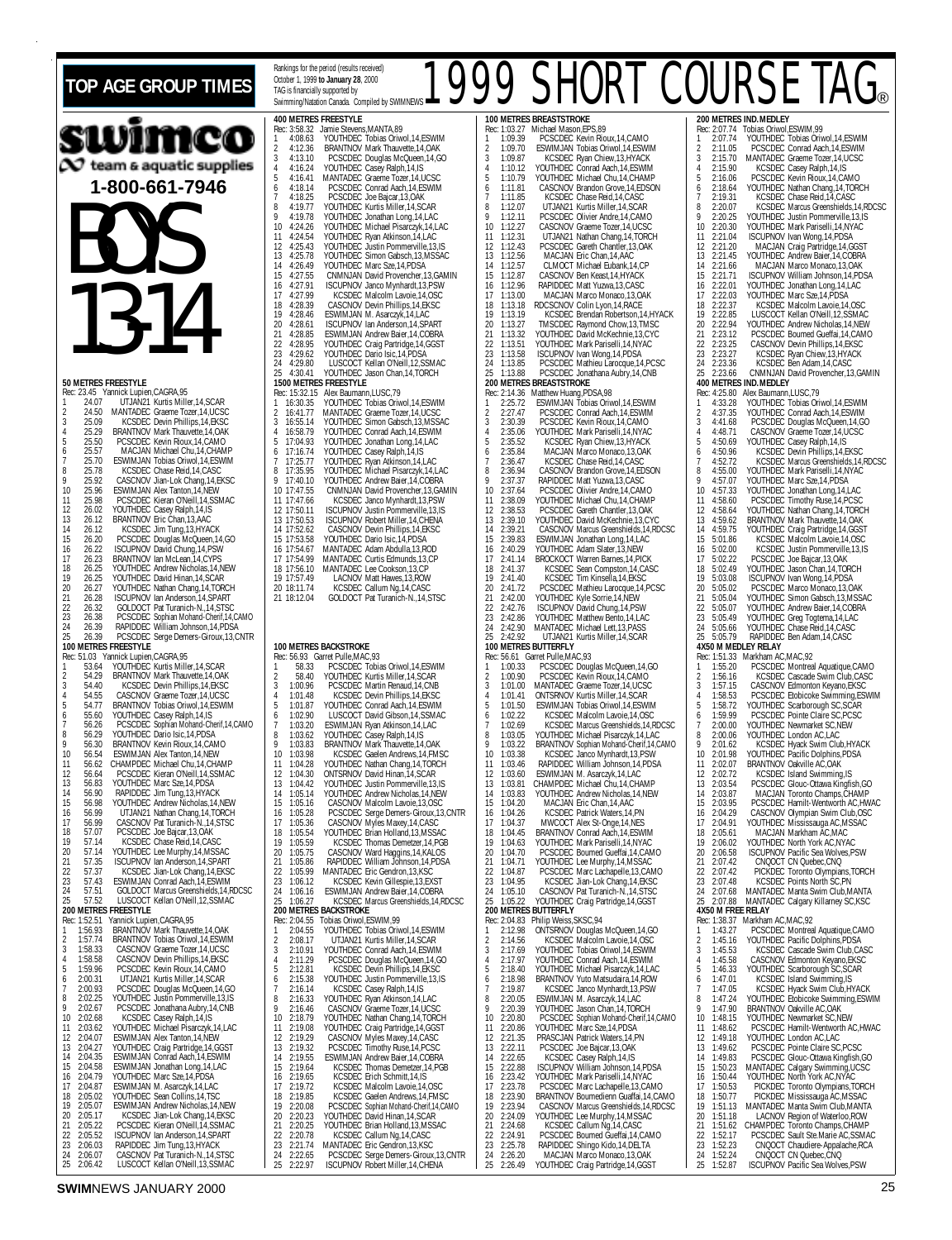| <b>TOP AGE GROUP TIMES</b>                                                                                                                                                                        | Rankings for the period (results received)<br>October 1, 1999 to January 28, 2000       |
|---------------------------------------------------------------------------------------------------------------------------------------------------------------------------------------------------|-----------------------------------------------------------------------------------------|
|                                                                                                                                                                                                   | TAG is financially supported by<br>Swimming/Natation Canada. Compiled b                 |
|                                                                                                                                                                                                   | 400 METRES FREESTYLE                                                                    |
|                                                                                                                                                                                                   | Rec: 4:07.79 Nikki Dryden, IS, 93                                                       |
|                                                                                                                                                                                                   | EDMONNOV Kelly 9<br>1<br>4:15.35<br>$\overline{a}$<br>4:15.75<br><b>ISCUPNOV Daniel</b> |
|                                                                                                                                                                                                   | 3<br>4:18.87<br>BEAVNDEC Deann                                                          |
| team & aquatic supplies                                                                                                                                                                           | 4<br>4:20.46<br><b>ISCUPNOV Karley</b><br>5<br>4:23.30<br>KCSDEC Tara T                 |
| 1-800-661-7946                                                                                                                                                                                    | 6<br>4:24.95<br><b>BEAVNDEC Megha</b>                                                   |
|                                                                                                                                                                                                   | 7<br>4:25.22<br><b>EDMONNOV Tamee</b><br>8<br>4:25.38<br>UTJAN21 Jolie F                |
|                                                                                                                                                                                                   | 9<br>4:25.53<br>PCSCDEC Audrey<br>10<br>4:25.79<br>GOLDOCT Shaun                        |
|                                                                                                                                                                                                   | 11<br>4:26.17<br><b>ONTSRNOV Loren</b>                                                  |
|                                                                                                                                                                                                   | 12<br>4:26.23<br>MANTADEC Jessie<br>13<br><b>PCSCDEC Daniel</b><br>4:26.56              |
|                                                                                                                                                                                                   | 4:26.93<br>KCSDEC Jennif<br>14                                                          |
|                                                                                                                                                                                                   | 15<br>4:28.06<br>ESWIMJAN Jenna<br>4:28.08<br>UTJAN21 Krister<br>16                     |
|                                                                                                                                                                                                   | 4:28.81<br>MANTADEC Marcia<br>17                                                        |
|                                                                                                                                                                                                   | PCSCDEC Alana<br>4:29.90<br>18<br>4:30.21<br>ONTSRNOV Chand<br>19                       |
|                                                                                                                                                                                                   | 20<br>4:30.68<br>RODSCJAN Elizabe<br>21<br>4:31.12<br>CASCNOV Andrea                    |
|                                                                                                                                                                                                   | 22<br>4:31.28<br>UTJAN21 Dale C                                                         |
|                                                                                                                                                                                                   | KCSDEC Amber<br>23<br>4:31.34<br>24<br>4:31.62                                          |
|                                                                                                                                                                                                   | <b>ONTSRNOV Domin</b><br>PCSCDEC Kather<br>25<br>4:31.74                                |
| <b>50 METRES FREESTYLE</b><br>Rec: 25.25 Shannon Shakespeare, MM, 93                                                                                                                              | 800 METRES FREESTYLE<br>Rec: 8:31.65 Nikki Dryden, IS, 93                               |
| 26.19<br>COLPKNOV Jenna Gresdal, 15, ESWIM<br>1                                                                                                                                                   | 8:43.45<br><b>ISCUPNOV Daniel</b><br>1                                                  |
| $\frac{2}{3}$<br>26.25<br>26.32                                                                                                                                                                   | 8:53.13<br>2<br>3<br><b>ISCUPNOV Karley</b><br>8:53.87<br>EDMONNOV Tamee                |
| EDMONNOV Chrissy MacAulay, 17, ESWIM<br>MANTADEC Jessie Bradshaw, 15, UCSC<br>PCSCDEC Tiffany Woods, 15, PCSC<br>RAPIDDEC Tara Taylor, 17, HYACK<br>4<br>26.73                                    | 4<br>8:56.61<br>BEAVNDEC Deann                                                          |
| 5<br>26.78<br>6<br>26.81<br>EDMONNOV Kelly O'Toole, 17, EKSC                                                                                                                                      | 5<br>8:57.56<br>KCSDEC Tara T<br>6<br>9:05.15<br><b>BEAVNDEC Allisor</b>                |
| 7<br>26.90<br>BRANTNOV Adrienne Karney, 16, AAC                                                                                                                                                   | 7<br>9:09.03<br>UTJAN21 Dale C                                                          |
| 8<br>27.00<br>PCSCDEC Audrey Lacroix, 16, CAMO<br>RAPIDDEC Francine Ling, 16, DELTA<br>9<br>27.01                                                                                                 | 8<br>9:10.01<br>MANTADEC Alicia.<br>9<br>9:12.40<br>UTJAN21 Christ                      |
| 10<br>27.03<br>MANTADEC Andrea Hayden, 16, GPP<br>27.09<br>11                                                                                                                                     | 10<br>9:14.32<br>RAPIDDEC Katie F<br><b>KCSDEC Amber</b>                                |
| UTJAN21 Natalie Kiegelmann, 16, BTSC<br>12<br>27.16<br>BEAVNDEC Adriana Koc-Spadaro, 16, PDSA                                                                                                     | 11<br>9:14.61<br>12<br>9:15.93<br><b>ISCUPNOV Stepha</b>                                |
| 13<br>27.21<br>EDMONNOV Elizabeth Wycliffe, 16, EBSC<br>14<br>27.24<br>EDMONNOV Angela Catford, 16, NEW                                                                                           | 13<br>9:16.22<br>RAPIDDEC Megha<br>KCSDEC LesĪie<br>14<br>9:17.54                       |
| 15<br>27.32<br>ONTSRNOV Jennefer Brankovsky, 17, EYSC                                                                                                                                             | 15<br>UTJAN21 Jolie F<br>9:21.76                                                        |
| 16<br>27.39<br>MANTADEC Meghan Demchuk, 15, ROD<br>27.44<br>PCSCDEC Victoria Poon, 15, CALAC<br>17                                                                                                | 9:22.32<br>MANTADEC Andrea<br>16<br>17<br>9:23.07<br>RAPIDDEC Karen                     |
| 27.50<br>RAPIDDEC Andree-Ann Leroy, 17, NRST<br>18                                                                                                                                                | RAPIDDEC Amano<br>9:23.71<br>18                                                         |
| 19<br>27.61<br>CASCNOV Elizabeth Collins, 16, ROD<br>MANTADEC Michelle Brunet, 19, MANTA<br>20<br>27.62                                                                                           | 19<br>9:24.04<br>GOLDOCT Annan<br>20<br>9:24.87<br>UTJAN21 Jennif                       |
| 27.63<br>GOLDOCT Shauna McNally, 17, EKSC<br>MANTADEC Kristen Lis, 16, ROD<br>21<br>22<br>27.64                                                                                                   | KCSDEC Sara N<br>21<br>9:25.98<br><b>KCSDEC Miche</b><br>22<br>9:26.17                  |
| RAPIDDEC Julie Behl, 16, CASC<br>KCSDEC Jennifer Kasuya, 17, HYACK<br>23<br>27.67                                                                                                                 | 23<br>9:27.39<br>RAPIDDEC Gail Fi<br>MANTADEC Jocely                                    |
| 27.68<br>24<br>27.69<br>PCSCDEC Janice Tijssen, 17, PCSC<br>25                                                                                                                                    | 9:28.29<br>24<br>COBRAJAN Julie B<br>25<br>9:29.46                                      |
| <b>100 METRES FREESTYLE</b>                                                                                                                                                                       | 100 METRES BACKSTROKE                                                                   |
| Rec: 54.75 Shannon Shakespeare, MM, 94<br>56.70<br>1                                                                                                                                              | Rec: 1:00.43 Kelly Stefanyshyn,PI<br>EDMONNOV Kelly S<br>1<br>1:00.50                   |
| EDMONNOV Jenna Gresdal, 15, ESWIM<br>KCSDEC Tara Taylor, 17, HYACK<br>MANTADEC Jessie Bradshaw, 15, UCSC<br>PCSCDEC Tifrary Woods, 15, PCSCC<br>DCSCDEC Audrey Jersey 14, CAMO<br>2<br>57.38<br>3 | 2<br>1:03.45<br>EDMONNOV Jennif<br>3<br>1:03.46<br><b>EDMONNOV Elizabe</b>              |
| 4<br>57.49                                                                                                                                                                                        | 4<br>1:03.49<br>PCSCDEC Melan                                                           |
| 5<br>PCSCDEC Audrey Lacroix, 16, CAMO<br>57.62<br>SHANGJAN Kelly Stefanyshyn, 17, PDSA<br>58.18                                                                                                   | 5<br>1:04.52<br>ONTSRNOV Jenna<br>6<br>1:04.54<br>EDMONNOV Shaun                        |
| 6<br>7<br>BEAVNDEC Adriana Koc-Spadaro, 16, PDSA<br>58.20<br>8                                                                                                                                    | 7<br>1:04.83<br>ONTSRNOV Amy J                                                          |
| GOLDOCT Elizabeth Collins, 16, ROD<br>58.63<br>9<br>58.74<br>PCSCDEC Chrissy MacAulay, 17, ESWIM                                                                                                  | 8<br><b>ONTSRNOV Jennif</b><br>1:04.87<br>9<br>1:04.92<br>RAPIDDEC Andree               |
| 10<br>58.79<br>MANTADEC Andrea Hayden, 16, GPP<br>PCSCDEC Victoria Poon, 15, CALAC<br>58.91<br>11                                                                                                 | 10<br>1:05.03<br><b>KCSDEC Caitlin</b><br>EDMONNOV Stepha<br>1:05.25<br>11              |
| 58.96<br>KCSDEC Kelly O'Toole, 17, EKSC<br>12                                                                                                                                                     | 1:05.40<br><b>ONTSRNOV Jennif</b><br>12                                                 |
| 13<br>59.00<br><b>ISCUPNOV Karley Stutzel, 17, IS</b><br>59.08<br>14<br>COLPKNOV Jennifer Fratesi, 15, ROW                                                                                        | 13<br>1:05.75<br>ONTSRNOV Sasha<br>14<br>1:05.76<br><b>KCSDEC Miche</b>                 |
| 15<br>59.17<br>TDJAN Elizabeth Wycliffe,16,EBSC                                                                                                                                                   | 15<br>1:06.08<br><b>BEAVNDEC Adrian</b>                                                 |
| 16<br>59.28<br>ONTSRNOV Loren Sweny, 17, NKB<br>17<br>59.29<br>ONTSRNOV Natalie Kiegelmann, 16, BTSC                                                                                              | 16<br>1:06.09<br><b>ONTSRNOV Alexis</b><br>17<br>CASCNOV Micha<br>1:06.17               |
| 18<br>59.30<br>MANTADEC Meghan Demchuk, 15, ROD<br>19<br>59.42<br>KCSDEC Michaela Schmidt, 16, CASC                                                                                               | 18<br>1:06.18<br>MANTADEC Ashlei<br>19<br>MANTADEC Adrien                               |
| MANTADEC Megan Kinsella, 18, UCSC<br>20<br>59.51                                                                                                                                                  | 1:06.18<br>20<br>1:06.34<br><b>ISCUPNOV Jennif</b>                                      |
| 21<br>59.55<br>BRANTNOV Chandra Engs, 15, CAJ<br>22<br>59.57<br>BRANTNOV Adrienne Karney, 16, AAC                                                                                                 | 21<br>1:06.35<br>MANTADEC Heathe<br>22<br><b>KCSDEC Leslie</b><br>1:06.42               |
| RAPIDDEC Julie Behl, 16, CASC<br>23<br>59.58                                                                                                                                                      | 23<br>HWACOCT Rache<br>1:06.50                                                          |
| ONTSRNOV Angela Catford, 16, NEW<br>24<br>59.58<br>PCSCDEC Sophie McKay, 16, CAMO<br>25<br>59.67                                                                                                  | <b>ONTSRNOV Erin D</b><br>24<br>1:06.57<br>MANTADEC Julie (<br>25<br>1:06.61            |
| 200 METRES FREESTYLE                                                                                                                                                                              | <b>200 METRES BACKSTROKE</b>                                                            |
| Rec: 1:58.28 Patricia Noall, CNMN, 88<br>COLPKNOV Jenna Gresdal, 15, ESWIM<br>2:02.91<br>1                                                                                                        | Rec: 2:08.06 Kelly Stefanyshyn, PI<br>EDMONNOV Kelly S<br>1<br>2:08.06                  |
| BEAVNDEC Deanna Stefanyshyn, 15, PDSA<br>$\overline{a}$<br>2:03.17                                                                                                                                | 2<br>2:13.49<br>EDMONNOV Jennif                                                         |
| 3<br>2:03.24<br>ISCUPNOV Danielle Bell, 16, IS<br>4<br>2:04.17                                                                                                                                    | 3<br>2:14.14<br>PCSCDEC Melan<br>4<br>2:16.80<br><b>EDMONNOV Shaun</b>                  |
| 5<br>2:04.78<br>6<br>2:04.99                                                                                                                                                                      | <b>BEAVNDEC Allisor</b><br>5<br>2:18.14                                                 |
| COLPKNOV Jennifer Fratesi, 15, ROW<br>KCSDEC Tara Taylor, 17, HYACK<br>PCSCDEC Audrey Lacroix, 16, CAMO<br>ISCUPNOV Karley Stutzel, 17, IS<br>7<br>2:05.18                                        | 6<br>2:18.20<br>ONTSRNOV Jenna<br>7<br>2:18.35<br><b>EDMONNOV Elizabe</b>               |
| 8<br>2:05.43<br>MANTADEC Andrea Hayden, 16, GPP<br>9<br>ONTSRNOV Loren Sweny, 17, NKB<br>2:05.44                                                                                                  | 8<br>2:18.87<br>RAPIDDEC Micha<br>9<br>2:19.31<br>MANTADEC Adrien                       |
| 10<br>2:05.98<br>UTJAN21 Kristen Bradley, 16, NEW                                                                                                                                                 | 10<br>2:19.40<br>PCSCDEC Sophie                                                         |
| 11<br>2:06.31<br>EDMONNOV Melissa Laflamme, 17, UL<br>12<br>2:06.94<br>CASCNOV Elizabeth Collins, 16, ROD                                                                                         | 2:19.43<br>UTJAN21 Jennif<br>11<br><b>BRANTNOV Erin D</b><br>12<br>2:19.72              |
| GOLDOCT Shauna McNally, 17, EKSC<br>13<br>2:06.95                                                                                                                                                 | 13<br>KCSDEC Jennif<br>2:20.02                                                          |
| 2:06.98 EDMONNOV Tamee Ebert, 16, PDSA<br>14<br>15<br>2:07.16<br>RAPIDDEC Meghan Brown, 15, PDSA                                                                                                  | 14<br>2:20.11<br>UTJAN21 Krister<br>15<br>ESWIMJAN Jennif<br>2:20.20                    |
| 2:07.27<br>16<br>KCSDEC Leslie Cove, 17, RDCSC                                                                                                                                                    | 16<br>2:20.39<br>PCSCDEC Lucy N                                                         |
| 17<br>2:07.40<br>BEAVNDEC Adriana Koc-Spadaro, 16, PDSA<br>2:07.58<br>18<br>UTJAN21 Jennefer Brankovsky, 17, EYSC                                                                                 | 17<br>2:21.03<br>ESWIMJAN Kather<br>18<br>2:21.14<br><b>EDMONNOV Kristy</b>             |
| 19<br>2:07.66<br>PCSCDEC Melanie Frigon, 17, BBF<br>2:07.82<br>ONTSRNOV Cynthia Pearce, 16, MSSAC-TO<br>20                                                                                        | 19<br>2:21.21<br>KCSDEC Leslie<br>20<br>2:21.59<br><b>KCSDEC Shawr</b>                  |
| 21<br>2:07.83<br>UTJAN21 Angela Catford, 17, NEW                                                                                                                                                  | 21<br>2:21.82<br><b>ONTSRNOV Rache</b>                                                  |
| 22<br>2:07.88<br>PCSCDEC Danielle Beland, 15, GO<br>23<br>2:08.12<br>CASCNOV Jessie Bradshaw, 15, UCSC                                                                                            | 2:21.91<br>RAPIDDEC Felicia<br>22<br>MANTADEC Anna 9<br>23<br>2:21.97                   |
| KCSDEC Jennifer Coombs, 16, HYACK<br>24<br>2:08.40<br>PCSCDEC Melanie Bouchard, 17, CNB<br>25<br>2:08.47                                                                                          | RAPIDDEC Amano<br>24<br>2:22.12<br>25 2:22.33<br>MANTADEC Julie 0                       |
|                                                                                                                                                                                                   |                                                                                         |

|                |                         | October 1, 1999 <b>to January 28</b> , 2000  |                                                                                                                                                                                                                                                  |
|----------------|-------------------------|----------------------------------------------|--------------------------------------------------------------------------------------------------------------------------------------------------------------------------------------------------------------------------------------------------|
|                |                         | TAG is financially supported by              | Swimming/Natation Canada. Compiled by SWIMNEWS                                                                                                                                                                                                   |
|                |                         |                                              |                                                                                                                                                                                                                                                  |
|                | Rec: 4:07.79            | 400 METRES FREESTYLE<br>Nikki Dryden, IS, 93 |                                                                                                                                                                                                                                                  |
| 1              | 4:15.35                 |                                              | EDMONNOV Kelly Stefanyshyn, 17, PDSA<br>ISCUPNOV Danielle Bell, 16, IS<br>BEAVNDEC Deanna Stefanyshyn, 15, PDSA                                                                                                                                  |
| 2<br>3         | 4:15.75                 |                                              |                                                                                                                                                                                                                                                  |
| 4              | 4:18.87<br>4:20.46      |                                              | ISCUPNOV Karley Stutzel, 17, IS                                                                                                                                                                                                                  |
| 5              | 4:23.30                 |                                              | KCSDEC Tara Taylor, 17, HYACK<br>BEAVNDEC Meghan Brown, 15, PDSA                                                                                                                                                                                 |
| 6<br>7         | 4:24.95<br>4:25.22      |                                              | EDMONNOV Tamee Ebert, 16, PDSA                                                                                                                                                                                                                   |
| 8              | 4:25.38                 |                                              | UTJAN21 Jolie Pun, 17, BROCK                                                                                                                                                                                                                     |
| 9              | 4:25.53                 |                                              | PCSCDEC Audrey Lacroix, 16, CAMO<br>GOLDOCT Shauna McNally, 17, EKSC                                                                                                                                                                             |
| 10<br>11       | 4:25.79<br>4:26.17      |                                              | ONTSRNOV Loren Sweny, 17, NKB                                                                                                                                                                                                                    |
| 12             | 4:26.23                 | MANTADEC                                     | Jessie Bradshaw, 15, UCSC                                                                                                                                                                                                                        |
| 13             | 4:26.56                 |                                              | PCSCDEC Danielle Beland, 15, GO                                                                                                                                                                                                                  |
| 14<br>15       | 4:26.93<br>4:28.06      |                                              | KCSDEC Jennifer Coombs, 16, HYACK<br>ESWIMJAN Jenna Gresdal, 15, ESWIM                                                                                                                                                                           |
| 16             | 4:28.08                 |                                              | UTJAN21 Kristen Bradley,16,NEW                                                                                                                                                                                                                   |
| 17             | 4:28.81                 |                                              | MANTADEC Marcia Bryon, 16, USC                                                                                                                                                                                                                   |
| 18<br>19       | 4:29.90<br>4:30.21      |                                              | PCSCDEC Alana Murphy, 15, ESWIM<br>ONTSRNOV Chandra Engs, 15, CAJ                                                                                                                                                                                |
| 20             | 4:30.68                 |                                              | RODSCJAN Elizabeth Collins, 17, ROD                                                                                                                                                                                                              |
| 21             | 4:31.12<br>4:31.28      |                                              | CASCNOV Andrea Hayden, 16, GPP                                                                                                                                                                                                                   |
| 22<br>23       | 4:31.34                 |                                              | UTJAN21 Dale Colman, 17, MSSAC-TO                                                                                                                                                                                                                |
| --<br>24<br>25 | 4:31.62                 |                                              | KCSDEC Amber Dykes, 16, HYACK<br>ONTSRNOV Dominique Charron, 15, PPO<br>PCSCDEC Katherine Telfer, 15, ESWIM                                                                                                                                      |
|                | 4:31.74                 | 800 METRES FREESTYLE                         |                                                                                                                                                                                                                                                  |
|                | Rec: 8:31.65            | Nikki Dryden, IS, 93                         |                                                                                                                                                                                                                                                  |
|                | 8:43.45                 |                                              | ISCUPNOV Danielle Bell,16,IS<br>ISCUPNOV Karley Stutzel,17,IS                                                                                                                                                                                    |
| $\frac{1}{2}$  | 8:53.13<br>8:53.87      |                                              |                                                                                                                                                                                                                                                  |
| 4              | 8:56.61                 |                                              | EDMONNOV Tamee Ebert, 16, PDSA<br>BEAVNDEC Deanna Stefanyshyn, 15, PDSA                                                                                                                                                                          |
| 5              | 8:57.56                 | KCSDEC                                       |                                                                                                                                                                                                                                                  |
| 6<br>7         | 9:05.15<br>9:09.03      |                                              | KCSDEC Tara Taylor, 17, HYACK<br>BEAVNDEC Allison Laidlow, 15, LL<br>UTJAN21 Dale Colman, 17, MSSAC-TO                                                                                                                                           |
| 8              | 9:10.01                 |                                              | MANTADEC Alicia Jobse, 16, MANTA                                                                                                                                                                                                                 |
| 9              | 9:12.40                 |                                              | UTJAN21 Christy Anderson, 17, STARS                                                                                                                                                                                                              |
| 10<br>11       | 9:14.32<br>9:14.61      |                                              | RAPIDDEC Katie Humphries, 16, IS<br>KCSDEC Amber Dykes, 16, HYACK                                                                                                                                                                                |
| 12             | 9:15.93                 |                                              | ISCUPNOV Stephanie Koczka, 16, IS                                                                                                                                                                                                                |
| 13             | 9:16.22                 |                                              | RAPIDDEC Meghan Brown, 15, PDSA                                                                                                                                                                                                                  |
| 14<br>15       | 9:17.54<br>9:21.76      | UTJAN21                                      | KCSDEC Leslie Cove, 17, RDCSC<br>Jolie Pun, 17, BROCK                                                                                                                                                                                            |
| 16             | 9:22.32                 | MANTADEC                                     | Andrea Hayden, 16, GPP                                                                                                                                                                                                                           |
| 17<br>18       | 9:23.07<br>9:23.71      |                                              | RAPIDDEC Karen Fahrni, 16, CASC<br>RAPIDDEC Amanda Leslie, 16, RAYS                                                                                                                                                                              |
| 19             | 9:24.04                 |                                              | GOLDOCT Annamay Pierse, 15, EKSC                                                                                                                                                                                                                 |
| 20             | 9:24.87                 | UTJAN21                                      | Jennifer Dalton, 16, NEW                                                                                                                                                                                                                         |
| 21<br>22       | 9:25.98<br>9:26.17      | KCSDEC                                       | Sara McNally, 15, EKSC<br>KCSDEC Michelle Cove, 15, RDCSC                                                                                                                                                                                        |
| 23             | 9:27.39                 | RAPIDDEC<br>MANTADEC                         | Gail Findlay-Shirras, 16, PDSA                                                                                                                                                                                                                   |
| 24             | 9:28.29                 |                                              | MANTADEC Jocelyn Tanner, 17, ROD<br>COBRAJAN Julie Babin, 16, ESWIM                                                                                                                                                                              |
| 25             | 9:29.46                 | 100 METRES BACKSTROKE                        |                                                                                                                                                                                                                                                  |
|                | Rec: 1:00.43            |                                              | Kelly Stefanyshyn,PDSA,99<br>EDMONNOV Kelly Stefanyshyn,17,PDSA                                                                                                                                                                                  |
| 1              | 1:00.50<br>1:03.45      |                                              |                                                                                                                                                                                                                                                  |
| $\frac{2}{3}$  | 1:03.46                 |                                              | EDMONNOV Kenly Steranstyn, 17. PDSA<br>EDMONNOV Elizabeth Wycliffe, 16, EBSC<br>POSCOEC Melanie Frigen, 17, BBF<br>ONTSRNOV Jenna Gresdal, 15, ESWIM<br>EDMONNOV Shauna McNally, 17, EKSC<br>ONTSRNOV Amm Jacina, 15, GMAC<br>ONTSRNOV Amm Jacin |
| 4              | 1:03.49                 |                                              |                                                                                                                                                                                                                                                  |
| 5<br>6         | 1:04.52<br>1:04.54      |                                              |                                                                                                                                                                                                                                                  |
| 7              | 1:04.83                 |                                              |                                                                                                                                                                                                                                                  |
| 8              | 1:04.87                 |                                              | ONTSRNOV Jennifer Cooper, 17, LAC<br>RAPIDDEC Andree-Ann Leroy, 17, NRST<br>KCSDEC Caitlin Meredith, 15, KCS                                                                                                                                     |
| 9<br>10        | 1:04.92<br>1:05.03      |                                              |                                                                                                                                                                                                                                                  |
| 11             | 1:05.25                 |                                              |                                                                                                                                                                                                                                                  |
| 12<br>13       | 1:05.40                 |                                              | EDMONNOV Stephanie Barbe, 16, UL<br>ONTSRNOV Jennifer Esford, 15, ROW<br>ONTSRNOV Sasha Taylor, 17, PERTH                                                                                                                                        |
| 14             | 1:05.75<br>1:05.76      |                                              | KCSDEC Michelle Poirier, 17, RDCSC                                                                                                                                                                                                               |
| 15             | 1:06.08                 |                                              | BEAVNDEC Adriana Koc-Spadaro, 16, PDSA                                                                                                                                                                                                           |
| 16<br>17       | 1:06.09<br>1:06.17      |                                              | ONTSRNOV Alexis Rieck, 17, ROW<br>CASCNOV Michaela Schmidt, 15, CASC                                                                                                                                                                             |
| 18             | 1:06.18                 |                                              | MANTADEC Ashleigh Thomas,16,USC                                                                                                                                                                                                                  |
| 19             | 1:06.18                 |                                              | MANTADEC Adrienne Ford, 16, YLSC                                                                                                                                                                                                                 |
| 20<br>21       | 1:06.34<br>1:06.35      |                                              | ISCUPNOV Jennifer Kasuya, 17, HYACK<br>MANTADEC Heather McIntosh, 17, LEDUC                                                                                                                                                                      |
| 22             | 1:06.42                 |                                              | KCSDEC Leslie Cove, 17, RDCSC                                                                                                                                                                                                                    |
| 23<br>24       | 1:06.50<br>1:06.57      |                                              | HWACOCT Rachel Hosford-E., 16, HWAC                                                                                                                                                                                                              |
| 25             | 1:06.61                 |                                              | ONTSRNOV Erin Dermody, 17, HWAC<br>MANTADEC Julie Cocks, 17, UCSC                                                                                                                                                                                |
|                |                         | 200 METRES BACKSTROKE                        |                                                                                                                                                                                                                                                  |
| 1              | Rec: 2:08.06<br>2:08.06 |                                              | Kelly Stefanyshyn, PDSA, 99<br>EDMONNOV Kelly Stefanyshyn, 17, PDSA                                                                                                                                                                              |
| $\frac{2}{3}$  | 2:13.49                 |                                              | Jennifer Fratesi, 15, ROW                                                                                                                                                                                                                        |
|                | 2:14.14                 |                                              | EDMONNOV Jennifer Fratesi, 15<br>PCSCDEC Melanie Frigon, 17<br>,BBF                                                                                                                                                                              |
| 4<br>5         | 2:16.80<br>2:18.14      |                                              | EDMONNOV Shauna McÑally, 17, EKSC<br>BEAVNDEC Allison Laidlow, 15, LL                                                                                                                                                                            |
| 6              | 2:18.20                 |                                              |                                                                                                                                                                                                                                                  |
| 7              | 2:18.35                 |                                              | <b>ONTSRNOV Jenna Gresdal, 15, ESWIM<br/>EDMONNOV Elizabeth Wycliffe, 16, EBSC<br/>RAPIDDEC Michaela Schmidt, 16, CASC</b>                                                                                                                       |
| 8<br>9         | 2:18.87<br>2:19.31      |                                              | MANTADEC Adrienne Ford, 16, YLSC                                                                                                                                                                                                                 |
| 10             | 2:19.40                 |                                              | PCSCDEC Sophie McKay 16,CAMO                                                                                                                                                                                                                     |
| 11<br>12       | 2:19.43<br>2:19.72      | UTJAN21                                      | Jennifer Esford, 16, ROW<br>UTJAN21 Jennifer Esford,16,ROW<br>BRANTNOV Erin Dermody,17,HWAC                                                                                                                                                      |
| 13             | 2:20.02                 |                                              | KCSDEC Jennifer Kasuya, 17, HYACK                                                                                                                                                                                                                |
| 14             | 2:20.11                 |                                              | UTJAN21 Kristen Bradley, 16, NEW                                                                                                                                                                                                                 |
| 15<br>16       | 2:20.20<br>2:20.39      |                                              | ESWIMJAN Jennifer Cooper, 1 /, LAC<br>PCSCDEC Lucy Mae Smith, 17, BBF                                                                                                                                                                            |
| 17             | 2:21.03                 |                                              | ESWIMJAN Katherine Telfer, 15, ESWIM                                                                                                                                                                                                             |
| 18             | 2:21.14                 |                                              | EDMONNOV Kristy MacLennan, 17, ESWIM                                                                                                                                                                                                             |
| 19<br>20       | 2:21.21<br>2:21.59      | KCSDEC<br>KCSDEC                             | Leslie Cove, 17, RDCSC<br>Shawna Bothwell, 16, RDCSC                                                                                                                                                                                             |
| 21             | 2:21.82                 |                                              | ONTSRNOV Rachel Hosford-E., 16, HWAC                                                                                                                                                                                                             |
| 22             | 2:21.91                 |                                              | RAPIDDEC Felicia Culham, 17, PDSA                                                                                                                                                                                                                |
| 23<br>24       | 2:21.97<br>2:22.12      | MANTADEC                                     | Anna Szaflarski, 15, BROCK<br>RAPIDDEC Amanda Leslie, 16, RAYS                                                                                                                                                                                   |
| 25             | 2:22.33                 |                                              | MANTADEC Julie Cocks, 17, UCSC                                                                                                                                                                                                                   |

|                           | 1999 SHORT COURSE TAG                                                                                                                        |                                                                                                                                               |
|---------------------------|----------------------------------------------------------------------------------------------------------------------------------------------|-----------------------------------------------------------------------------------------------------------------------------------------------|
|                           | 100 METRES BREASTSTROKE                                                                                                                      | 200 METRES IND.MEDLEY                                                                                                                         |
| n, 17, PDSA               | Rec: 1:07.96 Tara Sloan, UCSC, 97<br>KCSDEC Marcy Edgecumbe, 16, EKSC<br>1<br>1:12.66                                                        | Rec: 2:12.50 Nancy Sweetnam, LLSC, 91<br>2:16.68<br>HONGKJAN Kristen Bradley, 16, NEW<br>1                                                    |
| Is<br>hyn,15,PDSA         | $\overline{c}$<br>1:13.00<br>EDMONNOV Kristen Bradley, 16, NEW<br>3<br>1:13.09<br>KCSDEC Michelle Poirier, 17, RDCSC                         | 2<br>2:20.88<br>RAPIDDEC Andree-Ann Leroy, 17, NRST<br>KCSDEC Michelle Poirier, 17, RDCSC<br>3<br>2:20.89                                     |
| ,IS                       | 4<br>1:13.12<br>UTJAN21 Joanna Lee, 15, MSSAC-TO                                                                                             | 2:20.89<br>RAPIDDEC Julie Unrau, 16, PDSA<br>4                                                                                                |
| YACK<br>5, PDSA           | PCSCDEC Trisha Lakatos, 17, PCSC<br>5<br>1:13.46<br>EDMONNOV Christy Anderson, 16, STARS<br>1:13.53<br>6                                     | EDMONNOV Shauna McNally, 17, EKSC<br>2:21.03<br>5<br>KCSDEC Janice Berry, 19, KCS<br>ONTSRNOV Jenna Gresdal, 15, ESWIM<br>2:21.17<br>6        |
| PDSA<br>JСK               | PCSCDEC Lucy Mae Smith, 17, BBF<br>7<br>1:13.55<br>8<br>1:13.57<br>RAPIDDEC Francine Ling, 16, DELTA                                         | 2:21.46<br>7<br>PCSCDEC Marieve De Blois, 15, PPO<br>2:21.86<br>8                                                                             |
| 6,CAMO<br>17,EKSC         | 9<br>UTJAN21 Ariane Kich, 16, GMAC<br>PCSCDEC Marie-C. Guilbert, 17, BBF<br>1:13.67<br>10<br>1:13.82                                         | 2:21.90<br>EDMONNOV Melissa Laflamme, 17, UL<br>9<br>2:22.16<br>10<br>BEAVNDEC Allison Laidlow, 15, LL                                        |
| NKB<br>,15,UCSC           | 11<br>1:13.99<br>KCSDEC Emma Spooner, 16, NCSA<br>12<br>1:14.03                                                                              | 2:22.38<br>EDMONNOV Elizabeth Wycliffe, 16, EBSC<br>11<br>2:23.05<br>12<br>UTJAN21 Jennefer Brankovsky, 17, EY                                |
| 15,GO                     | RAPIDDEC Meagan Sinclair, 15, CASC<br>PCSCDEC Marieve De Blois, 15, PPO<br>PCSCDEC Tiffany Woods, 15, PCSC<br>13<br>1:14.22<br>14<br>1:14.28 | 2:23.48<br>KCSDEC Jennifer Coombs, 16, HYAC<br>13<br>2:23.61<br>14                                                                            |
| ;,16,HYACK<br>5,ESWIM     | 15<br>1:14.32<br>EDMONNOV Annamay Pierse, 15, EKSC                                                                                           | KCSDEC Michaela Schmidt, 16, CASO<br>15<br>2:24.01<br>KCSDEC Marcy Edgecumbe, 16, EKS                                                         |
| 6,NEW<br><b>USC</b>       | 1:14.92<br>16<br>MANTADEC Jessica Sloan, 16, UCSC<br>17<br>1:14.92<br>CASCNOV Lesley Williams, 17, STSC                                      | 2:24.08<br>PCSCDEC Tiffany Woods, 15, PCSC<br>RAPIDDEC Francine Ling, 16, DELTA<br>16<br>17<br>2:24.10                                        |
| 5,ESWIM<br>i,CAJ          | 18<br>RAPIDDEC Victoria Arrandale, 20, SFU<br>1:15.05<br>19<br>1:15.10<br>RAPIDDEC Andree-Ann Leroy, 17, NRST                                | 2:24.19<br>18<br>HWACOCT Rachel Hosford-E., 16, HWA<br>19<br>2:24.23<br>KCSDEC Jennifer Kasuya, 17, HYACK                                     |
| ,17,ROD<br>6,GPP          | 20<br>1:15.26<br>PCSCDEC Chrissy MacAulay, 17, ESWIM<br>21<br>KCSDEC Mitra Chandler, 15, HYACK<br>1:15.63                                    | 20<br>2:24.33<br>MANTADEC Meghan Demchuk, 15, ROD<br>2:24.64<br>21<br>RAPIDDEC Deanna Stefanyshyn, 15, PD                                     |
| MSSAC-TO<br>HYACK         | 22<br>KCSDEC Kathleen Stoody, 17, HYACK<br>1:15.78<br>23<br>1:15.80<br>RAPIDDEC Bronwyn Inkster, 16, CASC                                    | 2:25.23<br>22<br>ESWIMJAN Elizabeth Day, 17, NEW<br>23<br>2:25.40<br>RODSCJAN Elizabeth Collins, 17, ROD                                      |
| r <b>on, 15, PPO</b>      | 24<br>1:15.87<br>ONTSRNOV Shayna Burns, 16, CHAMP<br>25                                                                                      | 24<br>2:25.43<br>BRANTNOV Nancy Gajos, 15, ESWIM<br>25                                                                                        |
| 15,ESWIM                  | PCSCDEC Tatiana Banjeglav, 17, ESWIM<br>1:15.91<br><b>200 METRES BREASTSTROKE</b>                                                            | 2:25.48<br>BRANTNOV Chandra Engs, 15, CAJ<br><b>400 METRES IND.MEDLEY</b>                                                                     |
| IS                        | Rec: 2:27.08 Anne Ottenbrite, AAC, 84<br>2:35.01<br>1<br>KCSDEC Marcy Edgecumbe, 16, EKSC                                                    | Rec: 4:39.32 Nancy Sweetnam, LLSC, 91<br>4:46.69<br>1<br>HONGKJAN Kristen Bradley, 16, NEW                                                    |
| ,IS<br>PDSA               | $\overline{2}$<br>2:36.95<br>PCSCDEC Trisha Lakatos, 17, PCSC<br>3<br>2:37.34<br>KCSDEC Michelle Poirier, 17, RDCSC                          | 4:53.71<br>2<br>BEAVNDEC Allison Laidlow, 15, LL<br>3<br>4:57.17<br>PCSCDEC Lucy Mae Smith, 17, BBF                                           |
| hyn,15,PDSA<br>YACK       | 4<br>2:37.36<br>RAPIDDEC Meagan Sinclair, 15, CASC<br>5<br>2:37.42<br>MANTADEC Alicia Jobse, 16, MANTA                                       | 4:58.47<br>BRANTNOV Jenna Gresdal, 15, ESWIM<br>4<br>ONTSRNOV Marieve De Blois, 15, PPO<br>5<br>5:00.03                                       |
| 15,LL<br>MSSAC-TO         | ONTSRNOV Marieve De Blois, 15, PPO<br>2:37.91<br>6<br>PCSCDEC Marie-C. Guilbert, 17, BBF<br>7<br>2:38.05                                     | RAPIDDEC Michaela Schmidt, 16, CASO<br>6<br>5:00.64<br>MANTADEC Leah Schaab, 15, UCSC<br>5:01.18<br>7                                         |
| MANTA                     | 8<br>2:38.29<br>UTJAN21 Kristen Bradley, 16, NEW                                                                                             | 5:01.22<br>8                                                                                                                                  |
| 1,17,STARS<br>,16,IS      | 9<br>2:38.37<br>ONTSRNOV Joanna Lee, 15, MSSAC-TO<br>2:38.73<br>10<br>UTJAN21 Christy Anderson, 17, STARS                                    | KCSDEC Jennifer Coombs, 16, HYAC<br>PCSCDEC Julie Babin, 16, ESWIM<br>RAPIDDEC Andree-Ann Leroy, 17, NRS1<br>9<br>5:01.47<br>5:02.47<br>10    |
| HYACK,<br>a,16,IS         | 2:38.86<br>11<br>KCSDEC Kathleen Stoody, 17, HYACK<br>2:39.26<br>12<br>EDMONNOV Annamay Pierse, 15, EKSC                                     | 5:02.66<br>RAPIDDEC Francine Ling, 16, DELTA<br>MANTADEC Terra Welsh, 16, MANTA<br>ONTSRNOV Christy Anderson, 16, STAR<br>11<br>5:02.74<br>12 |
| 5, PDSA<br>:DCSC          | KCSDEC Emma Spooner, 16, NCSA<br>13<br>2:40.19<br>14<br>2:40.68<br>CASCNOV Lesley Williams, 17, STSC                                         | 5:03.11<br>13<br>14<br>5:03.67<br>ISCUPNOV Karley Stutzel, 17, IS                                                                             |
| JСK<br>6,GPP              | 15<br>2:40.81<br>UTJAN21 Heather Bell, 16, BTSC<br>2:41.45                                                                                   | 15<br>5:05.76<br>KCSDEC Shawna Bothwell, 16, RDCS                                                                                             |
| CASC                      | MANTADEC Leah Schaab, 15, UCSC<br>16<br>2:42.23<br>17<br>ESWIMJAN Jenna Gresdal, 15, ESWIM                                                   | 5:05.80<br>GOLDOCT Shauna McNally, 17, EKSC<br>16<br>5:05.84<br>MANTADEC Meghan Demchuk, 15, ROD<br>17                                        |
| 6,RAYS<br>15,EKSC         | 18<br>2:42.47<br>KCSDEC Mitra Chandler, 15, HYACK<br>19<br>2:42.48<br>UTJAN21 Ariane Kich, 16, GMAC                                          | 5:06.14<br>18<br>KCSDEC Leslie Cove,17,RDCSC<br>19<br>5:06.34<br>ISCUPNOV Julie Unrau, 16, PDSA                                               |
| 6,NEW<br>,EKSC            | 20<br>2:42.77<br>ONTSRNOV Jennefer Brankovsky, 17, EYSC<br>21<br>2:44.04<br>PCSCDEC Kim Bacon, 15, COBRA                                     | 20<br>5:06.53<br>PCSCDEC Heather Rochette, 16, BBF<br>21<br>5:06.85<br>RAPIDDEC Deanna Stefanyshyn, 15, PD                                    |
| 5,RDCSC<br>ras,16,PDSA    | 22<br>2:44.13<br>RAPIDDEC Ingrid von Beckman, 17, PDSA<br>2:44.24<br>23<br>RAPIDDEC Katherine Cochrane, 15, CASC                             | 22<br>5:07.23<br>ONTSRNOV Lindsay Burton, 16, NKB<br>23<br>5:07.54<br>EDMONNOV Tamee Ebert, 16, PDSA                                          |
| 7,ROD                     | 24<br>2:44.34<br>BRANTNOV Chrissy MacAulay, 17, ESWIM                                                                                        | 24<br>5:07.94<br>BRANTNOV Nancy Gajos, 15, ESWIM<br>25                                                                                        |
| SWIM                      | 25<br>2:44.36<br>VKSCNOV Allison Laidlow, 15, LL<br><b>100 METRES BUTTERFLY</b>                                                              | 5:08.02<br>ONTSRNOV Jennefer Brankovsky, 17, EY<br>4X50 M MEDLEY RELAY                                                                        |
| n,17,PDSA                 | Rec: 1:00.45 Kristin Topham, EPS, 91<br>1<br>1:01.18<br>EDMONNOV Audrey Lacroix, 16, CNMM                                                    | Rec: 1:58.37<br>Cobra Swim Club, COBRA, 93<br>2:01.30<br>PCSCDEC Etobicoke Swimming, ESWI<br>1                                                |
| <b>5.ROW</b><br>e,16,EBSC | 2<br>1:02.31<br>EDMONNOV Jennifer Fratesi, 15, ROW<br>3<br>1:02.85<br>RAPIDDEC Julie Unrau, 16, PDSA                                         | 2<br>2:01.80<br>KCSDEC Edmonton Keyano, EKSC<br>3<br>2:02.26<br>KCSDEC Hyack Swim Club, HYACK                                                 |
| 7,BBF<br>5,ESWIM          | 1:03.09<br>4<br>MANTADEC Jessie Bradshaw, 15, UCSC<br>5<br>1:03.42<br>RAPIDDEC Michaela Schmidt, 16, CASC                                    | 2:03.61<br>ONTSRNOV Nepean Kanata, NKB<br>4<br>5<br>2:03.91<br>PCSCDEC Montreal Aquatique,CAMO                                                |
| ,17,EKSC<br>MAC           | 6<br>1:03.79<br>CASCNOV Elizabeth Collins, 16, ROD<br>7<br>1:03.90<br>PCSCDEC Nancy Gajos, 15, ESWIM                                         | 2:04.16<br>ONTSRNOV Mississauga AC, MSSAC<br>6<br>MANTADEC Uxbridge SC,USC<br>7<br>2:05.14                                                    |
| 17,LAC                    | PCSCDEC Danielle Beland, 15, GO<br>8<br>1:04.29                                                                                              | 8<br>2:05.40<br>ISCUPNOV Pacific Dolphins, PDSA<br>9                                                                                          |
| y,17,NRST<br>15,KCS       | 9<br>1:04.32<br>EDMONNOV Angela Catford, 16, NEW<br>1:04.50<br>ONTSRNOV Cynthia Pearce, 16, MSSAC-TO<br>10                                   | 2:05.60<br>ONTSRNOV Univ.New Brunswick, UNB<br>PCSCDEC Pointe Claire SC, PCSC<br>10<br>2:05.60                                                |
| 16,UL<br>5,ROW            | RAPIDDEC Meghan Brown, 15, PDSA<br>1:04.51<br>11<br>ONTSRNOV Elizabeth Day, 17, NEW<br>12<br>1:04.88                                         | 2:05.67<br>RODSCJAN Regina Opt.Dolphins,ROD<br>11<br>12<br>2:05.89<br>TDJAN Perth Stingrays, PERTH                                            |
| PERTH<br>17,RDCSC         | ONTSRNOV Pamela Tung, 17, MAC<br>13<br>1:05.06<br>14<br>1:05.41<br>ONTSRNOV Lindsay Burton, 16, NKB                                          | 2:05.90<br>MANTADEC Calgary Swimming, UCSC<br>13<br>14<br>2:05.91<br>GOLDOCT Cascade Swim Club, CASC                                          |
| daro, 16, PDSA<br>ЮW      | BRANTNOV Alexis Rieck, 17, ROW<br>KCSDEC Martina Zamecnik, 16, KISU<br>PCSCDEC Rocio Flores, 16, PPO<br>15<br>1:05.51<br>1:05.52<br>16       | ONTSRNOV Newmarket SC, NEW<br>15<br>2:06.71<br>2:07.11<br>16                                                                                  |
| tt,15,CASC<br>s,16,USC    | 17<br>1:05.54<br>18<br>1:05.62<br>KCSDEC Jennifer Coombs, 16, HYACK                                                                          | CHAMPDEC Ajax Aquatic Club, AAC<br>PCSCDEC Glouc-Ottawa Kingfish, GO<br>17<br>2:07.29<br>2:07.51<br>18                                        |
| 5, YLSC                   | 1:05.62<br>RAPIDDEC Claire Wong, 15, PDSA<br>19                                                                                              | PCSCDEC Oakville AC, OAK<br>19 2:09.47<br>MANTADEC Calgary Killarney SC, KSC<br>MANTADEC Saskatoon Y Lasers, YLSC                             |
| 17,HYACK<br>h,17,LEDUC    | 20<br>1:05.74<br>MACJAN Suzanne Brodeur, 17, MAC<br>ONTSRNOV Marieve De Blois, 15, PPO<br>21<br>1:05.79                                      | 20 2:10.07<br>21 2:10.32<br>CNQOCT CN Quebec, CNQ                                                                                             |
| :DCSC<br>E.,16,HWAC       | 22<br>1:05.93<br>RODSCJAN Jennifer Graf, 16, ROD<br>23<br>1:06.04<br>RAPIDDEC Francine Ling, 16, DELTA                                       | 22<br>2:10.47<br>KCSDEC Nose Creek SA, NCSA<br>23<br>2:10.48<br>TDJAN Milton Marlins, MMST                                                    |
| HWAC,<br>ICSC             | 24<br>1:06.14<br>MANTADEC Ashleigh Thomas, 16, USC<br>25<br>1:06.18<br>ESWIMOCT Kristy MacLennan, 17, ESWIM                                  | 2:10.51<br>GOLDOCT Red Deer Catalina SC, RDC<br>24<br>25 2:10.75<br>CNQOCT Chaudiere-Appalache, RCA                                           |
|                           | 200 METRES BUTTERFLY<br>Rec: 2:09.47 Jessica Deglau, PDSA, 98                                                                                | 4X50 M FREE RELAY<br>Rec: 1:46.11 Etobicoke Pepsi, EPS, 90                                                                                    |
| n,17,PDSA                 | 2:13.24<br>1<br>HONGKJAN Audrey Lacroix, 16, CAMO                                                                                            | 1:48.26<br>ONTSRNOV Etobicoke Swimming, ESWI<br>1                                                                                             |
| 15,ROW<br>7,BBF           | 2<br>2:17.04<br>EDMONNOV Melissa Laflamme, 17, UL<br>3<br>PCSCDEC Nancy Gajos, 15, ESWIM<br>2:18.90                                          | 2<br>1:48.83<br>KCSDEC Hyack Swim Club, HYACK<br>3<br>PCSCDEC Montreal Aquatique, CAMO<br>1:48.83                                             |
| 17,EKSC<br>15.LL          | 4<br>2:19.26<br>ISCUPNOV Julie Unrau, 16, PDSA<br>5<br>2:19.33<br>PCSCDEC Kristy MacLennan, 17, ESWIM                                        | 4<br>1:49.99<br>KCSDEC Edmonton Keyano, EKSC<br>5<br>1:50.06<br>ONTSRNOV Mississauga AC, MSSAC                                                |
| 5,ESWIM<br>e,16,EBSC      | 2:19.82<br>BEAVNDEC Meghan Brown, 15, PDSA<br>6<br>7<br>2:19.83 EDMONNOV Michaela Schmidt, 16, CASC                                          | 1:50.14<br>ONTSRNOV East York SC, EYSC<br>6<br>1:51.51<br>PCSCDEC Pointe Claire SC, PCSC<br>7                                                 |
| dt,16,CASC<br>5, YLSC     | MANTADEC Jessie Bradshaw, 15, UCSC<br>PCSCDEC Danielle Beland, 15, GO<br>8<br>2:20.84<br>9<br>2:20.96                                        | 1:51.77<br>ISCUPNOV Pacific Dolphins, PDSA<br>8<br>9<br>1:51.84<br>KCSDEC Red Deer Catalina SC, RDC                                           |
| 6,CAMO                    | 10 2:21.13<br>KCSDEC Jennifer Coombs, 16, HYACK<br>MANTADEC Julie Cocks, 17, UCSC                                                            | 1:51.86<br>ONTSRNOV Hamilt-Wentworth AC, HWA<br>10                                                                                            |
| 6,ROW<br>',HWAC           | 2:21.38<br>11<br>ONTSRNOV Loren Sweny, 17, NKB<br>2:22.40<br>12                                                                              | 1:52.25<br>GOLDOCT Cascade Swim Club, CASC<br>11<br>KCSDEC Kisu Swim Club, KISU<br>1:52.90<br>12                                              |
| 17,HYACK<br>6,NEW         | 2:22.40<br>ONTSRNOV Emily Aubie, 17, NKB<br>13<br>2:23.49<br>14<br>ONTSRNOV Pamela Tung, 17, MAC                                             | ONTSRNOV Newmarket SC, NEW<br>1:53.03<br>13<br>PCSCDEC Oakville AC, OAK<br>1:53.04<br>14                                                      |
| 17,LAC<br>17,BBF          | 2:23.53<br>15<br>UTJAN21 Alexis Rieck, 17, ROW<br>PCSCDEC Rocio Flores, 16, PPO<br>2:23.78<br>16                                             | 15<br>1:53.20<br>TDJAN Perth Stingrays, PERTH<br>BRANTNOV Ajax Aquatic Club, AAC<br>1:53.57<br>16                                             |
| 15,ESWIM<br>n,17,ESWIM    | 17<br>2:24.03<br>ONTSRNOV Elizabeth Day, 17, NEW<br>CNQOCT Veronick Cullen, 15, RCA<br>18<br>2:24.34                                         | 17<br>1:53.85<br>ONTSRNOV Glouc-Ottawa Kingfish, GO<br>18<br>1:54.38<br>TDJAN Milton Marlins, MMST                                            |
| :DCSC                     | MANTADEC Ashleigh Thomas, 16, USC<br>19<br>2:24.44                                                                                           | 1:54.85<br>19<br>KCSDEC Nose Creek SA, NCSA<br>MANTADEC Saskatoon Y Lasers, YLSC                                                              |
| I,16,RDCSC<br>E.,16,HWAC  | 20<br>2:24.90<br>ONTSRNOV Lindsay Burton, 16, NKB<br>2:25.08<br>UTJAN21 Cynthia Pearce, 16, MSSAC-TO<br>21                                   | 1:54.89<br>20<br>1:55.00<br>MANTADEC Regina Opt.Dolphins,ROD<br>21                                                                            |
| 7,PDSA<br>15,BROCK        | 2:25.35<br>CNQOCT Stephanie Barbe, 16, UL<br>22<br>2:25.52<br>23<br>UTJAN21 Danielle Gudgeon, 16, NYAC                                       | 1:55.06<br>PCSCDEC Brantford AC, BRANT<br>22<br>23<br>1:55.31<br><b>ISCUPNOV Island Swimming, IS</b>                                          |
| 6,RAYS<br>ICSC            | 24<br>2:25.55<br>MANTADEC Meghan Demchuk, 15, ROD<br>25 2:26.00<br>RAPIDDEC Claire Wong, 15, PDSA                                            | 1:55.43<br>TDJAN Ernestown Barracudas, EBS<br>24<br>25 1:55.54<br>PICKDEC Markham AC, MAC                                                     |

|                                            |                         |                             | IA<br>l J<br>$\circledR$                                                                                                                                                                                                                   |
|--------------------------------------------|-------------------------|-----------------------------|--------------------------------------------------------------------------------------------------------------------------------------------------------------------------------------------------------------------------------------------|
|                                            |                         | 200 METRES IND.MEDLEY       |                                                                                                                                                                                                                                            |
|                                            | Rec: 2:12.50<br>2:16.68 | Nancy Sweetnam, LLSC, 91    | HONGKJAN Kristen Bradley, 16, NEW                                                                                                                                                                                                          |
| $\begin{array}{c} 1 \\ 2 \\ 3 \end{array}$ | 2:20.88                 | RAPIDDEC<br>KCSDEC          | Andree-Ann Leroy, 17, NRST<br>Michelle Poirier, 17, RDCSC                                                                                                                                                                                  |
| 4                                          | 2:20.89<br>2:20.89      | <b>RAPIDDEC</b><br>RAPIDDEC | Julie Unrau, 16, PDSA                                                                                                                                                                                                                      |
| 5<br>6                                     | 2:21.03<br>2:21.17      |                             | EDMONNOV Shauna McNally, 17, EKSC                                                                                                                                                                                                          |
| 7<br>8                                     | 2:21.46<br>2:21.86      |                             | KCSDEC Janice Berry, 19, KCS<br>ONTSRNOV Jenna Gresdal, 15, ESWIM<br>PCSCDEC Marieve De Blois, 15, PPO                                                                                                                                     |
| 9<br>10                                    | 2:21.90                 | BEAVNDEC                    | EDMONNOV Melissa Laflamme, 17, UL<br>Allison Laidlow, 15, LL                                                                                                                                                                               |
| 11                                         | 2:22.16<br>2:22.38      |                             | EDMONNOV Elizabeth Wycliffe, 16, EBSC                                                                                                                                                                                                      |
| 12<br>13                                   | 2:23.05<br>2:23.48      |                             | UTJAN21 Jennefer Brankovsky, 17, EYSC                                                                                                                                                                                                      |
| 14<br>15                                   | 2:23.61<br>2:24.01      |                             |                                                                                                                                                                                                                                            |
| 16<br>17                                   | 2:24.08<br>2:24.10      |                             |                                                                                                                                                                                                                                            |
| 18<br>19                                   | 2:24.19                 |                             | COME Complete Databases, 17,113<br>KCSDEC Jennifer Comps, 16,HYACK<br>KCSDEC Marcy Edgecumbe, 16,EASC<br>KCSDEC Marcy Edgecumbe, 16,EKSC<br>PCSCDEC Tiffany Woods, 15, PCSC<br>PCSCDEC Tachel Hostor - 17, 16, HVACC<br>WACOCT Rachel Host |
| 20                                         | 2:24.23<br>2:24.33      |                             | KCSDEC Jennifer Kasuya, 17, HYACK<br>MANTADEC Meghan Demchuk, 15, ROD                                                                                                                                                                      |
| 21<br>22                                   | 2:24.64<br>2:25.23      |                             | RAPIDDEC Deanna Stefanyshyn, 15, PDSA<br>ESWIMJAN Elizabeth Day, 17, NEW                                                                                                                                                                   |
| 23<br>24                                   | 2:25.40<br>2:25.43      |                             | RODSCJAN Elizabeth Collins, 17, ROD<br>BRANTNOV Nancy Gajos, 15, ESWIM                                                                                                                                                                     |
| 25                                         | 2:25.48                 |                             | BRANTNOV Chandra Engs, 15, CAJ                                                                                                                                                                                                             |
|                                            | Rec: 4:39.32            | 400 METRES IND.MEDLEY       | Nancy Sweetnam, LLSC, 91<br>HONGKJAN Kristen Bradley, 16, NEW                                                                                                                                                                              |
| 1<br>$\frac{2}{3}$                         | 4:46.69<br>4:53.71      |                             |                                                                                                                                                                                                                                            |
| 4                                          | 4:57.17<br>4:58.47      |                             | BEAVNDEC Allison Laidlow, 15, LL<br>PCSCDEC Lucy Mae Smith, 17, BBF                                                                                                                                                                        |
| 5                                          | 5:00.03                 |                             | <b>BRANTNOV Jenna Gresdal, 15, ESWIM</b><br><b>ONTSRNOV Marieve De Blois, 15, PPO</b><br><b>RAPIDDEC Michaela Schmidt, 16, CASC</b><br><b>MANTADEC Leah Schaab, 15, UCSC</b>                                                               |
| 6<br>7                                     | 5:00.64<br>5:01.18      |                             |                                                                                                                                                                                                                                            |
| 8<br>9                                     | 5:01.22<br>5:01.47      |                             | WINDUCTURE COMBS, 16, HYACK<br>PCSCDEC Julie Babin, 16, ESWIM<br>RAPIDDEC Andree-Ann Leroy, 17, NRST<br>RAPIDDEC Francine Ling, 16, DELTA<br>AMANTADEC Terra Wesh, 16, MANTAD                                                              |
| 10<br>11                                   | 5:02.47                 |                             |                                                                                                                                                                                                                                            |
| 12                                         | 5:02.66<br>5:02.74      |                             |                                                                                                                                                                                                                                            |
| 13<br>14                                   | 5:03.11<br>5:03.67      |                             |                                                                                                                                                                                                                                            |
| 15<br>16                                   | 5:05.76<br>5:05.80      |                             |                                                                                                                                                                                                                                            |
| 17<br>18                                   | 5:05.84<br>5:06.14      |                             | MANTADEC Terra Welsh, 16, MANTA<br>ISLAM CONTENT AND ISLAM STRING ISLAM SCONDICT Sharma Bothwell, 16, RDCSC<br>ISCUPNOV Karley Stutze   17, IS<br>KCSDEC Sharma McMally, 17, EKSC<br>KCSDEC Leslie Cove   7, RDCSC<br>KCSDEC Leslie Cove   |
| 19                                         | 5:06.34                 |                             | ISCUPNOV Julie Unrau, 16, PDSA<br>PCSCDEC Heather Rochette, 16, BBF                                                                                                                                                                        |
| 20<br>21                                   | 5:06.53<br>5:06.85      |                             | RAPIDDEC Deanna Stefanyshyn, 15, PDSA                                                                                                                                                                                                      |
| 22<br>23                                   | 5:07.23<br>5:07.54      |                             | ONTSRNOV Lindsay Burton, 16, NKB<br>EDMONNOV Tamee Ebert, 16, PDSA                                                                                                                                                                         |
| 24<br>25                                   | 5:07.94<br>5:08.02      |                             | BRANTNOV Nancy Gajos, 15, ESWIM<br>ONTSRNOV Jennefer Brankovsky, 17, EYSC                                                                                                                                                                  |
|                                            |                         | 4X50 M MEDLEY RELAY         |                                                                                                                                                                                                                                            |
| 1                                          | Rec: 1:58.37<br>2:01.30 |                             | Cobra Swim Club, COBRA, 93<br>PCSCDEC Etobicoke Swimming, ESWIM                                                                                                                                                                            |
| $\overline{2}$<br>3                        | 2:01.80<br>2:02.26      |                             | KCSDEC Edmonton Keyano,EKSC<br>KCSDEC Hyack Swim Club,HYACK                                                                                                                                                                                |
| 4<br>5                                     | 2:03.61<br>2:03.91      |                             | ONTSRNOV Nepean Kanata, NKB<br>PCSCDEC Montreal Aquatique CAMO                                                                                                                                                                             |
| 6<br>7                                     | 2:04.16<br>2:05.14      |                             | ONTSRNOV Mississauga AC, MSSAC<br>MANTADEC Uxbridge SC,USC                                                                                                                                                                                 |
| 8                                          | 2:05.40                 |                             | ISCUPNOV Pacific Dolphins, PDSA                                                                                                                                                                                                            |
| 9<br>10                                    | 2:05.60<br>2:05.60      |                             | ONTSRNOV Univ.New Brunswick,UNB<br>PCSCDEC Pointe Claire SC,PCSC                                                                                                                                                                           |
| 11<br>12                                   | 2:05.67<br>2:05.89      |                             | RODSCJAN Regina Opt.Dolphins,ROD<br>TDJAN Perth Stingrays, PERTH                                                                                                                                                                           |
| 13                                         | 2:05.90                 |                             | MANTADEC Calgary Swimming,UCSC                                                                                                                                                                                                             |
| 14<br>15                                   | 2:05.9<br>2:06.71       | GOLDOCT                     | Cascade Swim Club<br>лэг<br>ONTSRNOV Newmarket SC, NEW                                                                                                                                                                                     |
| 16<br>17                                   | 2:07.11<br>2:07.29      |                             | CHAMPDEC Ajax Aquatic Club, AAC<br>PCSCDEC Glouc-Ottawa Kingfish, GO<br>PCSCDEC Oakville AC, OAK<br>MANTADEC Colorar Killerou SC KSC                                                                                                       |
| 18<br>19                                   | 2:07.51<br>2:09.47      |                             | MANTADEC Calgary Killarney SC, KSC                                                                                                                                                                                                         |
| 20<br>21                                   | 2:10.07                 |                             | Saskatoon Y Lasers, YLSC<br>MANTADEC Saskation Y Lase<br>CNQOCT CN Quebec, CNQ                                                                                                                                                             |
| 22                                         | 2:10.32<br>2:10.47      |                             | KCSDEC Nose Creek SA,NCSA                                                                                                                                                                                                                  |
| 23<br>24                                   | 2:10.48<br>2:10.51      |                             | TDJAN Milton Marlins,MMST<br>GOLDOCT Red Deer Catalina SC, RDCSC                                                                                                                                                                           |
| 25                                         | 2:10.75                 | 4X50 M FREE RELAY           | CNQOCT Chaudiere-Appalache, RCA                                                                                                                                                                                                            |
| 1                                          | Rec: 1:46.11<br>1:48.26 | Etobicoke Pepsi, EPS, 90    | ONTSRNOV Etobicoke Swimming, ESWIM                                                                                                                                                                                                         |
| 2                                          | 1:48.83                 |                             | KCSDEC Hyack Swim Club,HYACK                                                                                                                                                                                                               |
| 3<br>4                                     | 1:48.83<br>1:49.99      |                             | PCSCDEC Montreal Aquatique, CAMO<br>KCSDEC Edmonton Keyano, EKSC                                                                                                                                                                           |
| 5<br>6                                     | 1:50.06<br>1:50.14      |                             | ONTSRNOV Mississauga AC, MSSAC<br>ONTSRNOV East York SC, EYSC                                                                                                                                                                              |
| 7<br>8                                     | 1:51.51<br>1:51.77      |                             | PCSCDEC Pointe Claire SC, PCSC                                                                                                                                                                                                             |
| 9                                          | 1:51.84                 |                             | ISCUPNOV Pacific Dolphins, PDSA<br>KCSDEC Red Deer Catalina SC, RDCSC                                                                                                                                                                      |
| 10<br>11                                   | 1:51.86<br>1:52.25      |                             | ONTSRNOV Hamilt-Wentworth AC, HWAC<br>GOLDOCT Cascade Swim Club, CASC                                                                                                                                                                      |
| 12<br>13                                   | 1:52.90<br>1:53.03      |                             | KCSDEC Kisu Swim Club, KISU<br>ONTSRNOV Newmarket SC, NEW                                                                                                                                                                                  |
| 14<br>15                                   | 1:53.04                 |                             | PCSCDEC Oakville AC, OAK                                                                                                                                                                                                                   |
| 16                                         | 1:53.20<br>1:53.57      |                             | TDJAN Perth Stingrays, PERTH<br>BRANTNOV Ajax Aquatic Club, AAC<br>ONTSRNOV Glouc-Ottawa Kingfish, GO                                                                                                                                      |
| 17<br>18                                   | 1:53.85<br>1:54.38      |                             | TDJAN Milton Marlins, MMST                                                                                                                                                                                                                 |
| 19<br>20                                   | 1:54.85<br>1:54.89      |                             |                                                                                                                                                                                                                                            |
| 21                                         | 1:55.00                 |                             | KCSDEC Nose Creek SA,NCSA<br>MANTADEC Saskatoon Y Lasers,YLSC<br>MANTADEC Regina Opt.Dolphins,ROD<br>PCSCDEC Brantford AC,BRANT<br>ISCUPNOV Island Swimming,IS<br>ISCUPNOV Island Swimming,IS                                              |
| 22<br>23                                   | 1:55.06<br>1:55.31      |                             |                                                                                                                                                                                                                                            |
| 24<br>25                                   | 1:55.43<br>1:55.54      |                             | TDJAN Ernestown Barracudas,EBSC<br>PICKDEC Markham AC, MAC                                                                                                                                                                                 |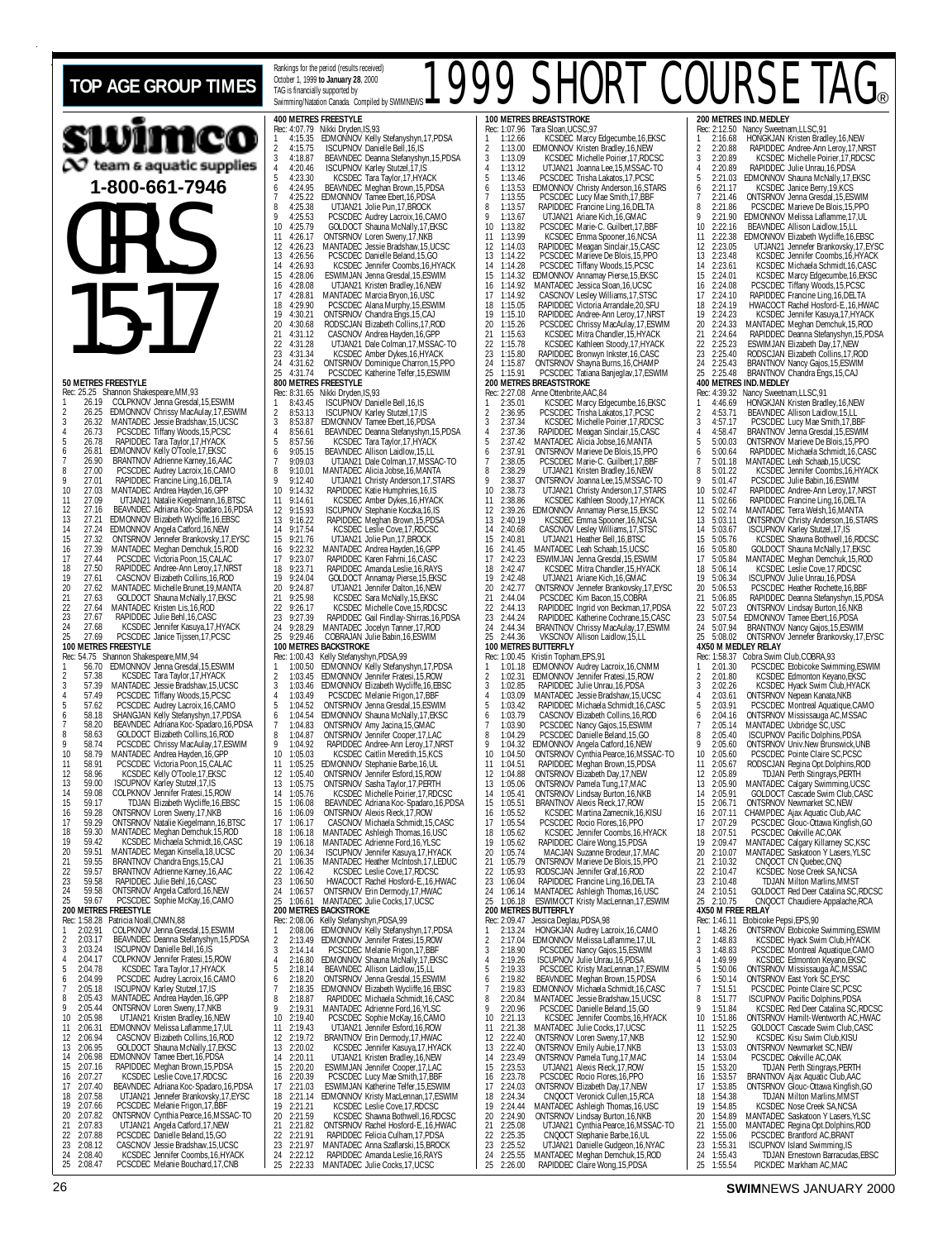| <b>TOP AGE GROUP TIMES</b>                                                                                                                                                                                                                                                                                                                                                                                                                                                                                                                                                                                                                                                                                                                                                                                                                                                                                                                                                                                                                                                                                                                                                                                                                                                                                                                                                                                                                                                                    | Rankings for the period (results received)<br>October 1, 1999 to January 28, 2000<br>TAG is financially supported by<br>Swimming/Natation Canada. Compiled by SWIMNEWS                                                                                                                                                                                                                                                                                                                                                                                                                                                                                                                                                                                                                                                                                                                                                                                                                                                                                                                                                                                                                                                                                                                                                                                                                                                                                                                                                                                        | 1999 SHORT COURSE TAG®                                                                                                                                                                                                                                                                                                                                                                                                                                                                                                                                                                                                                                                                                                                                                                                                                                                                                                                                                                                                                                                                                                                                                                                                                                                                                                                                                                                                                                                        |                                                                                                                                                                                                                                                                                                                                                                                                                                                                                                                                                                                                                                                                                                                                                                                                                                                                                                                                                                                                                                                                                                                                                                                                                                                                                                                                                                                                                                  |
|-----------------------------------------------------------------------------------------------------------------------------------------------------------------------------------------------------------------------------------------------------------------------------------------------------------------------------------------------------------------------------------------------------------------------------------------------------------------------------------------------------------------------------------------------------------------------------------------------------------------------------------------------------------------------------------------------------------------------------------------------------------------------------------------------------------------------------------------------------------------------------------------------------------------------------------------------------------------------------------------------------------------------------------------------------------------------------------------------------------------------------------------------------------------------------------------------------------------------------------------------------------------------------------------------------------------------------------------------------------------------------------------------------------------------------------------------------------------------------------------------|---------------------------------------------------------------------------------------------------------------------------------------------------------------------------------------------------------------------------------------------------------------------------------------------------------------------------------------------------------------------------------------------------------------------------------------------------------------------------------------------------------------------------------------------------------------------------------------------------------------------------------------------------------------------------------------------------------------------------------------------------------------------------------------------------------------------------------------------------------------------------------------------------------------------------------------------------------------------------------------------------------------------------------------------------------------------------------------------------------------------------------------------------------------------------------------------------------------------------------------------------------------------------------------------------------------------------------------------------------------------------------------------------------------------------------------------------------------------------------------------------------------------------------------------------------------|-------------------------------------------------------------------------------------------------------------------------------------------------------------------------------------------------------------------------------------------------------------------------------------------------------------------------------------------------------------------------------------------------------------------------------------------------------------------------------------------------------------------------------------------------------------------------------------------------------------------------------------------------------------------------------------------------------------------------------------------------------------------------------------------------------------------------------------------------------------------------------------------------------------------------------------------------------------------------------------------------------------------------------------------------------------------------------------------------------------------------------------------------------------------------------------------------------------------------------------------------------------------------------------------------------------------------------------------------------------------------------------------------------------------------------------------------------------------------------|----------------------------------------------------------------------------------------------------------------------------------------------------------------------------------------------------------------------------------------------------------------------------------------------------------------------------------------------------------------------------------------------------------------------------------------------------------------------------------------------------------------------------------------------------------------------------------------------------------------------------------------------------------------------------------------------------------------------------------------------------------------------------------------------------------------------------------------------------------------------------------------------------------------------------------------------------------------------------------------------------------------------------------------------------------------------------------------------------------------------------------------------------------------------------------------------------------------------------------------------------------------------------------------------------------------------------------------------------------------------------------------------------------------------------------|
| swimco<br>$\infty$ team a aquatic supplies<br>1-800-661-7946<br>$ 5-17$                                                                                                                                                                                                                                                                                                                                                                                                                                                                                                                                                                                                                                                                                                                                                                                                                                                                                                                                                                                                                                                                                                                                                                                                                                                                                                                                                                                                                       | 400 METRES FREESTYLE<br>Rec: 3:47.65 Alex Baumann, LUSC, 81<br>EDMONNOV Brian Johns, 17, RAPID<br>3:55.24<br>3:56.89<br>EDMONNOV Andrew Hurd, 17, MSSAC-TO<br>2<br>$\overline{3}$<br>3:58.60<br>EDMONNOV Brent O'Connor, 16, PDSA<br>4:01.80<br>$\overline{4}$<br>PCSCDEC Andrew Coupland, 16, GO<br>MANTADEC Richard Cormack, 17, GLEN<br>5<br>4:01.87<br>EDMONNOV Chuck Sayao, 17, MSSAC-TO<br>6<br>4:02.72<br>$\overline{7}$<br>4:04.99<br>RAPIDDEC Jesse Jacks, 17, IS<br>8<br>PCSCDEC Erik Gendreau-B., 16, CAMO<br>4:05.70<br>EDMONNOV Philippe Dubreuil, 17, SHER<br>KCSDEC Marcin Partyka, 17, PGB<br>9<br>4:06.01<br>10<br>4:07.20<br>RAPIDDEC Terry Nathan, 17, IS<br>4:07.37<br>11<br>EDMONNOV Bob Phipps, 16, STARS<br>4:07.44<br>12<br>BRANTNOV Keith Beavers, 16, STARS<br>13<br>4:07.64<br>ONTSRNOV Kurtis MacGillivary, 15, BRANT<br>14<br>4:08.23<br>MANTADEC Elliot MacDonald, 17, MANTA<br>15<br>4:08.61<br>4:08.66<br>PCSCDEC Francois Castonguay, 17, PPO<br>16<br>MANTADEC Jonathan Bird, 17, UCSC<br>17<br>4:08.81<br>ONTSRNOV Steven Medaglia, 15, GO<br>18<br>4:09.81<br>MANTADEC Stuart Starkey, 17, MANTA<br>19<br>4:10.22<br>20<br>4:10.95<br>PCSCDEC Mark Thauvette, 15, PCSC<br>ONTSRNOV Benjamin Petrieux, 17, PPO<br>21<br>4:11.48                                                                                                                                                                                                                                                                                            | <b>100 METRES BREASTSTROKE</b><br>Rec: 59.93 Morgan Knabe, UCSC, 99<br>EDMONNOV Matthew Huang, 15, PDSA<br>1<br>1:01.94<br>$\overline{2}$<br>1:02.54<br>EDMONNOV Chad Thomsen, 16, EKSC<br>$\mathbf{3}$<br>EDMONNOV Lee Raffa, 17, CS<br>1:06.16<br>KCSDEC Brian Verigin, 16, PGB<br>4<br>1:06.17<br>5<br>1:06.27<br>KCSDEC Andrew Sweet, 17, PGB<br>PCSCDEC Richard Hui, 17, RHAC<br>6<br>1:06.32<br>$\overline{1}$<br>1:06.44<br>UTJAN21 Chris Keung, 17, SCAR<br>8<br>MANTADEC Nathan Parker, 15, MJKFF<br>1:06.55<br>9<br>RAPIDDEC Ken Hamilton, 16, IS<br>1:06.81<br>10<br>1:06.82<br>PCSCDEC David Montpetit, 17, PPO<br>11<br>1:07.15<br>UTJAN21 Jonathan Cheng, 17, SCAR<br>MANTADEC Daniel Tracy, 16, USC<br>12<br>1:07.44<br>ONTSRNOV Michael Brown, 15, PERTH<br>13<br>1:07.49<br>PCSCDEC Donald Smith, 15, COBRA<br>1:07.94<br>14<br>15<br>1:07.96<br>TDJAN Keegan Harris, 17, NKB<br>BRANTNOV Scott Dickens, 15, BRANT<br>1:08.09<br>16<br>1:08.09<br>PCSCDEC Alex Boulanger, 17, CAMO<br>17<br>BRANTNOV Roman Margulis, 15, NYAC<br>18<br>1:08.20<br>PCSCDEC Dan Shewfelt, 16, BRANT<br>19<br>1:08.28<br>20<br>1:08.38<br>PICKDEC Brad Margison, 17, OSHAC<br>RAPIDDEC Mike Yuzwa, 17, CASC<br>21<br>1:08.42                                                                                                                                                                                                                                                    | 200 METRES IND.MEDLEY<br>Rec: 1:59.35 Curtis Myden, UCSC, 91<br>ISCUPNOV Brian Johns, 17, RAPID<br>2:04.01<br>2:05.32<br>UTJAN21 Keith Beavers.16.STARS<br>2<br>BRANTNOV Adam Sioui.17.TD<br>3<br>2:06.35<br>BEAVNDEC Chad Thomsen, 16, EKSC<br>2:06.65<br>-4<br>5<br>2:07.07<br>ONTSRNOV Chuck Sayao, 17, MSSAC-TO<br>PCSCDEC Andrew Coupland, 16, GO<br>2:07.93<br>6<br>2:08.00<br>EDMONNOV Matthew Huang, 15, PDSA<br>7<br>PCSCDEC Steven Medaglia, 15, GO<br>8<br>2:08.37<br>MANTADEC Richard Cormack, 17, GLEN<br>9<br>2:09.07<br>KCSDEC Brian Verigin, 16, PGB<br>10<br>2:09.40<br>KCSDEC Cameron Hyder, 17, NCSA<br>11<br>2:09.79<br>2:09.81<br>PCSCDEC Alex Boulanger, 17, CAMO<br>12<br>KCSDEC Andrew Sweet, 17, PGB<br>2:09.82<br>13<br>CNQOCT Stephen Preston, 17, UL<br>14<br>2:09.99<br>ONTSRNOV Bob Phipps, 16, STARS<br>15<br>2:10.24<br>2:10.81<br>BRANTNOV Bill Cocks, 15, TRENT<br>ONTSRNOV Andy White, 17, WTSC<br>ONTSRNOV Nick Langan, 17, SCAR<br>16<br>17<br>2:11.10<br>18<br>2:11.28<br>MANTADEC Geoff Keyser, 17, GLEN<br>19<br>2:11.33<br>ONTSRNOV Kurtis MacGillivary, 15, BRANT<br>ONTSRNOV Devon Ackroyd, 16, SCAR<br>20<br>2:12.28<br>21<br>2:12.93                                                                                                                                                                                                                                                |
| <b>50 METRES FREESTYLE</b><br>Rec: 22.56 Simon MacDonald, NKB, 97<br>BEAVNDEC Daniel Petrus, 16, PDSA<br>23.77<br>EDMONNOV Adam Sioui, 17, TD<br>$\mathfrak{p}$<br>23.95<br>MANTADEC Lee Raffa, 17, UCSC<br>3<br>24.05<br>PCSCDEC David Whang, 16, ESWIM<br>24.07<br>4<br>KCSDEC Brian Verigin, 16, PGB<br>24.09<br>5<br>ONTSRNOV Doug Fleming, 17, ODSC<br>24.11<br>6                                                                                                                                                                                                                                                                                                                                                                                                                                                                                                                                                                                                                                                                                                                                                                                                                                                                                                                                                                                                                                                                                                                        | KCSDEC Cameron Hyder, 17, NCSA<br>4:11.62<br>22<br>RAPIDDEC Anton Blais, 16, CASC<br>23<br>4:11.78<br>BRANTNOV Bryan McMillan, 17, GMAC<br>24<br>4:12.14<br>25<br>4:12.48<br>ESWIMJAN Joey Kehoe, 15, ESWIM<br>1500 METRES FREESTYLE<br>Rec: 15:04.14 Michael McWha, WAC, 95<br>15:13.76 EDMONNOV Andrew Hurd, 17, MSSAC-TO<br>-1<br>$\mathfrak{D}$<br>15:44.87<br>ISCUPNOV Brian Johns, 17, RAPID<br>3<br>15:57.68<br>EDMONNOV Brent O'Connor, 16, PDSA<br>16:02.11<br>UTJAN21 Chuck Sayao, 17, MSSAC-TO<br>4<br>RAPIDDEC Jesse Jacks, 17, IS<br>5<br>16:03.72<br>MANTADEC Elliot MacDonald, 17, MANTA<br>16:08.67<br>6                                                                                                                                                                                                                                                                                                                                                                                                                                                                                                                                                                                                                                                                                                                                                                                                                                                                                                                                      | 22<br>1:08.49<br>RAPIDDEC Ian Meredith, 16, RAYS<br>23<br>1:08.71<br>KCSDEC Daren Wylie, 17, HYACK<br>24<br>1:08.85<br>PCSCDEC Blaine Dolcetti, 17, SSMAC<br>25<br>1:08.90<br>TSCJAN Mauricio Montano, 15, MSSAC<br><b>200 METRES BREASTSTROKE</b><br>Morgan Knabe, UCSC, 98<br>Rec: 2:11.45<br>EDMONNOV Matthew Huang 15, PDSA<br>2:13.38<br>1<br>$\overline{2}$<br>EDMONNOV Chad Thomsen, 16, EKSC<br>2:16.09<br>$\sqrt{3}$<br>2:19.23<br>UTJAN21 Keith Beavers 16, STARS<br>2:20.74<br>RAPIDDEC Ken Hamilton.16.IS<br>4<br>5<br>2:21.16<br>PCSCDEC David Montpetit, 17, PPO<br>2:23.18<br>MANTADEC Nathan Parker, 15, MJKFF<br>6                                                                                                                                                                                                                                                                                                                                                                                                                                                                                                                                                                                                                                                                                                                                                                                                                                           | UTJAN21 Chris Keung, 17, SCAR<br>22<br>2:13.01<br>MANTADEC Matthew Del Mastro, 17, USC<br>23<br>2:13.31<br>RAPIDDEC Chris Kargl-Simard, 15, PDSA<br>24<br>2:13.31<br>RAPIDDEC Andrew Carruthers, 16, NRST<br>25<br>2:13.51<br>400 METRES IND.MEDLEY<br>Rec: 4:12.67 Alex Baumann, LUSC, 81<br>ISCUPNOV Brian Johns, 17, RAPID<br>4:21.92<br>BRANTNOV Keith Beavers, 16, STARS<br>$\overline{2}$<br>4:25.99<br>EDMONNOV Chuck Sayao, 17, MSSAC-TO<br>3<br>4:28.40<br>PCSCDEC Steven Medaglia, 15, GO<br>RAPIDDEC Ken Hamilton, 16, IS<br>4:30.56<br>$\overline{4}$<br>5<br>4:31.14<br>ONTSRNOV Kurtis MacGillivary, 15, BRANT<br>4:32.72<br>6                                                                                                                                                                                                                                                                                                                                                                                                                                                                                                                                                                                                                                                                                                                                                                                     |
| KCSDEC Borrey Kim, 17, OSC<br>MANTADEC Scott Briggs, 17, USC<br>PCSCDEC Cedric Sureau-L., 16, PPO<br>24.22<br>8<br>24.23<br>9<br>24.25<br>10<br>24.26<br>ONTSRNOV Matthew Liberatore, 17, ESWIM<br>UTJAN21 Nick Langan, 17, SCAR<br>11<br>24.28<br>12<br>24.36<br>ISCUPNOV Jason Strelzow, 17, PDSA<br>MANTADEC lan Grotkowski, 17, UCSC<br>13<br>24.46<br>PCSCDEC Andrew Bignell, 16, SSMAC<br>14<br>24.47<br>15<br>ONTSRNOV C. Vythoulkas, 15, DSC<br>24.49<br>RAPIDDEC Chris Barry, 16, PDSA<br>16<br>24.52<br>24.58<br>NORACJAN Bill Cocks, 15, TRENT<br>17<br>ONTSRNOV Bradley Vanderkam, 16, LAC<br>18<br>24.66<br>19<br>KCSDEC Marcin Partyka, 17, PGB<br>24.74<br>ONTSRNOV Jonathan Cheng, 17, SCAR<br>20<br>24.74<br>ONTSRNOV Chris Lukas, 16, ESWIM<br>21<br>24.76<br>22<br>KCSDEC Cameron Hyder, 17, NCSA<br>24.80<br>23<br>ONTSRNOV Remy Di Giovanni, 17, MSSAC<br>24.82<br>24<br>RODSCJAN Kevin Saganski, 17, GOLD<br>24.83                                                                                                                                                                                                                                                                                                                                                                                                                                                                                                                                                      | EDMONNOV Philippe Dubreuil, 17, SHER<br>7<br>16:12.12<br>RAPIDDEC Terry Nathan, 17, IS<br>8<br>16:22.71<br>9<br>16:30.42<br>KCSDEC Marcin Partyka, 17, PGB<br>10 16:37.70<br>RAPIDDEC Travis Musgrave, 15, COMOX<br>RAPIDDEC Anton Blais, 16, CASC<br>11 16:40.57<br>KCSDEC Andy Andrew, 16, WVOSC<br>12 16:45.27<br>13 16:45.43<br>GOLDOCT Karim Abdulla, 16, ROD<br>14 16:45.48<br>MEGADEC Matt Johnston, 15, MSSAC<br>15 16:45.48<br>MEGADEC Bentley Gaikis, 16, TSC<br>MANTADEC Ciaran Dickson, 16, ROD<br>16 16:46.75<br>17 16:52.84<br>KCSDEC Rylan Kafara, 16, RDCSC<br>18 16:55.59<br>MANTADEC Jonathan Bird, 17, UCSC<br>19 16:56.18<br>RAPIDDEC Richard Taylor, 15, RAPID<br>UTJAN21 Jordan Chittley, 17, NYAC<br>20 16:58.77                                                                                                                                                                                                                                                                                                                                                                                                                                                                                                                                                                                                                                                                                                                                                                                                                       | 2:23.67<br>BRANTNOV Alex Boulanger, 17, CAMO<br>7<br>KCSDEC Andrew Sweet, 17, PGB<br>8<br>2:23.71<br>MANTADEC Daniel Tracy, 16, USC<br>9<br>2:24.12<br>PCSCDEC Steven Medaglia, 15, GO<br>10<br>2:24.29<br>2:24.81<br>ISCUPNOV Brian Johns, 17, RAPID<br>11<br>2:25.44<br>ONTSRNOV Chris Keung, 17, SCAR<br>12<br>ONTSRNOV Chuck Sayao, 17, MSSAC-TO<br>13<br>2:26.08<br>ONTSRNOV Andy White, 17, WTSC<br>14<br>2:26.52<br>ONTSRNOV Jonathan Cheng, 17, SCAR<br>2:26.58<br>15<br>PGBNOV Brian Verigin, 15, PGB<br>2:26.69<br>16<br>2:27.38<br>MANTADEC Lee Raffa, 17, UCSC<br>17<br>RAPIDDEC Mike Yuzwa, 17, CASC<br>18<br>2:27.50<br>2:28.28<br>MANTADEC Jamie Del Mastro, 15, USC<br>19<br>2:28.49<br>PICKDEC Michael Brown, 15, PERTH<br>20<br>21<br>2:28.57<br>PCSCDEC Francois Castonguay, 17, PPO                                                                                                                                                                                                                                                                                                                                                                                                                                                                                                                                                                                                                                                                       | 4:34.12<br>PCSCDEC Alex Boulanger, 17, CAMO<br>RAPIDDEC Terry Nathan, 17, IS<br>ONTSRNOV Andy White, 17, WTSC<br>MANTADEC Richard Cormack, 17, GLEN<br>7<br>8<br>4:35.36<br>9<br>4:36.77<br>10<br>4:37.37<br>KCSDEC Cameron Hyder, 17, NCSA<br>11<br>4:37.57<br>MANTADEC Elliot MacDonald, 17, MANTA<br>12<br>4:37.63<br>KCSDEC Craig Gillis, 16, CASC<br>13<br>4:38.37<br>KCSDEC Andrew Sweet, 17, PGB<br>14<br>4:39.09<br>4:39.14<br>ONTSRNOV Bradley Vanderkam, 16, LAC<br>15<br>KCSDEC Brian Verigin, 16, PGB<br>4:42.38<br>16<br>4:42.91<br>MEGADEC Nick Langan, 17, SCAR<br>17<br>ONTSRNOV Mark Sy, 16, CREST<br>4:43.05<br>18<br>MANTADEC Matthew Del Mastro, 17, USC<br>19<br>4:45.00<br>MANTADEC Ciaran Dickson, 16, ROD<br>20<br>4:45.04<br>21<br>ONTSRNOV Steven Caswell, 16, HWAC<br>4:45.63<br>22<br>4:45.88<br>PCSCDEC Patrick Bourassa-F., 16, CAMO<br>23<br>4:45.99<br>PCSCDEC Jean-S. Savard, 17, CAMO<br>24<br>4:46.08<br>ONTSRNOV Blaine Dolcetti, 17, SSMAC                                                                                                                                                                                                                                                                                                                                                                                                                                                  |
| ONTSRNOV Bob Phipps, 16, STARS<br>25<br>24.87<br>100 METRES FREESTYLE<br>Rec: 49.84 Yannick Lupien, GO, 97<br>51.53<br>BEAVNDEC Daniel Petrus, 16, PDSA<br>51.54<br>EDMONNOV Adam Sioui, 17, TD<br>2<br>52.28<br>MANTADEC Richard Cormack, 17, GLEN<br>3<br>52.29<br>ISCUPNOV Brian Johns, 17, RAPID<br>4<br>52.51<br>PCSCDEC Cedric Sureau-L., 16, PPO<br>5<br><b>ONTSRNOV Bob Phipps, 16, STARS</b><br>52.57<br>6<br>PCSCDEC Nicolas Guillotte, 16, CAMO<br>52.72<br>KCSDEC Borrey Kim, 17, OSC<br>ESWIMJAN David Whang, 16, ESWIM<br>8<br>52.96<br>53.10<br>9<br>10<br>ISCUPNOV Jason Strelzow, 17, PDSA<br>53.24<br>ONTSRNOV Doug Fleming, 17, ODSC<br>11<br>53.31<br>ONTSRNOV Chuck Sayao, 17, MSSAC-10<br>12<br>53.34<br>13<br>MANTADEC Ian Grotkowski, 17, UCSC<br>53.41<br>14<br>ONTSRNOV Bradley Vanderkam, 16, LAC<br>53.46<br>15<br>RAPIDDEC Dugald Thomson, 17, CASC<br>53.65<br>RAPIDDEC Brent Hayden, 16, SPART<br>53.67<br>16<br>KCSDEC Marcin Partyka, 17, PGB<br>17<br>53.71<br>ONTSRNOV Anthony Costa, 17, NEW<br>18<br>53.74<br>19<br>53.77<br>KCSDEC Brian Verigin, 16, PGB<br>20<br>53.84<br>MANTADEC Jonathan Bird, 17, UCSC<br>21<br>53.89<br>ONTSRNOV Tim Sauve, 17, CYPS<br>22<br>53.98<br>KCSDEC Andrew Sweet, 17, PGB<br>23<br>54.03<br>PCSCDEC Mark Thauvette, 14, PCSC<br>24<br>54.13<br>KCSDEC Craig Gillis, 16, CASC                                                                                                                                           | <b>100 METRES BACKSTROKE</b><br>Rec: 54.56 Chris Renaud, UCSC, 93<br>57.59<br>ONTSRNOV Francois Castonguay, 17, PPO<br>57.60<br>PCSCDEC David Whang, 16, ESWIM<br>2<br>CNQOCT Stephen Preston, 17, UL<br>3<br>58.00<br>KCSDEC Craig Gillis, 16, CASC<br>58.24<br>4<br>ONTSRNOV Remy Di Giovanni, 17, MSSAC<br>5<br>59.04<br>MANTADEC Richard Cormack, 17, GLEN<br>6<br>59.06<br>59.10<br>ONTSRNOV Stefano Caprara, 16, VAC<br>7<br>8<br>ONTSRNOV Doug Fleming, 17, ODSC<br>59.34<br>9<br>59.34<br>UTJAN21 Keith Beavers, 16, STARS<br>10<br>59.40<br>BEAVNDEC Andrew Greener, 15, UNATT<br>11<br>MANTADEC Trevor Coulman.15.GOLD<br>59.52<br>12<br>59.59<br>ONTSRNOV Bradley Vanderkam, 16, LAU<br>13<br>59.62<br>ESWIMJAN Chris Lukas, 16, ESWIM<br>14<br>59.69<br>ONTSRNOV Richard Malolepszy, 17, ROW<br>UTJAN21 Bryan McMillan, 17, GMAC<br>15<br>59.69<br>ONTSRNOV Anthony Costa, 17, NEW<br>59.71<br>16<br>17<br>59.89<br>KCSDEC Andrew Sweet, 17, PGB<br>59.98<br>18<br>KCSDEC Kyle Nartz, 16, PN<br>UTJAN21 Chuck Sayao, 17, MSSAC-TO<br>19<br>1:00.02<br>KCSDEC Maciek Zielnik, 15, EKSC<br>20<br>1:00.25<br>21<br>1:00.30<br>BRANTNOV Chris Kula, 16, CAJ<br>ONTSRNOV C. Vythoulkas, 15, DSC<br>22<br>1:00.37<br>ONTSRNOV Kurtis MacGillivary, 15, BRANT<br>23<br>1:00.37<br>MANTADEC Lee Raffa, 17, UCSC<br>24<br>1:00.51                                                                                                                                                                                                                          | 100 METRES BUTTERFLY<br>Rec: 54.00 Adam Sioui, TD, 99<br>54.00<br>RIONOV Adam Sioui, 17, TD<br>л.<br>$\overline{2}$<br>57.33<br>RAPIDDEC Jesse Jacks, 17, IS<br>$\mathbf{3}$<br>RAPIDDEC Craig Gillis, 16, CASC<br>57.41<br>KCSDEC Borrey Kim, 17, OSC<br>4<br>57.72<br>58.13<br>ONTSRNOV Bradley Vanderkam, 16, LAC<br>5<br>PCSCDEC Cedric Sureau-L., 16, PPO<br>58.28<br>6<br>$\overline{7}$<br>58.31<br>PCSCDEC David Whang, 16, ESWIM<br>ONTSRNOV Andy White, 17, WTSC<br>PCSCDEC Jean-S. Savard, 17, CAMO<br>8<br>58.43<br>9<br>58.58<br>10<br>58.68<br>RAPIDDEC Chris Barry, 16, PDSA<br>11<br>58.84<br>PCSCDEC Andrew Bignell, 16, SSMAC<br>12<br>58.85<br>BEAVNDEC Daniel Petrus, 16, PDSA<br>13<br>58.88<br>GOLDOCT Chad Hankewich, 17, GOLD<br>58.95<br>MANTADEC Ian MacLeod, 16, USC<br>14<br>ONTSRNOV Francois Castonguay, 17, PPO<br>15<br>58.96<br>CASCNOV Karim Abdulla, 16, RÓD<br>59.05<br>16<br>17<br>59.10<br>MANTADEC Steven Demchuk, 17, ROD<br>18<br>59.38<br>PCSCDEC Erik Gendreau-B., 16, CAMO<br>BEAVNDEC Andrew Greener, 15, UNATT<br>19<br>59.39<br>20<br>59.41<br>MANTADEC Matthew Del Mastro, 17, USC<br>21<br>59.41<br>MEGADEC Nick Langan, 17, SCAR<br>22<br>59.47<br>BRANTNOV Bob Phipps, 16, STARS<br>23<br>59.47<br>NORACJAN Bill Cocks, 15, TRENT<br>59.52<br>ONTSRNOV Mark Sy, 16, CREST<br>24<br>25                                                                                                                                      | 25<br>ONTSRNOV Trevor McLean, 17, NKB<br>4:46.46<br>4X50 M MEDLEY RELAY<br>Rec: 1:44.53 Markham AC, MAC, 94<br>1:49.16<br>PCSCDEC Etobicoke Swimming, ESWIM<br>1:50.60<br>ONTSRNOV Scarborough SC, SCAR<br>$\mathcal{P}$<br>KCSDEC Cascade Swim Club, CASC<br>1:50.72<br>3<br>MANTADEC Uxbridge SC,USC<br>1:50.96<br>4<br>KCSDEC Prince George BSC, PGB<br>1:51.28<br>5<br>1:51.89<br>KCSDEC Edmonton Keyano, EKSC<br>6<br>1:52.24<br>PCSCDEC Montreal Aquatique,CAMO<br>PCSCDEC Pointe Claire SC,PCSC<br>PCSCDEC Oakville AC,OAK<br>7<br>1:53.90<br>8<br>1:54.38<br>GOLDOCT Saskatoon Goldfins, GOLD<br>1:54.59<br>10<br>1:54.88<br>GOLDOCT Regina Opt.Dolphins,ROD<br>11<br><b>PCSCDEC Brantford AC, BRANT</b><br>ΙZ<br>1:55.18<br>13<br>CASCNOV Calgary Swimming, UCSC<br>1:55.29<br>PCSCDEC Glouc-Ottawa Kingfish, GO<br>14<br>1:55.31<br>CASCNOV Silver Tide SC, STŠC<br>15 1:55.45<br>MANTADEC Glencoe Gators, GLEN<br>1:55.56<br>16<br>ONTSRNOV Nepean Kanata, NKB<br>17 1:56.26<br>KCSDEC Hyack Swim Club, HYACK<br>18<br>1:56.82<br>PCSCDEC Mississauga AC, MSSAC<br>19<br>1:56.96<br>PICKDEC Perth Stingrays, PERTH<br>20<br>1:57.38<br>LACNOV London AC, LAC<br>21<br>1:58.50<br>1:59.29<br>RODSCJAN Manta Swim Club, MANTA<br>22<br>PICKDEC Oshawa AC, OSHAC<br>23<br>1:59.81<br>1:59.96<br><b>BROCKOCT Pickering SC, PICK</b><br>24                                                                                 |
| 25<br>54.15<br>TDJAN Bryan McMillan, 17, GMAC<br>200 METRES FREESTYLE<br>Rec: 1:47.83 Alex Baumann, LUSC, 81 / Eddie Parenti, NSC, 89<br>1:49.16<br><b>ISCUPNOV Brian Johns.17.RAPID</b><br>1:52.76<br>MANTADEC Richard Cormack, 17, GLEN<br>2<br>1:53.46<br>PCSCDEC Andrew Coupland, 16, GO<br>3<br>ONTSRNOV Andrew Hurd, 17, MSSAC-TO<br>1:53.56<br>4<br>1:53.72<br>EDMONNOV Adam Sioui, 17, TD<br>5<br>BEAVNDEC Daniel Petrus, 16, PDSA<br>1:54.43<br>6<br>PCSCDEC Cedric Sureau-L., 16, PPO<br>1:54.53<br>7<br>EDMONNOV Chuck Sayao, 17, MSSAC-TO<br>1:54.58<br>8<br>ONTSRNOV Bob Phipps, 16, STARS<br>PCSCDEC Nicolas Guillotte, 16, CAMO<br>1:54.70<br>Q<br>1:55.08<br>10<br>1:55.29<br>PCSCDEC Erik Gendreau-B., 16, CAMO<br>11<br>1:55.34<br>KCSDEC Borrey Kim, 17, OSC<br>UTJAN21 Keith Beavers, 16, STARS<br>12<br>1:55.37<br>13<br>1:55.96<br>MANTADEC lan Grotkowski,17,UCSC<br>14<br>15<br>1:56.57<br>RAPIDDEC Terry Nathan, 17, IS<br>1:56.60<br>ONTSRNOV Benjamin Petrieux, 17, PPO<br>16<br>KCSDEC Marcin Partyka, 17, PGB<br>17<br>1:57.24<br>18<br>1:57.26<br>KCSDEC Cameron Hyder, 17, NCSA<br>PCSCDEC Steven Medaglia, 15, GO<br>19<br>1:57.40<br>UTJAN21 Nick Langan, 17, SCAR<br>20<br>1:57.51<br>BRANTNOV Bryan McMillan, 17, GMAC<br>21<br>1:57.86<br>PCSCDEC Mark Thauvette, 14, PCSC<br>22<br>1:58.10<br>ONTSRNOV Anthony Costa, 17, NEW<br>23<br>1:58.12<br>MANTADEC Elliot MacDonald, 17, MANTA<br>24<br>1:58.22<br>25<br>BRANTNOV Chris Kula, 16, CAJ<br>1:58.35 | 25<br>1:00.56<br>ONTSRNOV Goran Marjanovic, 17, HWAC<br><b>200 METRES BACKSTROKE</b><br>Rec: 1:57.13<br>Chris Renaud, UCSC, 94<br>2:01.77 EDMONNOV Chuck Sayao, 17, MSSAC-TO<br>1<br>ONTSRNOV Francois Castonguay, 17, PPO<br>$\overline{2}$<br>2:03.13<br>$_{3}$<br>KCSDEC Craig Gillis, 16, CASC<br>2:04.77<br>UTJAN21 Keith Beavers, 16, STARS<br>$\overline{4}$<br>2:05.78<br>5<br>MANTADEC Richard Cormack, 17, GLEN<br>2:05.82<br>MANTADEC Ciaran Dickson, 16, ROD<br>2:05.96<br>6<br>$\overline{7}$<br>PCSCDEC Andrew Coupland, 16, GO<br>2:06.56<br>ONTSRNOV Remy Di Giovanni, 16, MSSAC<br>8<br>2:07.12<br>ESWIMJAN Chris Lukas, 16, ESWIM<br>9<br>2:07.32<br>ONTSRNOV Doug Fleming, 17, ODSC<br>ONTSRNOV Goran Marjanovic, 17, HWAC<br>10<br>2:07.55<br>2:08.05<br>11<br>MANTADEC Geoff Keyser, 17, GLEN<br>KCSDEC Kyle Nartz, 16, PN<br>2:08.46<br>12<br>2:08.57<br>13<br>BRANTNOV Bryan McMillan, 17, GMAC<br>2:08.85<br>14<br>2:08.98<br>BEAVNDEC Andrew Greener, 15, UNATT<br>15<br>2:09.14<br>UTJAN21 Kurtis MacGillivary, 16, BRANT<br>16<br>MANTADEC Trevor Coulman, 15, GOLD<br>17<br>2:10.14<br>CASCNOV Charles Turanich-N., 15, STSC<br>2:10.22<br>18<br>19<br>2:10.37<br>ONTSRNOV Stefano Caprara, 16, VAC<br>2:10.40<br>RAPIDDEC Adam Martinson, 15, CASC<br>20<br>ONTSRNOV Anthony Costa, 17, NEW<br>21<br>2:10.61<br>ONTSRNOV Kevin Calaguiro, 16, HWAC<br>22<br>2:11.00<br>23<br>ONTSRNOV William Moore, 17, HWAC<br>2:11.39<br>24<br>2:11.49<br>MANTADEC Stuart Starkey, 17, MANTA<br>25 2:11.62<br>KCSDEC Maciek Zielnik, 15, EKSC | 59.62<br>KCSDEC Joseph Miller, 16, STSC<br>200 METRES BUTTERFLY<br>Rec: 1:57.66 Adam Sioui, TD, 99<br>1:57.66<br>RIONOV Adam Sioui, 17, TD<br>1<br>EDMONNOV Brent O'Connor, 16, PDSA<br>$\overline{2}$<br>2:04.35<br>3<br>ONTSRNOV Andy White, 17, WTSC<br>2:06.63<br>4<br>2:07.93<br>PCSCDEC Francois Castonguay, 17, PPO<br>5<br>ONTSRNOV Mark Sy, 16, CREST<br>2:08.02<br>PCSCDEC Jean-S. Savard, 17, CAMO<br>2:08.44<br>6<br>2:08.52<br>PCSCDEC Andrew Coupland, 16, GO<br>$\overline{1}$<br>MANTADEC Ian MacLeod, 16, USC<br>8<br>2:08.63<br>9<br>PCSCDEC Steven Medaglia, 15, GO<br>2:08.63<br>ONTSRNOV Andrew Hurd, 17, MSSAC-TO<br>10<br>2:08.89<br>CASCNOV Karim Abdulla, 16, ROD<br>RAPIDDEC Craig Gillis, 16, CASC<br>ISCUPNOV Jesse Jacks, 17, IS<br>2:09.08<br>11<br>2:09.68<br>12<br>2:10.38<br>13<br>UTJAN21 Jordan Chittley, 17, NYAC<br>2:10.60<br>14<br>MANTADEC Lawrence Cohen, 17, MANTA<br>15<br>2:11.28<br>2:11.28<br>PCSCDEC Alex Boulanger, 17, CAMO<br>16<br>CASCNOV Niels Versfeld, 18, UCSC<br>17<br>2:11.35<br>ONTSRNOV Steven Caswell, 16, HWAC<br>2:11.42<br>18<br>MANTADEC Steven Demchuk, 17, ROD<br>19<br>2:11.71<br>20<br>2:11.71<br>MANTADEC Matthew Del Mastro, 17, USC<br>RAPIDDEC Chris Kargl-Simard, 15, PDSA<br>21<br>2:12.23<br>22<br>2:12.69<br>ONTSRNOV Vlad Guerrero, 16, SCAR<br>23<br>2:12.74<br>PCSCDEC Erik Gendreau-B., 16, CAMO<br>24 2:13.10<br>KCSDEC Cameron Hyder, 17, NCSA<br>25 2:13.11<br>KCSDEC Borrey Kim, 17, OSC | 2:00.54<br>MANTADEC Manitoba Marlins, MM<br>25<br>4X50 M FREE RELAY<br>Rec: 1:34.58 Markham AC, MAC, 92<br>ONTSRNOV Scarborough SC, SCAR<br>1:37.28<br>-1<br>KCSDEC Prince George BSC, PGB<br>$\overline{2}$<br>1:38.01<br>MANTADEC Uxbridge SC, USC<br>3<br>1:39.02<br>PCSCDEC Montreal Aquatique, CAMO<br>1:39.43<br>$\overline{4}$<br>BRANTNOV Etobicoke Swimming, ESWIM<br>5<br>1:39.67<br>CASCNOV Calgary Swimming, UCSC<br>PCSCDEC Pointe Claire SC, PCSC<br>1:41.09<br>6<br>7<br>1:41.65<br>KCSDEC Nose Creek SA, NCSA<br>8<br>1:42.13<br>GOLDOCT Edmonton Keyano, EKSC<br>9<br>1:42.15<br>KCSDEC Cascade Swim Club, CASC<br>10<br>1:42.25<br>MEGADEC North York AC, NYAC<br>11<br>1:42.34<br>MANTADEC Glencoe Gators, GLEN<br>1:42.49<br>12<br>13<br>PCSCDEC Glouc-Ottawa Kingfish, GO<br>1:42.76<br>14<br>1:43.10<br>PCSCDEC Oakville AC, OAK<br>GOLDOCT Silver Tide SC, STSC<br>15<br>1:44.14<br>16<br>1:44.27<br>PCSCDEC Brantford AC, BRANT<br>MANTADEC Manitoba Marlins, MM<br>17<br>1:44.67<br>KCSDEC Red Deer Catalina SC, RDCSC<br>18<br>1:44.98<br>RODSCJAN Saskatoon Goldfins, GOLD<br>19<br>1:45.11<br>TDJAN Nepean Kanata, NKB<br>20<br>1:45.30<br>RODSCJAN Manta Swim Club, MANTA<br>21<br>1:45.50<br>CHAMPDEC Toronto Champs, CHAMP<br>22<br>1:45.76<br>23<br>PCSCDEC Mississauga AC, MSSAC<br>1:45.78<br>GOLDOCT Regina Opt.Dolphins, ROD<br>24<br>1:46.11<br>25 1:46.38<br>KCSDEC Hyack Swim Club, HYACK |

**SWIM**NEWS JANUARY 2000 27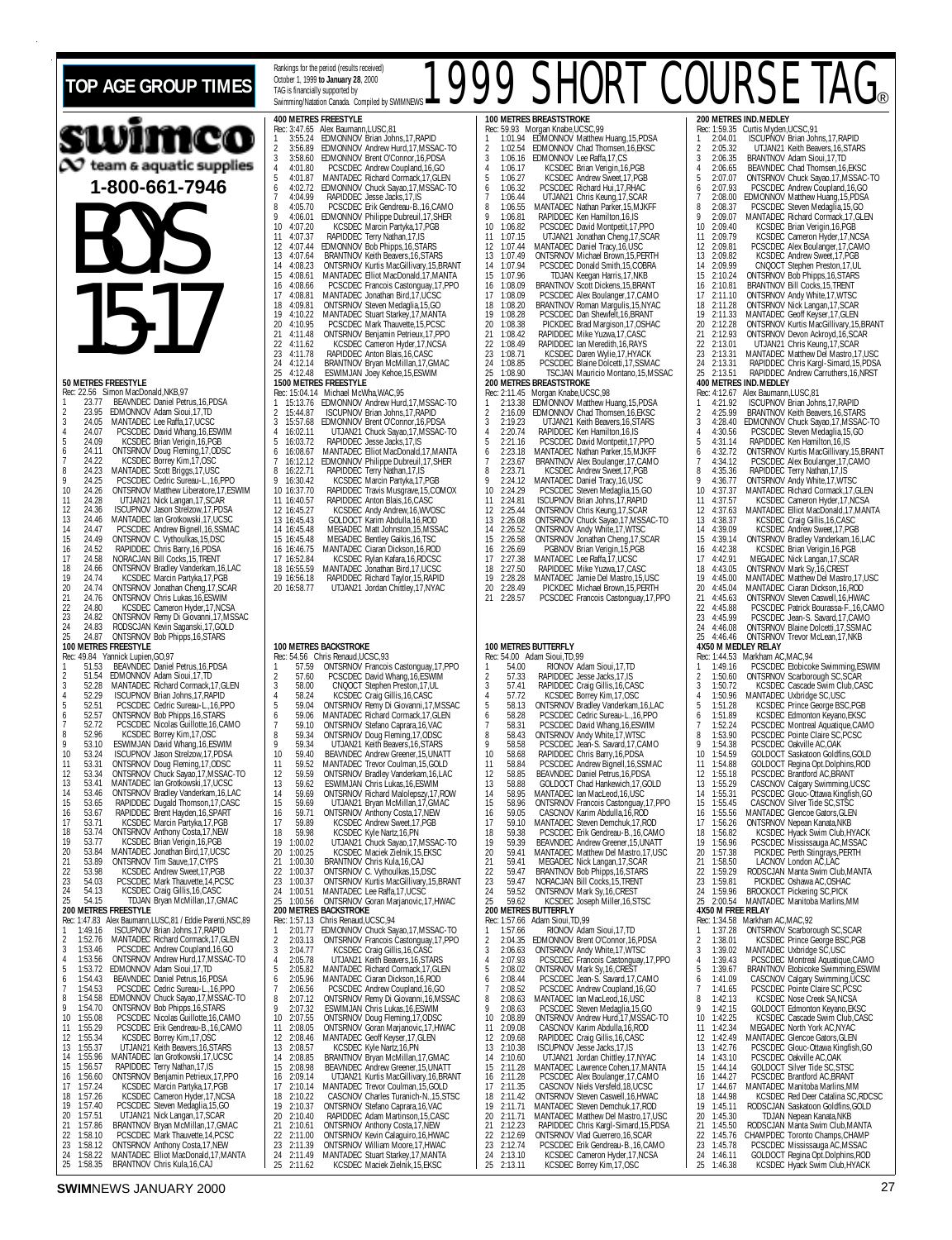# **SEARS SWIMMING SKINS**

# PRIZE MONEY AND THE FORMAT

# **Nikki Dryden**

Calgary—The inaugural Sears Swimming Skins competition on November 22, 1999, got underway after a one-hour "I Can Swim" clinic with some of this world's best swimmers. Over 400 Calgary youngsters watched demos and listened to the inspiring words of South African Penny Heyns, Canadians Joanne Malar and Curtis Myden, and American Tom Wilkens.

races. Swimmers from Canada, South Africa, USA,<br>Australia, Great Britain, and Poland dashed for almost **One** \$20,000 in cash in front of hundreds of screaming fans. Prize money of \$4000 per main event was up for grabs, as well as smaller purses for the four undercard races. Swimmers from Canada, South Africa, USA,

**Barrowman's Dryland** entertaining and exciting competitions I have attended. In12 years of swimming, only the World Cup in Malmo, Sweden compares to the energy that filled Lindsay Park<br>this Namurk in In Malma, madistries of music convert Although my duties at the meet were of a purely journalistic nature, I must admit it was one of the most this November. In Malmo, spotlights and music are used to get the crowd and competitors ready to race. But here in Calgary, money and a less competitive environment made the meet that much more fun.

The opening event was the men's broken 100 freestyle: four 25-metre races, started one minute apart. Five swimmers started the race, with the last swimmer in each wave eliminated after each 25. Three Alberta swimmers: Etienne Caron, Gordon Vatcher, and JP Gowdy raced BC's Ryan Laurin and English swimmer Sion Brinn. After some fast swims at the Edmonton World Cup, most thought Laurin would challenge Brinn for the title and the cash, but after a whistle from the stands erased the first 25, Laurin was unable to hold off Gowdy and was the third swimmer eliminated. Brinn went on to beat Gowdy on the final 25, winning with a 10.59. After his race Gowdy remarked on how much fun the meet format was. "I've never been in a meet like this before. Everyone is cheering and going crazy! It is just great for the kids and for swimming in general."

Canada's Morgan Knabe and American Jarrod Marrs raced in a 75-breaststroke head-to-head battle. After tying for the silver medal in the 100 breast at last summer's Pan American Games in Winnipeg, these two men were out for blood. Although Marrs took the early lead, Knabe touched first, 44.30 to 44.86.

Next up, another broken 100, this time in fly. Hometown pride was on the line as four of the five swimmers all train in Calgary. This event turned out to be the most exciting of the night; unfortunately CTV didn't think so and excluded it from its TV coverage in mid-December. Bo Simpson was the first knocked out, and with only a few minutes rest after his five 25 frees, Sion Brinn was eliminated. Josh Ballem was next, leaving Canadian team members and UCSC training partners Collin Sood and Garret Pulle to fight it out. Who

<span id="page-27-0"></span>won? Well on the fourth 25 Sood and Pulle tied in an 11.43. With another minute's rest and a huge push from the crowd, Sood pulled out the win, 11.19 to Pulle's 11.39. Although he wasn't able to emerge the victor, Pulle admitted to having fun. "The best part of the night was that I got to high five all the little kids in between each of my 25s. That really pumped me up and kept me going." **MADE THE MEET MUCH MORE FUN** Strated to having fun. "The best part of the night GDR European Champs Medals

First up on the main event schedule was the men's broken 200 backstroke, featuring five of Canada's top superstars. Butterfly specialist Shamek Pietucha took the place of Chris Renaud, who pulled out of the competition due to illness. Before the race, Pietucha had nothing but great things to say about the meet. "The atmosphere here is absolutely electrifying!" Pietucha said, "It is just so much fun!" Unfortunately, he was no match for the Vancouver duo of Dustin Hersee and Mark Versfeld, who battled it out until the last metre. Although Versfeld had "You're Gone" inked onto his back, he was only barely able to hold on to the win on the last 50, with a 27.00 over a fast-closing Hersee, 27.11.

The women's mystery medley showcased another national rivalry. Each swimmer swam a different order, which proved to be most exciting. As is usually the case in IM, the breaststroke leg was the most important. The orders were drawn out of a hat prior to warm-up: Joanne Malar swam fly, breast, free, back while Marianne Limpert drew an unfortunate order of free, fly, breast, back. Malar came out the winner with a time of 2:12.91, Vancouver's Kelly Doody was second in 2:16.06 and Limpert was third in 2:16.42. Malar found the meet one of the most exhilarating of her career: "Behind the Olympics this is the most exciting swim meet I've ever been to!"

Following the same format as the men's broken 200 backstroke was the women's 200 breaststroke showdown, featuring the hottest swimmer in world, South African Penny Heyns. Penny's four 50s were 31.84, 32.10, 32.12, and 32.27. Her training partner, Canadian Lauren Van Oosten, finished second with a final 50 time of 32.78.

The final event of the night was a 300 IM head-tohead grudge race featuring the world's two #1 ranked IM swimmers: Canada's Curtis Myden, currently ranked #1 in the 400 IM versus American Tom Wilkens, ranked #1 in the 200 IM. The race was close, but Wilkens managed to hold on to the lead, touching ahead of Myden: Myden: 42.25 1:30.04 2:23.75 3:06.71<br>Wilkens: 41.77 1:30.30 2:22.43 3:07.03 Wilkens: 41.77 1:30.30 2:22.43 3:07.03

This competition was the first money meet of its kind to be held in Canada, and according to all the athletes I spoke with, it was also one of the most thrilling they have ever competed in. The pool was packed and the crowd was rowdy as most of the swimmers marched out in costume or at least with some sort of crazy production number. Josh Ballem entered the deck in full PEI regalia, accompanied by an entourage to pump him up, while JP Gowdy donned a wig and disco clothes. Collin Sood dressed up as his roommate Joanne Malar, but it was Garret Pulle who won the award for the most intimidating: not until the first 25 was about to go did he remove his black balaclava and get ready to win some money!

# **STATE SPONSORED CHEATING**

| Men                             | G              | S                                     | B                   | <b>Total</b>   |  |  |
|---------------------------------|----------------|---------------------------------------|---------------------|----------------|--|--|
| 1954                            | 1              | $\overline{0}$                        | $\bf{0}$            | $\mathbf{1}$   |  |  |
| 1958                            | $\overline{0}$ | $\overline{0}$                        | $\overline{c}$      | $\overline{2}$ |  |  |
| 1962                            | 1              | $\mathbf{1}$                          | $\overline{5}$      | $\overline{7}$ |  |  |
| 1966                            | 3              | 3                                     | 3                   | $\overline{9}$ |  |  |
| 1970                            | 5              | 3                                     | $\overline{5}$      | 12             |  |  |
| Stasi in charge of Drug program |                |                                       |                     |                |  |  |
| 1974                            | 4              | 3                                     | $\boldsymbol{2}$    | 9              |  |  |
| 1977                            | $\mathbf{1}$   | $\overline{c}$                        | $\overline{c}$      | $\overline{5}$ |  |  |
| 1981                            | $\overline{0}$ | $\mathbf{1}$                          | $\overline{1}$      | $\overline{c}$ |  |  |
| 1983                            | 1              | $\overline{5}$                        | 3                   | 9              |  |  |
| 1985                            | $\overline{2}$ | $\boldsymbol{6}$                      | $\overline{c}$      | 10             |  |  |
| 1987                            | 3              | $\overline{2}$                        | $\overline{5}$      | 10             |  |  |
| 1989                            | $\mathbf{1}$   | $\overline{2}$                        | $\overline{2}$      | 5              |  |  |
| Berlin Wall comes down          |                |                                       |                     |                |  |  |
|                                 |                |                                       |                     |                |  |  |
| <b>Women G</b>                  |                | S                                     | B                   | Total          |  |  |
| 1954                            | 1              | $\overline{0}$                        | $\overline{0}$      | 1              |  |  |
| 1958                            | $\overline{0}$ | $\bf{0}$                              | $\bf{0}$            | $\bf{0}$       |  |  |
| 1962                            | $\overline{2}$ | $\overline{0}$                        | $\mathbf{1}$        | $\overline{3}$ |  |  |
| 1966                            | 1              | $\mathbf{1}$                          | $\bf{0}$            | $\overline{2}$ |  |  |
| 1970                            | 9              | 3                                     | 3                   | 15             |  |  |
|                                 |                |                                       |                     |                |  |  |
| 1974                            | 13             | Stasi in charge of Drug Program<br>10 | $\boldsymbol{2}$    | 25             |  |  |
| 1977                            | 12             | 8                                     | $\overline{4}$      | 24             |  |  |
| 1981                            | 14             | 9                                     | 8                   | 23             |  |  |
| 1983                            | 15             | 12                                    | $\overline{0}$      | 27             |  |  |
| 1985                            | 14             | 10                                    | 3                   | 27             |  |  |
| 1987                            | 14             | 9                                     | 3<br>$\overline{5}$ | 26             |  |  |

Berlin Wall comes down

# GDR Medal Totals 1968-88 **Olympics (OG) and**

**World Championships (WC)**

|              | G              | S                                   | B              | Total |
|--------------|----------------|-------------------------------------|----------------|-------|
| 68 OG        | $\overline{2}$ | 3                                   | 1              | b     |
| 72 OG        | $\overline{2}$ | 5                                   | 2              | 9     |
|              |                | Stasi put in charge of drug program |                |       |
| 73 WC        | 13             | 6                                   | 9              | 28    |
| 75 WC        | 11             | 7                                   | 5              | 23    |
| 76 OG        | -12            | 6                                   | $\overline{2}$ | 20    |
| <b>78 WC</b> | 1              | 10                                  | 4              | 15    |
| 80 OG        | 10             | 9                                   | 7              | 26    |
| 82 WC        | 12             | 10                                  | 5              | 27    |
| 86 WC        | 14             | 12                                  | 4              | 30    |
| 88 OG        | 11             | 8                                   | 9              | 28    |
|              |                | Berlin Wall comes down 1989         |                |       |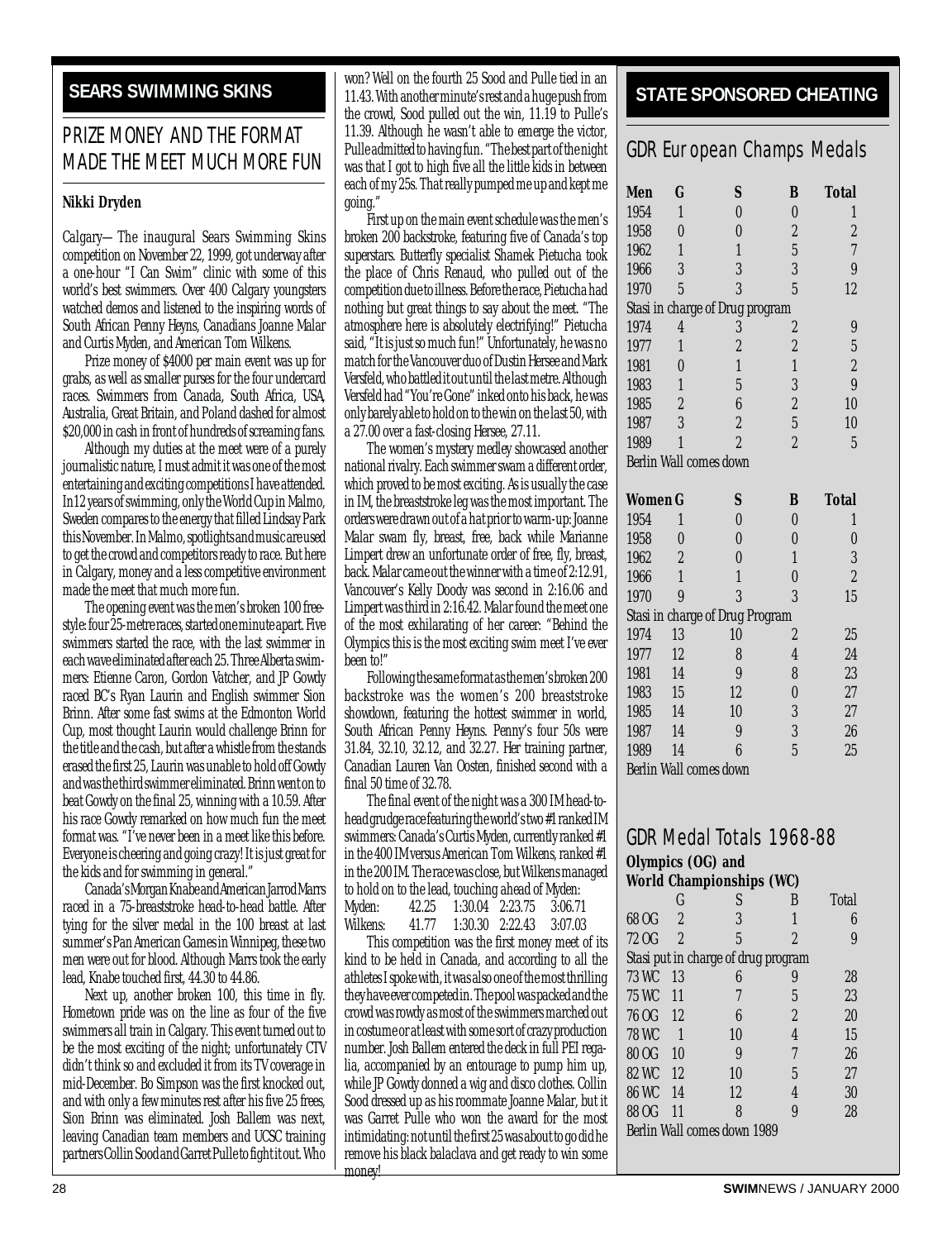# <span id="page-28-0"></span>**GERMAN DRUG TRIALS**

# ONE OF SWIMMING'S TOP DOPERS PUTS BLAME ON COLLEAGUES

# **Karin Helmstaedt**

BERLIN-Some hard lessons have been learned through the illumination of the former East Germany's infamous drug-powered sport system.

When four swim coaches and two doctors from Berlin's former SC Dynamo Club went to court in March 1998 in the historic first doping trial, it took 42 days of proceedings and just over nine months until the final verdict was made. Charged with grievous bodily harm for having distributed male hormones to young female swimmers without their knowledge, the men received fines ranging from 3,000 DM to 14,400 DM (\$4,000 to \$19,000).

The trial was long, agonizing, expensive, and humiliating for both witnesses and defendants. It exposed the complexity of East Germany's systematic and state-sponsored drug program. Through the defendants' defiant silence, it revealed the everpowerful hold of oppressive political and ideological principles. Witnesses' reluctance to testify showed how memory is a willful process of selection. And it exposed the damage done to victims, who suffer from problems including deepened voices, excess hair growth, and liver tumours, as the tip of a terrible iceberg.

The proceedings taught others the value of truth. A second trial in August 1998 of swimming coaches and doctors from Berlin's TSC Club managed a round of convictions in just two days. All five defendants, eager to avoid the harrowing Dynamo scenario, formally admitted to having administrated the drugs and broken the trust of young athletes and their parents. The fines ranged from 3,000 DM to 27,000 DM (\$4,000 to \$36,000).

This past December a Berlin court needed only three hours to wrap up the doping deeds of three more kingpins in swimming's heirarchy of distribution: this time the hand of justice came down harder than ever, if only symbolically, and former national team coaches Juergen Tanneberger and Wolfgang Richter, along with East German swimming's General Secretary Egon Muller, got suspended prison sentences of one year.

But if the courts and future defendants have learned the value of a speedy trial, it is sometimes at the expense of real justice. On January 12, the trial of Dr. Lothar Kipke, a key figure in East German swimming as the federation doctor from 1975-1985, took place with an automatism that left a mood of disgust and resignation in the courtroom.

Now retired in Leipzig, Dr. Kipke was one of the architects of the doping program that made East German swimming a dominant force in the sporting world. Together with the head coaches from major clubs, he decided which swimmers were to be included in the practice and how much they got. As an informant for the East German Secret Police, or Stasi, he kept scrupulous records of the dosages of the famous little blue pills, officially known as Oral-Turinabol. He used national team swimmers in drug "trial programs," and was known for his brutality. And, as one victim put

> **FINA awards to GDR** *FINA Gold Pin* Georg Zorowka in 1984 Gerhard Hoecke in 1988 *FINA Silver Pin* Georg Zorowka in 1980 Gerhard Hoecke in 1985 Eberhard Bade in 1985 Lothar Kipke in 1985 Egon Muller in 1988 *FINA Prize* Kristin Otto in 1988

it, he "sunned himself in the success of East Germany's swimmers." The victim's lawyer put it clearly: "He gave injections, he initiated experiments, and didn't care about the individuals. He knew exactly what he was doing."

In previous doping trials Kipke's name came up more than frequently: as the man who reassured club doctors physical changes induced by steroids would go back to normal after the drugs were stopped; as the man who lewdly told young female swimmers their voices were deepening due to a lack of sex; as the object of one victim's outright hatred.

# **Frightening Legacy**

On January 12, five victims, acting as an accessory prosecution, sat across from Kipke, now 72. All former swimmers, they all received anabolic steroids in the guise of vitamin pills and injections.

Those "vitamins" have left a frightening legacy. Martina Gottschalt, a former Magdeburg swimmer and national champion in the backstroke, suffers from hormonal problems. Her 15-year-old son is crippled with severe club feet. Jutta Gottschalk, also of

# **Extract from FINANews 25 Feb 1992**

# GDR Doping

The Bureau received an extensive report prepared by Bureau Member Harm Beyer of Germany, regarding the use of drugs among swimmers in the former GDR. Mr. Beyer, a judge in Hamburg, has served on an ad-hoc commission for the investigation of doping in his country created by the Deutscher Sportbund.

The FINA Bureau was disturbed by findings contained in the report concerning Dr. Lothar Kipke. The Bureau was advised that Dr. Kipke was withdrawing from the FINA Medical Committee, effective immediately. (He was a member from 1976 until 1992.)

The Bureau was also extremely concerned about the implications of the report, and it therefore appointed a Commission of Dr. Olu Asekun (NGR), Gunnar Werner (SWE), Dr. J. Malcom Cameron (GBR), and Camillo Cametti (ITA). The Commission will examine the conclusions of the German report and make recommendations to the Bureau at its next meeting regarding the implications of the conclusions of the German report on FINA.

The conclusions were not published in FINANews, but could be available in the detailed minutes of the Bureau during the Barcelona Olympics in 1992.

Magdeburg, spent most of the proceedings in tears. She has a 6-year-old daughter who is blind in one eye. "No one's been able to explain it," she said. "That's why I'm here." Carola Beraktchjan and Karen Koenig of

Berlin, who testified in the Dynamo and TSC trials respectively, have permanently deepened voices.

The women listened in disbelief as Dr. Kipke played down his role in the doping system. He was involved in the planning, he admitted, but was only following the orders of the Sports Medicine Services, where everything was prescribed. He then passed the orders on to the club doctors and coaches. They were the ones responsible for handing the drugs to the athletes, and Kipke had no idea if they respected the prescribed doses. Damaging side effects were

unknown to him in the 1970s. Researchers and the pharmaceutical industry gave no indication the drugs were dangerous. "At 14 the girls were biologically adult. That's why we could give them the stuff. They weren't considered minors anymore," he said in a cynical justification. He first heard "rumours" of possible side effects in the early 1980s, he claimed. That didn't stop him from using them though. Kipke even went so far as to point out his involvement in drafting the first comprehensive anti-doping rules for FINA. Given the context, the fact that Kipke hoped that such a remark would put him in a positive light was almost impossibly perverse.

In its haste, the court seemed to disregard the mountains of material already existing on Dr. Kipke. Sloppy homework meant that there was little intelligent questioning and the doctor was quickly found guilty of 58 counts of grievous bodily harm to underage female swimmers. Kipke accepted a 15 month suspended sentence coupled with a fine of 7,500 DM (\$10,000) immediately—a verdict that reeked distinctly of a preplanned deal. Efficiency was obviously the priority. After all, with a statute of limitations of October 3, 2000, for all doping crimes, time is of the essence.

When Kipke's lawyer bemoaned his client as someone who had only followed orders and was therefore unjustly accused, one victim could contain herself no longer. "I'd like you to tell my son that to his face," interjected Martina Gottschalt sharply. Karen Koenig reacted with jaded resignation. "It's always the same. They always try to pass themselves off as poor old men who were only doing their best."

That the judge accepted Kipke's "confession" was only made good by his observance that the defendant's crime was intensified by the fact that the women were minors when they received the drugs without personal or parental consent. Not once did Dr. Kipke show the slightest sign of regret. As for an apology, his victims are still waiting.

For some the final and most important lesson, that of accepting moral responsibility, has yet to be learned.